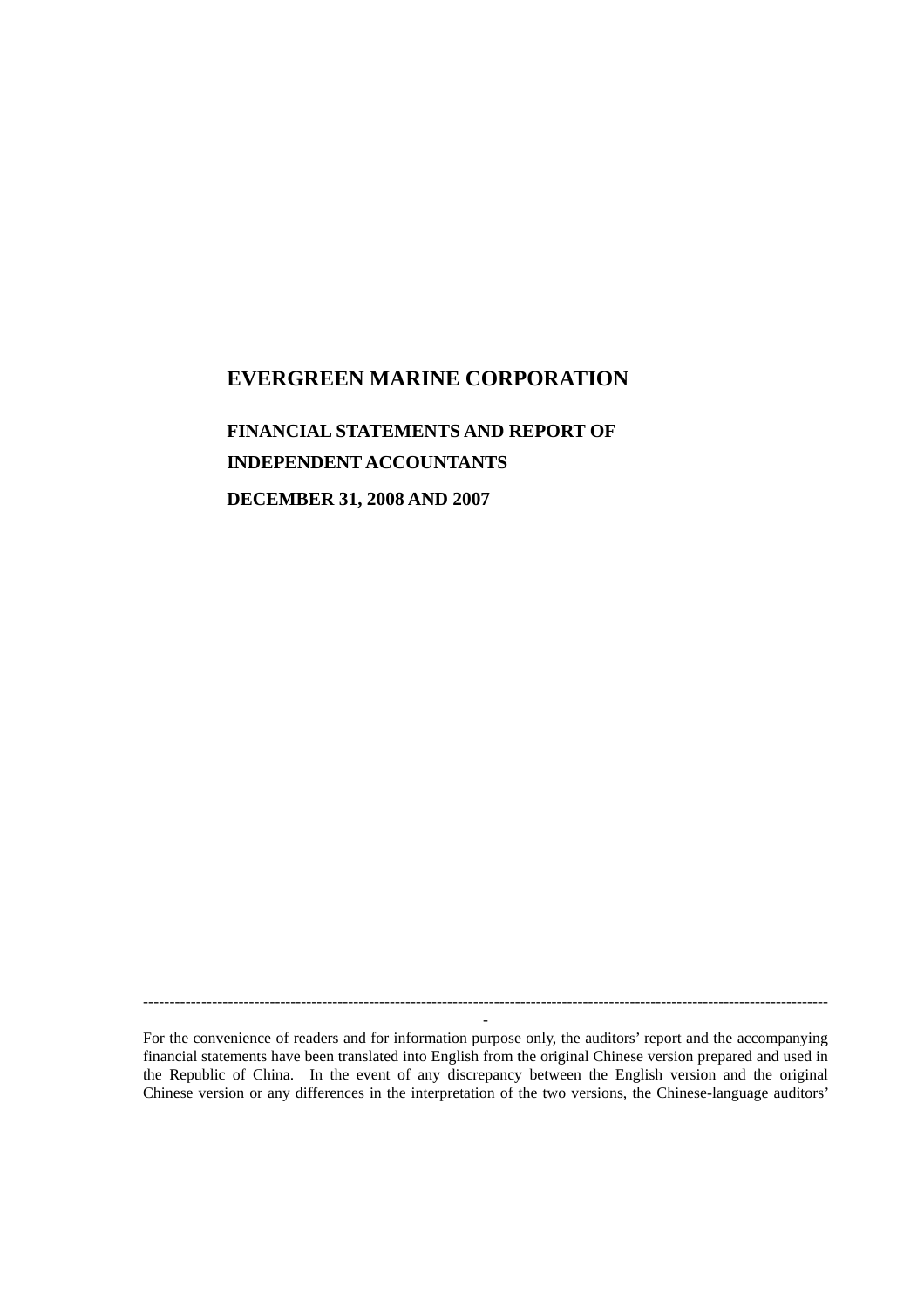#### REPORT OF INDEPENDENT ACCOUNTANTS TRANSLATED FROM CHINESE

To the Board of Directors and Shareholders of Evergreen Marine Corporation

We have audited the accompanying balance sheets of Evergreen Marine Corporation (the "Company") as of December 31, 2008 and 2007, and the related statements of income, of changes in stockholders' equity, and of cash flows for the years then ended. These financial statements are the responsibility of the Company's management. Our responsibility is to express an opinion on these financial statements based on our audits. The financial statements of certain investee companies accounted for under the equity method as of and for the years ended December 31, 2008 and 2007, were audited by other auditors, whose reports have been furnished to us. Our opinion, insofar as it relates to the amounts included in the financial statements and information disclosed in Note 11 relating to these long-term equity investments, is based solely on the reports of the other auditors. Long-term equity investments in these investee companies amounted to 26,296,891 and 26,751,437 thousand New Taiwan dollars, constituting 27.91% and 29.41% of the total assets as of December 31, 2008 and 2007, and the related investment income was 270,232 and 1,902,884 thousand New Taiwan dollars, constituting 39.29% and 16.32% of the net income before tax for the years then ended, respectively.

We conducted our audits in accordance with the "Rules Governing the Examination of Financial Statements by Certified Public Accountants" and generally accepted auditing standards in the Republic of China. Those standards require that we plan and perform the audit to obtain reasonable assurance about whether the financial statements are free of material misstatement. An audit includes examining, on a test basis, evidence supporting the amounts and disclosures in the financial statements. An audit also includes assessing the accounting principles used and significant estimates made by management, as well as evaluating the overall financial statement presentation. We believe that our audits and the reports of other auditors provide a reasonable basis for our opinion.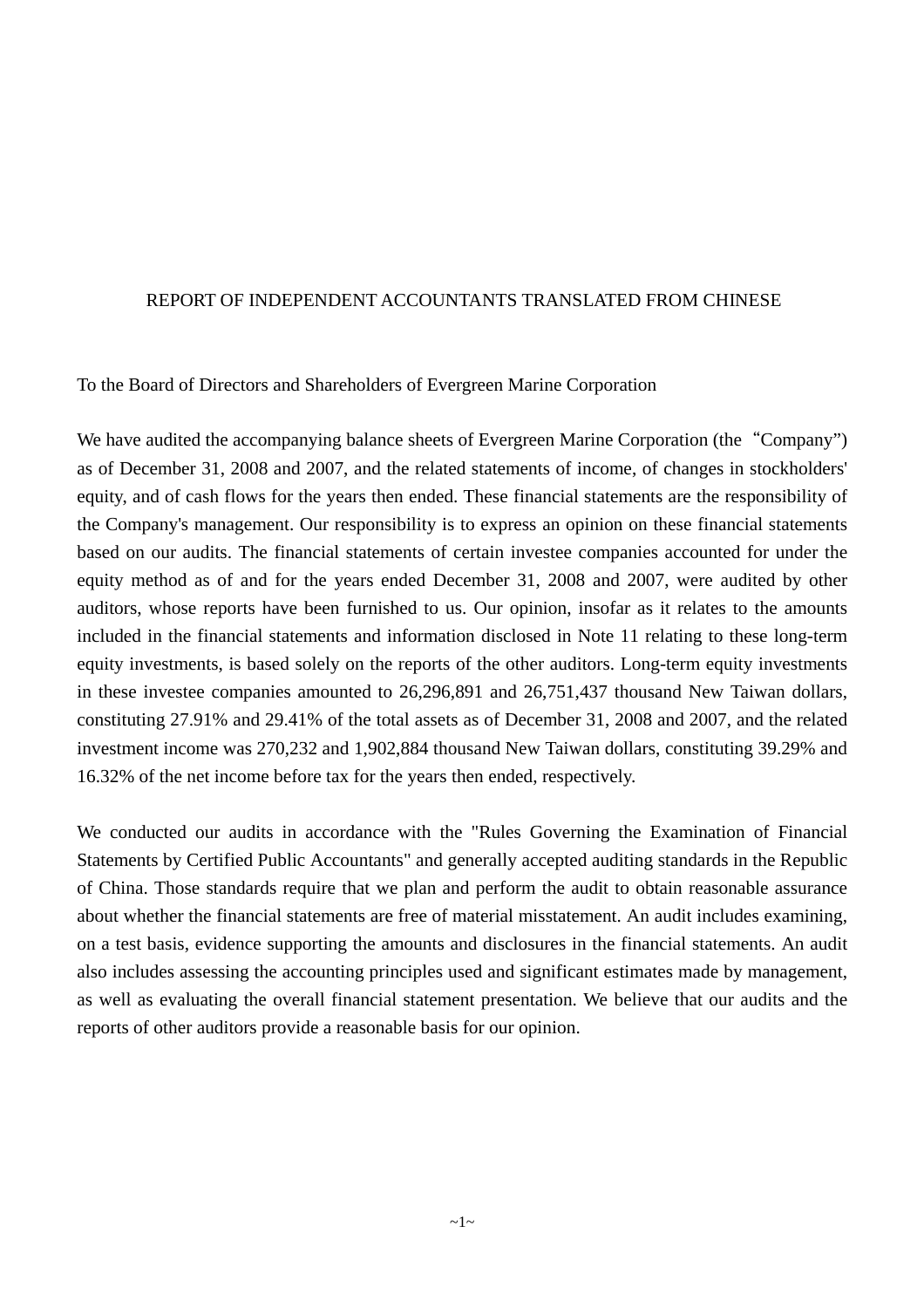In our opinion, based on our audits and the reports of other auditors, the financial statements referred to in the first paragraph present fairly, in all material respects, the financial position of Evergreen Marine Corporation as of December 31, 2008 and 2007, and the results of its operations and its cash flows for the years then ended in conformity with the "Rules Governing Preparation of Financial Statements by Securities Issuers", "Business Entity Accounting Law", "Regulations on Business Entity Accounting Handling" and generally accepted accounting principles in the Republic of China.

We have also audited the consolidated financial statements of Evergreen Marine Corporation and its subsidiaries as of and for the years ended December 31, 2008 and 2007, on which we have issued an unqualified opinion with explanatory paragraph thereon.

PricewaterhouseCoopers April 20, 2009 Taipei, Taiwan Republic of China

<sup>---------------------------------------------------------------------------------------------------------------------------------------------</sup> The accompanying financial statements are not intended to present the financial position and results of operations and cash flows in accordance with accounting principles generally accepted in countries and jurisdictions other than the Republic of China. The standards, procedures and practices in the Republic of China governing the audit of such financial statements may differ from those generally accepted in countries and jurisdictions other than the Republic of China. Accordingly, the accompanying financial statements and report of independent accountants are not intended for use by those who are not informed about the accounting principles or auditing standards generally accepted in the Republic of China, and their applications in practice.

As the financial statements are the responsibility of the management, PricewaterhouseCoopers cannot accept any liability for the use of, or reliance on, the English translation or for any errors or misunderstandings that may derive from the translation.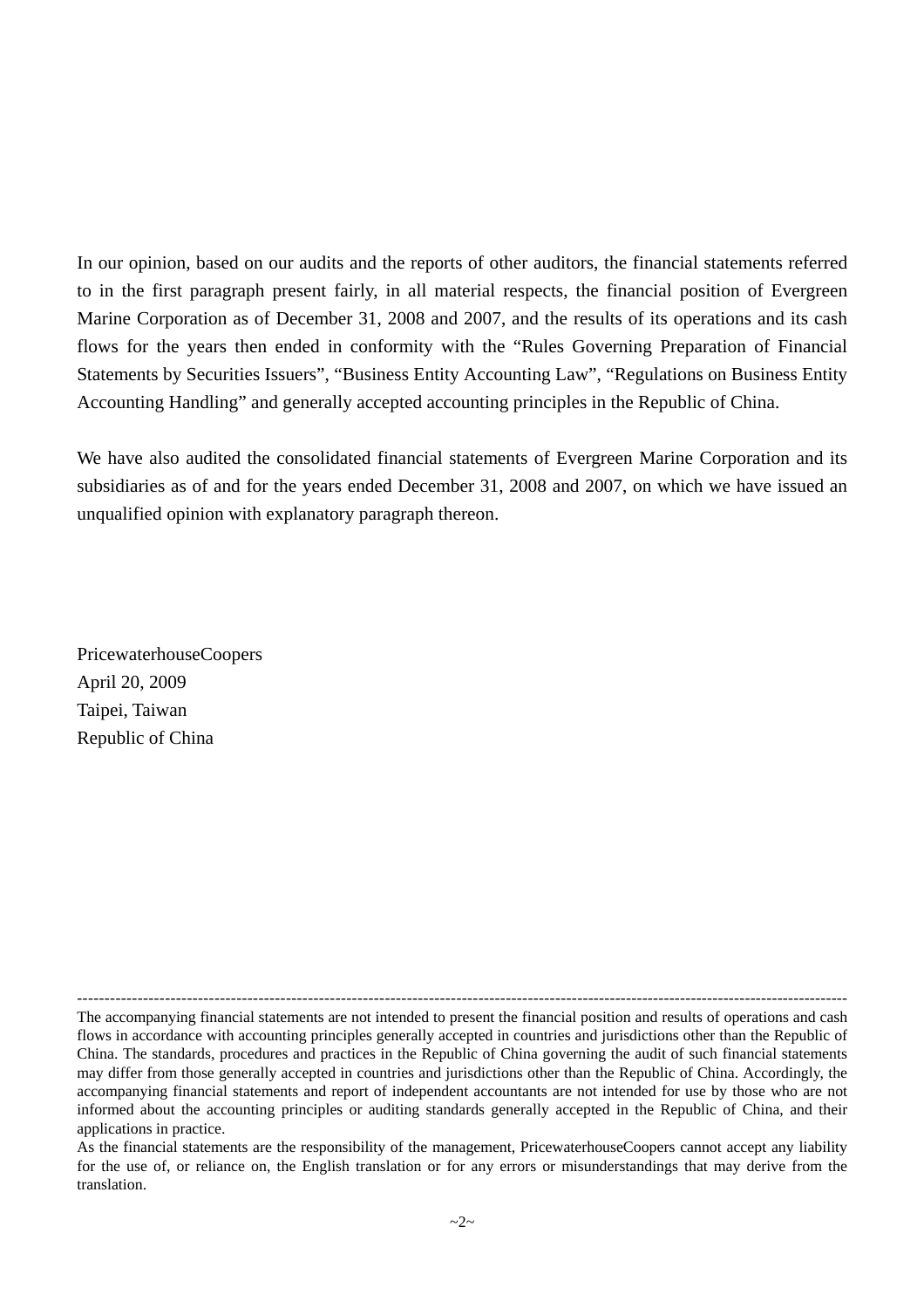#### EVERGREEN MARINE CORPORATION BALANCE SHEETS DECEMBER 31, (EXPRESSED IN THOUSANDS OF NEW TAIWAN DOLLARS)

| <b>ASSETS</b><br><b>Current Assets</b><br>\$<br>5,107,001<br>\$<br>4,499,197<br>Cash and cash equivalents (Note $4(1)$ )<br>Financial assets at fair value through profit or loss - current (Note $4(2)$ )<br>589,115<br>1,472,538<br>Notes receivable, net<br>301<br>1,025<br>Accounts receivable, net (Note 4(3))<br>495,119<br>606,293<br>Accounts receivable - related parties, net (Notes 4(3) and 5)<br>75,592<br>114,705<br>Other receivables (Note $4(4)$ )<br>303,466<br>494,370 |
|-------------------------------------------------------------------------------------------------------------------------------------------------------------------------------------------------------------------------------------------------------------------------------------------------------------------------------------------------------------------------------------------------------------------------------------------------------------------------------------------|
|                                                                                                                                                                                                                                                                                                                                                                                                                                                                                           |
|                                                                                                                                                                                                                                                                                                                                                                                                                                                                                           |
|                                                                                                                                                                                                                                                                                                                                                                                                                                                                                           |
|                                                                                                                                                                                                                                                                                                                                                                                                                                                                                           |
|                                                                                                                                                                                                                                                                                                                                                                                                                                                                                           |
|                                                                                                                                                                                                                                                                                                                                                                                                                                                                                           |
|                                                                                                                                                                                                                                                                                                                                                                                                                                                                                           |
|                                                                                                                                                                                                                                                                                                                                                                                                                                                                                           |
| Other receivables - related parties (Notes 4(4) and 5)<br>280,713<br>134,985                                                                                                                                                                                                                                                                                                                                                                                                              |
| Other financial assets - current (Note $4(5)$ )<br>1,363,494<br>105,727                                                                                                                                                                                                                                                                                                                                                                                                                   |
| Ship fuel (Note $4(6)$ )<br>332,414<br>559,953                                                                                                                                                                                                                                                                                                                                                                                                                                            |
| Prepaid expenses<br>164,020<br>203,936                                                                                                                                                                                                                                                                                                                                                                                                                                                    |
| Prepayments<br>22,187<br>175,989                                                                                                                                                                                                                                                                                                                                                                                                                                                          |
| Deferred income tax assets - current (Note 4(28))<br>912,432<br>269,154                                                                                                                                                                                                                                                                                                                                                                                                                   |
| Restricted assets (Note 6)<br>132,187<br>184,411                                                                                                                                                                                                                                                                                                                                                                                                                                          |
| Other current assets - other (Notes 4(7) and 5)<br>2,475,680<br>2,777,082                                                                                                                                                                                                                                                                                                                                                                                                                 |
| 12.<br>253,721<br>599,365<br>Total current assets<br>11                                                                                                                                                                                                                                                                                                                                                                                                                                   |
| <b>Funds and Investments</b>                                                                                                                                                                                                                                                                                                                                                                                                                                                              |
| Available-for-sale financial assets - non-current (Note 4(8))<br>392,588                                                                                                                                                                                                                                                                                                                                                                                                                  |
| 772,064<br>Financial assets carried at cost - non-current (Note 4(9))                                                                                                                                                                                                                                                                                                                                                                                                                     |
| 1,534,441<br>1,536,146                                                                                                                                                                                                                                                                                                                                                                                                                                                                    |
| Investments in bonds without active markets - non- current (Note $4(10)$ )<br>12,157                                                                                                                                                                                                                                                                                                                                                                                                      |
| Long-term equity investments accounted for under the equity method (Note $4(11)$ )<br>67, 221, 317<br>66,035,667                                                                                                                                                                                                                                                                                                                                                                          |
| Other long-term investments<br>312<br>312                                                                                                                                                                                                                                                                                                                                                                                                                                                 |
| Total funds and investments<br>69,148,658<br>68, 356, 346                                                                                                                                                                                                                                                                                                                                                                                                                                 |
| Property, Plant and Equipment (Notes 4(12), 5 and 6)                                                                                                                                                                                                                                                                                                                                                                                                                                      |
| Land<br>1,972,540<br>1,998,859                                                                                                                                                                                                                                                                                                                                                                                                                                                            |
| <b>Buildings</b><br>1,512,002<br>1,512,002                                                                                                                                                                                                                                                                                                                                                                                                                                                |
| Loading and unloading equipment<br>4,302,811<br>4,399,522                                                                                                                                                                                                                                                                                                                                                                                                                                 |
| Computer and communication equipment<br>119,618<br>132,253                                                                                                                                                                                                                                                                                                                                                                                                                                |
| Transportation equipment<br>16,018,743<br>13,980,793                                                                                                                                                                                                                                                                                                                                                                                                                                      |
| Ships and equipment<br>5,770,086<br>5,770,086                                                                                                                                                                                                                                                                                                                                                                                                                                             |
| Dock and wharf equipment<br>150,013<br>296,619                                                                                                                                                                                                                                                                                                                                                                                                                                            |
| Office equipment<br>221,903<br>217,249                                                                                                                                                                                                                                                                                                                                                                                                                                                    |
| Cost and revaluation increments<br>30,067,716<br>28, 307, 383                                                                                                                                                                                                                                                                                                                                                                                                                             |
| Less: Accumulated depreciation<br>17,583,945)<br>17,525,469)                                                                                                                                                                                                                                                                                                                                                                                                                              |
| Prepayments for equipment<br>146,860<br>3,861                                                                                                                                                                                                                                                                                                                                                                                                                                             |
| Total property, plant and equipment, net<br>$\overline{12,}630,631$<br>10.<br>785,775                                                                                                                                                                                                                                                                                                                                                                                                     |
| Intangible assets                                                                                                                                                                                                                                                                                                                                                                                                                                                                         |
| Deferred pension costs (Note 4(23))<br>59,440<br>81,124                                                                                                                                                                                                                                                                                                                                                                                                                                   |
| <b>Other Assets</b>                                                                                                                                                                                                                                                                                                                                                                                                                                                                       |
| Refundable deposits<br>44,586<br>38,641                                                                                                                                                                                                                                                                                                                                                                                                                                                   |
| 96,279<br>64,511<br>Deferred expenses                                                                                                                                                                                                                                                                                                                                                                                                                                                     |
| 37,122<br>Long-term installment receivables (Note $4(13)$ )                                                                                                                                                                                                                                                                                                                                                                                                                               |
| Total other assets<br>140.865<br>140.<br>.274                                                                                                                                                                                                                                                                                                                                                                                                                                             |
| \$<br>94, 233, 315<br>90, 962, 884<br><b>TOTAL ASSETS</b>                                                                                                                                                                                                                                                                                                                                                                                                                                 |

(Continued)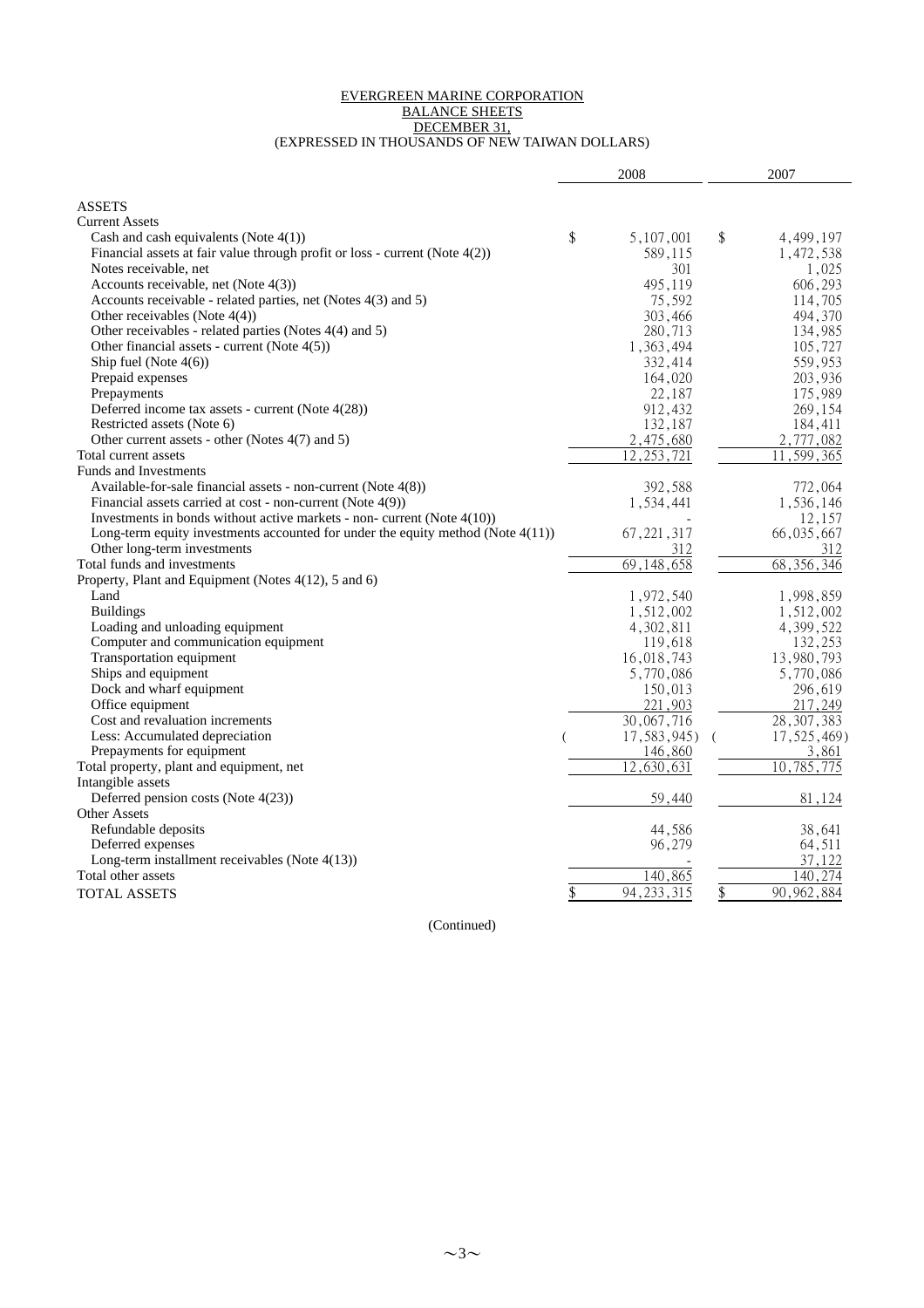#### EVERGREEN MARINE CORPORATION BALANCE SHEETS DECEMBER 31, (EXPRESSED IN THOUSANDS OF NEW TAIWAN DOLLARS)

|                                                                                       | 2008 |                           | 2007                       |
|---------------------------------------------------------------------------------------|------|---------------------------|----------------------------|
|                                                                                       |      |                           |                            |
| LIABILITIES AND STOCKHOLDERS' EQUITY                                                  |      |                           |                            |
| <b>Current Liabilities</b><br>Short-term loans (Note $4(14)$ )                        | \$   | 2,820,000                 |                            |
| Financial liabilities at fair value through profit or loss - current (Note 4(15))     |      | 3, 221, 372               | \$<br>1,063,714            |
| Derivative financial liabilities for hedging - current (Note 4(16))                   |      |                           | 3,892                      |
| Notes payable                                                                         |      | 2,796                     | 6,930                      |
| Accounts payable                                                                      |      | 1,414,176                 | 2,029,877                  |
| Accounts payable - related parties (Note 5)                                           |      | 181,275                   | 266,764                    |
| Income tax payable (Note $4(28)$ )                                                    |      | 337,756                   | 495,533                    |
| Accrued expenses (Note 4(17))                                                         |      | 2,304,062                 | 3,329,346                  |
| Other payables                                                                        |      | 48,961                    | 49,666                     |
| Long-term liabilities - current portion (Note 4(18))                                  |      | 232,100                   | 3,248,274                  |
| Other current liabilities (Note 5)                                                    |      | 582,100                   | 2, 243, 556                |
| Total current liabilities                                                             |      | ,144,598<br>11            | 12,737,552                 |
| Long-term Liabilities                                                                 |      |                           |                            |
| Financial liabilities at fair value through profit or loss - non-current (Note 4(19)) |      | 818,728                   |                            |
| Financial liabilities carried at cost - non-current (Note 4(20))                      |      |                           | 9,004                      |
| Bonds payable (Note 4(21))                                                            |      |                           | 801,964                    |
| Long-term loans (Notes 4(22) and 6)                                                   |      | 15,437,390                | 4,401,024                  |
| Total long-term liabilities                                                           |      | 16,256,118                | $\overline{5,211}$<br>.992 |
| <b>Other Liabilities</b>                                                              |      |                           |                            |
| Accrued pension liabilities (Note 4(23))                                              |      | 698,473                   | 600,129                    |
| Guarantee deposits received                                                           |      | 24                        | 64                         |
| Deferred income tax liabilities - non-current (Note 4(28))                            |      | 2,225,928                 | 1,810,027                  |
| Deferred credits (Note 5)                                                             |      | 661,998                   | 905,440                    |
| Total other liabilities                                                               |      | $\overline{3}$ , 586, 423 | $\overline{3}$ , 315, 660  |
| Total liabilities                                                                     |      | 30,987,139                | 21, 265, 204               |
| Stockholders' Equity                                                                  |      |                           |                            |
| Capital (Note $4(24)$ )                                                               |      |                           |                            |
| Common stock                                                                          |      | 30,609,390                | 30, 338, 695               |
| Capital Reserves (Note 4(25))                                                         |      |                           |                            |
| Paid-in capital in excess of par value of common stock                                |      | 4,787,505                 | 4,493,300                  |
| Capital reserve from donated assets                                                   |      | 371                       | 371                        |
| Capital reserve from long-term investments                                            |      | 1,560,794                 | 1,515,806                  |
| Capital reserve - other<br>Retained Earnings (Note 4(26))                             |      | 6,713                     | 6,713                      |
| Legal reserve                                                                         |      | 7,522,313                 | 6,484,143                  |
| Special reserve                                                                       |      | 957,344                   | 957,344                    |
| Undistributed earnings                                                                |      | 18, 161, 703              | 23,843,660                 |
| Other Adjustments to Stockholders' Equity                                             |      |                           |                            |
| Unrealized gain or loss on financial instruments                                      | (    | 776, 363)                 | 453,193                    |
| Cumulative translation adjustments                                                    |      | 895,498                   | 2,074,210                  |
| Unrecognized pension cost                                                             |      | 479,092)                  | 469,755)                   |
| Total stockholders' equity                                                            |      | 63, 246, 176              | 69,697,680                 |
| <b>Commitments And Contingent Liabilities</b>                                         |      |                           |                            |
| TOTAL LIABILITIES AND STOCKHOLDERS' EQUITY                                            |      | 94, 233, 315              | \$<br>90, 962, 884         |
|                                                                                       |      |                           |                            |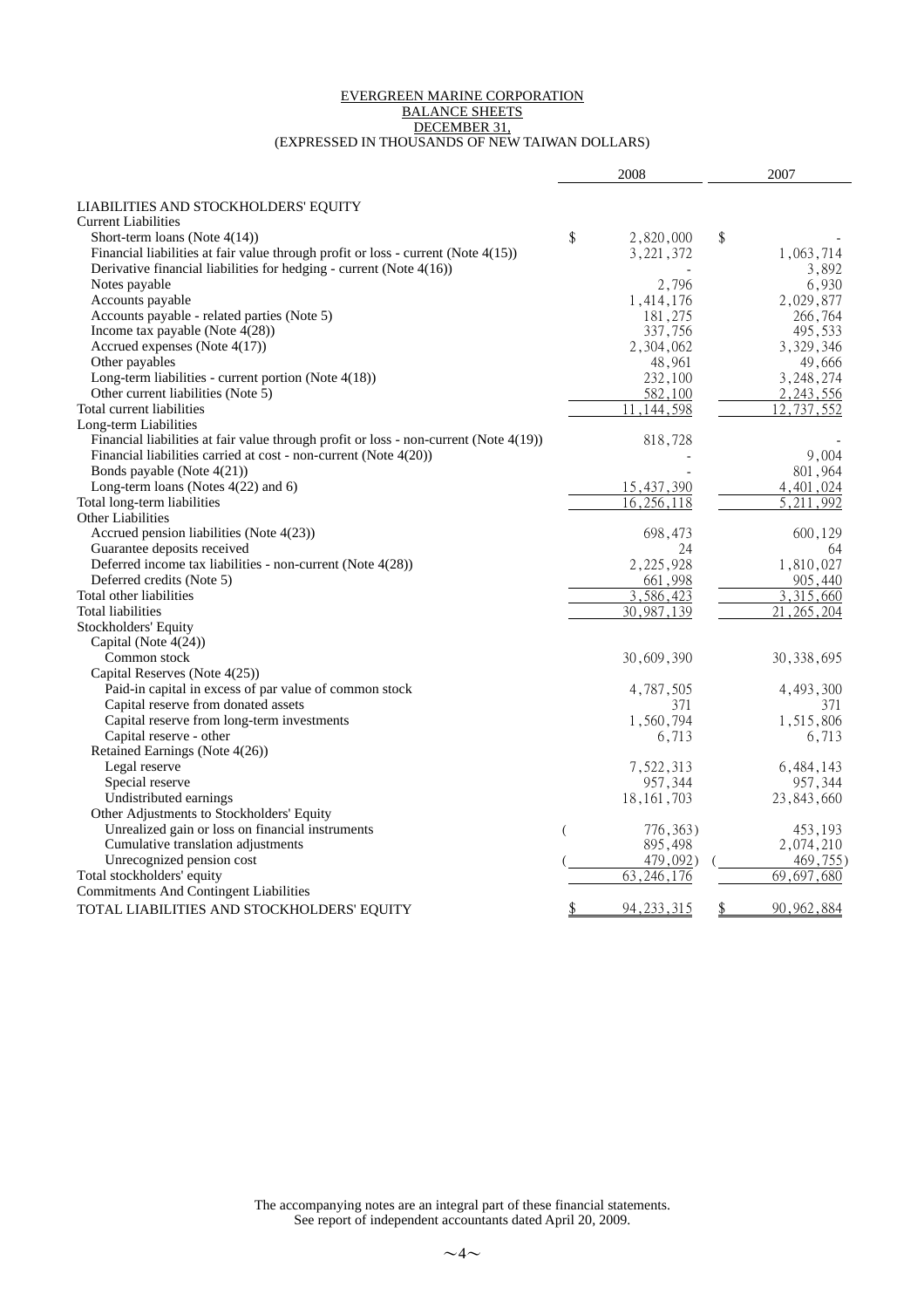#### EVERGREEN MARINE CORPORATION STATEMENTS OF INCOME FOR THE YEARS ENDED DECEMBER 31, (EXPRESSED IN THOUSANDS OF NEW TAIWAN DOLLARS)

|                                                            |                   | 2008 |                           |                   | 2007 |                         |
|------------------------------------------------------------|-------------------|------|---------------------------|-------------------|------|-------------------------|
| Operating Revenue (Notes 4(27) and 5)                      | \$                |      | 22, 437, 412              | \$                |      | 27,844,435              |
| Operating Costs (Notes 4(30) and 5)                        |                   |      | 20,880,062                |                   |      | 23, 957, 784)           |
| Gross profit                                               |                   |      | 1,557,350                 |                   |      | 3,886,651               |
| <b>Operating Expenses</b>                                  |                   |      |                           |                   |      |                         |
| General and administrative expenses (Notes 4(30)           |                   |      |                           |                   |      |                         |
| and $5)$                                                   |                   |      | $1,918,497$ ) (           |                   |      | 1,830,005               |
| Operating (loss) income                                    |                   |      | 361,147)                  |                   |      | 2,056,646               |
| Non-operating Income and Gains                             |                   |      |                           |                   |      |                         |
| Interest income                                            |                   |      | 110,362                   |                   |      | 171,390                 |
| Investment income accounted for under the equity           |                   |      |                           |                   |      |                         |
| method (Note $4(11)$ )                                     |                   |      | 3, 133, 337               |                   |      | 8,086,030               |
| Dividend income                                            |                   |      | 58,446                    |                   |      | 33,052                  |
| Gain on disposal of property, plant and equipment          |                   |      |                           |                   |      |                         |
| (Note 5)                                                   |                   |      | 1,001,790                 |                   |      | 1,514,085               |
| Gain on disposal of investments                            |                   |      |                           |                   |      | 216,182                 |
| Foreign exchange gain, net                                 |                   |      |                           |                   |      | 277,055                 |
| Rental income (Note 5)                                     |                   |      | 101,506                   |                   |      | 76,293                  |
| Others                                                     |                   |      | 116,628                   |                   |      | 86,129                  |
| Non-operating Income and Gains                             |                   |      | $\overline{4}$ , 522, 069 |                   |      | 10,460,216              |
| Non-operating Expenses and Losses                          |                   |      |                           |                   |      |                         |
| Interest expense                                           |                   |      | $228,469$ ) (             |                   |      | 170,908)                |
| Loss on valuation of financial assets (Note $4(2)$ )       |                   |      | $12,656$ ) (              |                   |      | 149,937)                |
| Loss on valuation of financial liabilities (Note $4(15)$ ) |                   |      | $3,086,605$ (             |                   |      | 384,157)                |
| Loss on disposal of property, plant and equipment          |                   |      | $4,799$ ) (               |                   |      | 1,589)                  |
| Loss on disposal of investments                            |                   |      | 41,623)                   |                   |      |                         |
| Foreign exchange loss, net                                 |                   |      | 88,129)                   |                   |      |                         |
| Financing charges                                          |                   |      | 8,668)                    |                   |      | 28,604)                 |
| Impairment loss (Note 4(9))                                |                   |      |                           |                   |      | 119,000                 |
| Others                                                     |                   |      | 2,216)                    |                   |      | 2,688)                  |
| Non-operating Expenses and Losses                          |                   |      | $\overline{3,473,165}$    |                   |      | 856,883                 |
| Income from continuing operations before income tax        |                   |      | 687,757                   |                   |      | $\overline{11,659,979}$ |
| Income tax expense (Note $4(28)$ )                         |                   |      | 48,491)                   |                   |      | 1,278,277)              |
| Net income                                                 |                   |      | 639,266                   |                   |      | 10, 381, 702            |
|                                                            | <b>Before Tax</b> |      | After Tax                 | <b>Before Tax</b> |      | After Tax               |
| Basic earnings per share (Note 4(29))                      |                   |      |                           |                   |      |                         |
| Net income                                                 | 0.23              | \$   | 0.21                      | \$<br>3.96        | \$   | 3.53                    |
| Diluted earnings per share (Note 4(29))                    |                   |      |                           |                   |      |                         |
| Net income                                                 | \$<br>0.22        | \$   | 0.21                      | \$<br>3.80        | \$   | 3.38                    |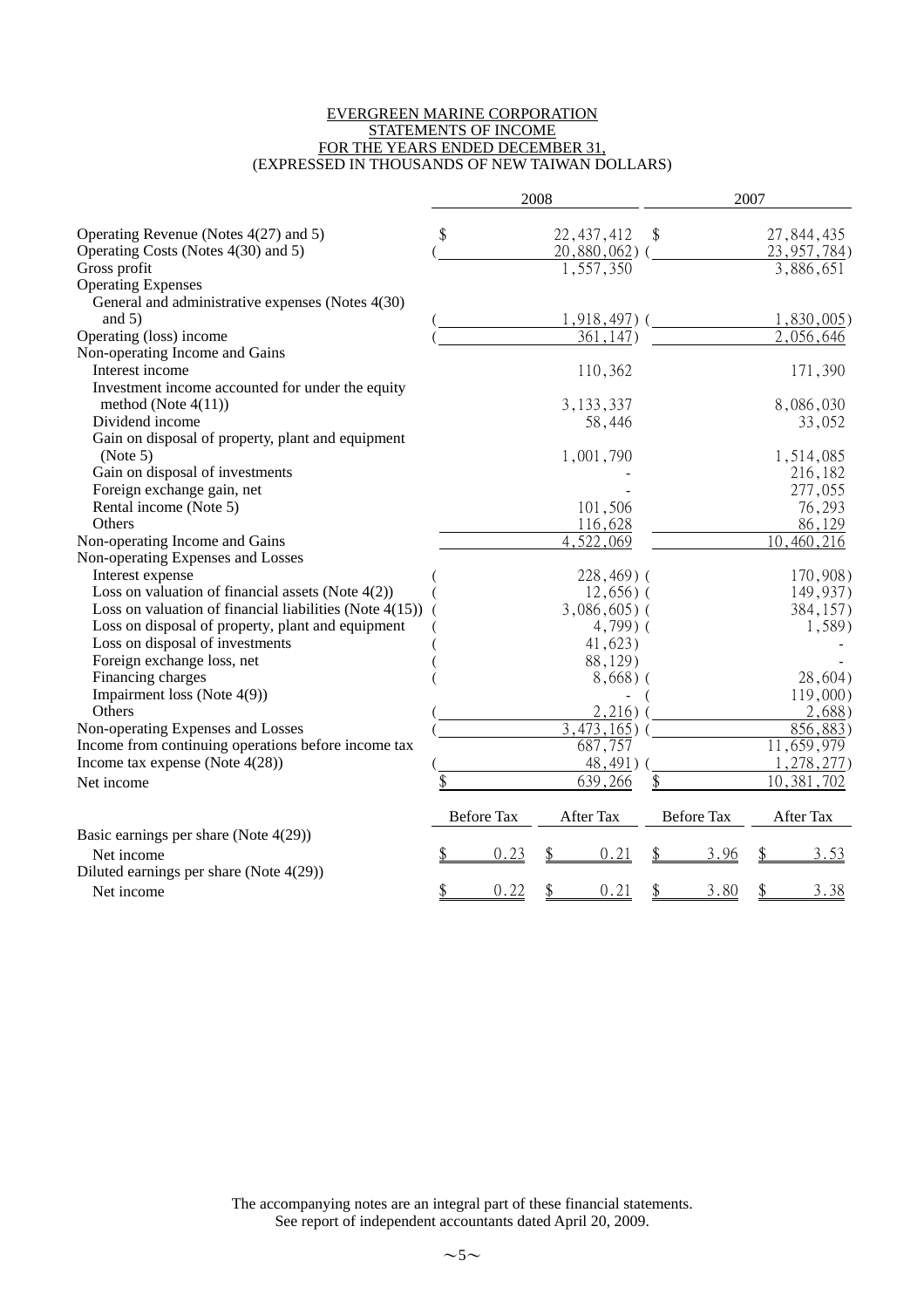# EVERGREEN MARINE CORP. (TAIWAN) LTD.<br>STATEMENTS OF CHANGES IN STOCKHOLDERS' EQUITY<br>FOR THE YEARS ENDED DECEMBER 31, 2008 AND 2007<br>(EXPRESSED IN THOUSANDS OF NEW TAIWAN DOLLARS, EXCEPT AS OTHERWISE INDICATED)

|                                                                                                                                        |               |                                 |                            | <b>Retained Earnings</b>      |                           |                                                                  |                                          |                                                                  |              |
|----------------------------------------------------------------------------------------------------------------------------------------|---------------|---------------------------------|----------------------------|-------------------------------|---------------------------|------------------------------------------------------------------|------------------------------------------|------------------------------------------------------------------|--------------|
|                                                                                                                                        | Common stock  | Capital<br>reserves             | Legal reserve              | Special reserve               | Undistributed<br>earnings | Unrealized gain<br>or loss on<br>financial<br>instruments        | Cumulative<br>translation<br>adjustments | Unrecognized<br>pension cost                                     | Total        |
|                                                                                                                                        |               |                                 |                            |                               |                           |                                                                  |                                          |                                                                  |              |
| <b>Year 2007</b>                                                                                                                       |               |                                 |                            |                               |                           |                                                                  |                                          |                                                                  |              |
| Balance at January 1, 2007                                                                                                             | \$29.159.293  | $\mathcal{S}$<br>4.876.090      | $\mathbf{\$}$<br>6.442.985 | 957.344<br>$\mathbf{\hat{S}}$ | \$14,420,781              | 89.683<br>-\$                                                    | 1.888.153<br>\$                          | 521,237)<br>6. \$                                                | \$57.313.092 |
| Appropriation of 2006 earnings                                                                                                         |               |                                 |                            |                               |                           |                                                                  |                                          |                                                                  |              |
| Legal reserve                                                                                                                          |               |                                 | 41,158                     | $\sim$                        | 41,158)                   |                                                                  |                                          |                                                                  |              |
| Cash dividend                                                                                                                          |               |                                 |                            | $\overline{\phantom{a}}$      | 877,045)                  |                                                                  |                                          |                                                                  | 877,045)     |
| Bonuses to employees                                                                                                                   |               |                                 |                            |                               | 33,620                    |                                                                  |                                          |                                                                  | 33,620)      |
| Remuneration to directors and supervisors                                                                                              |               |                                 |                            |                               | $7,000$ )                 |                                                                  |                                          |                                                                  | 7,000        |
| Conversion of convertible bonds into common stock                                                                                      | 1,179,402     | 1,139,699                       |                            |                               |                           |                                                                  |                                          |                                                                  | 2,319,101    |
| Adjustments to retained earnings due to changes in percentage of<br>shareholding resulting from changes in investees' capital reserves |               | 401                             |                            |                               |                           | 22,308                                                           | 82,336)                                  | 21,955                                                           | 37,672)      |
| Translation adjustments arising from investees' financial statements<br>denominated in foreign currencies                              |               |                                 |                            |                               |                           |                                                                  | 268,393                                  |                                                                  | 268,393      |
| Unrealized gain on available-for-sale assets                                                                                           |               |                                 |                            |                               |                           | 147,733                                                          |                                          |                                                                  | 147,733      |
| Unrealized gain on cash flow hedges                                                                                                    |               |                                 |                            |                               |                           | 193,469                                                          |                                          |                                                                  | 193,469      |
| Unrecognized pension cost                                                                                                              |               |                                 |                            |                               |                           |                                                                  |                                          | 29,527                                                           | 29,527       |
| Net income for 2007                                                                                                                    |               |                                 |                            |                               | 10,381,702                |                                                                  |                                          |                                                                  | 10,381,702   |
| Balance at December 31, 2007                                                                                                           | \$ 30,338,695 | 6,016,190<br>£.                 | 6,484,143<br>\$            | 957,344<br>\$                 | \$23,843,660              | 453,193                                                          | 2,074,210<br>\$                          | 469,755)<br>- \$                                                 | \$69,697,680 |
| <b>Year 2008</b>                                                                                                                       |               |                                 |                            |                               |                           |                                                                  |                                          |                                                                  |              |
| Balance at January 1, 2008                                                                                                             | \$30,338,695  | 6,016,190<br>$\mathbf{\hat{x}}$ | \$<br>6,484,143            | 957,344<br>-\$                | \$23,843,660              | 453,193<br>-\$                                                   | 2,074,210<br>\$                          | 469,755)<br>$\left( \begin{array}{c} 1 \\ 2 \end{array} \right)$ | \$69,697,680 |
| Unrealized gain on sale of amortized financial assets carried at cost                                                                  |               |                                 |                            |                               |                           | 9,371                                                            |                                          |                                                                  | 9,371        |
| Appropriation of 2007 earnings                                                                                                         |               |                                 |                            |                               |                           |                                                                  |                                          |                                                                  |              |
| Legal reserve                                                                                                                          |               |                                 | 1,038,170                  | $\sim 100$                    | 1.038.170                 |                                                                  |                                          |                                                                  |              |
| Cash dividend                                                                                                                          |               |                                 |                            | $\sim$                        | 5,201,453                 |                                                                  |                                          |                                                                  | 5,201,453    |
| Bonuses to employees                                                                                                                   |               |                                 |                            | $\sim$                        | 36,000                    |                                                                  |                                          | $\sim$                                                           | 36,000       |
| Remuneration to directors and supervisors                                                                                              |               |                                 |                            | $\overline{\phantom{a}}$      | 45,600)                   |                                                                  |                                          | $\sim$                                                           | 45,600       |
| Conversion of convertible bonds into common stock                                                                                      | 270,695       | 294,205                         |                            |                               |                           |                                                                  |                                          |                                                                  | 564,900      |
| Adjustments to retained earnings due to changes in percentage of<br>shareholding resulting from changes in investees' capital reserves |               | 44,988                          |                            |                               | $\sim$                    | 864,686)                                                         | 115,949                                  | 66,277                                                           | 637,472)     |
| Translation adjustments arising from investees' financial statements<br>denominated in foreign currencies                              |               |                                 |                            |                               |                           |                                                                  | 1,294,661)                               |                                                                  | 1,294,661)   |
| Unrealized loss on available-for-sale assets                                                                                           |               |                                 |                            |                               |                           | 377,160)                                                         |                                          |                                                                  | 377,160)     |
| Unrealized loss on cash flow hedges                                                                                                    |               |                                 |                            |                               |                           | 2,919                                                            |                                          |                                                                  | 2,919        |
| Unrecognized pension cost                                                                                                              |               |                                 |                            |                               |                           |                                                                  |                                          | $75,614$ (                                                       | 75,614)      |
| Net income for 2008                                                                                                                    |               |                                 |                            |                               | 639,266                   |                                                                  |                                          |                                                                  | 639,266      |
| Balance at December 31, 2008                                                                                                           | \$30.609.390  | 6.355.383<br>$\mathbf{\hat{X}}$ | 7.522.313<br>\$            | 957,344                       | \$18,161,703              | 776,363)<br>$\left( \begin{array}{c} 1 \\ 2 \end{array} \right)$ | 895.498                                  | 479,092)<br>′ \$                                                 | \$63,246,176 |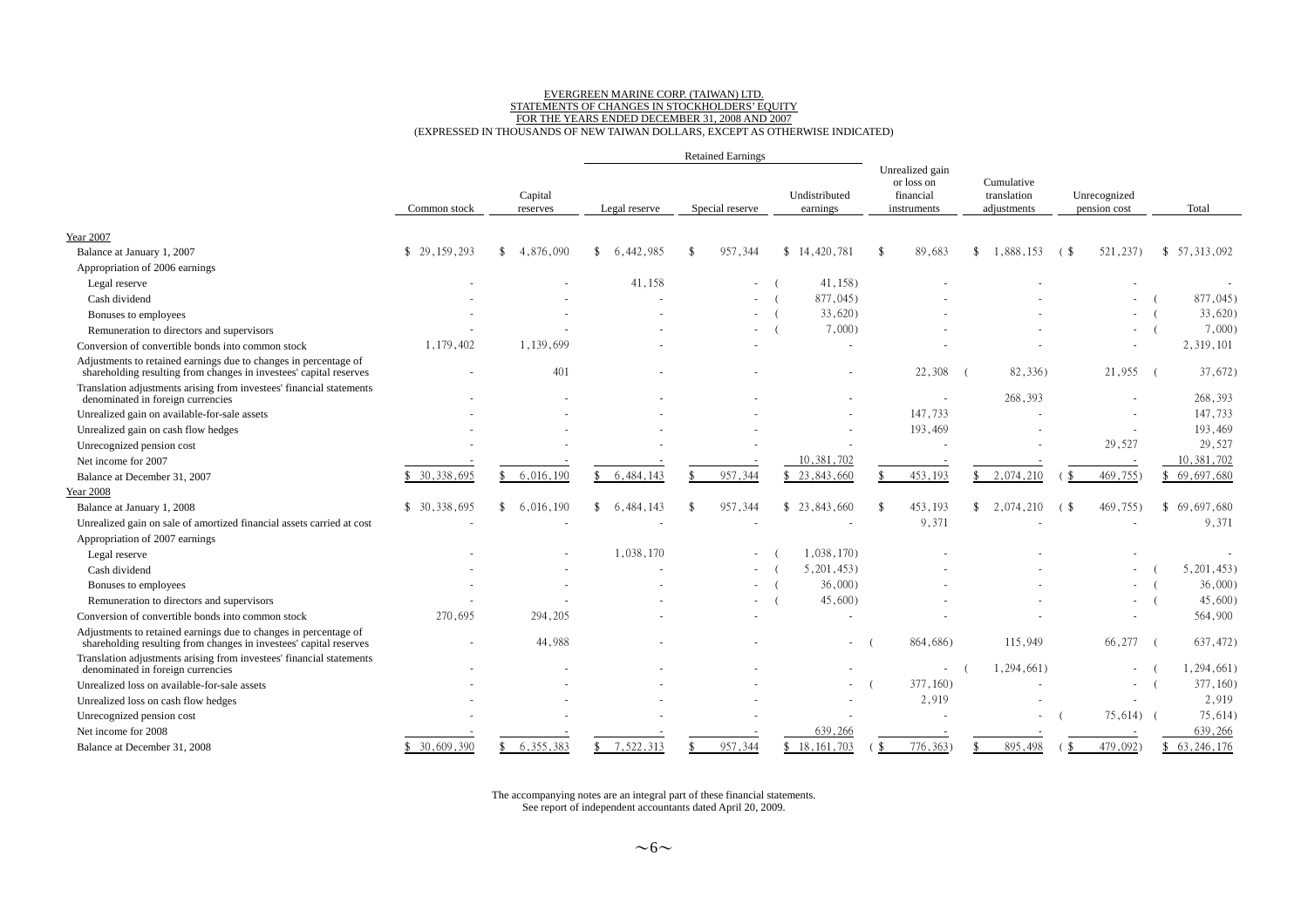#### EVERGREEN MARINE CORPORATION STATEMENTS OF CASH FLOWS FOR THE YEARS ENDED DECEMBER 31, (EXPRESSED IN THOUSANDS OF NEW TAIWAN DOLLARS)

|                                                               | 2008 |               |          | 2007       |
|---------------------------------------------------------------|------|---------------|----------|------------|
| <b>CASH FLOWS FROM OPERATING ACTIVITIES</b>                   |      |               |          |            |
| Net income                                                    | \$   | 639,266       | \$       | 10,381,702 |
| Adjustments to reconcile net income to net cash (used in)     |      |               |          |            |
| provided by operating activities                              |      |               |          |            |
| Depreciation                                                  |      | 1,657,000     |          | 1,242,225  |
| Amortization                                                  |      | 29,669        |          | 26,834     |
| Reclassification of depreciation of dock facilities to        |      |               |          |            |
| operating costs and others                                    |      | 443,616       |          | 602,613    |
| Reclassification of amortization of deferred charges to       |      |               |          |            |
| others                                                        |      | 27,279        |          | 38,903     |
| Net gain on disposal of property, plant and equipment         | (    | 996,990) (    |          | 1,512,496) |
| Excess of equity-accounted investment gain over cash          |      |               |          |            |
| dividends                                                     |      | $2,817,783$ ( |          | 7,683,423) |
| Loss on impairment of financial assets carried at cost        |      |               |          | 119,000    |
| Interest compensation of convertible bonds                    |      | $4,964$ )     | $\left($ | 4,650)     |
| Gain on disposal of available-for-sale financial assets       |      | $19,883$ (    |          | 12,923)    |
| Interest amortization of financial assets and unrealized      |      |               |          |            |
| exchange gains                                                |      | $256)$ (      |          | $1,026$ )  |
| Loss on disposal of investments in bonds without active       |      |               |          |            |
| markets                                                       |      | 12,451        |          |            |
| Changes in assets and liabilities                             |      |               |          |            |
| Financial assets and liabilities at fair value through profit |      |               |          |            |
| or loss                                                       |      | 3,859,809     |          | 2,495,695  |
| Notes and accounts receivable                                 |      | 151,011       |          | 751,529    |
| Other receivables                                             |      | 17,335        |          | 489,976    |
| Other financial assets                                        |      | 1,257,767     |          | 356        |
| Ship fuel                                                     |      | 227,539       |          | 140, 103   |
| Prepaid expenses and prepayments                              |      | 193,718       |          | 61,807)    |
| Restricted assets                                             |      | 52,224        | (        | 49,496)    |
| Agent accounts                                                |      | 45,455)       |          | 446,811    |
| Agency reciprocal accounts                                    |      | 1,348,323)    |          | 1,254,668  |
| Other current assets                                          |      | 41,724        |          | 26,527     |
| Refundable deposits                                           |      | $5,945$ (     |          | 1,343)     |
| Notes and accounts payable                                    |      | 705,324)      | $\left($ | 305,633)   |
| Income tax payable                                            |      | 157,777)      |          | 157,430)   |
| Accrued expenses                                              |      | $1,025,284$ ) |          | 550, 356)  |
| Other payables                                                |      | 705)          |          | 124,319)   |
| Other current liabilities                                     |      | $8,000$ )     |          | 10,368     |
| Accrued pension liabilities                                   |      | 44,414        |          | 48,395     |
| Deferred income tax assets / liabilities                      |      | 227,377)      |          | 498,979    |
| Taxes due to unrealized gain or loss on cash flow hedge       |      | 973)          |          | 64,488)    |
| Net cash (used in) provided by operating activities           |      | ,225,751)     |          | 7,765,088  |

(Continued)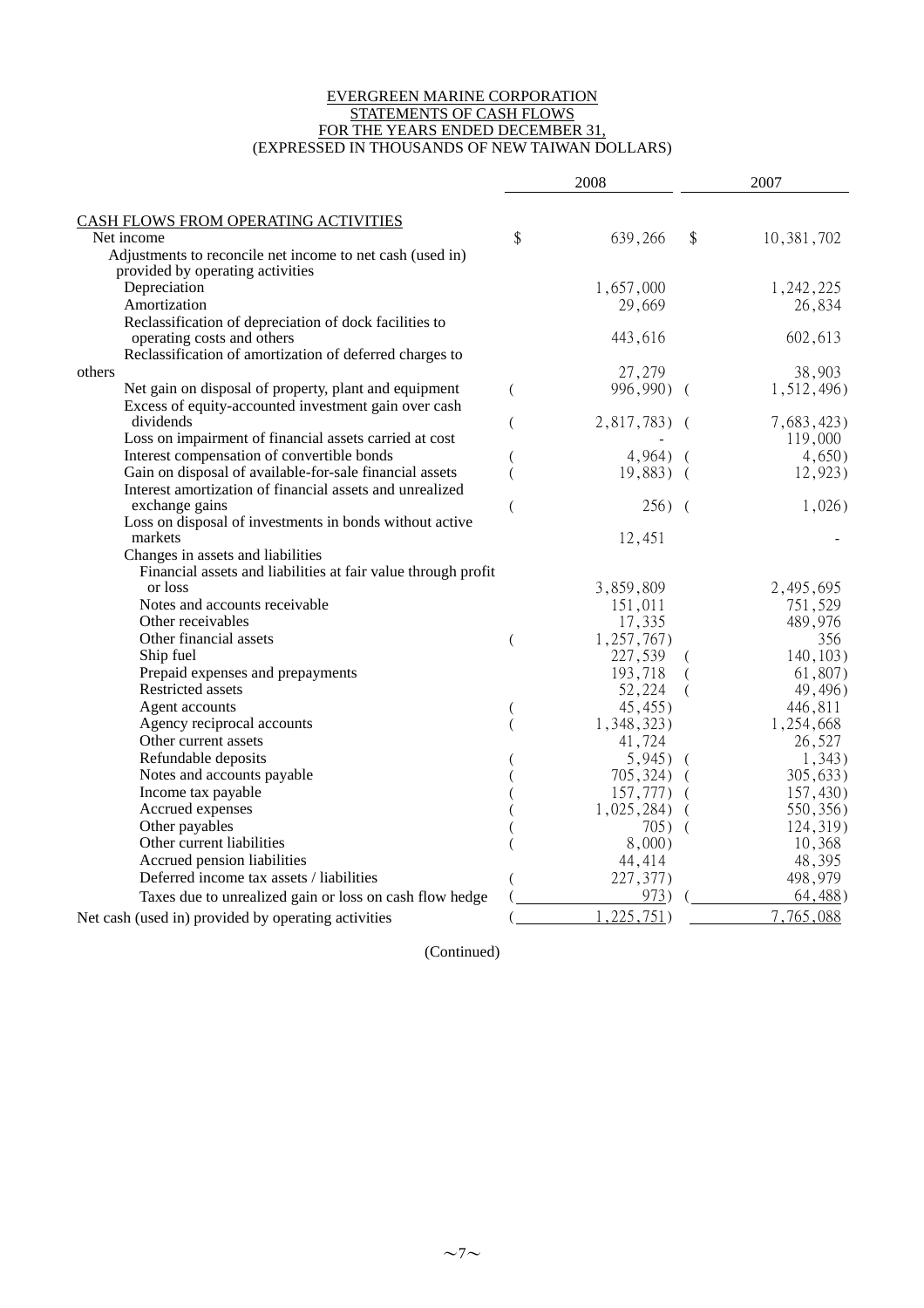#### EVERGREEN MARINE CORPORATION STATEMENTS OF CASH FLOWS FOR THE YEARS ENDED DECEMBER 31, (EXPRESSED IN THOUSANDS OF NEW TAIWAN DOLLARS)

|                                                                                      | 2008              |               | 2007      |                  |
|--------------------------------------------------------------------------------------|-------------------|---------------|-----------|------------------|
| CASH FLOWS FROM INVESTING ACTIVITIES                                                 |                   |               |           |                  |
| Proceeds from sale of available-for-sale financial assets -<br>non-current           | \$                | 22,199        | \$        | 14,080           |
| Acquisition of financial assets carried at cost - non-current                        |                   |               |           | 43,750)          |
| Proceeds from sale of financial assets carried at cost -                             |                   |               |           |                  |
| non-current                                                                          |                   |               |           | 581,000          |
| Proceeds from capital reduction of investee                                          |                   | 1,705         |           | 3,409            |
| Proceeds from sale of investments in bonds without active<br>markets - non-current   |                   | 329           |           |                  |
| Acquisition of long-term equity investments accounted for under<br>the equity method |                   | $300,000)$ (  |           | $180,000$ )      |
| Acquisition of property, plant and equipment                                         |                   | $4,015,222$ ( |           | $3,042,408$ )    |
| Proceeds from disposal of property, plant and equipment                              |                   | 823,298       |           | 1,109,015        |
| Increase in deferred expenses                                                        |                   | 88,716) (     |           | 48,472)          |
| Decrease in long-term installment receivables                                        |                   | 64,963        |           | 284,953          |
| Net cash used in investing activities                                                |                   | 3,491,444     |           | 322,173)         |
| CASH FLOWS FROM FINANCING ACTIVITIES                                                 |                   |               |           |                  |
| Increase (decrease) in short-term loans                                              |                   | 2,820,000     |           | 834,000)         |
| Increase (decrease) in long-term loans                                               |                   | 9,288,092     |           | $1,144,035$ )    |
| Decrease in corporate bonds payable                                                  |                   | 1,500,000     |           | 2,500,100        |
| Decrease in guarantee deposits received                                              |                   | 40)           |           | 451)             |
| Distribution of cash dividends                                                       |                   | 5,201,453)    |           | 877,045)         |
| Distribution of employee bonuses and directors' and supervisors'<br>remuneration     |                   | 81,600)       |           | 40,620)          |
| Net cash provided by (used in) financing activities                                  |                   | 5,324,999     |           | 5,396,251)       |
| Increase in cash and cash equivalents                                                |                   | 607,804       |           | 1,046,664        |
| Cash and cash equivalents at beginning of year                                       |                   | 4,499,197     |           | 3,452,533        |
| Cash and cash equivalents at end of year                                             |                   | 5,107,001     | \$        | 4,499,197        |
| SUPPLEMENTAL INFORMATION OF CASH FLOW                                                |                   |               |           |                  |
| Interest paid                                                                        | \$                | 281,284       | \$        | 276,484          |
| Less:interest capitalized                                                            |                   |               |           |                  |
| Interest paid, net of interest capitalized                                           | ¢<br>$\mathsf{D}$ | 281,284       | \$        | 276,484          |
| Income tax paid                                                                      | \$                | 434,618       | \$        | ,001,218         |
| Financing activities not affecting cash flows                                        |                   |               |           |                  |
| Long-term liabilities due within one year                                            | <u>\$</u>         | 232,100       | <u>\$</u> | <u>3,248,274</u> |
| Conversion of convertible bonds into common stock                                    | \$                | 564,900       | \$        | 2,319,100        |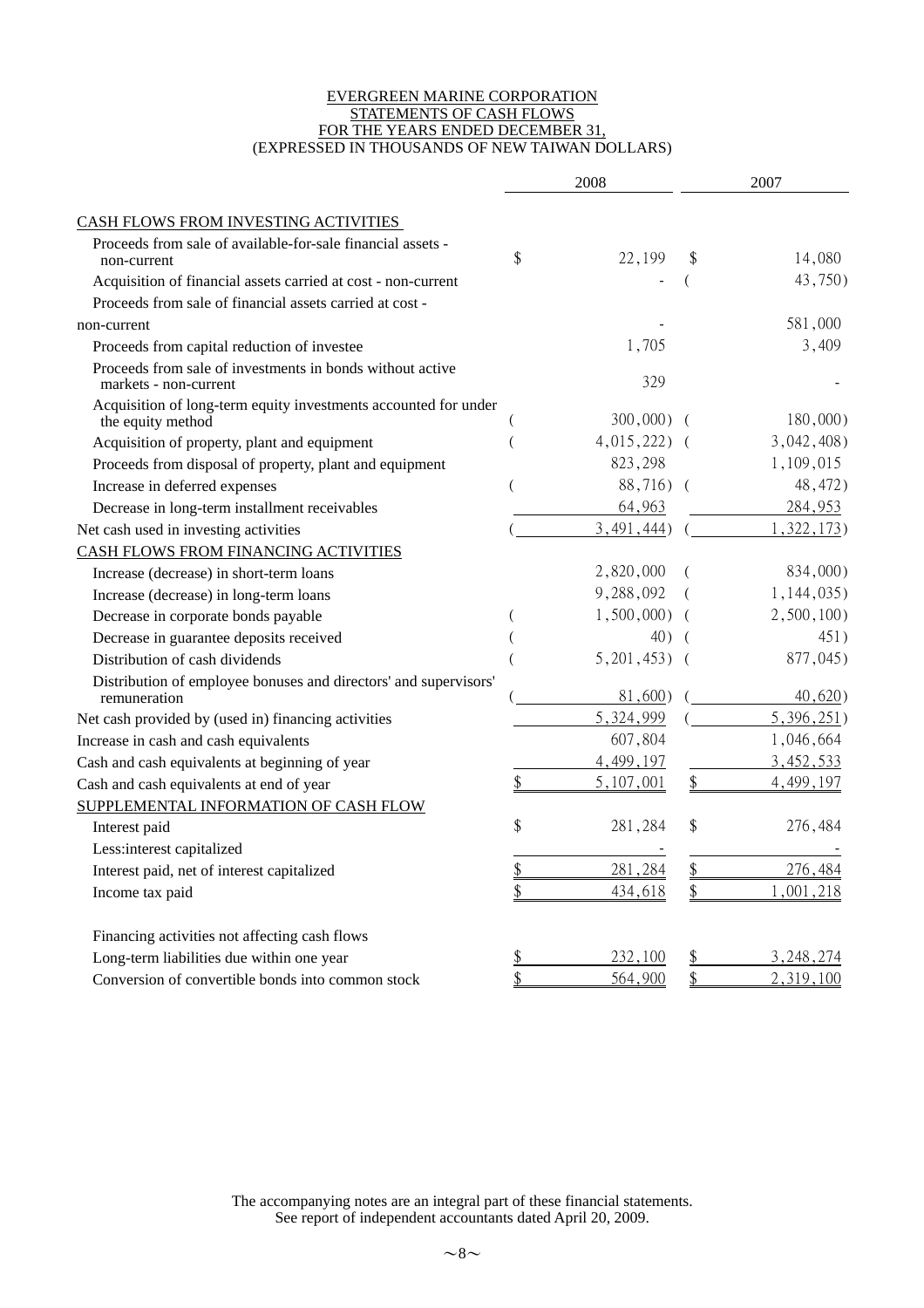## EVERGREEN MARINE CORPORATION NOTES TO THE FINANCIAL STATEMENTS DECEMBER 31, 2008 AND 2007 (EXPRESSED IN THOUSANDS OF NEW TAIWAN DOLLARS/FOREIGN CURRENCY EXCEPT AS OTHERWISE INDICATED)

## 1.HISTORY AND ORGANIZATION

Established on September 25, 1968, Evergreen Marine Corporation (the "Company") had authorized capital of \$36,000,000 and issued capital of \$30,609,360 as of December 31, 2008 with a par value of \$10 (dollars) per share. The Company is mainly engaged in domestic and international marine transportation, shipping agency services, and the distribution of containers. The Company was approved by the Securities and Futures Commission (SFC), Ministry of Finance (MOF) (currently known as the Securities and Futures Bureau (SFB), Financial Supervisory Commission, Executive Yuan) to be a public company on November 2, 1982 and was further approved by the SFC to be a listed company on July 6, 1987. The Company's shares have been publicly traded on the Taiwan Stock Exchange since September 21, 1987. The Company had 1,374 employees as of December 31, 2008.

#### 2.SUMMARY OF SIGNIFICANT ACCOUNTING POLICIES

The accompanying financial statements are prepared in conformity with the "Rules Governing Preparation of Financial Statements by Securities Issuers", "Business Entity Accounting Law", "Regulations on Business Entity Accounting Handling", and accounting principles generally accepted in the Republic of China. The Company's significant accounting polices are summarized below:

(1)Classification of current and non-current items

- A. Assets that meet one of the following criteria are classified as current assets; otherwise they are classified as non-current assets:
	- a) Assets arising from operating activities that are expected to be realized or consumed, or are intended to be sold within the normal operating cycle;
	- b) Assets held mainly for trading purposes;
	- c) Assets that are expected to be realized within twelve months from the balance sheet date;
	- d) Cash and cash equivalents, excluding restricted cash and cash equivalents and those that are to be exchanged or used to pay off liabilities more than twelve months after the balance sheet date.
- B. Liabilities that meet one of the following criteria are classified as current liabilities; otherwise they are classified as non-current liabilities:
	- a) Liabilities arising from operating activities that are expected to be paid off within the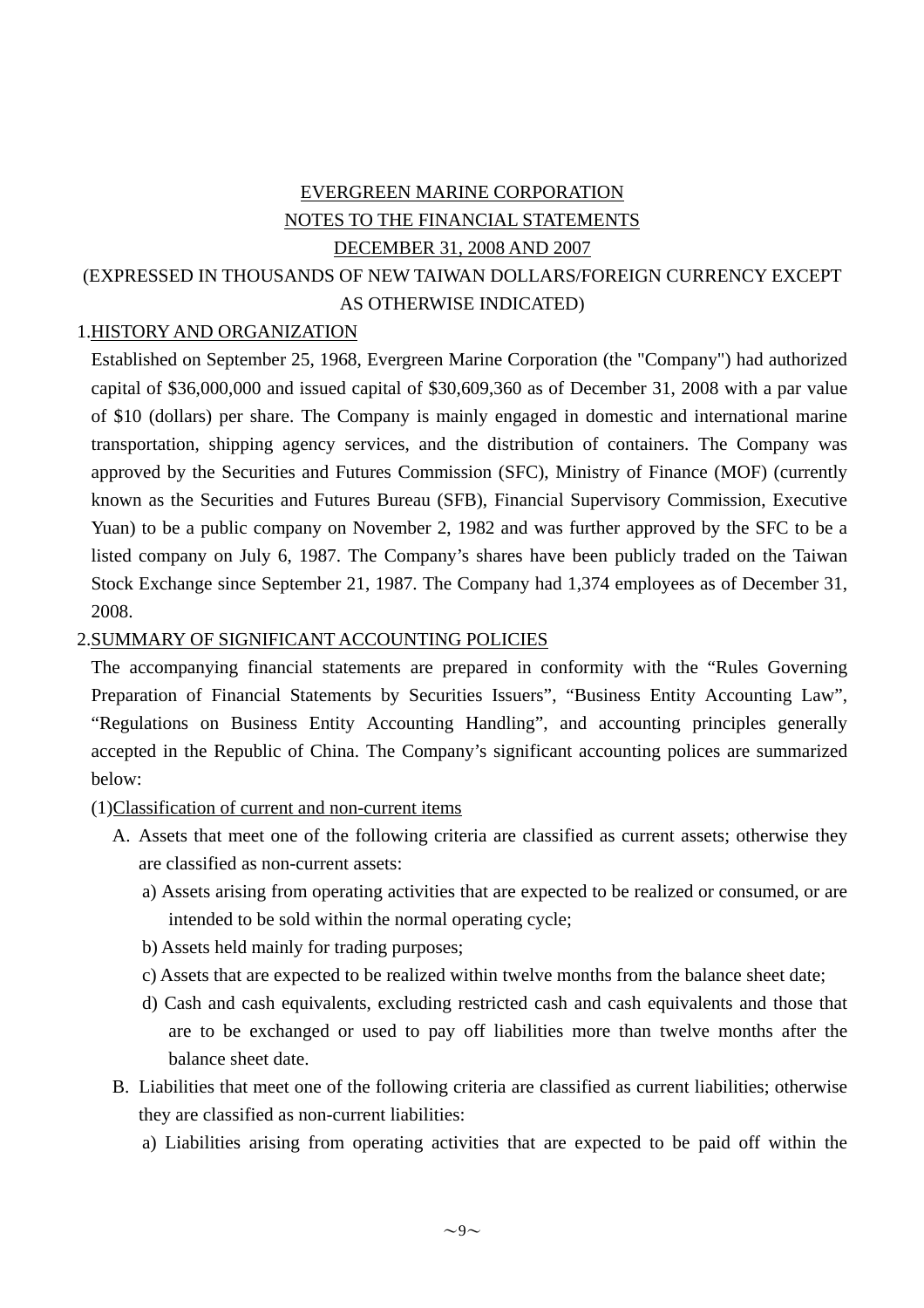normal operating cycle;

- b) Liabilities arising mainly from trading activities;
- c) Liabilities that are to be paid off within twelve months from the balance sheet date;
- d) Liabilities for which the repayment date cannot be extended unconditionally to more than twelve months after the balance sheet date.
- C. Financial liabilities that expire within 12 months from the balance sheet date which meet the following conditions are classified as non-current liabilities:
	- a) The original contract term exceeds one year.
	- b) Intended for long-term refinancing.
	- c) Have completed long-term refinancing and extended the period of liabilities before the balance sheet date, or have the intention to refinance or extend the period of liabilities by one year after balance sheet date.

#### (2)Foreign currency translations

- A. The Company maintains its accounts in New Taiwan dollars. Transactions denominated in foreign currencies are translated into New Taiwan dollars at the spot exchange rates prevailing at the transaction dates. Exchange gains or losses due to the difference between the exchange rate on the transaction date and the exchange rate on the date of actual receipt and payment are recognized in current year's profit or loss.
- B. Receivables, other monetary assets and liabilities denominated in foreign currencies are translated at the spot exchange rates prevailing at the balance sheet date. Exchange gains or losses are recognized in profit or loss.
- C. When a gain or loss on a non-monetary item is recognized directly in equity, any exchange component of that gain or loss shall be recognized directly in equity. Conversely, when a gain or loss on a non-monetary item is recognized in profit or loss, any exchange component of that gain or loss shall be recognized in profit or loss. However, non-monetary items that are measured on a historical cost basis are translated using the exchange rate at the date of the transaction.

#### (3)Translation of financial statements of foreign subsidiaries

Assets and liabilities of foreign subsidiaries are translated into New Taiwan dollars using the exchange rates at the balance sheet date. Equity accounts are translated at historical rates except for beginning retained earnings, which are carried forward from prior year's balance. Dividends are translated at the rates prevailing at the date of declaration. Profit and loss accounts are translated at weighted-average rates of the year. The resulting translation differences are included in "cumulative translation adjustments" under stockholders' equity.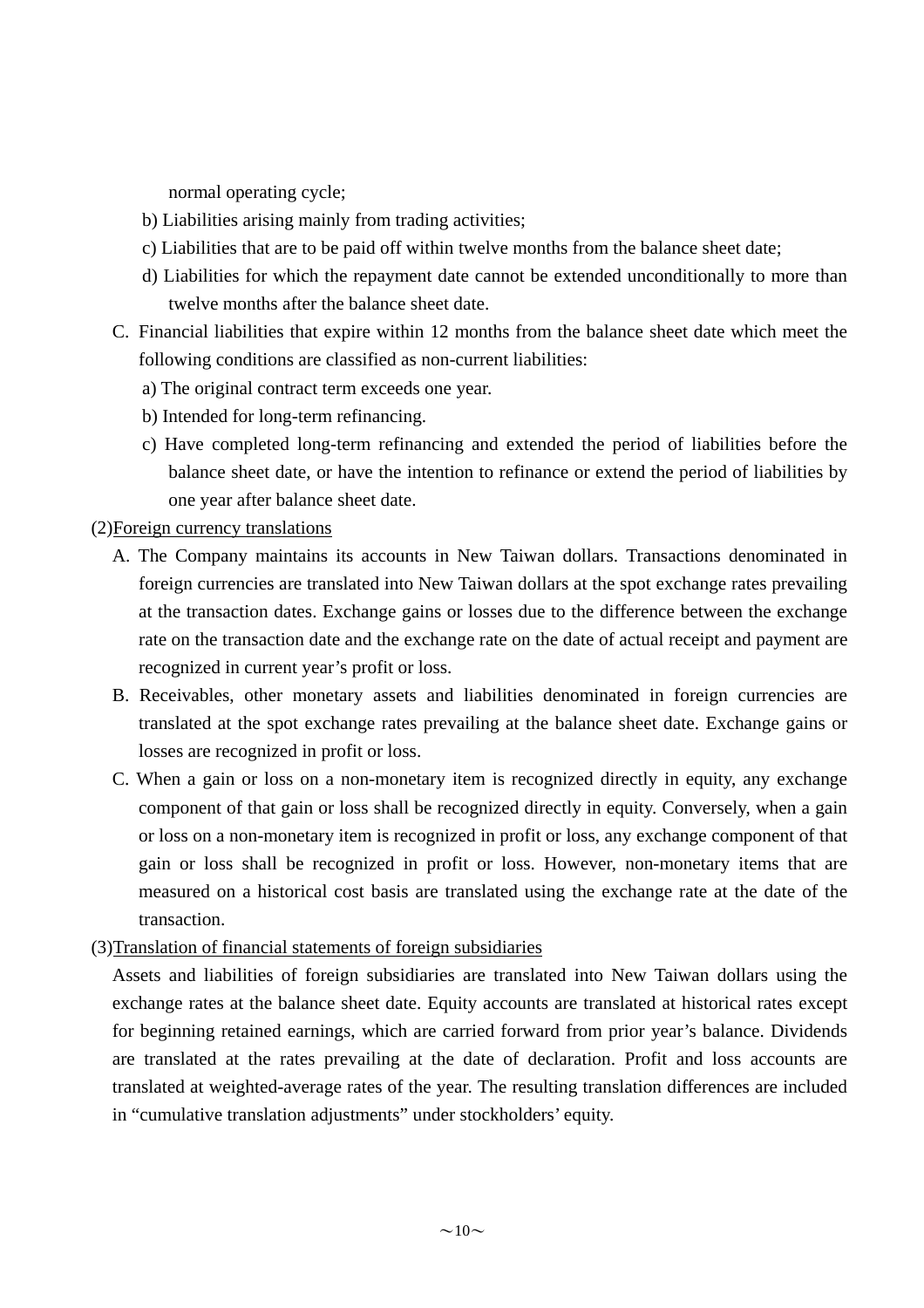#### (4)Cash and cash equivalents

Cash and cash equivalents include cash on hand and in banks and other short-term highly liquid investments which are readily convertible to known amount of cash and which are subject to insignificant risk of changes in value resulting from fluctuations in interest rates.

#### (5)Financial assets and financial liabilities at fair value through profit or loss

- A. Financial assets and financial liabilities at fair value through profit or loss are recognized and derecognized using trade date accounting and are recognized initially at fair value.
- B. These financial instruments are subsequently remeasured and stated at fair value, and the gain or loss is recognized in profit or loss. The fair value of listed stocks and OTC stocks and closed-end mutual funds is based on latest quoted fair prices of the accounting period. The fair value of open-end and balanced mutual funds is based on the net asset value at the balance sheet date.
- C. When a derivative is an ineffective hedging instrument, it is initially recognized at fair value on the date a derivative contract is entered into and is subsequently remeasured at its fair value. If a derivative is a non-option derivative, the fair value initially recognized is zero.

#### (6)Available-for-sale financial assets

- A. Available-for-sale financial assets are recognized and derecognized using trade date accounting and are initially stated at fair value plus transaction costs that are directly attributable to the acquisition of the financial asset.
- B. The financial assets are remeasured and stated at fair value, and the gain or loss is recognized in equity, until the financial asset is derecognized, at which time the cumulative gain or loss previously recognized in equity shall be recognized in profit or loss. The fair value of listed stocks and OTC stocks and closed-end mutual funds are based on latest quoted fair prices of the accounting period. The fair values of open-end and balanced mutual funds are based on the net asset value at the balance sheet date.
- C. If there is any objective evidence that the financial asset is impaired, the cumulative loss that has been recognized directly in equity shall be transferred from equity to profit or loss. When the fair value of an equity instrument subsequently increases, impairment losses recognized previously in profit or loss shall not be reversed. When the fair value of a debt instrument subsequently increases and the increase can be objectively related to an event occurring after the impairment loss was recognized in profit or loss, the impairment loss shall be reversed to the extent of the loss recognized in profit or loss.
- (7)Investment in bonds without active markets
	- A. Investment in bonds without active markets is recognized and derecognized using trade date accounting and is stated initially at its fair value plus transaction costs that are directly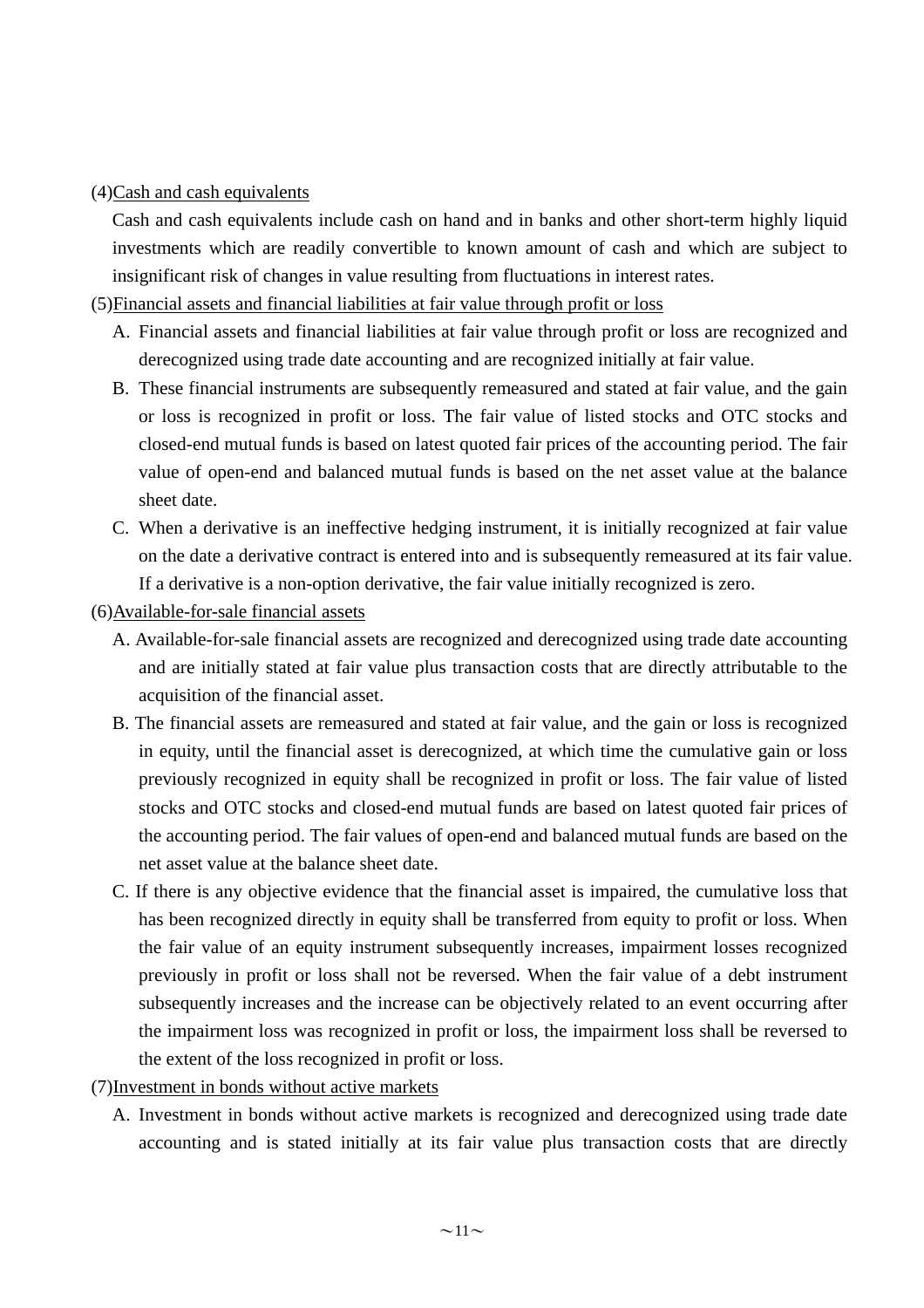attributable to the acquisition of the financial asset.

- B. This financial asset is carried at amortized cost.
- C. If there is any objective evidence that the financial asset is impaired, the impairment loss is recognized in profit or loss. If, subsequently, the fair value of asset increases and the increase can be objectively related to an event occurring after the impairment loss was recognized in profit or loss, the previously recognized impairment loss shall be reversed to the extent of the amount of the amortized cost that would have been recognized at the date the impairment is reversed.
- (8)Financial assets and financial liabilities carried at cost
	- A. Investment in unquoted equity instruments is recognized or derecognized using trade date accounting and is stated initially at its fair value plus transaction costs that are directly attributable to the acquisition of the financial asset.
	- B. If there is any objective evidence that the financial asset is impaired, the impairment loss is recognized in profit or loss. Such impairment loss shall not be reversed when the fair value of the asset subsequently increases.
- (9)Derivative financial instruments for hedging

Derivatives are initially recognized at fair value on the date a contract is entered into and are subsequently remeasured at their fair value. The method of recognizing the resulting gain or loss depends on whether the derivative is designated as a hedging instrument and the nature of the hedged item.

A. Fair value hedges:

Changes in the fair value of derivatives that are designated and qualify as fair value hedges are recognized in profit or loss. Changes in the fair value of the hedged asset or liability that are attributable to the hedged item are recognized in profit or loss as an adjustment to the carrying amount of the hedged item.

B. Cash flow hedges:

The effective portion of changes in the fair value of derivatives that are designated and qualify as cash flow hedges is recognized in equity. The gain or loss relating to the ineffective portion is recognized immediately in profit or loss.

- a) If a hedge of a forecast transaction subsequently results in the recognition of a financial asset or a financial liability, the associated gains or losses that were recognized directly in equity are transferred to profit or loss in the same period or periods when the hedged item affects profit or loss.
- b) If a hedge of a forecast transaction subsequently results in the recognition of a non-financial asset or a non-financial liability the associated gains and losses that were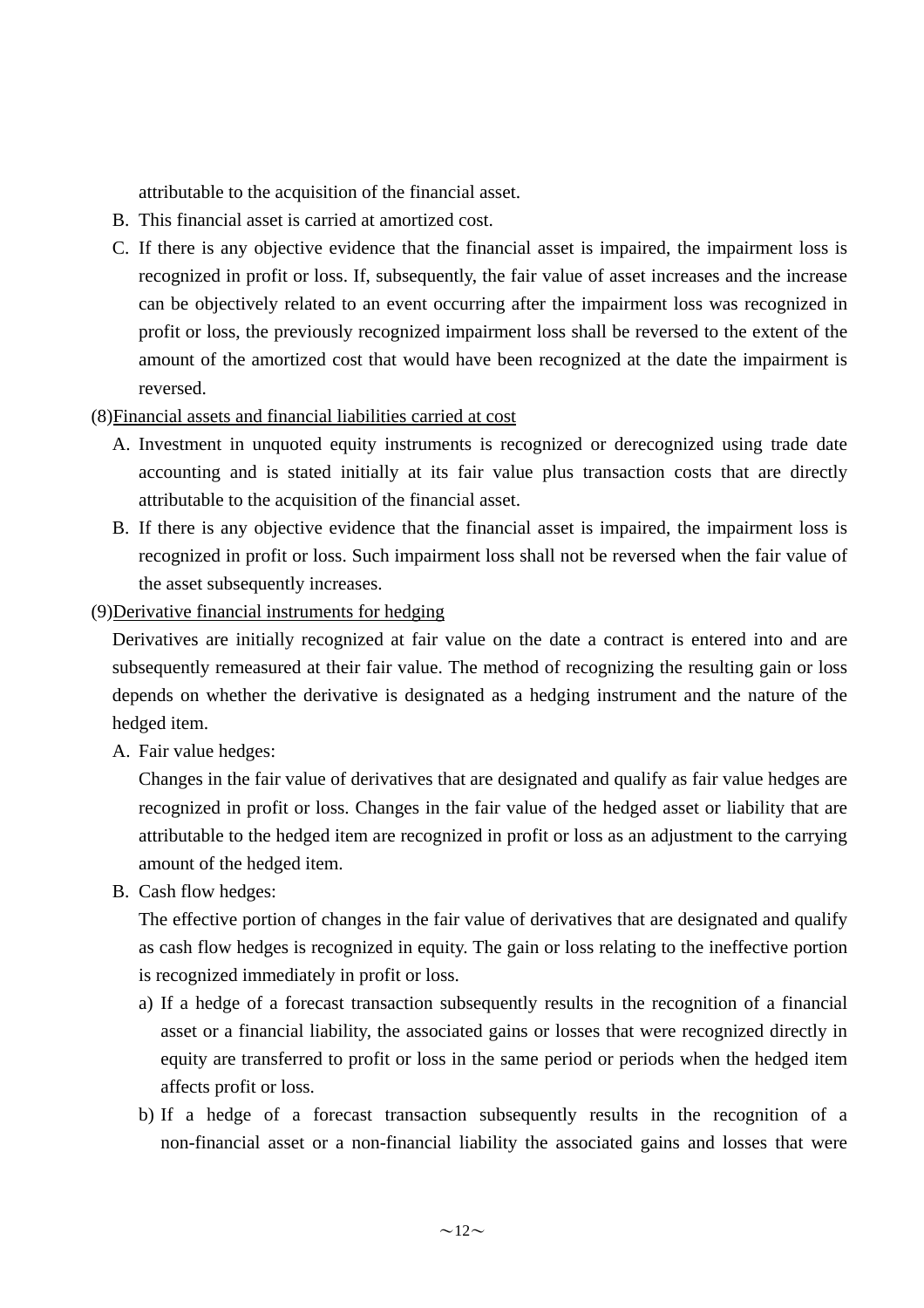recognized directly in equity are transferred into profit or loss in the same period or periods during which the asset acquired or liability assumed affects profit or loss, However, any loss or portion of a loss recognized directly in equity expected not to be recovered in the future is reclassified to profit or loss.

C. Hedges of net investment in foreign operations:

Any gain or loss on the hedging instrument is recognized in equity; gains and losses accumulated in equity are recognized in profit or loss when the foreign operation is disposed.

- (10)Derecognition of financial assets and liabilities
	- A. Derecognition of the whole or parts of a financial asset occurs after the contractual rights that compose the asset is expired. When the whole or parts of a financial asset is transferred and contractual rights that compose the asset are given up, the proceeds received is treated as sales. When the transfer of financial assets does not qualify as a loss of contractual rights, then such transfer of assets is recognized as secured loan. Reacquisition of such assets' rights is not recognized as derivative financial assets.
	- B. Derecognition of the whole or parts of a financial liability occurs after the obligation specified in the contract binding the financial liability is discharged, cancelled or expired. On grounds of either an exchange of a financial liability for another one with its creditor based on different terms or a significant modification of the original terms, such transaction is recognized as an extinguishment of the original financial liability and a new financial liability. Any gain or loss from extinguishment of the original financial liability is recognized as gains or losses in the same period of such transaction.
- (11)Allowance of doubtful accounts

Allowance for doubtful accounts is provided according to the evaluation of the collectibility of notes and accounts receivable and other receivables, taking into account the bad debts incurred in prior years and the aging analysis of the receivables.

(12)Ship fuel

Ship fuel is physically measured by the crew of each ship and reported back to the Head Office through telegraph for recording purposes at year-end. Valuation of inventories is based on the exchange rate prevailing at the end of the fiscal year.

- (13)Long-term equity investments accounted for under the equity method
	- A. Long-term equity investments in which the Company holds more than 20% of the investee company's voting shares or has the ability to exercise significant influence on the investee's operational decisions are accounted for under the equity method. The excess of the initial investment cost over the acquired net asset value of the investee attributable to goodwill is no longer amortized, effective January 1, 2006. Retrospective adjustment of the amount of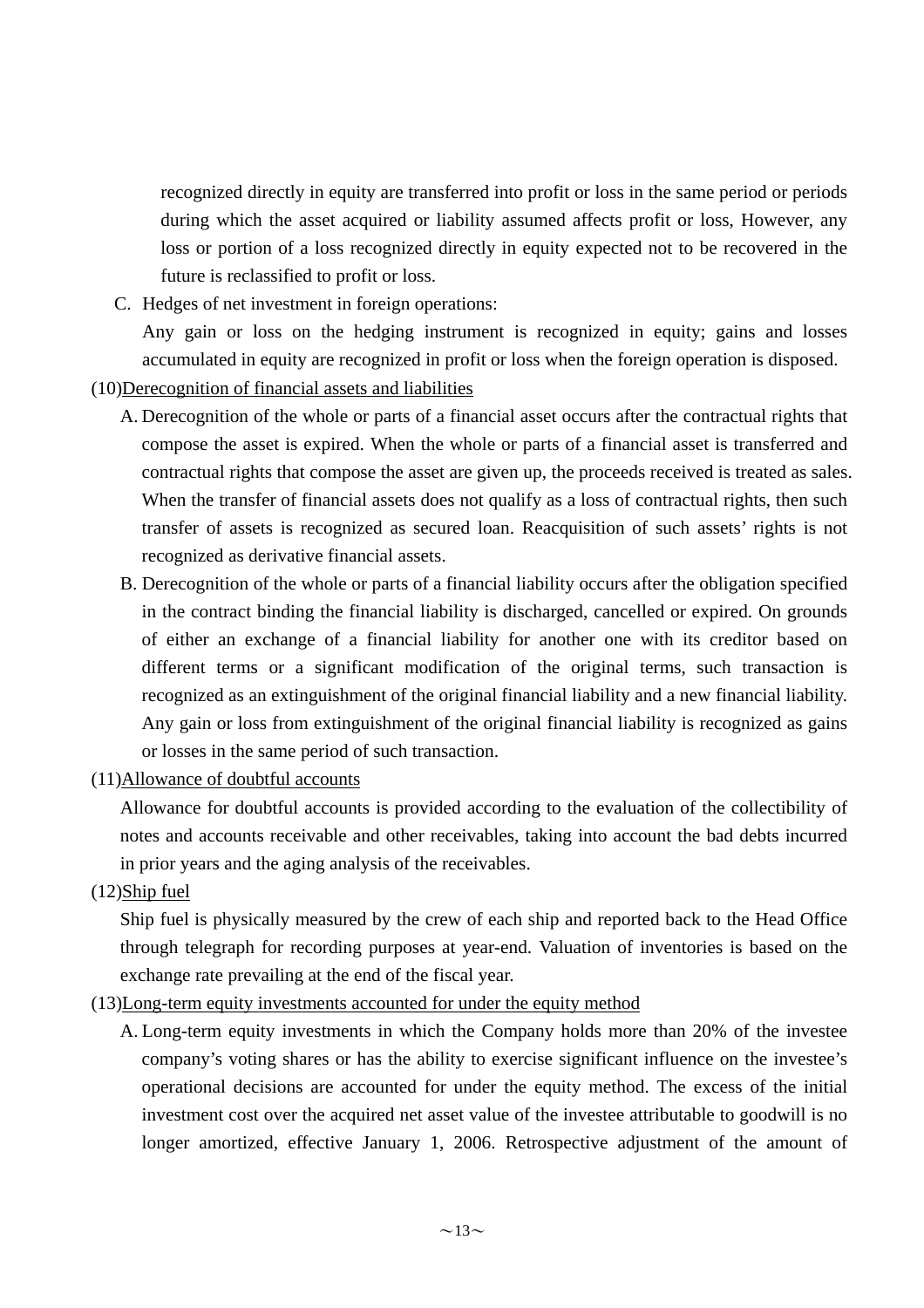goodwill amortized in previous year is not required. The excess of acquired net asset value of investee over the initial investment cost is allocated proportionately and applied as a reduction to the book values of identifiable non-current assets, and any remaining amount of such excess after this allocation is credited to extraordinary gains. The unrealized revenue which occurred between the Company and its investee or occurred between investees in the period should be eliminated. The Company's consolidated financial statements are prepared in accordance with the SFAS No. 7 "Consolidated Financial Statements". Investee companies of which the Company holds more than 50% voting shares of an investee or the Company holds less than 50% voting shares of an investee, but has effective control over the investee are included in the consolidated financial statements.

B. Exchange differences arising from translation of financial statements of overseas investee companies accounted for under the equity method are recorded as "cumulative translation adjustments" under stockholders' equity.

(14)Property, plant and equipment

- A. Property, plant and equipment are stated at cost. Interests incurred on the loans used to bring the assets to the condition and location necessary for their intended uses are capitalized.
- B. Major improvements and renewals are capitalized and depreciated accordingly. Maintenance and repairs are expensed as incurred.
- C. Depreciation is calculated on a straight-line basis according to the respective assets' useful lives regulated by the Ministry of Finance plus one year for salvage value.
- D. For ships and equipment that are still in use after expiration of their useful lives, depreciation is provided based on the original method and the reassessed useful life and salvage value. For other assets that are still in use after expiration of their useful lives, depreciation is provided based on the original method to the extent that the salvage value falls below \$3,000. When impairment loss is recognized, property, plant and equipment shall be depreciated over their remaining useful lives based on their carrying values adjusted for the impairment loss.

## (15)Deferred charges

Deferred charges refer to the expenses incurred for decoration, issuance of corporate bonds, computer software and cable installation. The expenses incurred for decoration are amortized on a straight-line basis over five years, expenses incurred for issuance of corporate bonds are amortized over the issuance period, expenses incurred for issuance of convertible bonds are amortized over the period from the issuance date to the expiry date of the redemption rights and the remaining are amortized over 2-3 years.

(16)Impairment of non-financial assets

The Company recognizes impairment loss when there is indication that the recoverable amount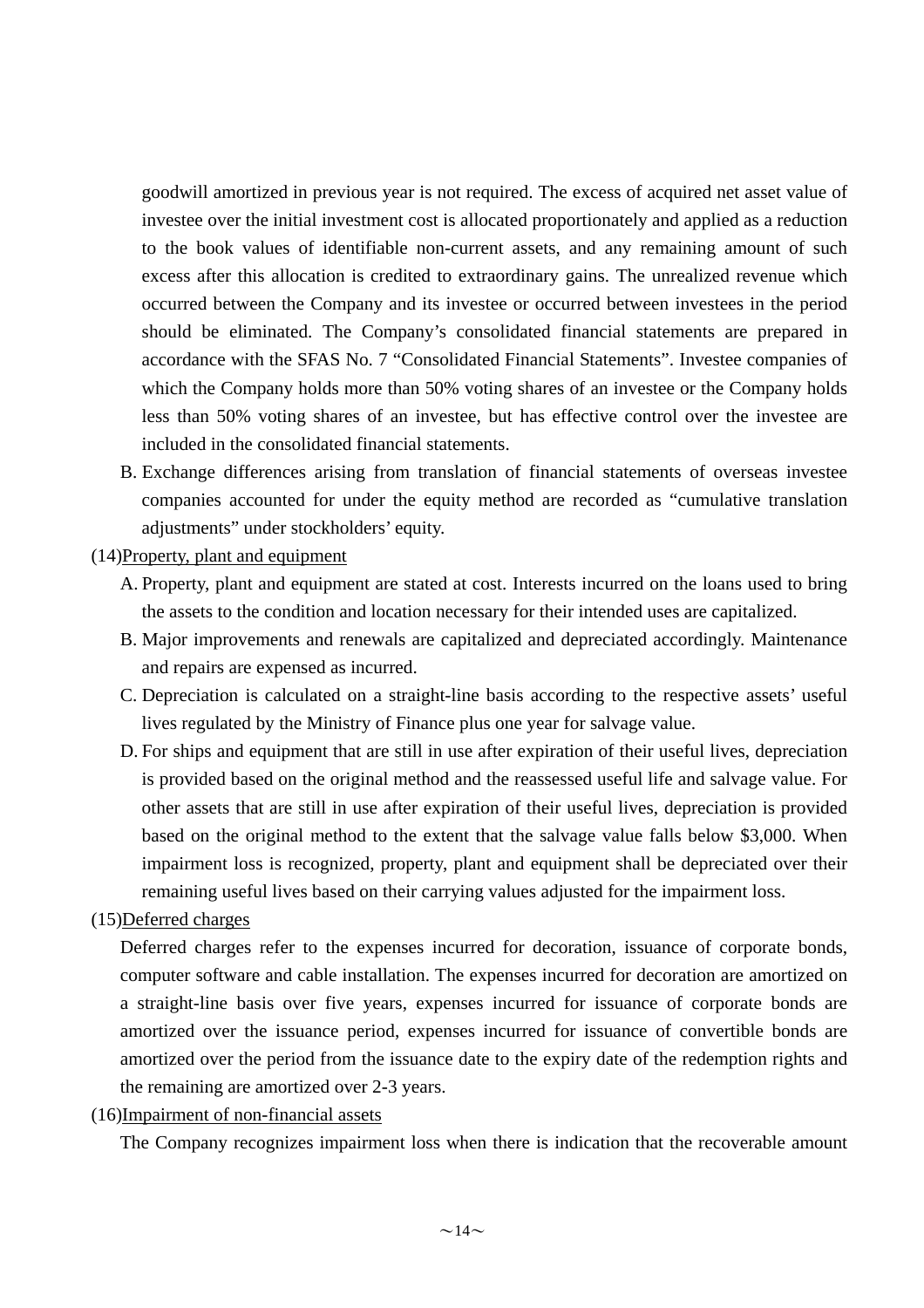of an asset is less than its carrying amount. The recoverable amount is the higher of the fair value less costs to sell and value in use. When the impairment no longer exists, the impairment loss recognized in prior years shall be recovered.

#### (17)Convertible bonds

Bonds payable issued before December 31, 2005 are accounted for as follows:

- A. Convertible bonds are stated at their issuance price. The excess of the redemption price over the face value of the convertible bonds is amortized using the interest method over the redemption period.
- B. When bonds are converted, the par value of the bonds is credited to common stock and any excess is credited to capital reserve. No gain or loss is recognized on bond conversion.
- C. Expenditures incurred on issuance of convertible bonds are classified as deferred assets and amortized over the life of the bonds. In cases where the bonds are converted or redeemed before the maturity date, the issuance expenditures are expensed in proportion to the amount of bonds converted or redeemed.
- D. Where bonds are not redeemed during the redemption period, the interest on redemption is amortized under the interest method over the remaining life of the bonds. If the fair value of the underlying shares at the expiry date of the redemption option exceeds the redemption price, the interest on redemption is reclassified to capital reserve.

#### (18)Pension

Under the defined benefit pension plan, net periodic pension costs are recognized in accordance with the actuarial calculations. Net periodic pension costs include service cost, interest cost, expected return on plan assets, amortization of unrecognized net transition obligation, and gains or losses on plan assets. Unrecognized net transition obligation is amortized on a straight-line basis over 15 years. Under the defined contribution pension plan, net periodic pension costs are recognized as incurred.

## (19)Income tax

- A. Inter-period and intra-period income tax allocation methods are employed. Provision for income tax includes deferred income tax resulting from temporary differences, investment tax credits, and loss carryforward. Valuation allowance on deferred tax assets is provided to the extent that it is more likely than not that the tax benefit will not be realized. Over or under provision of prior years' income tax liabilities is included in current year's income tax.
- B. Investment tax credits arising from expenditures incurred on acquisitions of equipment or technology, research and development, employees' training, and equity investments are recognized in the year the related expenditures are incurred.
- C. A 10% surtax is levied on the unappropriated retained earnings and is recorded as income tax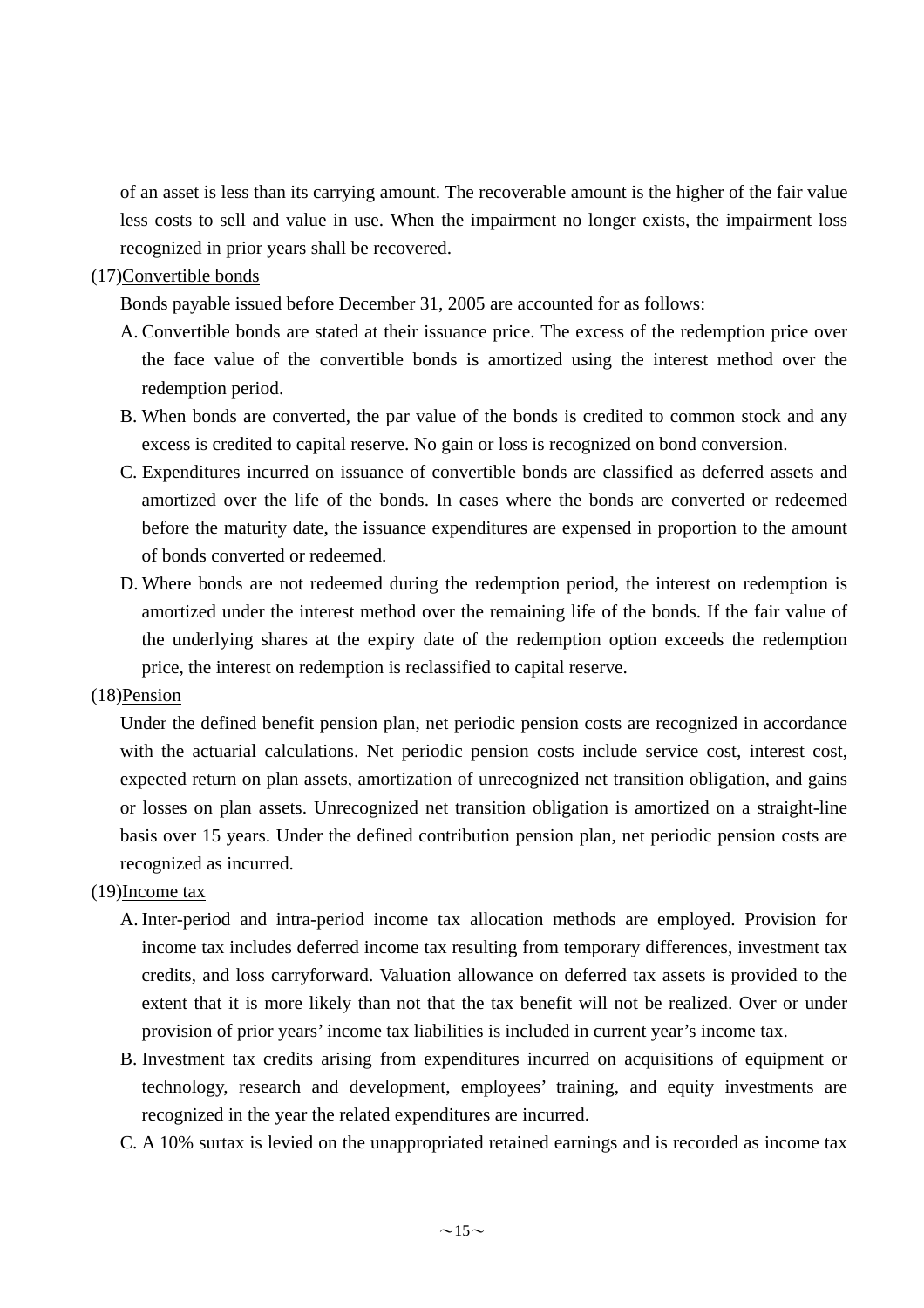expense in the year when the stockholders resolve to retain the earnings.

(20)Employees' bonuses and directors' and supervisors' remuneration

Effective January 1, 2008, pursuant to EITF96-052 of the Accounting Research and Development Foundation, R.O.C., dated March 16, 2007, "Accounting for Employees' Bonuses and Directors' and Supervisors' Remuneration", the costs of employees' bonuses and directors' and supervisors' remuneration are accounted for as expenses and liabilities, provided that such a recognition is required under legal or constructive obligation and those amounts can be estimated reasonably. However, if the accrued amounts for employees' bonuses and directors' and supervisors' remuneration are significantly different from the actual distributed amounts resolved by the stockholders at their annual stockholders' meeting subsequently, the differences shall be recognized as gain or loss in the following year. In addition, according to EITF97-127 of the Accounting Research and Development Foundation, R.O.C., dated March 31, 2008, "Criteria for Listed Companies in Calculating the Number of Shares of Employees' Stock Bonus", the Company calculates the number of shares of employees' stock bonus based on the closing price of the Company's common stock at the previous day of the stockholders' meeting held in the year following the financial reporting year, and after taking into account the effects of ex-rights and ex-dividends.

(21)Revenue, cost, and expense recognition

Revenues are recognized when the earning process is substantially completed and are realized or realizable. Costs and expenses are recognized as incurred.

 $(22)$ Basic (diluted) earnings per share

Basic earnings per share is calculated based on the net income (loss) attributed to common stockholders and the weighted-average number of common shares outstanding during the period. Any capital increase (reduction) through cash infusion (withdrawal), treasury stock transactions or other factors that would cause a change in the number of outstanding shares are incorporated in the calculation on a weighted-average basis according to the circulation period. Adjustments are made retroactively to the weighted-average number of outstanding shares if there is any increase (decrease) in the number of outstanding shares which does not result in changes in the stockholders' percentage of equity interest. If the effective dates of the aforementioned events fall between the balance sheet date and the issue date of the financial statements, retroactive adjustments are also required. For the purpose of calculating diluted earnings per share, it is assumed that the convertible bonds are converted into the common stock on the date of issuance of the bonds, and the weighted-average number of outstanding shares is adjusted for the dilutive effect of the convertible bonds.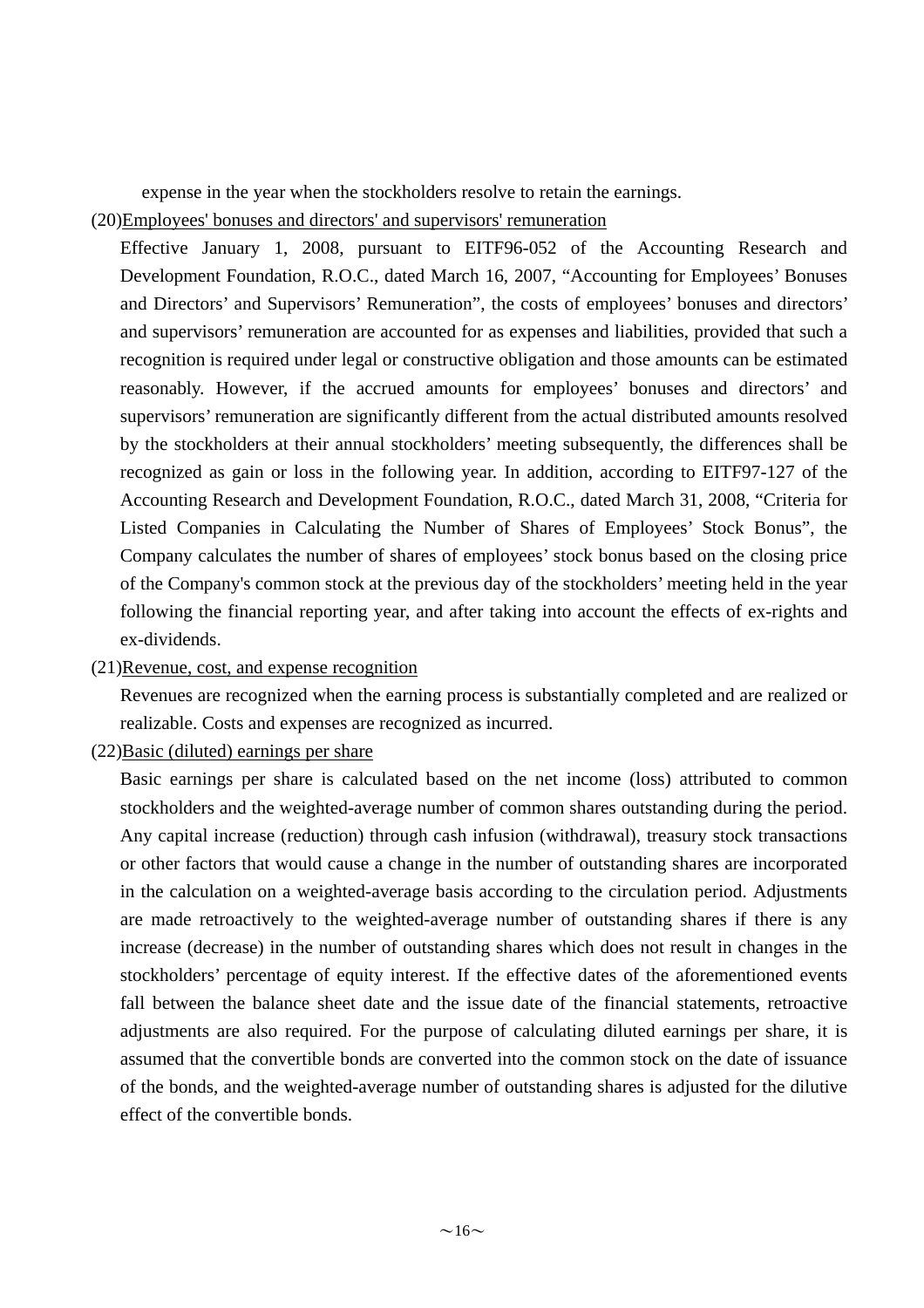#### (23)Use of estimates

- A.The preparation of financial statements in conformity with generally accepted accounting principles requires management to make estimates and assumptions that affect the amounts of assets and liabilities and the disclosures of contingent assets and liabilities at the date of the financial statements and the amounts of revenues and expenses during the reporting period. Actual results could differ from those assumptions and estimates.
- B. Accrued expenses are recorded at the amounts stated in the original supporting documents. Foreign port charges without supporting documents are estimated based on past records and period-end sailing schedules. Differences between the expenses actually incurred in the following year and the estimated accrued expenses are credited or charged to operating costs or expenses in the following year.

## 3.CHANGES IN ACCOUNTING PRINCIPLES

- A.Effective January 1, 2007, the Company adopted the Statement of Financial Accounting Standards (SFAS) No. 37, "Accounting for Intangible Assets". Such change in accounting principle had no effect on net income, EPS, nor total assets as of and for the year ended December 31, 2008.
- B.Effective January 1, 2008, the Company adopted the Statement of Financial Accounting Standards (SFAS) No. 39, "Accounting for Share-based Payment". Such change in accounting principle had no effect on net income, EPS, nor total assets as of and for the year ended December 31, 2008.
- C.Effective January 1, 2008, the Company adopted EITF96-052 of the Accounting Research and Development Foundation, R.O.C., dated March 16, 2007. Such change in accounting principle had no effect on net income nor EPS as of and for the year ended December 31, 2008.

## 4.DETAILS OF SIGNIFICANT ACCOUNTS

 $(1)$ Cash and cash equivalents

|                                              |                      | December 31, 2008 | December 31, 2007    |           |  |
|----------------------------------------------|----------------------|-------------------|----------------------|-----------|--|
| Cash                                         | \$                   | 6,341             | \$                   | 7,414     |  |
| Checking accounts                            |                      | 13,445            |                      | 36,389    |  |
| Demand deposits                              |                      | 12,207            |                      | 8,866     |  |
| Foreign currency deposits                    |                      | 441,996           |                      | 1,470,787 |  |
| Time deposits (New Taiwan dollars)           |                      | 1,001,200         |                      | 700,000   |  |
| Time deposits (Foreign currencies)           |                      | 3,697,897         |                      | 2,236,790 |  |
| Add: Unrealized foreign exchange (loss) gain |                      | 66,085)           |                      | 38,951    |  |
|                                              |                      | 5,107,001         | Я                    | 4,499,197 |  |
| Interest rates on the above time deposits    | $0.05\% \sim 5.00\%$ |                   | $1.70\% \sim 5.00\%$ |           |  |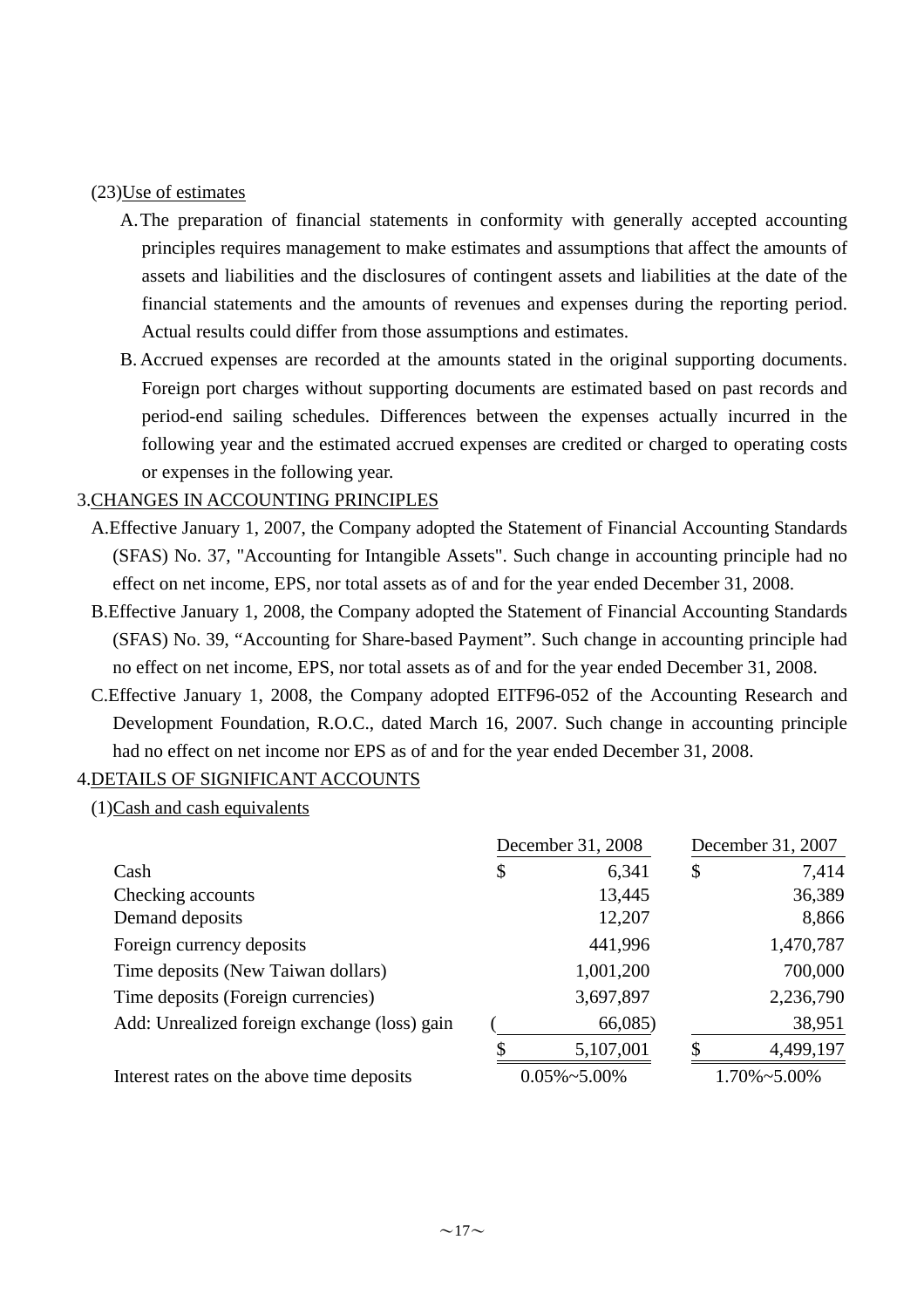## (2)Financial assets at fair value through profit or loss - current

|                                  | December 31, 2008 | December 31, 2007 |           |
|----------------------------------|-------------------|-------------------|-----------|
| Trading financial assets         |                   |                   |           |
| Listed (TSE and OTC) stocks      | \$<br>290         | \$                | 35,113    |
| Beneficiary certificates         | 602,598           |                   | 1,207,310 |
| Interest rate swap (IRS)         | 4,991             |                   | 12,349    |
| Currency exchange swap (CCS)     |                   |                   | 7,820     |
| Oil swap                         |                   |                   | 54,343    |
| Structural financial instruments | 36,183            |                   | 329,146   |
|                                  | 644,062           |                   | 1,646,081 |
| Adjustment                       | 54,947)           |                   | 173,543)  |
|                                  | 589,115           |                   | 1,472,538 |

A. As of December 31, 2008 and 2007, the Company recognized net loss of \$12,656 and \$149,937, respectively.

B. Hedge accounting for these derivative instruments held for hedging activities was not adopted. (3)Accounts receivable, net

|                                              |   | December 31, 2008 | December 31, 2007 |         |  |
|----------------------------------------------|---|-------------------|-------------------|---------|--|
| Non-related parties                          | S | 500,488           |                   | 603,085 |  |
| Add: Unrealized foreign exchange (loss) gain |   | 5,369)            |                   | 4,785   |  |
| Less: Allowance for doubtful accounts        |   |                   |                   | 1,577   |  |
|                                              |   | 495,119           |                   | 606,293 |  |
| Related parties                              |   | 75,592            |                   | 114,705 |  |
|                                              |   | 570,711           |                   | 720,998 |  |

#### (4)Other receivables

|                                                 | December 31, 2008 |                           | December 31, 2007 |
|-------------------------------------------------|-------------------|---------------------------|-------------------|
| Non-related parties                             |                   |                           |                   |
| Accrued income                                  | \$<br>20,321      | $\boldsymbol{\mathsf{S}}$ | 3,896             |
| Income tax refundable                           | 12,548            |                           | 14,157            |
| Accounts receivable from disposal of investment | 136,676           |                           | 72,413            |
| Current portion of long-term installment        |                   |                           |                   |
| receivable                                      |                   |                           | 27,841            |
| Incentive credits receivable from Kaohsiung     |                   |                           |                   |
| Harbor Bureau                                   | 92,577            |                           | 237,002           |
| Others                                          | 41,344            |                           | 139,061           |
|                                                 | 303,466           |                           | 494,370           |
| Related parties                                 |                   |                           |                   |
| Others                                          | 280,713           |                           | 134,985           |
|                                                 | 584,179           |                           | 629,355           |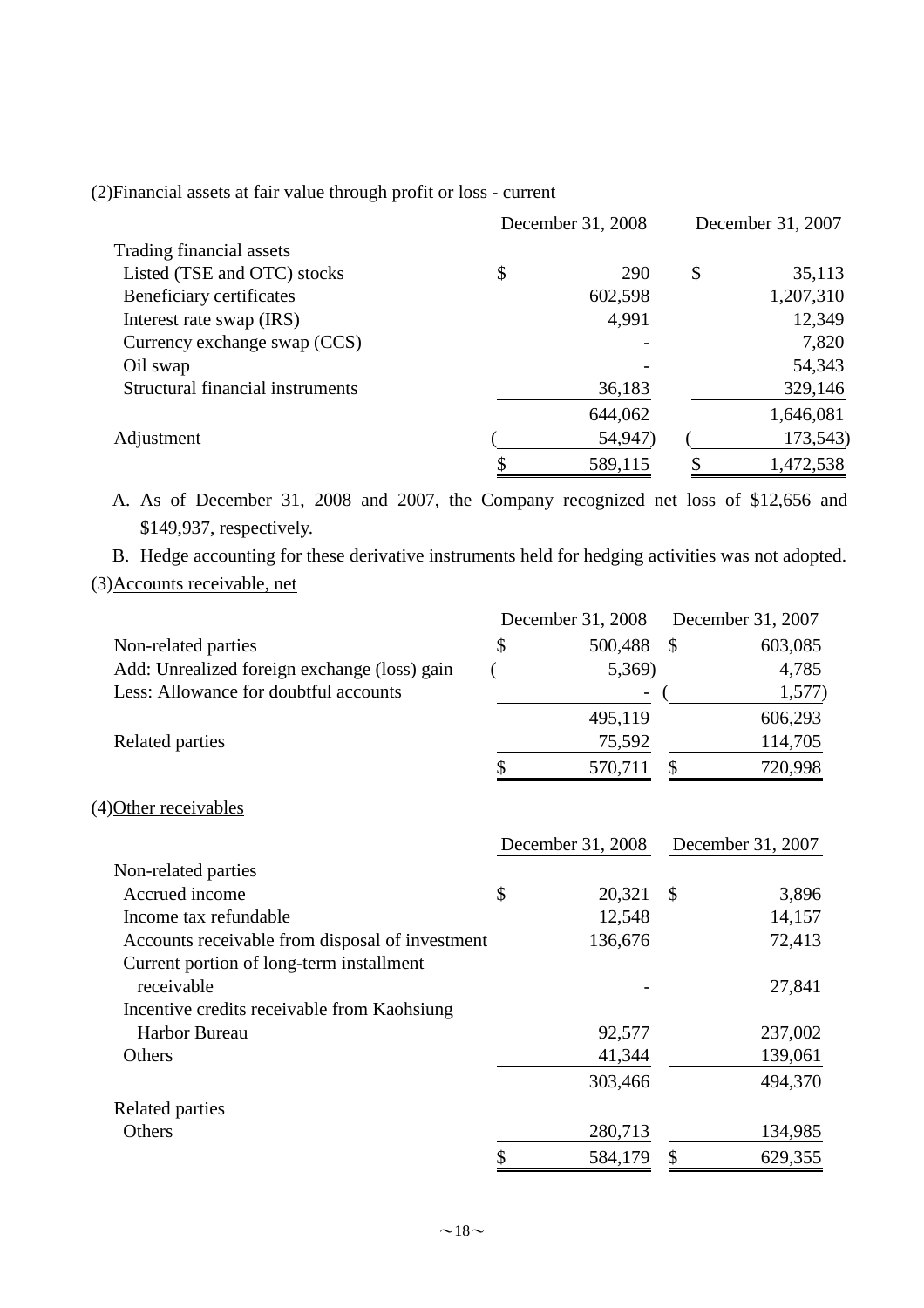#### (5)Other financial assets - current

|                              | December 31, 2008 | December 31, 2007        |  |  |
|------------------------------|-------------------|--------------------------|--|--|
| Future transaction margin    | \$<br>376,104     | 105,727<br>$\mathcal{S}$ |  |  |
| Reverse repurchase agreement | 987,390           |                          |  |  |
|                              | 1,363,494         | 105,727<br>\$            |  |  |
| (6)Ship fuel                 |                   |                          |  |  |
|                              | December 31, 2008 | December 31, 2007        |  |  |
| Ship fuel                    | 332,414           | S<br>559,953             |  |  |
| (7) Other current asset      |                   |                          |  |  |
|                              | December 31, 2008 | December 31, 2007        |  |  |
| Agency accounts              | \$<br>640,703     | \$<br>884,594            |  |  |
| Agency reciprocal accounts   | 1,768,092         | 1,783,879                |  |  |
| Temporary debits             | 66,885            | 108,609                  |  |  |
|                              | 2,475,680         | 2,777,082<br>\$          |  |  |

#### A.Agency accounts

These accounts occur when foreign agencies, based on the agreement with the Company, deal with foreign port formalities regarding arrival and departure of ships, cargo loading, discharging, and forwarding, collection of freight, and payment of expenses incurred in the foreign port.

#### B. Agency reciprocal accounts

Temporary accounts between the Company and Evergreen International S.A., Gaining Enterprise S.A., Greencompass Marine S.A., Italia Marittima S.P.A., Evergreen Marine (UK) Limited, and Evergreen Marine (Hong Kong) LTD. These accounts occur as these ship owners incur foreign port expenses and related rental expenses.

## (8)Available-for-sale financial assets - current

|                                                                              | December 31, 2008 | December 31, 2007 |         |
|------------------------------------------------------------------------------|-------------------|-------------------|---------|
| Listed (TSE and OTC) stocks                                                  |                   |                   |         |
| Central Reinsurance Corp.                                                    | \$<br>490,801     | S                 | 490,801 |
| Fubon Financial Holding Co., Ltd.                                            | 3,871             |                   | 6,187   |
|                                                                              | 494,672           |                   | 496,988 |
| Adjustments                                                                  | 102,084)          |                   | 275,076 |
|                                                                              | 392,588           | S                 | 772,064 |
| (9) Financial assets and financial liabilities carried at cost - non-current |                   |                   |         |

|                 |  |              |  | December 31, 2008 December 31, 2007 |  |  |
|-----------------|--|--------------|--|-------------------------------------|--|--|
| Unlisted stocks |  | 1,534,441 \$ |  | 1,536,146                           |  |  |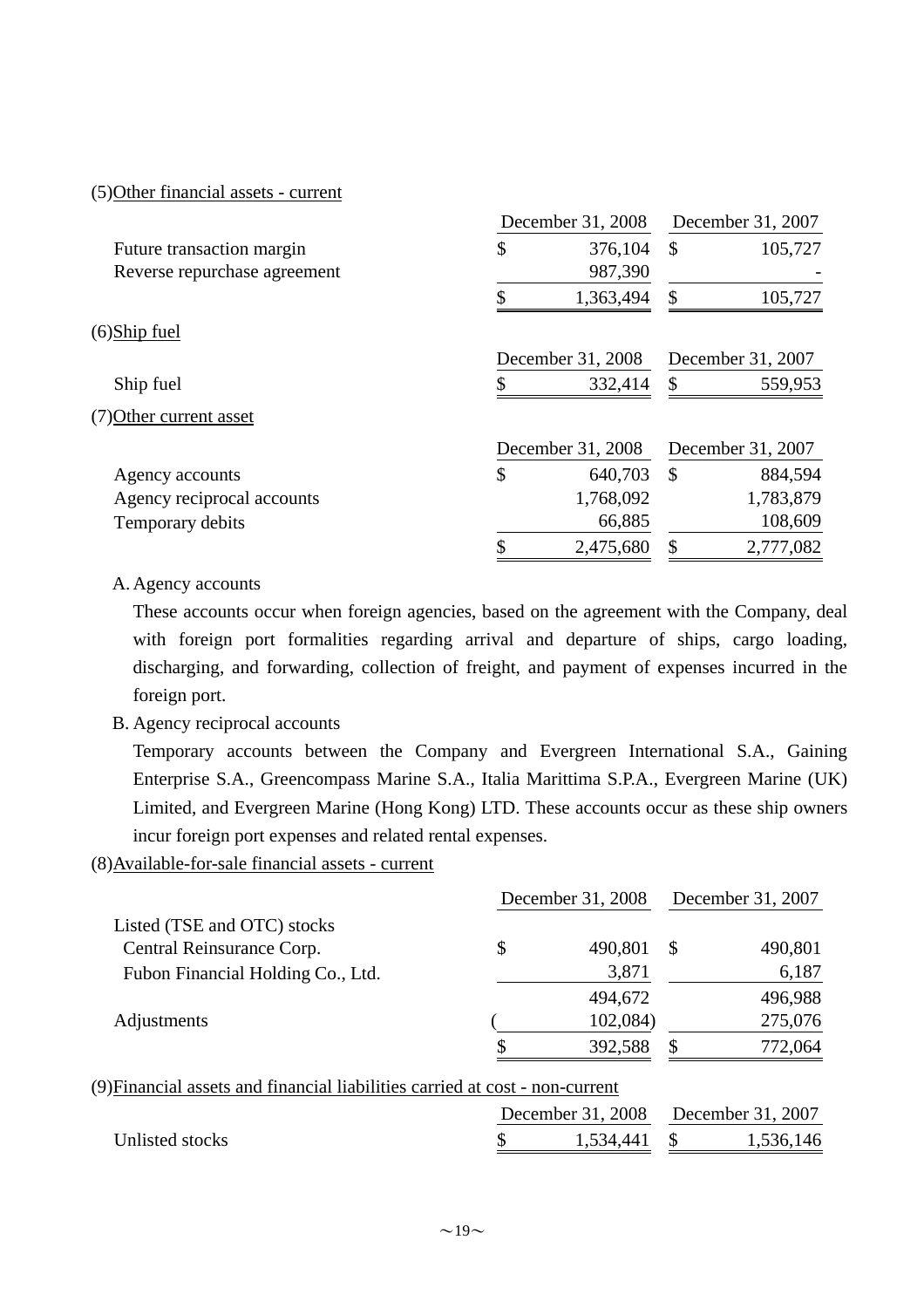- A. The Company's investment in unlisted securities was measured at cost since its fair value cannot be measured reliably.
- B. In April 2007, Taishin International Telecommunication Co., Ltd. purchased publicly-traded shares of Taiwan Fixed Network Co. Ltd. The Company sold all its shares of Taiwan Fixed Network based on the purchase price of \$8.3 (in dollars) per share. The Company's investment cost was \$700,000, and the purchase price was \$581,000. As a result, a realized impairment loss of \$119,000 was recognized for the year ended December 31, 2007.
- C. In August 2008 and April 2007, Power World Fund Inc. (PWF) reduced its capital at a conversion rate of 11.67% and 18.93%, respectively. The amount returned to the stockholders was \$10 (in dollars) par value per share. As a result of the capital reduction, the proceeds received by the Company based on its proportionate equity interest in PWF were \$1,705 and \$3,409, respectively, and the carrying amount of the Company's investment in PWF was written down by \$1,705 and \$3,409, respectively. No gain or loss was incurred.
- D. After the issuance of common stock of GRETEC Construction Corp., on December 24, 2007, the Company's Board of Directors resolved to purchase 3,500 thousand shares at \$12.5 dollars per share, resulting in a total investment of \$43,750, which is recorded under financial assets carried at cost.
- (10)Investment in bonds without active markets

|                                     |             |             |  | December 31, |                |      |        |  |
|-------------------------------------|-------------|-------------|--|--------------|----------------|------|--------|--|
| Item                                | Period      | Coupon rate |  | 2008         |                | 2007 |        |  |
| Covertible Bond - Tuntex (Thailand) | $03.10.05-$ | $0\%$       |  |              | $\sim$ $^{-1}$ |      | 10,201 |  |
| <b>Public Company Limited</b>       | 03.10.13    |             |  |              |                |      |        |  |
| Add: Unrealized exchange gain       |             |             |  |              |                |      | 1,956  |  |
|                                     |             |             |  |              | -              |      |        |  |

- A. In 1997, the Company purchased the convertible bonds of US\$180 issued by Tuntex (Thailand) Public Company Limited (TUNTEX). As Tuntex encountered financial difficulties, it defaulted at maturity of the bonds. Consequently, the Company fully recognized the losses on the bonds in 2001. Tuntex subsequently filed an application to the court for corporate restructuring and reached a consensus with the creditors to reissue the abovementioned bonds. The convertible bonds allocated to the Company were recorded at face value of THB15,737 (NT\$12,581), and the Company recognized income of \$12,581 under "non-operating income – others" for the year ended December 31, 2005.
- B. Effective January 1, 2006, the Company adopted the Statement of Financial Accounting Standards (SFAS) No. 34, "Accounting for Financial instruments" and the convertible bonds were reclassified as "Investments in bonds without active markets – non-current". The book value, adjusted by spot exchange rate, was amortized by cost method, and the difference between the value and the original cost – unrealized loss (after tax) of \$367 – is recognized as a reduction of 2006's shareholders' equity.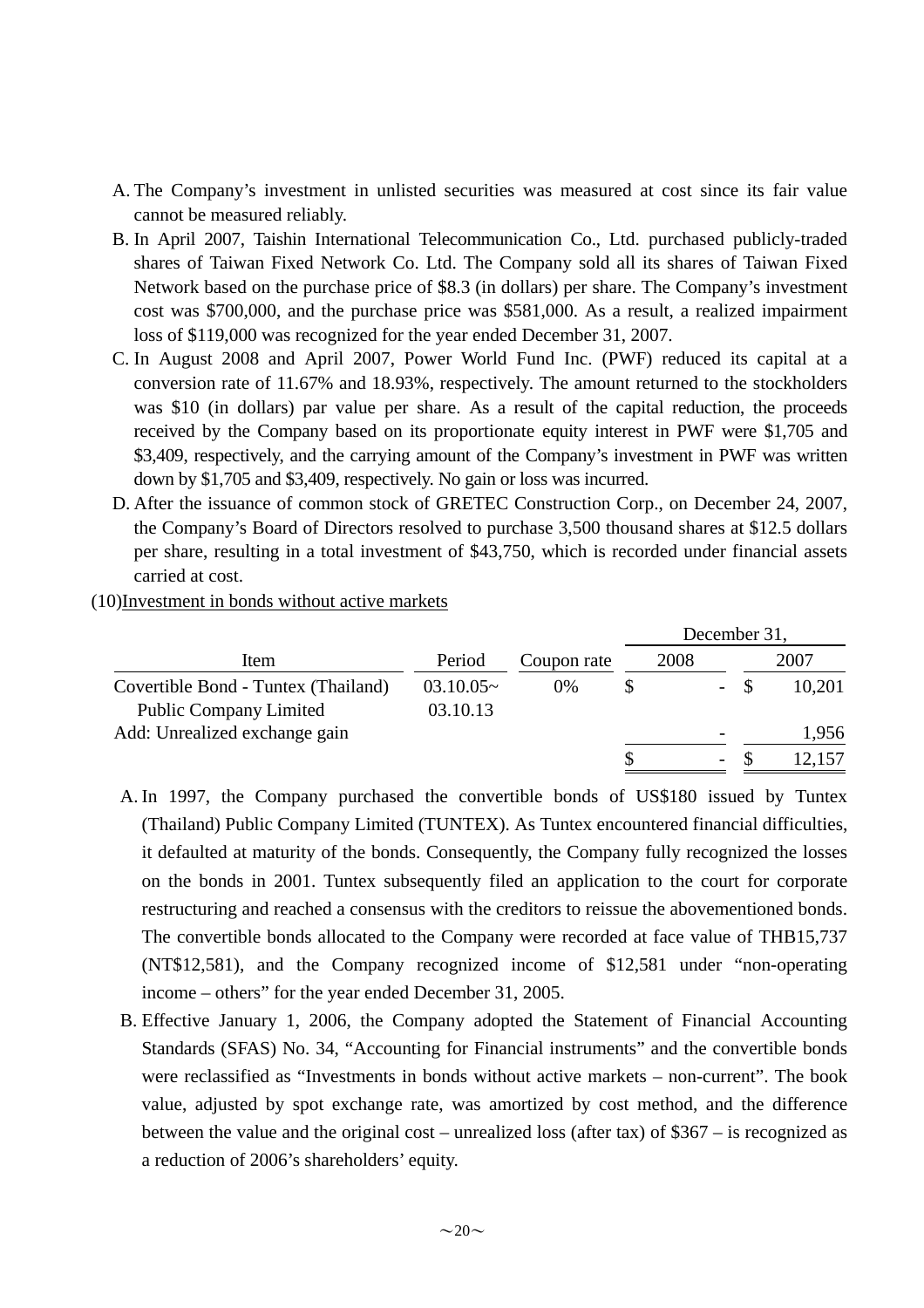C. For stock conversion right of the above convertible bonds, please refer to Note 4 (20).

- D. As of December 31, 2008, as a creditor of TUNTEX, the Company recognized distributed disposal loss of \$12,451, after the liquidation of TUNTEX in September, 2008.
- (11)Long-term equity investments accounted for under the equity method
	- A.Details of long-term equity investments accounted for under the equity method are set forth below:

|                                        | December 31, 2008 |    | Carrying amount |                                     |
|----------------------------------------|-------------------|----|-----------------|-------------------------------------|
|                                        | Percentage        |    |                 |                                     |
| Investee company                       | of ownership      |    |                 | December 31, 2008 December 31, 2007 |
| Peony Investment S.A.                  | 100.00%           | \$ | 53,560,792      | 48,998,704<br>$\mathcal{S}$         |
| <b>Taiwan Terminal Service</b>         |                   |    |                 |                                     |
| Co., Ltd.                              | 55.00%            |    | 81,927          | 69,956                              |
| <b>Charng Yang Development</b>         |                   |    |                 |                                     |
| Co., Ltd.                              | 40.00%            |    | 492,754         | 464,831                             |
| <b>Evergreen International Storage</b> |                   |    |                 |                                     |
| and Transport Corporation              | 39.74%            |    | 7,484,818       | 7,561,859                           |
| <b>Evergreen Security</b>              |                   |    |                 |                                     |
| Corporation                            | 31.25%            |    | 65,154          | 53,677                              |
| EVA Airways Co.                        | 19.04%            |    | 4,900,556       | 8,559,094                           |
| Taipei Port Container                  |                   |    |                 |                                     |
| <b>Terminal Corporation</b>            | 20.00%            |    | 635,316         | 327,546                             |
|                                        |                   | \$ | 67,221,317      | \$<br>66,035,667                    |

December 31, 2008 and 2007 is set forth below: B.Investment income (loss) accounted for under the equity method for the years ended

|                                        | For the years ended December 31, |                 |           |  |  |  |
|----------------------------------------|----------------------------------|-----------------|-----------|--|--|--|
| Investee company                       |                                  | 2008            | 2007      |  |  |  |
| Peony Investment S.A.                  | \$                               | 5,856,749<br>\$ | 7,990,833 |  |  |  |
| Taiwan Terminal Service Co., Ltd.      |                                  | 9,678           | 4,641     |  |  |  |
| Charng Yang Development Co. Ltd.       |                                  | 41,683          | 37,933    |  |  |  |
| <b>Evergreen International Storage</b> |                                  |                 |           |  |  |  |
| and Transport Corporation              |                                  | 430,188         | 412,597   |  |  |  |
| <b>Evergreen Security Corporation</b>  |                                  | 11,477          | 5,292     |  |  |  |
| EVA Airways Co.                        |                                  | $3,224,208$ (   | 362,585)  |  |  |  |
| Taipei Port Container                  |                                  |                 |           |  |  |  |
| <b>Terminal Corporation</b>            |                                  | 7,770           | 2,681)    |  |  |  |
|                                        | \$                               | 3,133,337<br>S  | 8,086,030 |  |  |  |

C. On April 19, 2007 and December 24, 2007, the Company's Board of Directors passed a resolution for the Company to infuse additional cash in Taipei Port Container Terminal Corporation as a shareholder. The Company subscribed to 18 million and 30 million shares at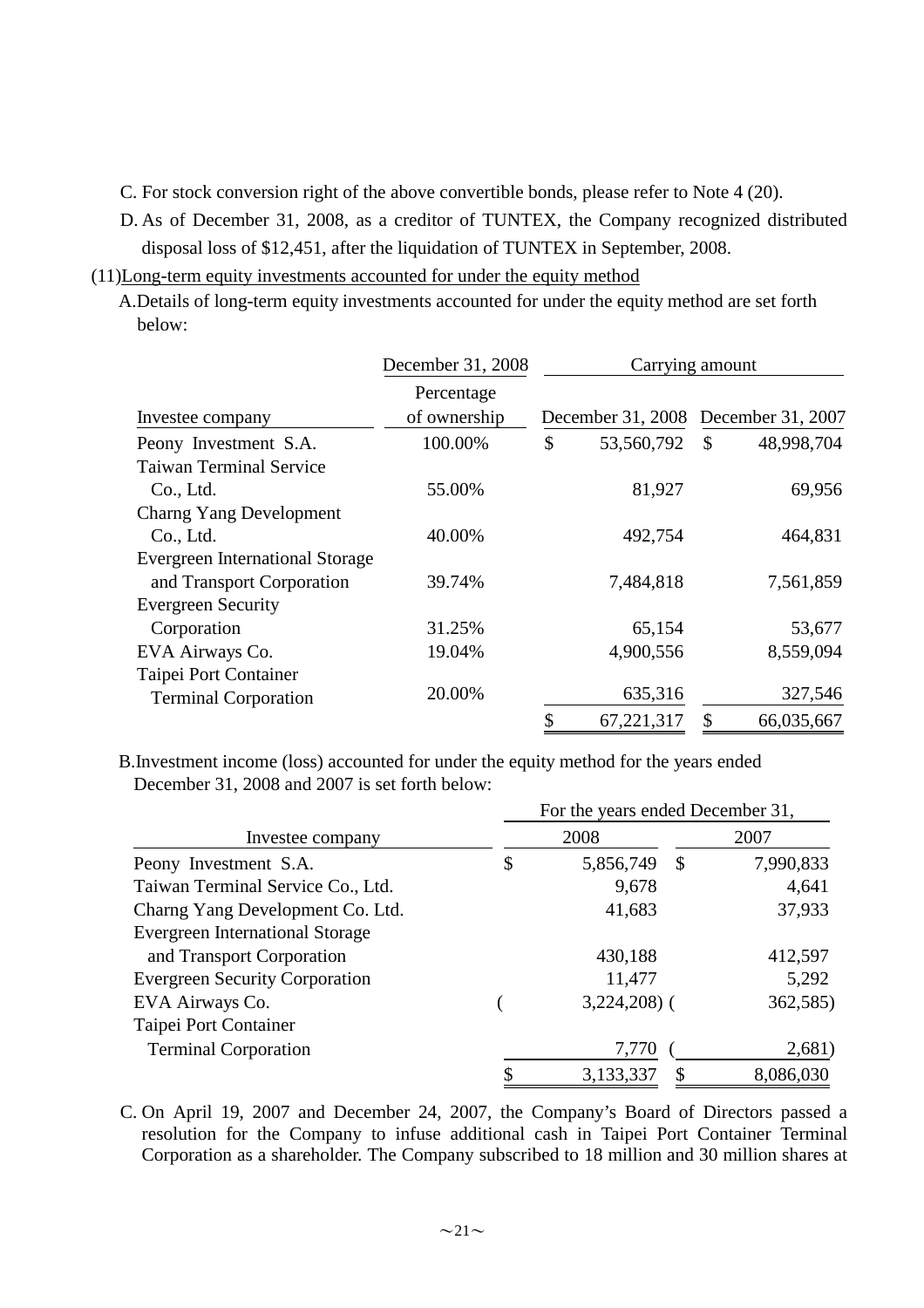## \$10 (in dollars) per share amounting to \$180,000 and \$300,000, respectively. As of December 31, 2008 and 2007, the percentage of ownership was 20% for both year.

#### (12)Property, plant and equipment

|                               | December 31, 2008 |              |               |              |               |                |
|-------------------------------|-------------------|--------------|---------------|--------------|---------------|----------------|
|                               |                   |              |               | Accumulated  |               |                |
| Asset                         |                   | Initial cost |               | depreciation |               | Net book value |
| Land                          | \$                | 1,972,540    | $\mathcal{S}$ |              | $\mathcal{S}$ | 1,972,540      |
| <b>Building</b>               |                   | 1,512,002 (  |               | 440,677)     |               | 1,071,325      |
| Loading/discharging equipment |                   | 4,302,811    |               | 3,305,688)   |               | 997,123        |
| Computer equipment            |                   | 119,618      |               | 89,195)      |               | 30,423         |
| Transportation equipment      |                   | 16,018,743   |               | 8,871,904)   |               | 7,146,839      |
| <b>Ships</b>                  |                   | 5,770,086 (  |               | 4,714,936)   |               | 1,055,150      |
| Dock facilities               |                   | 150,013      |               |              |               | 150,013        |
| Office equipment              |                   | 221,903      |               | 161,545)     |               | 60,358         |
|                               |                   | 30,067,716 ( |               | 17,583,945)  |               | 12,483,771     |
| Prepayments for equipment     |                   | 146,860      |               |              |               | 146,860        |
|                               | \$                | 30,214,576   | (\$           | 17,583,945)  |               | 12,630,631     |

|                               | December 31, 2007 |              |     |              |                            |                |  |
|-------------------------------|-------------------|--------------|-----|--------------|----------------------------|----------------|--|
|                               |                   |              |     | Accumulated  |                            |                |  |
| Asset                         |                   | Initial cost |     | depreciation |                            | Net book value |  |
| Land                          | \$                | 1,998,859    | \$  |              | $\boldsymbol{\mathsf{\$}}$ | 1,998,859      |  |
| <b>Building</b>               |                   | 1,512,002    |     | 410,976)     |                            | 1,101,026      |  |
| Loading/discharging equipment |                   | 4,399,522 (  |     | 3,184,315)   |                            | 1,215,207      |  |
| Computer equipment            |                   | 132,254      |     | 94,570)      |                            | 37,684         |  |
| Transportation equipment      |                   | 13,980,792 ( |     | 9,353,491)   |                            | 4,627,301      |  |
| <b>Ships</b>                  |                   | 5,770,086 (  |     | 4,322,384)   |                            | 1,447,702      |  |
| Dock facilities               |                   | 296,619      |     |              |                            | 296,619        |  |
| Office equipment              |                   | 217,249      |     | 159,733)     |                            | 57,516         |  |
|                               |                   | 28,307,383   |     | 17,525,469)  |                            | 10,781,914     |  |
| Prepayments for equipment     |                   | 3,861        |     |              |                            | 3,861          |  |
|                               | \$                | 28,311,244   | (\$ | 17,525,469)  | \$                         | 10,785,775     |  |

- A. All the aforementioned ships and equipment have been insured based on the market value of each vessel or the requirement of the creditor banks. As of December 31, 2008 and 2007, the insurance coverage amounted to USD107,000 and USD101,000, respectively. In addition, the ships were covered by the protection and indemnity insurance with GARD. The indemnity amounts were unlimited except for oil pollution which was limited to both USD 8 billion as of December 31, 2008 and 2007.
- B. The Company's loading/discharging equipment was covered by the general insurance for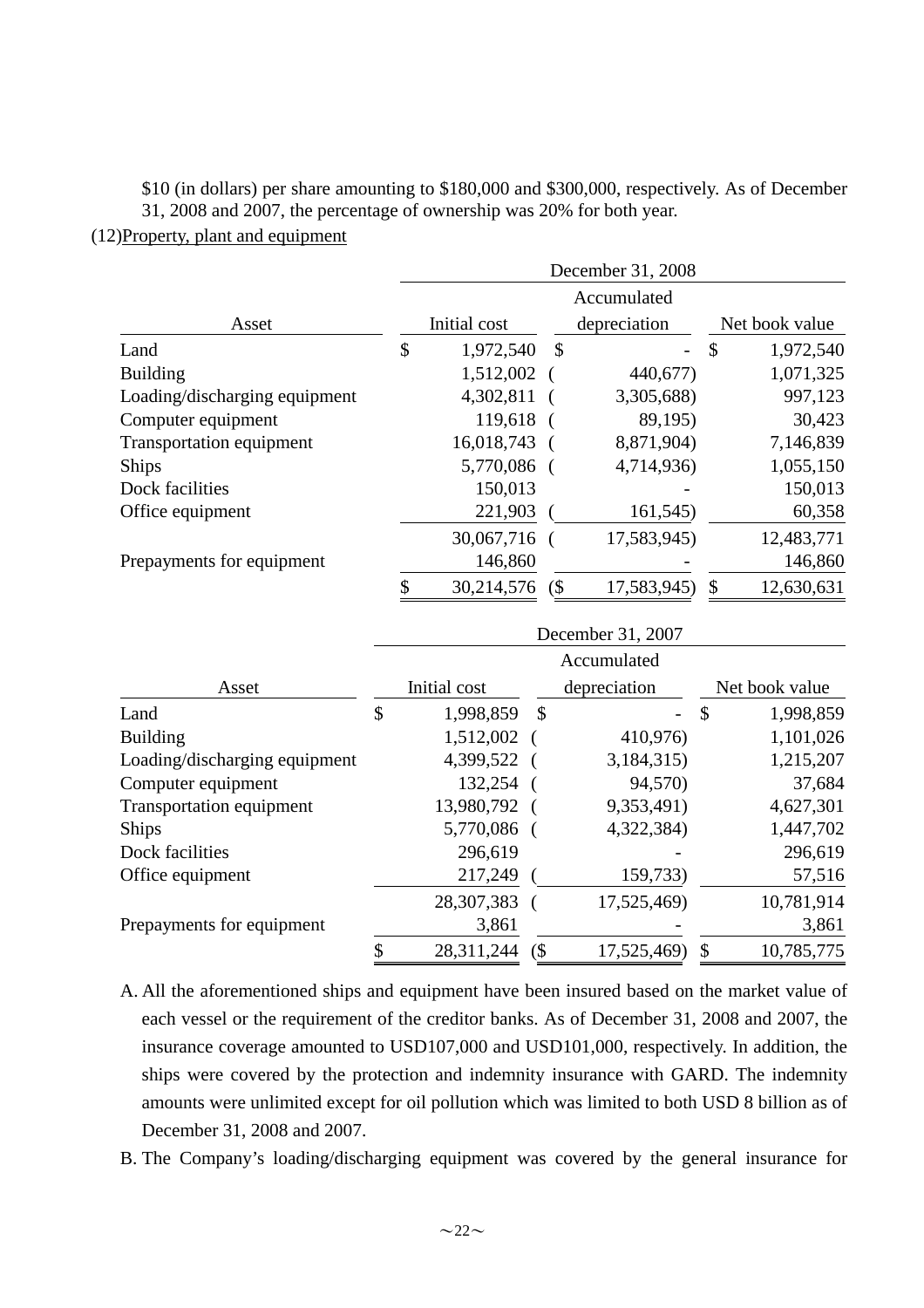construction machinery with insurance coverage amounting to \$1,815,591 and \$2,001,831 as of December 31, 2008 and 2007, respectively. The fire and car insurance coverage for the office equipment was \$1,310,673 and \$1,335,715 as of December 31, 2008 and 2007, respectively. Container facilities were insured with full coverage amounting to USD299,765 and USD272,146 as of December 31, 2008 and 2007, respectively.

- C. The Company entered into a construction agreement with Kaohsiung Harbor Bureau to complete the extension project of Pier No. 116 of Kaohsiung Harbor. The Company is entitled to use the pier free of charge for 16 years commencing from the date of completion. Upon expiration of the 16-year period, the Company was obliged to return the pier to the Bureau but had the privilege to lease the pier. The construction project was reclassified to dock facilities upon completion on January 1, 1992. The Company leased the pier on a ten-year contract effective March 1, 2008 and amortized it on a straight-line basis over 10 years with the amortization recognized as loading/discharging expenses.
- D. The Company entered into a construction agreement with Kaohsiung Harbor Bureau to complete the extension project of Piers No. 79~81 of Kaohsiung Harbor. The Company is entitled to use the piers free of charge for 10 years commencing from the date of completion. Upon expiration of the 10-year period, the Company was obliged to return the piers to the Bureau but had the privilege to lease the piers. The construction project was reclassified to dock facilities upon completion in the beginning of 2000, and is amortized on a straight-line basis over 10 years with the amortization recognized as loading/discharging expenses.
- (13)Long-term installment receivable

|                                        |   | December 31, 2008        | December 31, 2007 |         |  |
|----------------------------------------|---|--------------------------|-------------------|---------|--|
| Receivables from sales of vessels      | S |                          |                   | 69,770  |  |
| Less: unrealized foreign exchange loss |   | $\overline{\phantom{0}}$ |                   | 4,807)  |  |
|                                        |   |                          |                   | 64,963  |  |
| Less: current portion                  |   | $\overline{\phantom{a}}$ |                   | 27,841) |  |
| Long-term installment receivable, net  |   | $\overline{\phantom{0}}$ |                   | 37,122  |  |

The long-term installment receivable were derived from the sale of four vessels, GLEE, GLOW, GRUP and GALT, in 2001 and 2002 with a total price of USD54,648. The interest charged on the receivables is LIBOR (London InterBank Offered Rate) plus 1.5%. As of December 31, 2007, the accrued amount of the receivables was USD2,000. As of December 31, 2008, the long-term installment receivable was collected in full.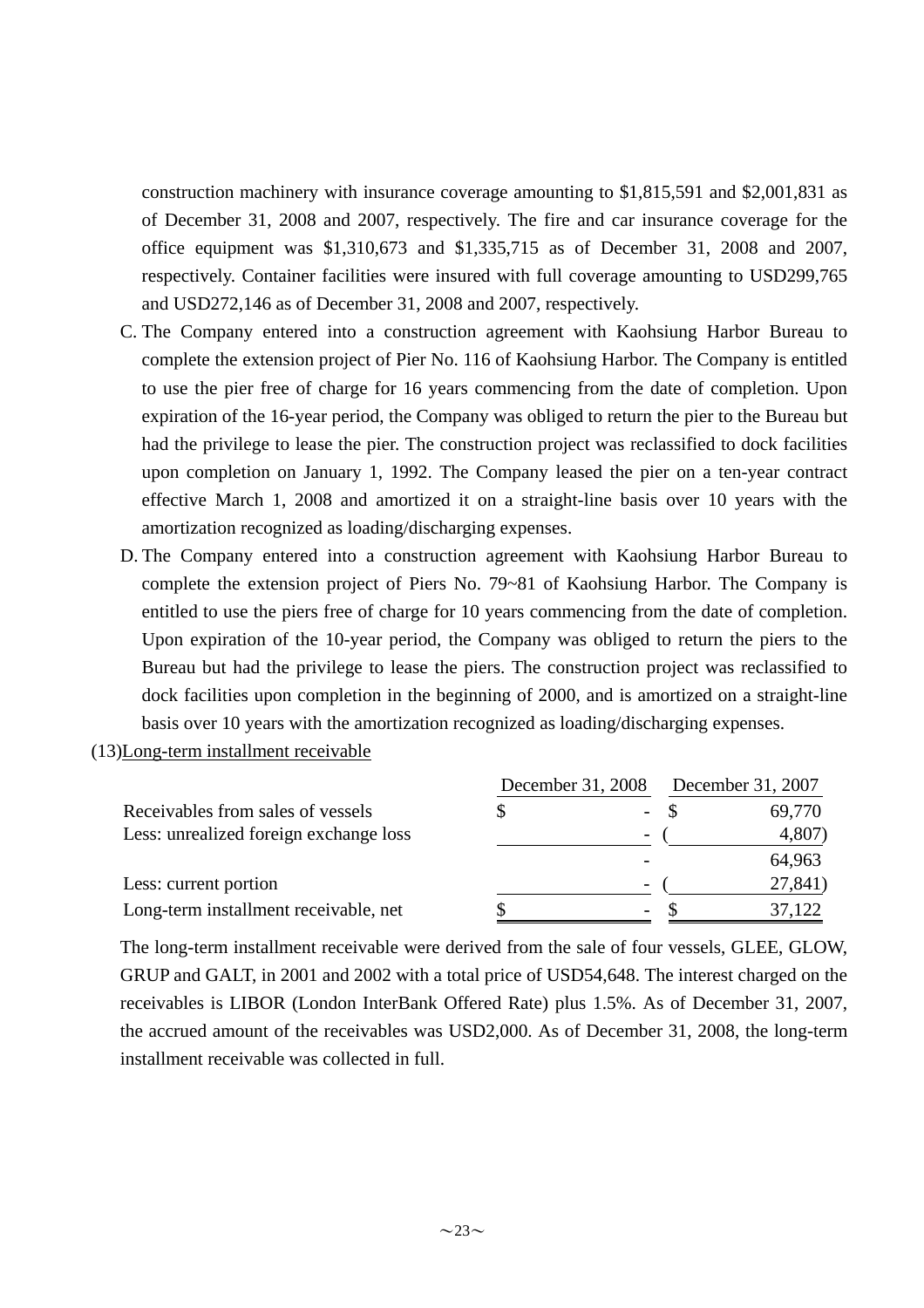## (14)Short-term loans

|                                                                           | December 31, 2008 |                      |               | December 31, 2007 |
|---------------------------------------------------------------------------|-------------------|----------------------|---------------|-------------------|
| Unsecured loans                                                           |                   | 2,820,000            | \$            |                   |
| Interest rate                                                             |                   | $1.60\% \sim 2.30\%$ |               |                   |
| (15) Financial liabilities at fair value through profit or loss - current |                   |                      |               |                   |
|                                                                           |                   | December 31, 2008    |               | December 31, 2007 |
| Trading financial liabilities                                             |                   |                      |               |                   |
| Interest rate swap                                                        | \$                | 3,818                | $\mathcal{S}$ | 8,373             |
| Currency exchange swap                                                    |                   |                      |               | 416,074           |
| Oil swap                                                                  |                   | 2,619,450            |               | 350,037           |
| Foreign exchange rate option                                              |                   | 598,104              |               | 289,230           |
|                                                                           | ¢                 | 3,221,372            | S.            | 1,063,714         |

A.As of December 31, 2008 and 2007, the Company recognized net loss of \$3,086,605 and \$384,157, respectively.

B.Hedge accounting for these derivative instruments held for hedging activities was not adopted. (16)Derivative financial liabilities for hedging - current

|                                                                               | December 31, 2008 |               | December 31, 2007 |
|-------------------------------------------------------------------------------|-------------------|---------------|-------------------|
| Interest rate swap                                                            |                   |               | 3,892             |
| (17) Accrued expenses                                                         |                   |               |                   |
|                                                                               | December 31, 2008 |               | December 31, 2007 |
| Accrued expenses                                                              | \$<br>493,240     | $\mathcal{S}$ | 159,989           |
| Estimated accrued expenses                                                    | 1,773,369         |               | 3,182,078         |
| Less: unrealized foreign exchange loss (gain)                                 | 37,453            |               | 12,721)           |
|                                                                               | 2,304,062         | \$            | 3,329,346         |
| (18) Long-term liabilities due within one year                                |                   |               |                   |
|                                                                               | December 31, 2008 |               | December 31, 2007 |
| Corporate bonds payable                                                       | \$<br>232,100     | $\mathcal{S}$ | 1,500,000         |
| Long-term bank loans                                                          |                   |               | 1,748,274         |
|                                                                               | 232,100           | \$            | 3,248,274         |
| (19) Financial liabilities at fair value through profit or loss - non-current |                   |               |                   |
|                                                                               | December 31, 2008 |               | December 31, 2007 |
| Trading financial liabilities                                                 |                   |               |                   |
| Oil swap                                                                      | 818,728           | \$            |                   |

Hedge accounting for these derivative instruments held for hedging activities was not adopted.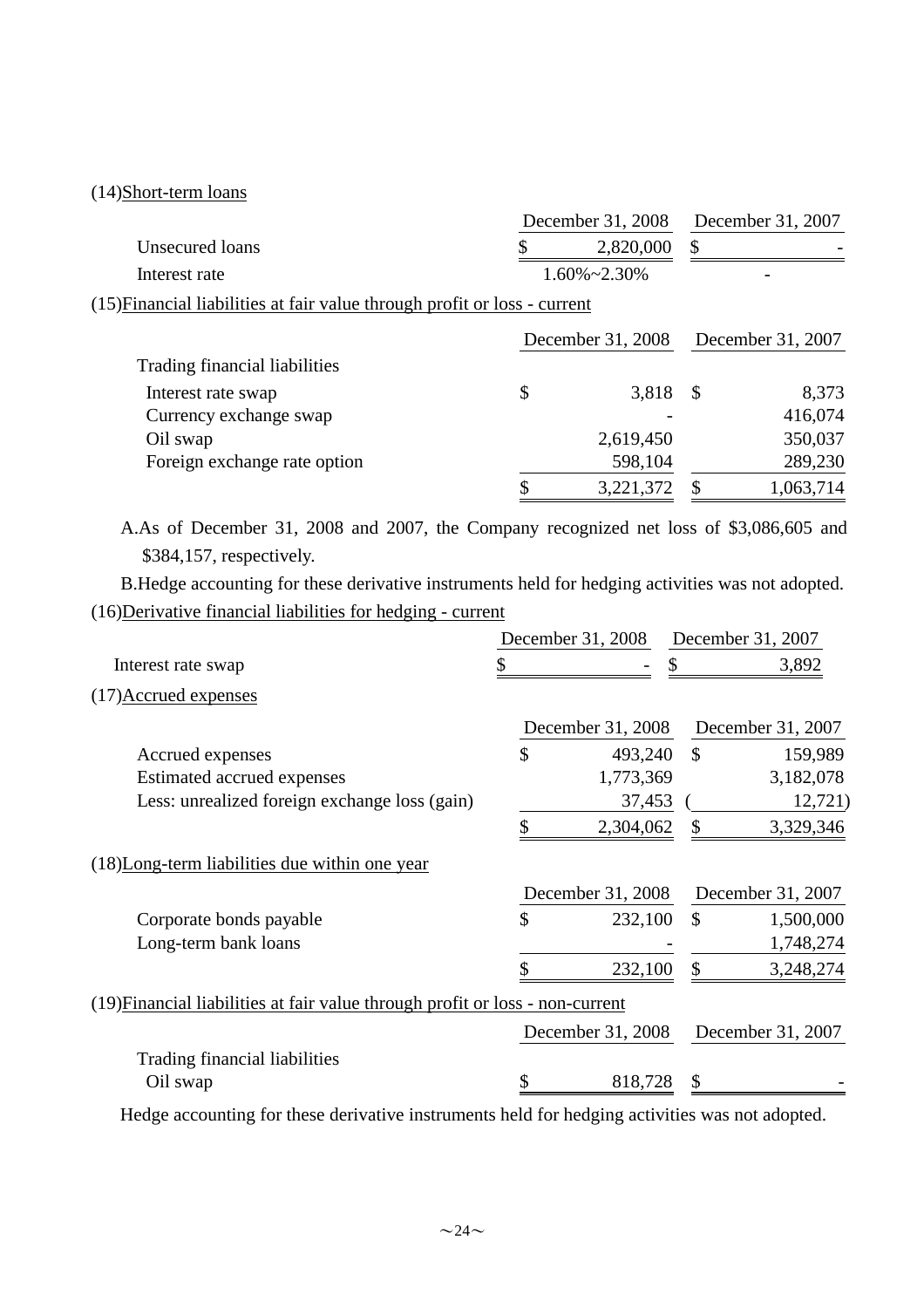#### (20)Financial liabilities carried at cost - non-current

|                                        |                          |          | December, 31 |  |        |  |       |
|----------------------------------------|--------------------------|----------|--------------|--|--------|--|-------|
|                                        | Item                     | Period   |              |  | 2008   |  | 2007  |
|                                        | Convertible bonds -      |          |              |  |        |  |       |
|                                        | Tuntex (Thailand) Public |          |              |  |        |  |       |
| Stock conversion right Company Limited |                          | 03.10.13 |              |  | $\sim$ |  | 9,004 |

The above financial liability is the embedded stock conversion right obtained by the Company through acquisition of convertible corporate bonds issued by Tuntex (Thailand) Public Company Limited (TUNTEX) during the first quarter of 2005. As stated on the terms of the agreement, TUNTEX can choose either to pay back by cash at face value of corporate bonds (THB15,737) or convert to stock on the maturity date. Effective January 1, 2006, the Company adopted the Statement of Financial Accounting Standards (SFAS) No. 34, "Accounting for Financial Instruments". The convertible bonds were discounted at effective interest rate at its acquisition. The unrealized loss of THB 11,263 (NTD 9,004), after tax, was recognized as a deduction of 2006's shareholders' equity. Thereafter, the unrealized loss is evaluated by cost method using historical exchange rate.

(21)Corporate bonds payable

|                                    | December 31, 2008 | December 31, 2007 |            |  |
|------------------------------------|-------------------|-------------------|------------|--|
| Secured corporate bonds            | \$                |                   | 1,500,000  |  |
| Unsecured corporate bonds          | 232,100           |                   | 797,000    |  |
| Add: Accrued interest compensation |                   |                   | 4,964      |  |
|                                    | 232,100           |                   | 2,301,964  |  |
| Less: Current portion              | 232,100)          |                   | 1,500,000) |  |
|                                    |                   |                   | 801,964    |  |

- A. On January 12, 2004, the Company issued its first unsecured domestic convertible bonds (referred herein as the "Bonds") at face value, totaling \$4 billion. The major terms of the issuance are set forth below:
	- a)Period: 5 years (January 12, 2004 to January 11, 2009)
	- b)Coupon rate: 0% per annum
	- c)Principal repayment and interest payment

Unless the Bonds are redeemed, repurchased, resold, converted or deregistered before maturity, or other events occur due to regulatory reasons, the principal of the Bonds shall be repaid in lump sum by cash at maturity based on the face value of the Bonds.

d)Collaterals

The Bonds are unsecured. However, if the Company subsequently issues other convertible bonds secured with collaterals, the rights of the bondholders to claim their credits and the collaterals are set at the same rank as the holders of the convertible bonds issued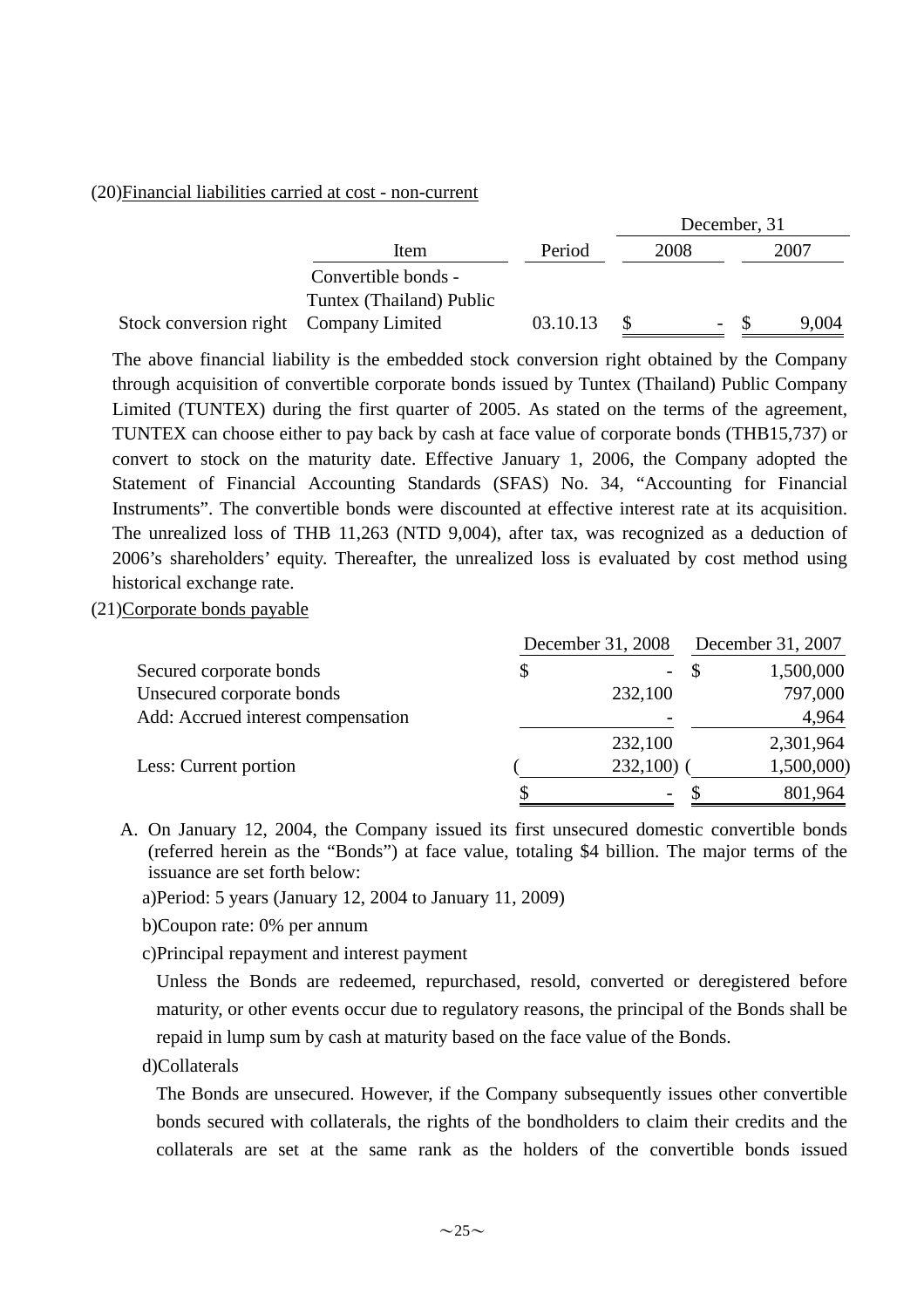subsequently.

e)Redemption at the Company's option

- (a) During the period from 3 months after the issuance of the Bonds to 40 days before the maturity of the Bonds, if the closing price of the Company's common stock at the Taiwan Stock Exchange is equal to or more than 50% of the conversion price for a period of 30 consecutive trading days, the Company may redeem 100% of the outstanding bonds in cash at the redemption price calculated based on the predetermined yield rate on redemption within 30 trading days after the abovementioned 30 consecutive trading days. The yield rate on redemption is 0.20% per annum during the period from 3 months to 3 years after the Bonds' issuance. During the period from 3 years after the Bonds' issuance to 40 days before the maturity of the Bonds, the Bonds are redeemable at their face value.
- (b) During the period from 3 months after the issuance of the Bonds to 40 days before the maturity of the Bonds, if the total amount of the Bonds outstanding after the conversion by the bondholders is less than \$400 million (10% of the total issued amount), the Company may redeem the outstanding bonds in cash in accordance with the terms stated in Paragraph (a) above.
- (c) When the Company issues its redemption notice, if the bondholders do not reply before the effective redemption date, the Company may convert the bonds held by those bondholders into common stock at the conversion price in effect at the expiration of the notice period.
- f)Redemption at the bondholders' option

During the period from 30 days before the 3-year maturity of the Bonds to the date of maturity, the bondholders may require the Company to redeem their bonds in cash at the face value plus interest compensation (i.e. 100.60% of the face value with a yield rate of 0.20% per annum).

g)Terms of conversion

(a) Conversion period

The bondholders may convert the Bonds into the Company's common stock during the period from 3 months after the Bonds are issued to 10 days before the maturity of the Bonds.

The bondholders are prohibited from exercising their conversion right during the period from 3 trading days before the announcement of cash or stock dividends to the date of distribution of the cash or stock dividends.

(b) Conversion price

The conversion price is the lowest of the three average closing prices of the Company's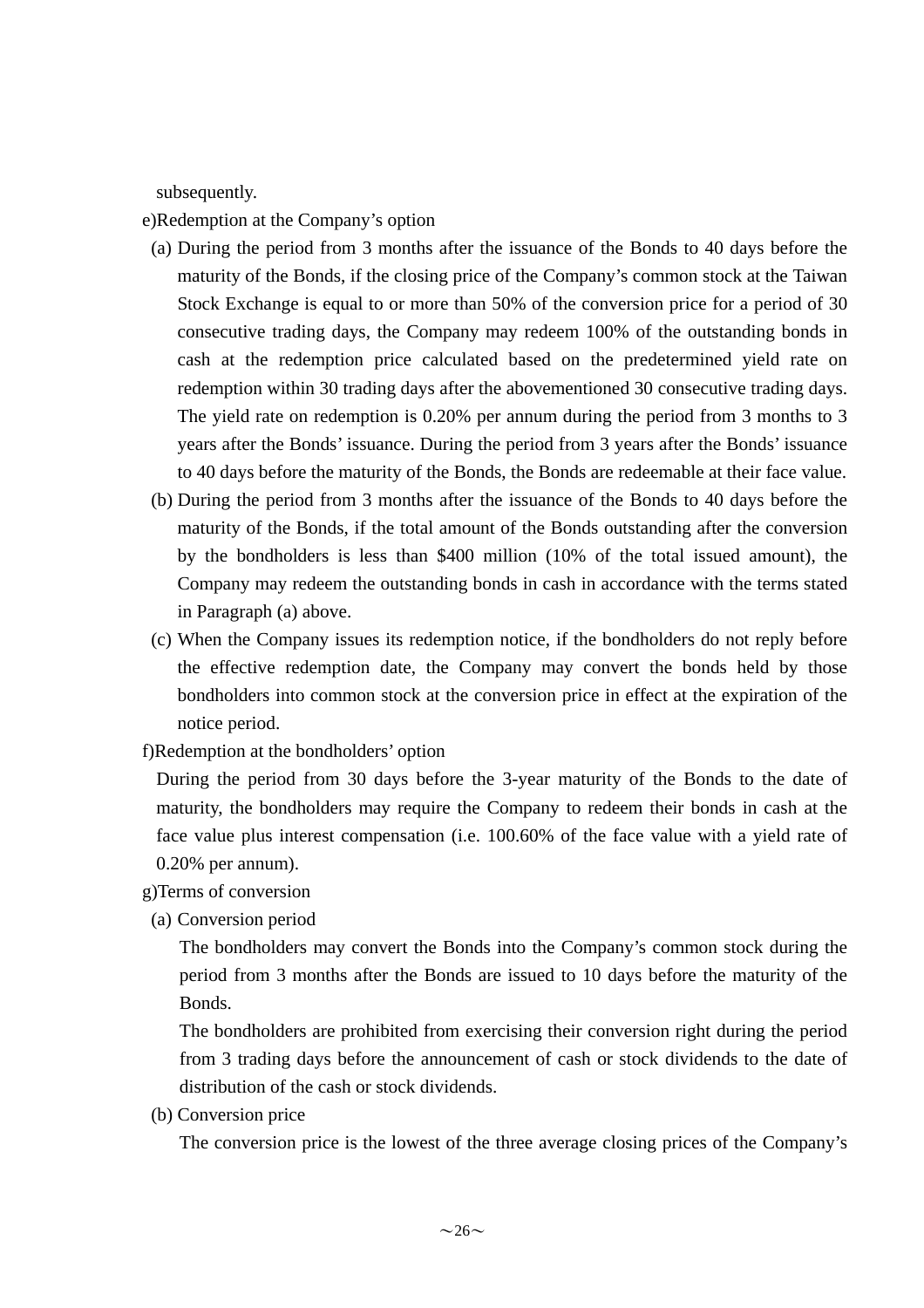common stock during the 10, 15, and 20 trading days before October 3, 2003 multiplied by 115%. If any cash or stock dividends are distributed before October 3, 2003, the closing price used in the computation of the conversion price must be adjusted for the effect of the dividend distribution. If any cash or stock dividends are distributed during the period from the date on which the conversion price is set to the date on which the Bonds are converted, the conversion price is required to be adjusted in accordance with the adjusting formula specified in the bond agreement. The conversion price at the issuance of the Bonds was set at \$28.60 (in dollars). As of the date of the issuance of this financial statement, the adjusted conversion price was \$21.65 (in dollars).

- h)Others
	- (a) Entitlement to cash dividends

The bondholders who request to convert the Bonds on a date which is more than 3 trading days before the announcement of cash dividends are entitled to the cash dividends resolved by the stockholders in the current year.

The bondholders who request to convert the Bonds 3 trading days before the announcement of cash dividends or later are not entitled to the cash dividends resolved by the stockholders in the current year, but are entitled to the cash dividends resolved by the stockholders in the following year.

- (b) The affiliated companies of the Company may subscribe the Bonds, but do not have the right to convert the Bonds into the Company's common stock.
- B. On September 6, 2004, the Company issued its second unsecured domestic convertible bonds (referred herein as the "Second Bonds") at face value, totaling \$4.5 billion. The major terms of the issuance are set forth below:
	- a)Period: 5 years (September 6, 2004 to September 5, 2009)
	- b)Coupon rate: 0% per annum
	- c)Principal repayment and interest payment

Unless the Second Bonds are redeemed, repurchased, resold, converted or deregistered before maturity, or other events occur due to regulatory reasons, the principal of the Second Bonds shall be repaid in lump sum by cash at maturity based on the face value of the Second Bonds.

d)Collaterals

The Second Bonds are unsecured. However, if the Company subsequently issues other convertible bonds secured with collaterals, the rights of the holders of the Second Bonds to claim their credits and the collaterals are set at the same rank as the holders of the convertible bonds issued subsequently.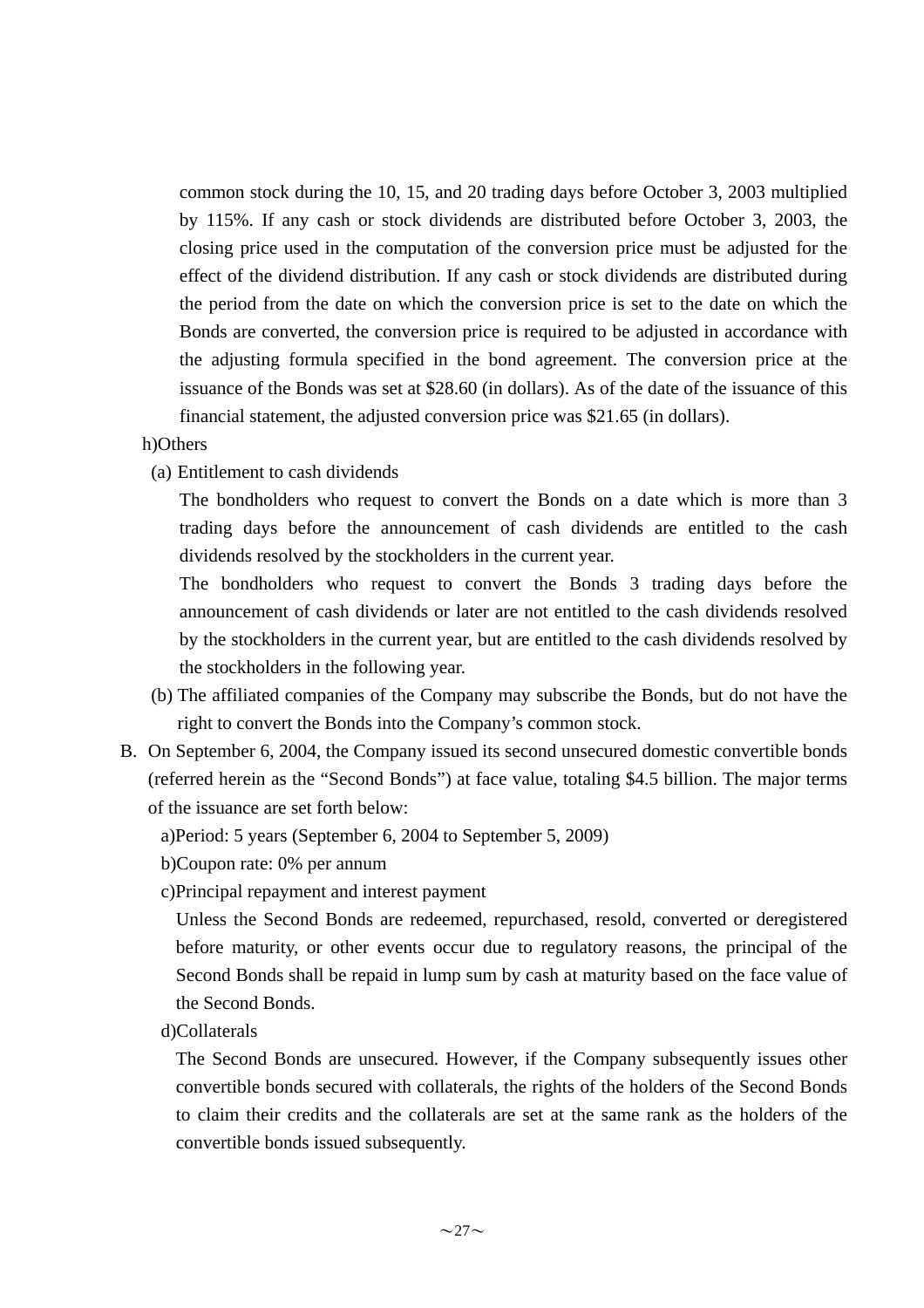e)Redemption at the Company's option

- (a) During the period from 3 months after the Second Bonds are issued to 40 days before the maturity of the Second Bonds, if the closing price of the Company's common stock at the Taiwan Stock Exchange is equal to or more than 50% of the conversion price for a period of 30 consecutive trading days, the Company may redeem the outstanding bonds in cash at the face value of the Second Bonds within 30 trading days after the abovementioned 30 consecutive trading days.
- (b) During the period from 3 months after the Second Bonds are issued to 40 days before the maturity of the Second Bonds, if the total amount of the Second Bonds outstanding after the conversion by the bondholders is less than \$450 million (10% of the total issued amount), the Company may redeem the outstanding bonds at their face value any time during the 40 days before the maturity of the Second Bonds.
- (c) When the Company issues its redemption notice, if the bondholders do not reply before the effective redemption date, the Company may convert the bonds held by those bondholders into common stock at the conversion price in effect at the expiration of the notice period.

f)Redemption at the bondholders' option

During the period from 30 days before the 3.5-year maturity of the Second Bonds to the date of maturity, the bondholders may require the Company to redeem their bonds in cash at the face value.

#### g)Terms of conversion

(a) Conversion period

The bondholders may convert the Second Bonds into the Company's common stock during the period from 1 month after the Second Bonds are issued to 10 days before the maturity of the Second Bonds.

The bondholders are prohibited from exercising their conversion right during the period from 3 trading days before the announcement of cash or stock dividends to the date of distribution of the cash or stock dividends.

(b) Conversion price

The conversion price can be any of the three average closing prices of the Company's common stock during the 1, 3, and 5 trading days before August 24, 2004 multiplied by 103%. If any cash or stock dividends are distributed before August 24, 2004, the closing price used in the computation of the conversion price must be adjusted for the effect of the dividend distribution. If any cash or stock dividends are distributed during the period from the date on which the conversion price is set to the date on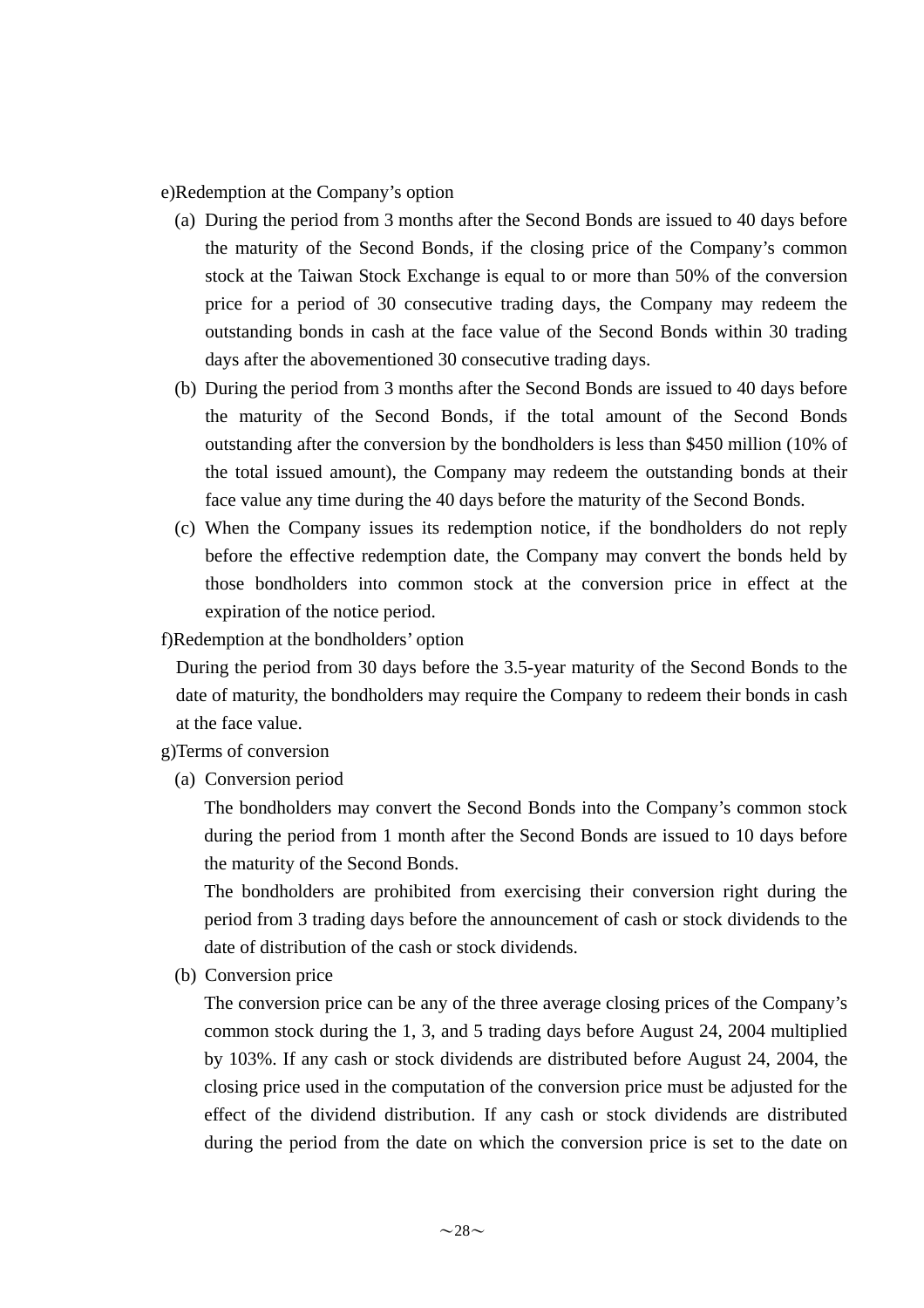which the Second Bonds are converted, the conversion price is required to be adjusted in accordance with the adjusting formula specified in the bond agreement. The conversion price at the issuance of the Second Bonds was set at \$28.50 (in dollars). As of the date of the issuance of this financial statement, the adjusted conversion price was \$18.07 (in dollars).

h)Entitlement to cash dividends

The bondholders who request to convert the Second Bonds during the period from January 1 of the current year to any date which is more than 3 trading days before the announcement of cash or stock dividends are entitled to the cash or stock dividends resolved by the stockholders in the current year. Conversion of the Second Bonds is prohibited during the period from 3 trading days before the announcement of cash or stock dividends to the ex-dividend date.

The bondholders who request to convert the Second Bonds during the period from the date following the ex-dividend date to December 31 of the current year are not entitled to the cash or stock dividends resolved by the stockholders in the current year, but are entitled to the cash or stock dividends resolved by the stockholders in the following year.

#### (22)Long-term loans

|                       | December 31, 2008 | December 31, 2007 |             |  |
|-----------------------|-------------------|-------------------|-------------|--|
| Secured bank loans    | \$<br>2,000,000   | $\mathcal{S}$     | 800,000     |  |
| Unsecured bank loans  | 13,414,245        |                   | 5,343,045   |  |
| Add: Exchange loss    | 23,145            |                   | 6,253       |  |
|                       | 15,437,390        |                   | 6,149,298   |  |
| Less: Current portion |                   |                   | 1,748,274)  |  |
|                       | 15,437,390        | S                 | 4,401,024   |  |
| Interest rate         | 1.59%~2.79%       |                   | 2.18%~5.39% |  |

Please refer to Note 6 for details of the collaterals pledged for the above long-term loans.

#### (23)Pension

A. In accordance with the Labor Pension Act ("the Act"), effective July 1, 2005, which adopted a defined contribution scheme, employees of the Company may choose to be subject to either the Act, maintaining their seniority before the enforcement of the Act, or the pension mechanism of the Labor Standard Law. Under the defined benefit plan, two units are accrued for each year of service for the first 15 years and one unit for each additional year thereafter, subject to a maximum of 45 units. Pension benefits are based on the number of units accrued and the average monthly salaries and wages of the last 6 months prior to retirement. The Company contributes monthly an amount equal to 9.6% of the employees' monthly salaries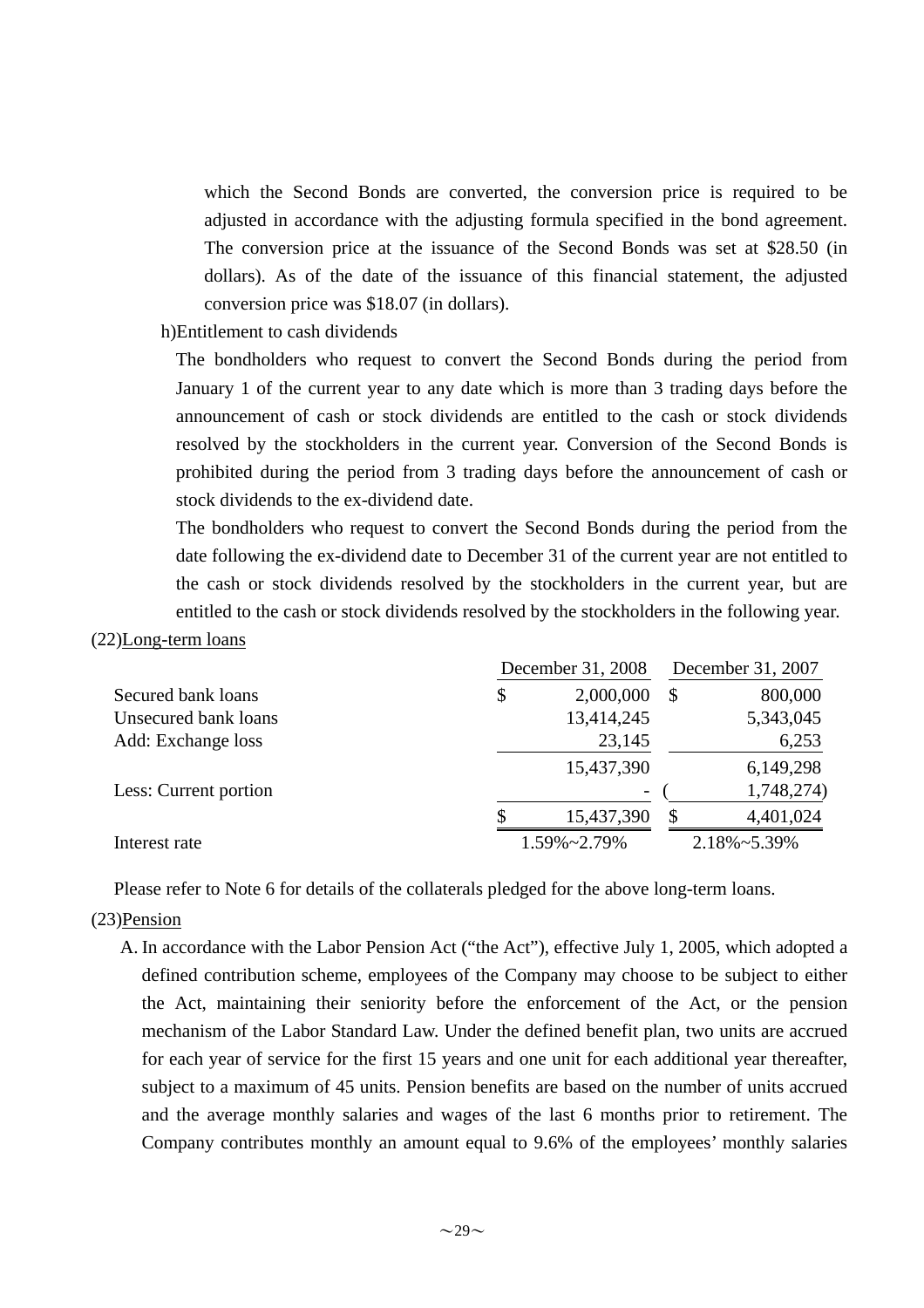and wages to the retirement fund deposited with Department of Trust of Bank of Taiwan under the name of Labor Pension Fund Supervisory Committee.

a)Actuarial assumptions

|                                        | December 31, 2008 December 31, 2007 |       |
|----------------------------------------|-------------------------------------|-------|
| Discount rate                          | 3.25%                               | 3.25% |
| Increase in future salary level        | 2.00%                               | 2.00% |
| Expected rate of return on plan assets | 3.25%                               | 3.25% |

b)Reconciliation of the funded status of the plan to the carrying amount of accrued pension liability is as follows:

|                                         |     | December 31, 2008 | December 31, 2007 |  |  |  |
|-----------------------------------------|-----|-------------------|-------------------|--|--|--|
| Benefit obligations:                    |     |                   |                   |  |  |  |
| Vested benefit obligation (VBO)         | (\$ | $275,155$ ) (\$   | 250,178)          |  |  |  |
| Non-vested benefit obligation           |     | $962,340$ (       | 883,348)          |  |  |  |
| Accumulated benefit obligation (ABO)    |     | $1,237,495$ (     | 1,133,526)        |  |  |  |
| Effects of future salary increments     |     | $129,980$ (       | 114,991)          |  |  |  |
| Projected benefit obligation (PBO)      |     | $1,367,475$ (     | 1,248,517)        |  |  |  |
| Fair value of plan assets               |     | 539,022           | 533,397           |  |  |  |
| <b>Funded status</b>                    |     | $828,453$ (       | 715,120)          |  |  |  |
| Unrecognized net transaction obligation |     | 40,153            | 60,229            |  |  |  |
| Unamortized prior service cost          |     | 19,287            | 20,895            |  |  |  |
| Unrecognized loss on plan assets        |     | 568,578           | 477,975           |  |  |  |
| Additional accrued pension liability    |     | 498,038)          | 444,108)          |  |  |  |
| Accrued pension liability               | \$  | 698,473 $($ \$    | 600,129           |  |  |  |

c)The pension costs comprise the following:

|                                         | For the years ended December 31, |                         |         |  |  |  |  |
|-----------------------------------------|----------------------------------|-------------------------|---------|--|--|--|--|
|                                         |                                  | 2008                    | 2007    |  |  |  |  |
| Service cost                            | \$                               | 38,410<br>$\mathcal{S}$ | 45,972  |  |  |  |  |
| Interest cost                           |                                  | 40,577                  | 39,508  |  |  |  |  |
| Expected return on plan assets          |                                  | $17,335$ ) (            | 16,187  |  |  |  |  |
| Deferred amortization                   |                                  |                         |         |  |  |  |  |
| Unrecognized net transaction obligation |                                  | 20,077                  | 20,076  |  |  |  |  |
| Prior service cost                      |                                  | 1,607                   | 1,607   |  |  |  |  |
| Unrecognized loss on plan assets        |                                  | 27,163                  | 29,659  |  |  |  |  |
| Net pension costs                       | \$                               | 110,499<br>\$           | 120,635 |  |  |  |  |

B. Effective July 1, 2005, the Company established a funded defined contribution plan (the "New Plan") under the Labor Pension Act ("the Act"). Employees have the option to be covered under the New Plan. Under the New Plan, the Company contributes monthly an amount based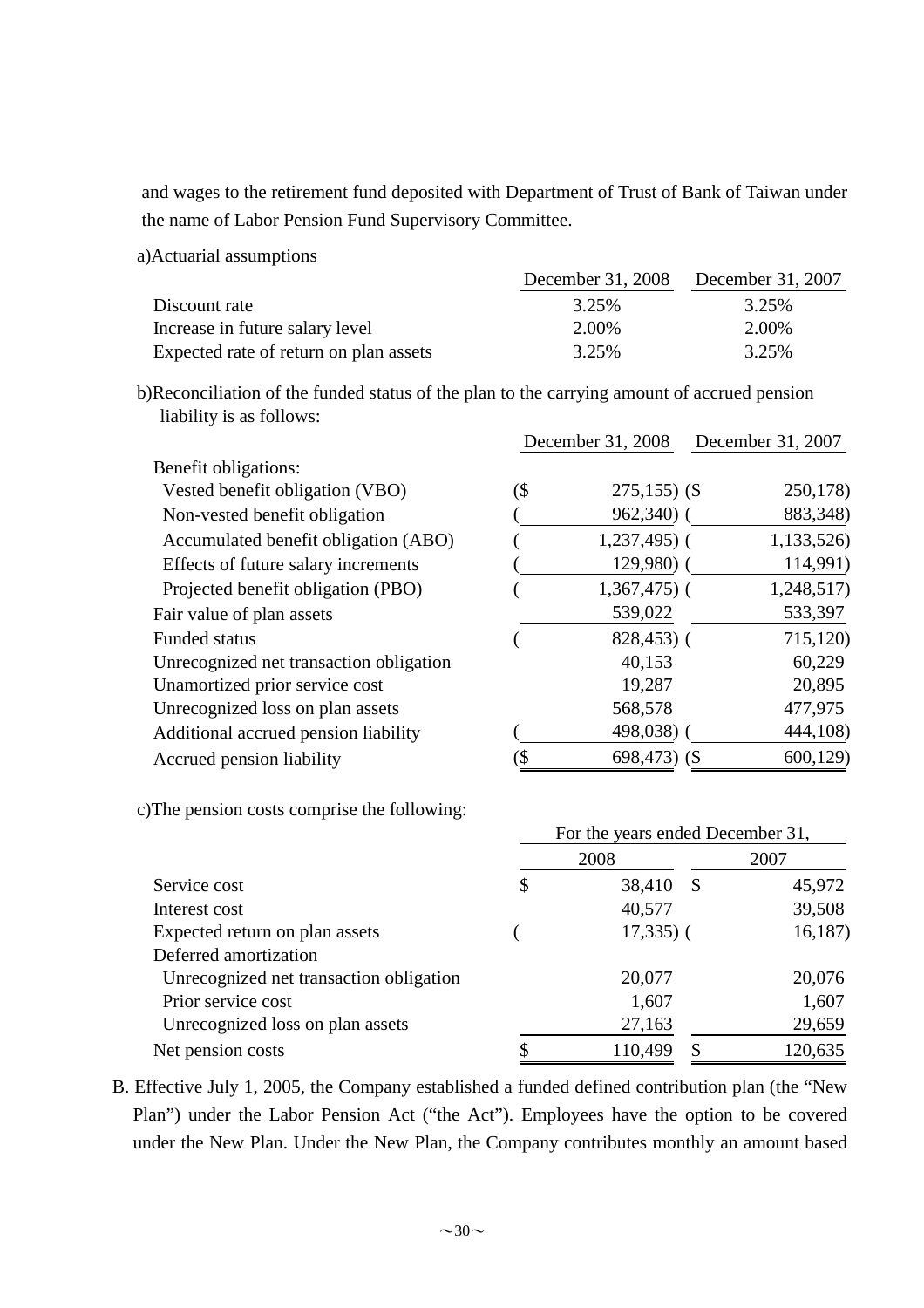on 6% of the employees' monthly salaries and wages to the employees' individual pension accounts at the Bureau of Labor Insurance. The benefits are to be paid monthly or in lump sum upon termination of employment.

C. The pension costs under the defined benefit plan and the defined contribution plan for the years ended December 31, 2008 and 2007 were \$135,903 and \$140,766, respectively.

#### (24)Capital stock

- A. As of December 31, 2008 and 2007, the Company's authorized capital was \$36,000,000, and the paid-in capital was \$30,609,390 and \$30,338,695, respectively, divided into 3,060,939 thousand and 3,033,870 thousand shares of common stocks, respectively, with a par value of \$10 per share.
- B. Details of the common stock converted from the unsecured domestic convertible bonds issued by the Company for the years ended December 31, 2008 and 2007 are set forth below:

|                   | For the years ended December 31, |              |         |               |   |           |  |  |  |
|-------------------|----------------------------------|--------------|---------|---------------|---|-----------|--|--|--|
|                   |                                  | 2008         |         |               |   |           |  |  |  |
|                   | No. of Shares                    |              |         | No. of Shares |   |           |  |  |  |
|                   | (in 000's)                       |              | Amount  | (in 000's)    |   | Amount    |  |  |  |
| First unsecured   |                                  |              |         |               |   |           |  |  |  |
| convertible bonds | 19,647                           | $\mathbb{S}$ | 196,475 | 45,899        | S | 458,990   |  |  |  |
| Second unsecured  |                                  |              |         |               |   |           |  |  |  |
| convertible bonds | 7,422                            |              | 74,220  | 72,041        |   | 720,412   |  |  |  |
| Total             | 27,069                           | \$           | 270,695 | 117,940       |   | 1,179,402 |  |  |  |

## (25)Capital surplus

The Securities and Exchange Act requires that capital reserve shall be exclusively used to cover accumulated deficits or to increase capital and shall not be used for any other purpose. However, capital reserve arising from paid-in capital in excess of par value on issuance of common stock and donations can be capitalized once a year, provided that the Company has no accumulated deficits and the amount to be capitalized does not exceed 10% of the paid-in capital.

## (26)Appropriation of retained earnings and dividend policy

A. On June 23, 2006, the Company's Shareholders' Meeting resolved to amend the Company's Articles of Incorporation on dividends and distribution of earnings effective 2006. The newly revised policies are as follows:

According to Article 26 of the Company's Articles of Incorporation, if there is any profit for a fiscal year, the Company shall first make provision for income tax, and cover prior years' losses, then appropriate 10% of the residual amount as legal reserve. Dividends shall be proposed by the Board of Directors and resolved by the stockholders. Bonuses paid to employees shall be at least 0.5% of the total distributed amount and the remuneration paid to the directors and supervisors shall not exceed 5% of the total distributed amount. The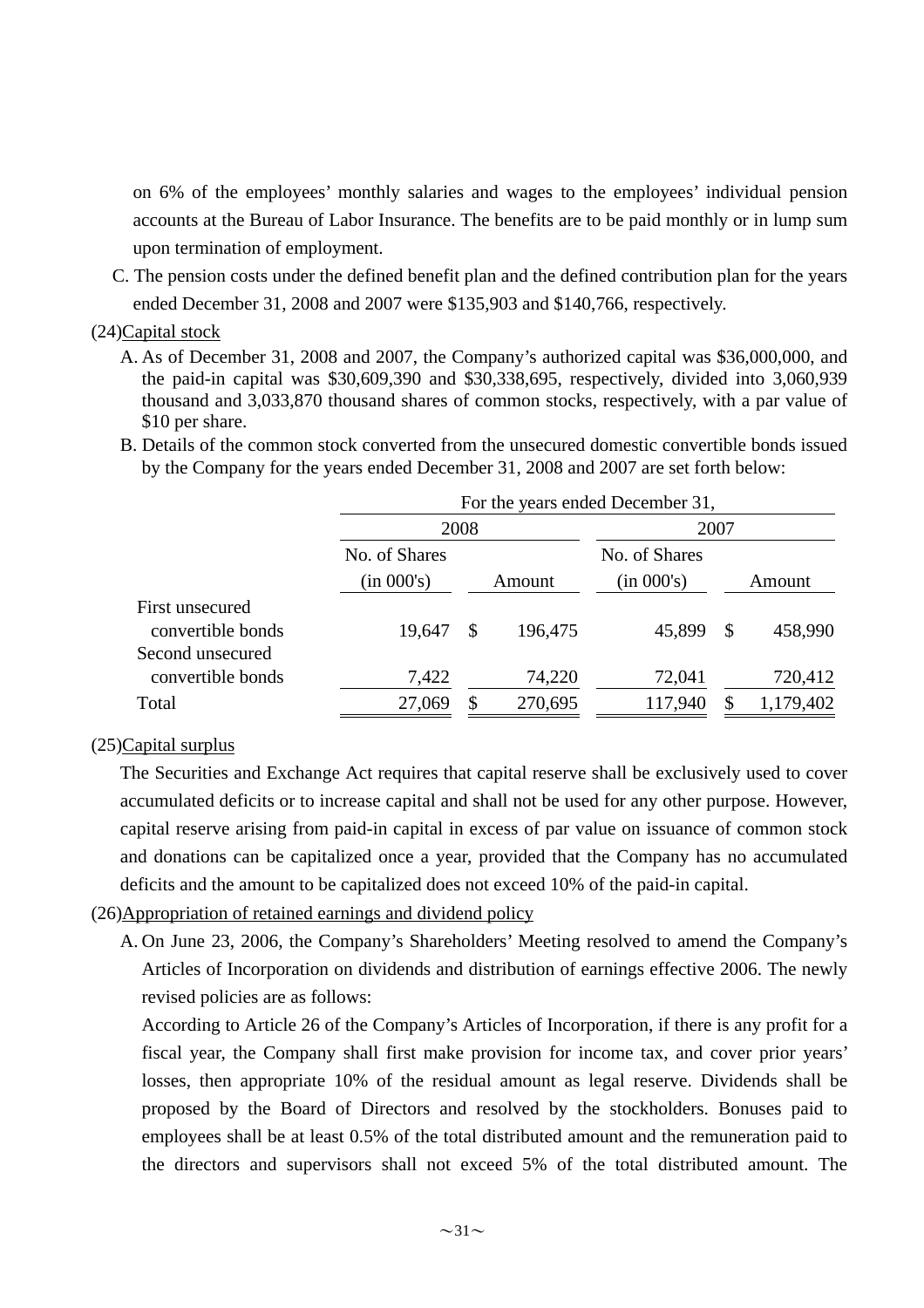Company is currently at the stable growth stage. In order to facilitate future expansion plans, dividends to stockholders are distributed mutually in the form of both cash and stocks with the basic principle that the ratio of cash dividends to total stock dividends shall not be lower than 10%.

B. Legal reserve

Pursuant to the Company Law, the Company is required to set aside 10% of its annual after-tax net income as legal reserve until the balance of such reserve equals the Company's paid-in capital. Utilization of the legal reserve is limited to offsetting deficits and capital increase. Appropriation of the legal reserve as cash dividends is prohibited.

C. Special reserve

If there is any negative stockholders' equity item recognized by the Company, such as unrealized loss on the decline in market value of long-term equity investments and cumulative translation adjustments, the Company is required to set aside an amount equal to the amount of the negative stockholders' equity item as special reserve from the after-tax net income. If the negative stockholders' equity items are subsequently reversed, an amount not exceeding the reversed amount can be appropriated from the special reserve.

D. Appropriation of the 2007 and 2006 earnings as resolved by the stockholders on June 18, 2008 and June 27, 2007, respectively, is set forth below:

|                           | 2007 |              |  |              |                                 | 2006    |               |              |  |                                 |
|---------------------------|------|--------------|--|--------------|---------------------------------|---------|---------------|--------------|--|---------------------------------|
|                           |      |              |  | Dividend per |                                 |         |               | Dividend per |  |                                 |
|                           |      |              |  |              | Total Amount share (in dollars) |         |               |              |  | Total Amount share (in dollars) |
| Legal Reserve             | \$   | 1,038,170    |  |              | \$                              | 41,158  |               |              |  |                                 |
| Cash dividends            |      | 5,201,453 \$ |  | 1.7          |                                 | 877,045 | $\mathcal{S}$ | 0.3          |  |                                 |
| Remuneration to directors |      |              |  |              |                                 |         |               |              |  |                                 |
| and supervisors           |      | 45,600       |  |              |                                 | 7,000   |               |              |  |                                 |
| Cash bonus to employees   |      | 36,000       |  |              |                                 | 33,620  |               |              |  |                                 |
|                           |      | 6,321,223    |  |              |                                 | 958,823 |               |              |  |                                 |

Appropriation of the 2007 and 2006 earnings was calculated by the following formula. After distributing the bonus to employees and the remuneration to directors and supervisors, the after-tax basic earning per share for 2007 and 2006 decreased from \$3.53 to \$3.50 and from \$0.14 to \$0.13, respectively.

Net income, after-tax-Cash bonus to employees-Remuneration to directors and Formula: supervisors

Weighted-average number of outstanding shares (after retroactive adjustment)

2007 : (\$10,381,702 - \$36,000 - \$45,600)/ 2,943,402 thousand shares = \$3.50

2006 : (\$411,580-\$33,620–\$7,000)/ 2,911,327 thousand shares=\$0.13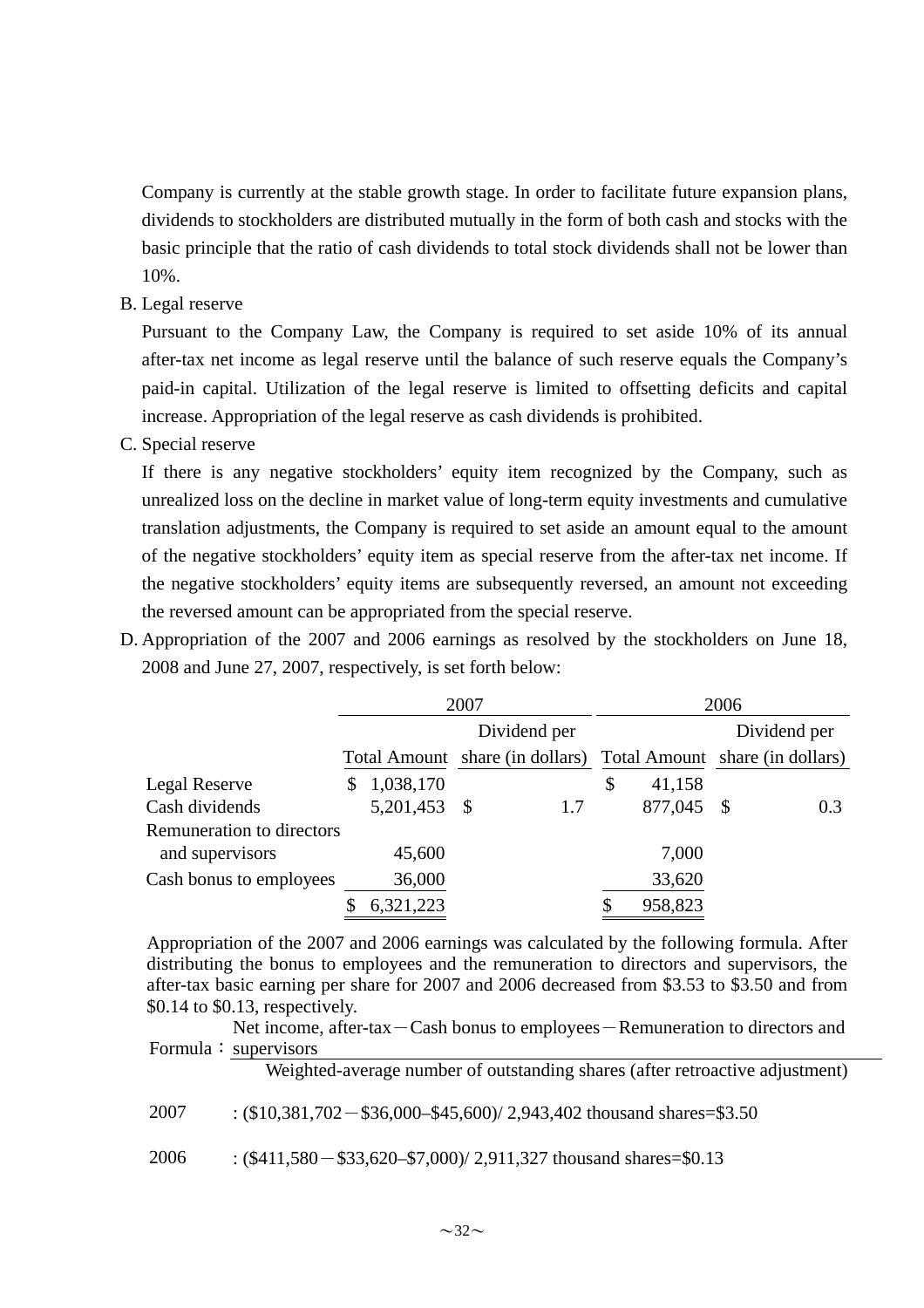E. The information related to the appropriation of the Company's 2008 earnings as proposed by the Board of Directors and resolved by the stockholders' meeting in 2009 will be posted in the "Market Observation Post System" on the website of the Taiwan Stock Exchange.

#### (27)Operating revenue

|                                             | For the years ended December 31, |            |  |            |  |  |  |
|---------------------------------------------|----------------------------------|------------|--|------------|--|--|--|
|                                             | 2008                             |            |  | 2007       |  |  |  |
| Marine freight income                       | S                                | 21,016,761 |  | 26,448,735 |  |  |  |
| Ship rental income                          |                                  | 811,791    |  | 742,594    |  |  |  |
| Commission income and Agency service income |                                  | 286,158    |  | 295,670    |  |  |  |
| Others                                      |                                  | 322,702    |  | 357,436    |  |  |  |
|                                             |                                  | 22,437,412 |  | 27,844,435 |  |  |  |

#### (28)Income tax

Income tax expsense and income tax profit are recociled as follows:

|                                               | For the years ended December 31, |                   |                              |                   |  |  |  |
|-----------------------------------------------|----------------------------------|-------------------|------------------------------|-------------------|--|--|--|
|                                               |                                  | 2008              | 2007                         |                   |  |  |  |
| Income tax expense                            | \$                               | 48,491            | $\mathbb{S}$                 | 1,278,277         |  |  |  |
| Add (Less):                                   |                                  |                   |                              |                   |  |  |  |
| Prepaid and withholding taxes                 |                                  | $66,738$ ) (      |                              | 453,200)          |  |  |  |
| Separate income tax                           |                                  | $463)$ (          |                              | 337)              |  |  |  |
| Adjustments for changes in tax estimates      |                                  | 128,116           |                              | 105,284           |  |  |  |
| Net change in deferred income tax assets/     |                                  |                   |                              |                   |  |  |  |
| liabilities                                   |                                  | 227,377 (         |                              | 498,979)          |  |  |  |
| Income tax effect arising from equity         |                                  |                   |                              |                   |  |  |  |
| adjustments                                   |                                  | 973               |                              | 64,488            |  |  |  |
| Income tax payable                            |                                  | 337,756           | \$                           | 495,533           |  |  |  |
| A. Deferred income tax assets and liabilities |                                  |                   |                              |                   |  |  |  |
|                                               |                                  | December 31, 2008 |                              | December 31, 2007 |  |  |  |
| Total deferred income tax assets              |                                  | 1,046,968         |                              | 460,198           |  |  |  |
| Total deferred income tax liabilities         | \$                               | 2,360,464)        | $\left( \text{\$} \right)$   | 2,000,245         |  |  |  |
| Valuation allowance for deferred income tax   |                                  |                   |                              |                   |  |  |  |
| assets                                        | \$                               |                   | $\left( \mathcal{S} \right)$ | 826)              |  |  |  |

B. Details of temporary differences resulting in deferred income tax assets and liabilities are as follows: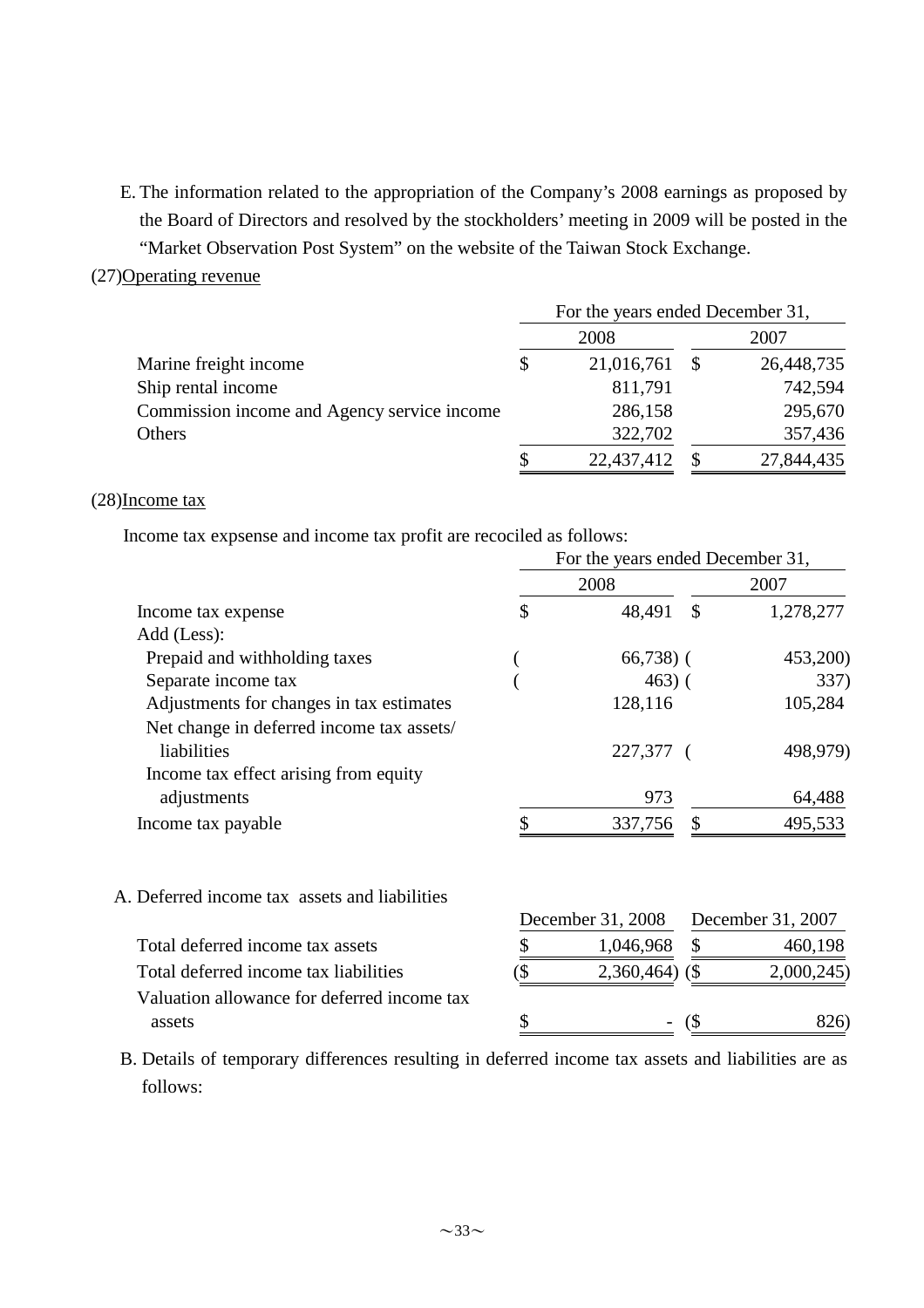|                                            | December 31, 2008 |           |                           |                                                         |    | December 31, 2007 |     |                 |  |
|--------------------------------------------|-------------------|-----------|---------------------------|---------------------------------------------------------|----|-------------------|-----|-----------------|--|
|                                            |                   | Amount    |                           | Tax effect                                              |    | Amount            |     | Tax effect      |  |
| Current item:                              |                   |           |                           |                                                         |    |                   |     |                 |  |
| Bad debts expense                          | \$                | 1,100     | $\boldsymbol{\mathsf{S}}$ | 275                                                     | \$ | 556               | -\$ | 139             |  |
| Unrealized foreign exchange loss (gain)    |                   | 104,286   |                           | 26,071                                                  |    | $23,700$ (        |     | 5,925           |  |
| Loss on valuation of financial assets      |                   | 50,906    |                           | 12,726                                                  |    | 81,025            |     | 20,256          |  |
| Loss on valuation of financial liabilities |                   | 3,188,918 |                           | 797,230                                                 |    | 1,014,844         |     | 253,711         |  |
| Loss on valuation of financial liabilities |                   |           |                           |                                                         |    |                   |     |                 |  |
| for hedging                                |                   |           |                           |                                                         |    | 3,892             |     | 973             |  |
| Loss carryforwards                         |                   | 304,520   |                           | 76,130                                                  |    |                   |     |                 |  |
|                                            |                   |           |                           | 912,432                                                 |    |                   |     | 269,154         |  |
| Non-current item:                          |                   |           |                           |                                                         |    |                   |     |                 |  |
| Deferred income on disposal of ships       |                   | 337,709   |                           | 84,427                                                  |    | 581,152           |     | 145,288         |  |
| Unrealized expense and losses              |                   |           |                           |                                                         |    | 3,306             |     | 826             |  |
| Pension expense                            |                   | 200,435   |                           | 50,109                                                  |    | 156,021           |     | 39,005          |  |
| Equity-accounted investment income         |                   |           |                           | $(9,441,858)$ $(2,360,464)$ $(7,977,281)$ $(1,994,320)$ |    |                   |     |                 |  |
| <b>Valuation allowance</b>                 |                   |           |                           |                                                         |    |                   |     | 826)            |  |
|                                            |                   |           |                           | (\$2,225,928)                                           |    |                   |     | $(\$1,810,027)$ |  |

- C. The earnings of 2007 and 2006 as proposed by the Board of Shareholders not to be appropriated, have been assessed the 10% surtax amounting to \$406,325 and \$0, respectively.
- D. As of December 31, 2008, the Company's income tax returns through 2005 has been assessed and approved by the Tax Authority.
- E. Unappropriated retained earnings

|                                       |    |              | December 31, 2008 December 31, 2007 |            |  |
|---------------------------------------|----|--------------|-------------------------------------|------------|--|
| Earnings generated in and before 1997 | S. | 5,570,596 \$ |                                     | 5,570,596  |  |
| Earnings generated in and after 1998  |    | 12,591,107   |                                     | 18,273,064 |  |
|                                       |    | 18, 161, 703 |                                     | 23,843,660 |  |

F. As of December 31, 2007 and 2006, the balance of the imputation tax credit account was \$2,056,361 and \$2,514,476, respectively. The creditable tax rate was 15.80% for 2007 and is estimated to be 16.33% for 2008.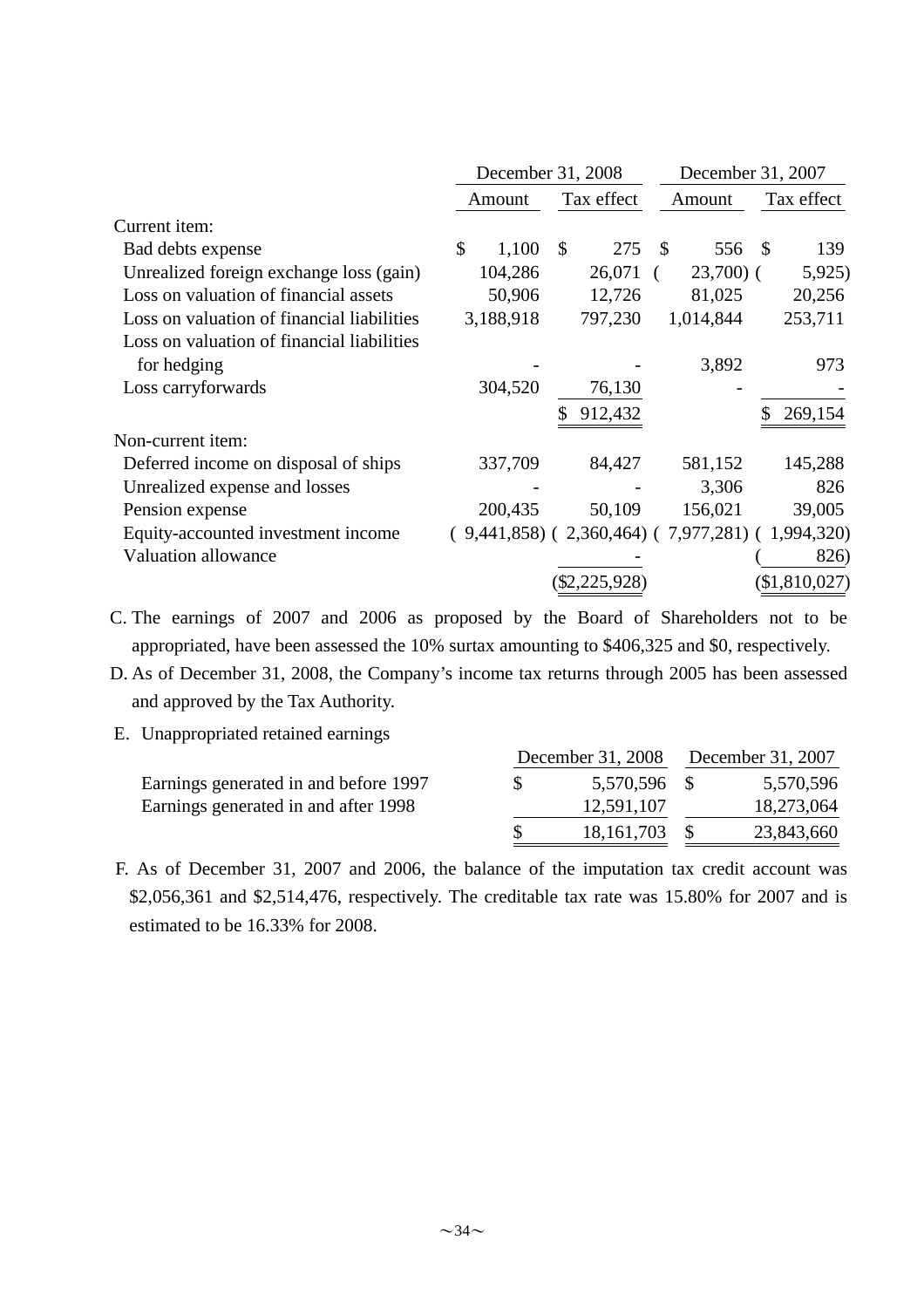# (29)Earnings per share

|                                                                                                                          | For the year ended December 31, 2008 |        |           |                                 |    |            |               |                    |  |  |
|--------------------------------------------------------------------------------------------------------------------------|--------------------------------------|--------|-----------|---------------------------------|----|------------|---------------|--------------------|--|--|
|                                                                                                                          |                                      | Amount |           | Weighted-average<br>outstanding |    |            | (in dollars)  | Earnings per share |  |  |
|                                                                                                                          | Before tax                           |        | After tax | common shares<br>(in thousands) |    | Before tax |               | After tax          |  |  |
| <b>Basic EPS</b>                                                                                                         |                                      |        |           |                                 |    |            |               |                    |  |  |
| Net income                                                                                                               | \$<br>687,757                        | \$     | 639,266   | 3,055,070                       | \$ | 0.23       | $\mathcal{S}$ | 0.21               |  |  |
| Dilutive effect of<br>common stock<br>equivalents:                                                                       |                                      |        |           |                                 |    |            |               |                    |  |  |
| Convertible bonds                                                                                                        | 7                                    |        | 5         | 16,864                          |    |            |               |                    |  |  |
| Dilutive EPS<br>Net income<br>attributable to<br>common<br>stockholders<br>plus dilutive<br>effect of<br>common<br>stock |                                      |        |           |                                 |    |            |               |                    |  |  |
| equivalents                                                                                                              | 687,764                              | \$     | 639,271   | 3,071,934                       | \$ | 0.22       | \$            | 0.21               |  |  |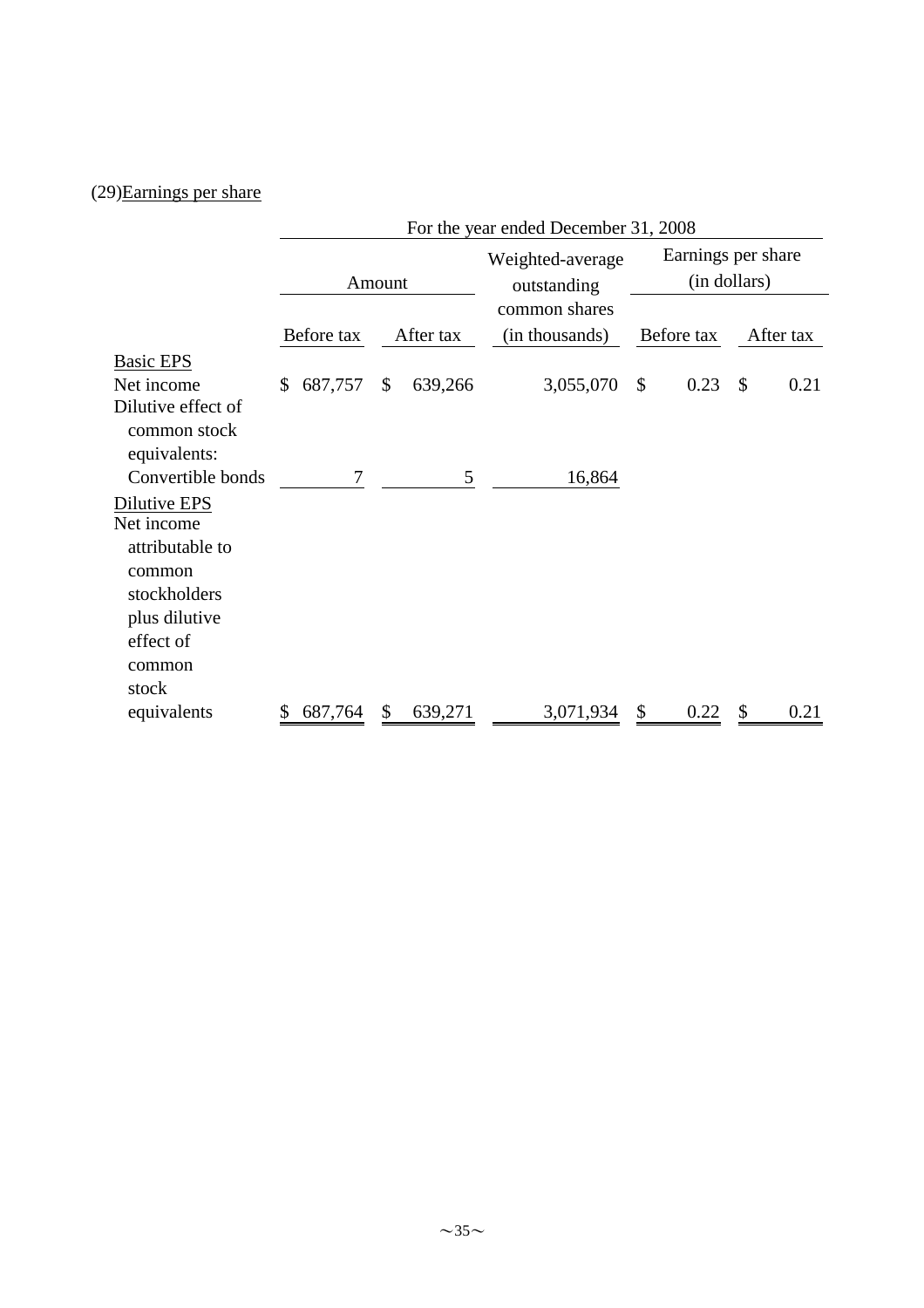|                        | For the year ended December 31, 2007 |              |                  |                                    |            |  |
|------------------------|--------------------------------------|--------------|------------------|------------------------------------|------------|--|
|                        |                                      |              | Weighted-average | Earnings per share<br>(in dollars) |            |  |
|                        |                                      | Amount       | outstanding      |                                    |            |  |
|                        |                                      |              | common shares    |                                    |            |  |
|                        | Before tax                           | After tax    | (in thousands)   | Before tax                         | After tax  |  |
| <b>Basic EPS</b>       |                                      |              |                  |                                    |            |  |
| Net income             | \$11,659,979                         | \$10,381,702 | 2,943,402        | \$<br>3.96                         | \$<br>3.53 |  |
| Dilutive effect of     |                                      |              |                  |                                    |            |  |
| common stock           |                                      |              |                  |                                    |            |  |
| equivalents:           |                                      |              |                  |                                    |            |  |
| Convertible bonds      | 55                                   | 41           | 128,429          |                                    |            |  |
| Dilutive EPS           |                                      |              |                  |                                    |            |  |
| Net income             |                                      |              |                  |                                    |            |  |
| attributable to        |                                      |              |                  |                                    |            |  |
| common<br>stockholders |                                      |              |                  |                                    |            |  |
| plus dilutive          |                                      |              |                  |                                    |            |  |
| effect of              |                                      |              |                  |                                    |            |  |
| common                 |                                      |              |                  |                                    |            |  |
| stock                  |                                      |              |                  |                                    |            |  |
| equivalents            | \$11,660,034                         | \$10,381,743 | 3,071,831        | \$<br>3.80                         | \$<br>3.38 |  |

(30)Personnel, depreciation, depletion, and amortization expenses

Personnel, depreciation, depletion, and amortization expenses are summarized as follows:

| For the year ended December 31, 2008 |           |    |         |                                  |           |  |
|--------------------------------------|-----------|----|---------|----------------------------------|-----------|--|
|                                      |           |    |         | Total                            |           |  |
|                                      |           |    |         |                                  |           |  |
| \$                                   | 382,773   | -S | 915,185 |                                  | 1,297,958 |  |
|                                      | 16,186    |    | 55,327  |                                  | 71,513    |  |
|                                      | 55,056    |    | 80,847  |                                  | 135,903   |  |
|                                      | 24,344    |    | 37,035  |                                  | 61,379    |  |
|                                      | 1,507,120 |    | 149,880 |                                  | 1,657,000 |  |
|                                      |           |    |         |                                  |           |  |
|                                      | 443,616   |    | 29,669  |                                  | 473,285   |  |
|                                      |           |    |         | Operating cost Operating expense | - \$      |  |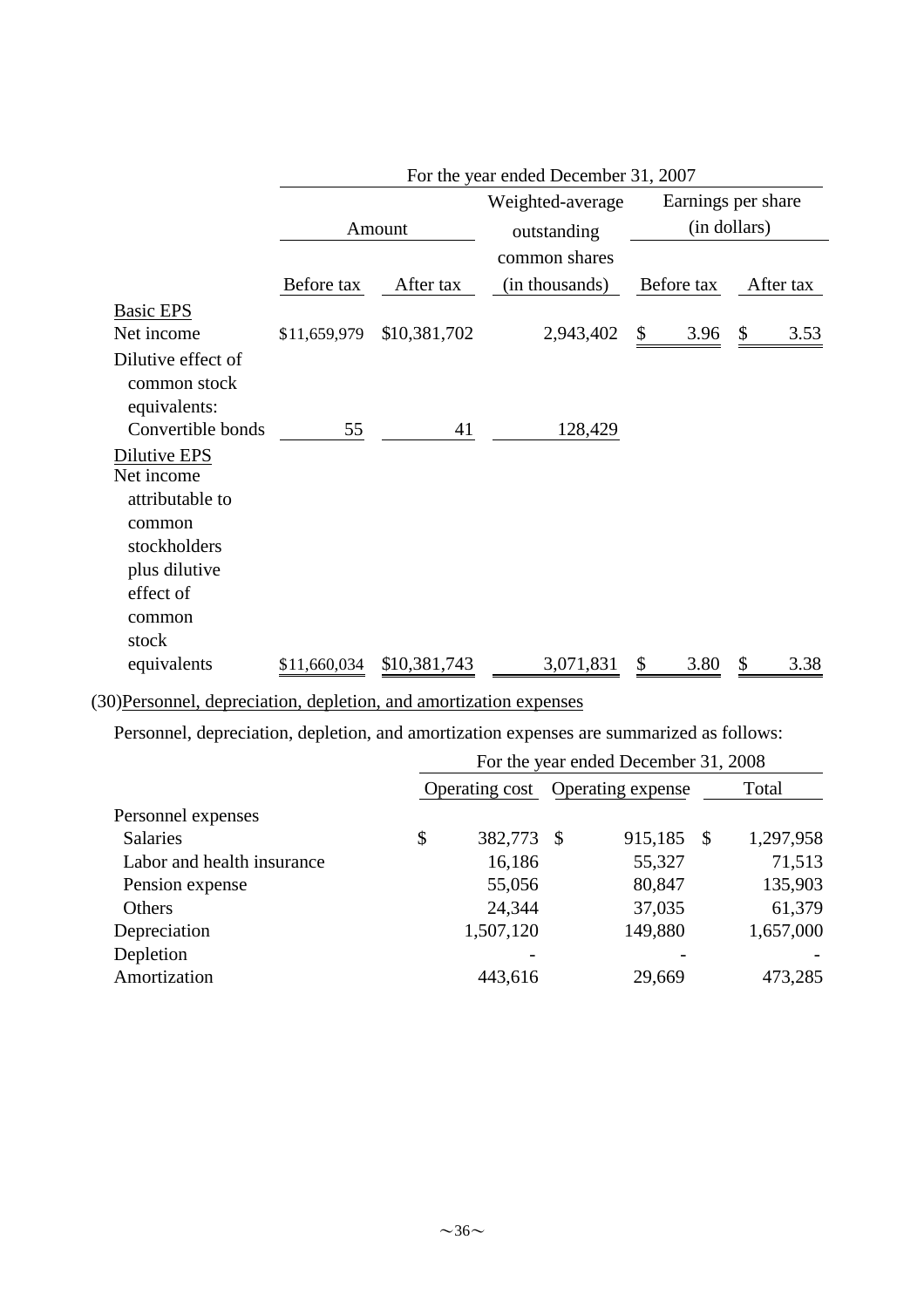|                            |                |           |                   | For the year ended December 31, 2007 |                 |  |
|----------------------------|----------------|-----------|-------------------|--------------------------------------|-----------------|--|
|                            | Operating cost |           | Operating expense |                                      | Total           |  |
| Personnel expenses         |                |           |                   |                                      |                 |  |
| <b>Salaries</b>            | \$             | 344,220   | -\$               | 1,004,869                            | \$<br>1,349,089 |  |
| Labor and health insurance |                | 16,392    |                   | 60,622                               | 77,014          |  |
| Pension expense            |                | 54,033    |                   | 86,734                               | 140,767         |  |
| Others                     |                | 22,514    |                   | 30,848                               | 53,362          |  |
| Depreciation               |                | 1,080,161 |                   | 162,064                              | 1,242,225       |  |
| Depletion                  |                |           |                   |                                      |                 |  |
| Amortization               |                | 602,613   |                   | 26,834                               | 629,447         |  |
|                            |                |           |                   |                                      |                 |  |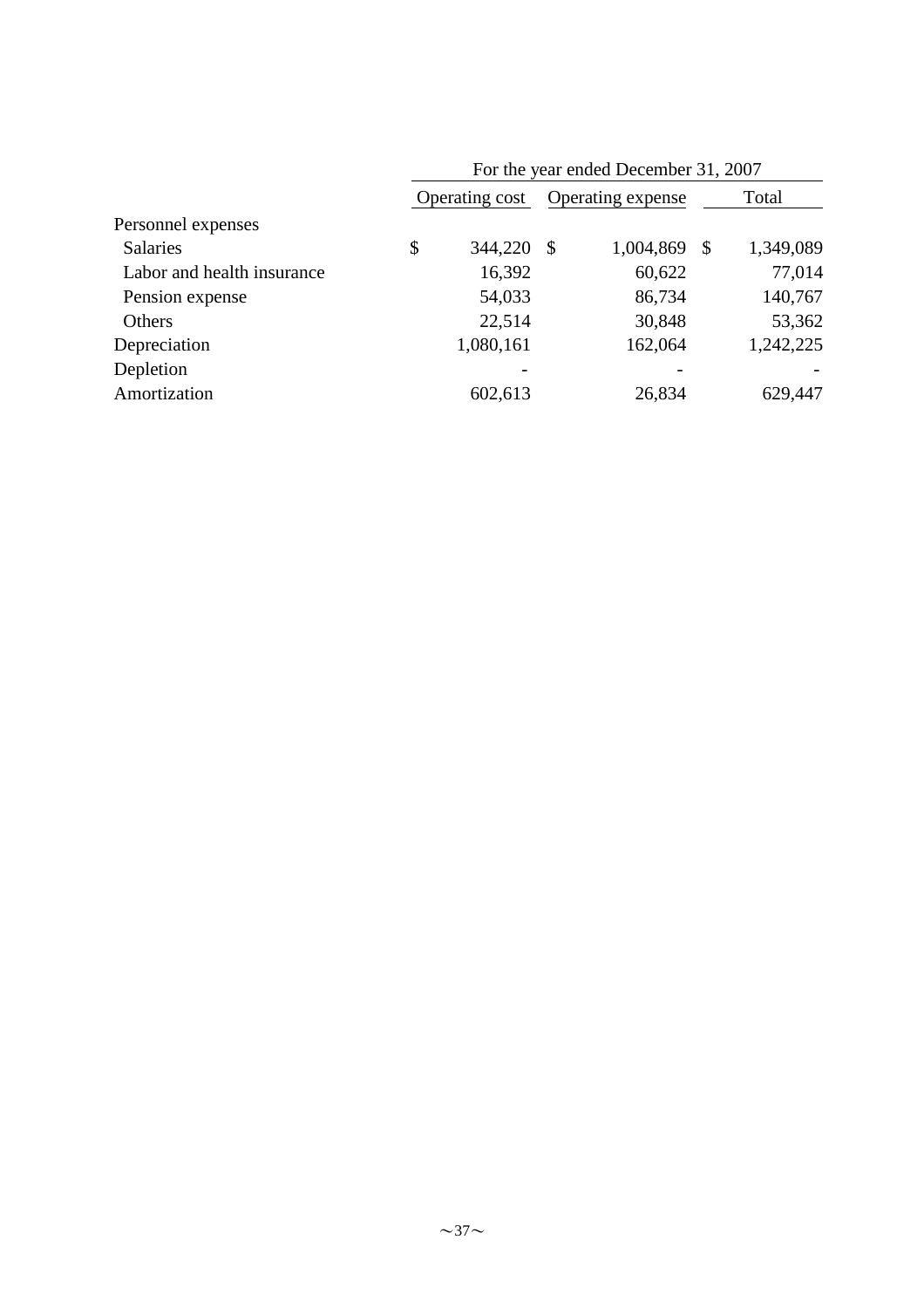### 5.RELATED PARTY TRANSACTIONS

(1)Names of the related parties and their relationships with the company

| <b>Related Party</b>                                     | Relationship with the Company                  |
|----------------------------------------------------------|------------------------------------------------|
| Evergreen International S.A. (EIS)                       | Major stockholder of the Company               |
| Taiwan Terminal Services Co., Ltd. (TTSC)                | Subsidiary of the Company                      |
| Peony Investment S.A. (Peony)                            | Subsidiary of the Company                      |
| Evergreen International Storage and Transport            | Investee accounted for under the equity method |
| Corporation (EITC)                                       |                                                |
| EVA Airways Corporation (EVA)                            | Investee accounted for under the equity method |
| <b>Evergreen Security Corporation (ESRC)</b>             | Investee accounted for under the equity method |
| Charng Yang Development Co., Ltd. (CYD)                  | Investee accounted for under the equity method |
| Taipei Port Container Terminal Corporation               | Investee accounted for under the equity method |
| Evergreen International Corporation (EIC)                | Investee of the Company's major stockholder    |
| Evergreen State Transport Co., Ltd.                      | Investee of the Company's major stockholder    |
| (Evergreen State)                                        |                                                |
| Evergreen Star Transport Co., Ltd.<br>(Evergreen Star)   | Investee of the Company's major stockholder    |
| Evergreen Airline Service Corporation (EAS)              | Investee of the Company's major stockholder    |
| Chang Yung-Fa Charity Foundation                         | Its chairman being the Company's director      |
| Chang Yung-Fa Foundation                                 | Its chairman being the Company's director      |
| Shenzhen Greentrans Transportation Co., Ltd.             | Indirect subsidiary of the Company             |
| (SGTC)                                                   |                                                |
| Vigor Enterprise S.A. (VIGOR)                            | Indirect subsidiary of the Company             |
| Clove Holding Ltd. (CLOVE)                               | Indirect subsidiary of the Company             |
| Evergreen Marine (UK) Limited (EMU)                      | Indirect subsidiary of the Company             |
| PT. Multi Bina Transport (MBT)                           | Indirect subsidiary of the Company             |
| PT. Multi Bina Pura International (MBPI)                 | Indirect subsidiary of the Company             |
| Greencompass Marine S.A. (GMS)                           | Indirect subsidiary of the Company             |
| Evergreen Heavy Industrial Co., (Malaysia)               | Indirect subsidiary of the Company             |
| Sdn. Bhd. (EHIC(M))                                      |                                                |
| <b>Evergreen Shipping Agency</b>                         | Indirect subsidiary of the Company             |
| (Deutschland) GmbH (EGD)                                 |                                                |
| <b>Evergreen Shipping Agency</b>                         | Indirect subsidiary of the Company             |
| (Ireland) Ltd. (EGU-DBL)                                 |                                                |
| <b>Evergreen Shipping Agency</b>                         | Indirect subsidiary of the Company             |
| (Netherlands) B.V. (EGN)                                 |                                                |
| <b>Evergreen Shipping Agency</b>                         | Indirect subsidiary of the Company             |
| (Poland) SP.ZO.O (EGD-WWX)                               |                                                |
| Evergreen Argentina S.A. (EGB)                           | Indirect subsidiary of the Company             |
| <b>Evergreen Shipping Agency France</b>                  | Indirect subsidiary of the Company             |
| S.A. (EGF)                                               |                                                |
| Evergreen Shipping (Spain)                               | Indirect subsidiary of the Company             |
| S.L. (EES)                                               |                                                |
| <b>Evergreen Shipping Agency</b><br>(Italy) S.P.A. (EIT) | Indirect subsidiary of the Company             |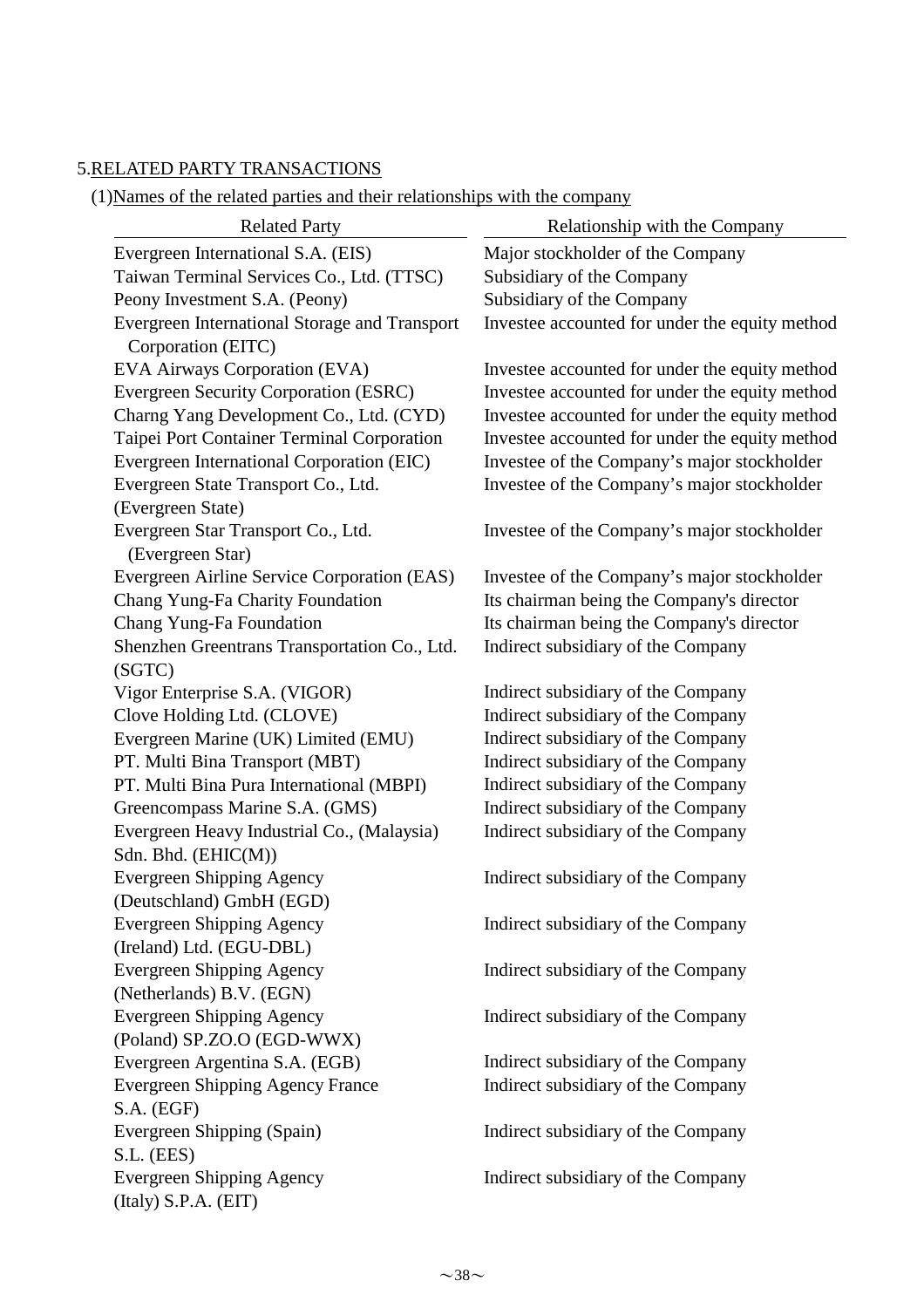| <b>Related Party</b>                         | Relationship with the Company             |  |  |  |
|----------------------------------------------|-------------------------------------------|--|--|--|
| <b>Evergreen Shipping Agency</b>             | Indirect subsidiary of the Company        |  |  |  |
| (Vietnam) Corp. (EGV)                        |                                           |  |  |  |
| Island Equipment LLC. (Island)               | Indirect subsidiary of the Company        |  |  |  |
| Armand Investment (Netherlands) N.V.         | Indirect subsidiary of the Company        |  |  |  |
| (Armand N.V.)                                |                                           |  |  |  |
| Evergreen Shipping Agency (Australia) Pty.   | Indirect subsidiary of the Company        |  |  |  |
| Ltd. (EMA)                                   |                                           |  |  |  |
| PT. Evergreen Shipping Agency Indonesia      | Indirect subsidiary of the Company        |  |  |  |
| (EMI)                                        |                                           |  |  |  |
| Evergreen Shipping Agency (Thailand) Co.,    | Indirect subsidiary of the Company        |  |  |  |
| Ltd. (EGT)                                   |                                           |  |  |  |
| Evergreen Shipping Agency (Singapore) Pte.   | Indirect subsidiary of the Company        |  |  |  |
| Ltd. (EGS)                                   |                                           |  |  |  |
| Evergreen Shipping Agency (Korea)            | Indirect subsidiary of the Company        |  |  |  |
| Corporation (EGK)                            |                                           |  |  |  |
| Evergreen Shipping Agency (India) Pvt. Ltd.  | Indirect subsidiary of the Company        |  |  |  |
| (EGI)                                        |                                           |  |  |  |
| Evergreen Shipping Agency (Russia) Ltd.      | Indirect subsidiary of the Company        |  |  |  |
| (ERU)                                        |                                           |  |  |  |
| Ample Holding Ltd. (AMPLE)                   | Indirect subsidiary of the Company        |  |  |  |
| Armand Estate B.V. (Armand B.V.)             | Indirect subsidiary of the Company        |  |  |  |
| Luanta Investment (Netherlands) N.V.         | <b>Investee of Peony</b>                  |  |  |  |
| Shanghai Jifa Logistics Co., Ltd. (SJL)      | Investee of Peony (Disposed in May, 2008) |  |  |  |
| Ningbo Victory Container Co., Ltd. (NVC)     | <b>Investee of Peony</b>                  |  |  |  |
| Qingdao Evergreen Container Storage and      | <b>Investee of Peony</b>                  |  |  |  |
| Transportation Co., Ltd. (QECT)              |                                           |  |  |  |
| Kingtrans International Logistics            | <b>Investee of Peony</b>                  |  |  |  |
| (Tianjin)Co., Ltd (KTIL)                     |                                           |  |  |  |
| Green Peninsula Agencies SDM. BHD. (GPA)     | <b>Investee of Peony</b>                  |  |  |  |
| Whitney Equipment LLC. (WHITNEY)             | Indirect subsidiary of the Company        |  |  |  |
| Hemlock Equipment LLC. (HEMLOCK)             | Indirect subsidiary of the Company        |  |  |  |
| Taranto Container Terminal S.P.A. (TCT)      | <b>Investee of Peony</b>                  |  |  |  |
| Italia Marittima S.P.A.(ITS)                 | <b>Investee of Peony</b>                  |  |  |  |
| Evergreen Container Terminal (Thailand) Ltd. | Investee of Peony                         |  |  |  |
| (ECTT)                                       |                                           |  |  |  |
| Colon Container Terminal S.A. (CCT)          | <b>Investee of Peony</b>                  |  |  |  |
| Gaining Enterprise S.A. (GESA)               | Investee of EITC                          |  |  |  |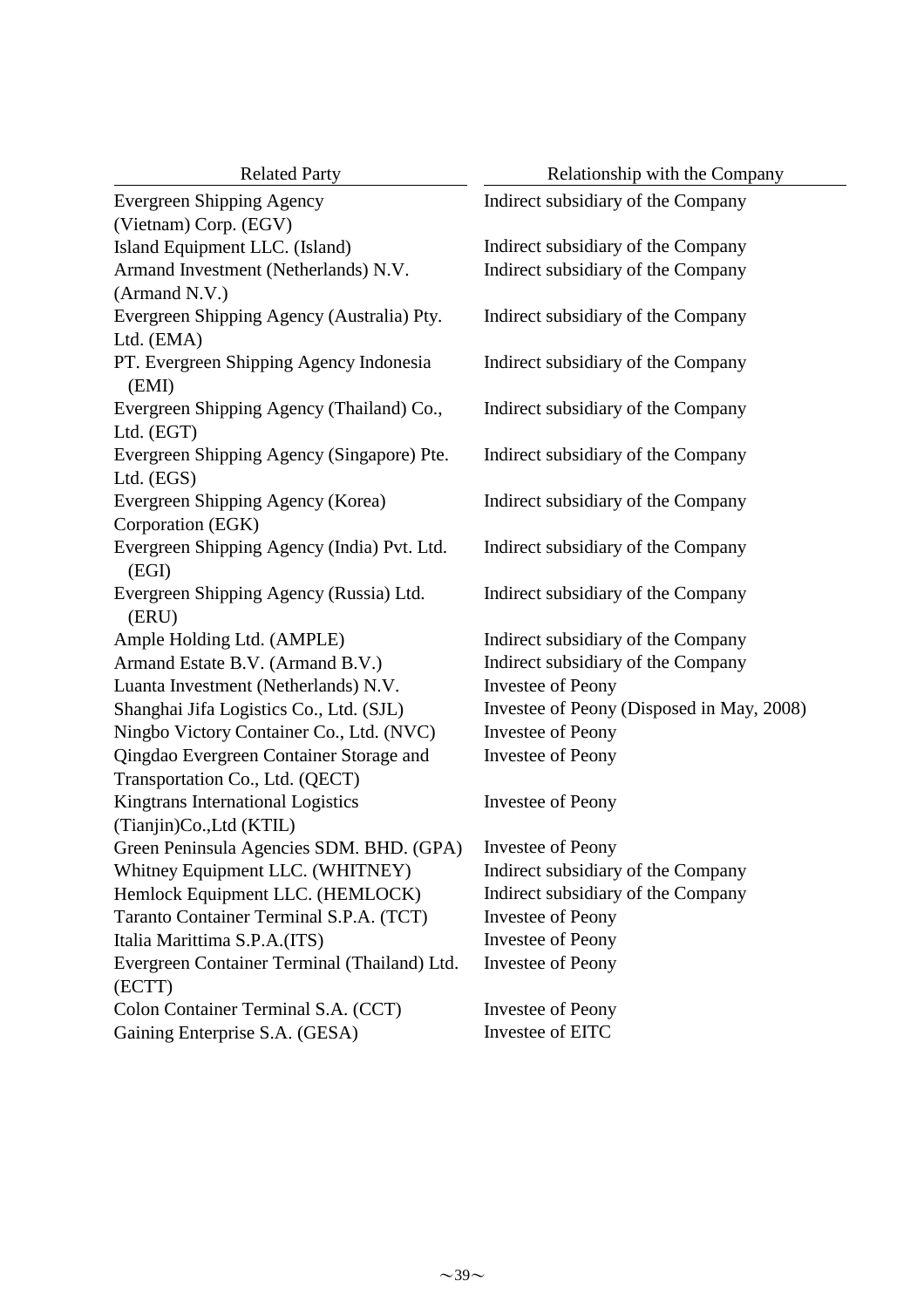# (2)Significant transactions and balances with related parties

A. Operating revenues from related parties

|             | For the years ended December 31, |                          |    |           |            |
|-------------|----------------------------------|--------------------------|----|-----------|------------|
|             | 2008                             |                          |    | 2007      |            |
|             |                                  | % of Total               |    |           | % of Total |
|             |                                  | Operating                |    |           | Operating  |
|             | Amount                           | Revenues                 |    | Amount    | Revenues   |
| <b>EITC</b> | \$<br>98,366                     | $\overline{\phantom{0}}$ | \$ | 102,540   |            |
| <b>EIC</b>  | 2,225,370                        | 10                       |    | 2,007,331 | 8          |
| <b>EVA</b>  | 30                               |                          |    | 51        |            |
| <b>TTSC</b> | 3,082                            |                          |    | 3,082     |            |
| <b>ITS</b>  | 5,077                            |                          |    | 136,061   |            |
| <b>EMU</b>  | 57,041                           |                          |    | 81,777    |            |
| <b>GMS</b>  | 341,449                          | 2                        |    | 324,647   | 2          |
| <b>EIS</b>  | 102,622                          |                          |    | 99,569    |            |
| <b>GESA</b> | 19,523                           |                          |    | 21,203    |            |
|             | 2,852,560                        | 12                       | \$ | 2,776,261 | 10         |

The business terms on which the Company transacts with related parties are of no difference from those with non-related parties.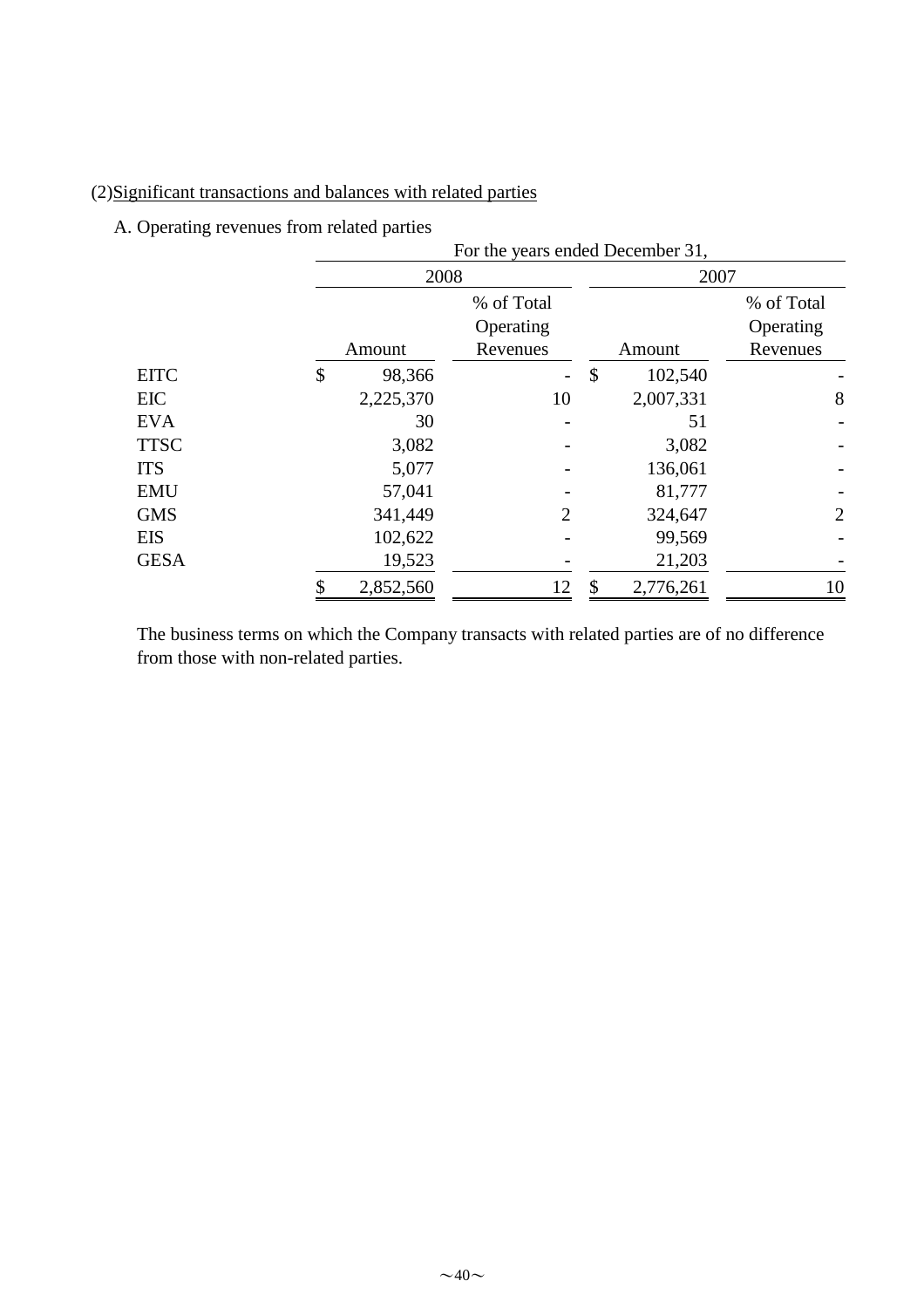|             |                 | 2008           |                          | 2007           |  |  |
|-------------|-----------------|----------------|--------------------------|----------------|--|--|
|             |                 | % of total     |                          | % of total     |  |  |
|             |                 | Operating      |                          | Operating      |  |  |
|             |                 | Costs and      |                          | Costs and      |  |  |
|             | Amount          | Expenses       | Amount                   | Expenses       |  |  |
| <b>EITC</b> | \$<br>882,437   | $\overline{4}$ | $\mathcal{S}$<br>848,033 | $\mathfrak{Z}$ |  |  |
| <b>TTSC</b> | 808,390         | $\overline{4}$ | 742,019                  | $\mathfrak{Z}$ |  |  |
| EIC         | 380,829         | $\overline{2}$ | 378,970                  | $\overline{2}$ |  |  |
| <b>ESRC</b> | 43,655          |                | 43,880                   |                |  |  |
| <b>EVA</b>  | 22,782          |                | 3,793                    |                |  |  |
| EAS         | 1,638           |                | 1,796                    |                |  |  |
| <b>GESA</b> | 1,739,186       | 8              | 1,792,169                | 7              |  |  |
| <b>GMS</b>  | 299,882         |                | 466,998                  | $\overline{2}$ |  |  |
| <b>EIS</b>  | 86,495          |                | 119,952                  |                |  |  |
| <b>EGT</b>  | 49,706          |                | 56,640                   |                |  |  |
| EMI         | 44,460          |                | 54,978                   |                |  |  |
| EGI         | 11,986          |                | 18,425                   |                |  |  |
| <b>EGV</b>  | 11,758          |                |                          |                |  |  |
| <b>EGS</b>  | 8,622           |                | 16,868                   |                |  |  |
| <b>EGK</b>  | 3,697           |                | 12,334                   |                |  |  |
| <b>ITS</b>  |                 |                | 392,106                  | $\overline{2}$ |  |  |
| <b>EMU</b>  |                 |                | 233,047                  | 1              |  |  |
|             | \$<br>4,395,523 | 19             | \$<br>5,182,008          | 20             |  |  |

B. Expenditures on services rendered by related parties

The business terms on which the Company transacts with related parties are of no difference from those with non-related parties.

### C. Asset transactions

a) Acquisitions of property, plant, and equipment

|             | Items                                 |  | 2008      | 2007 |       |
|-------------|---------------------------------------|--|-----------|------|-------|
| <b>ESRC</b> | Office equipment                      |  | 1,036     |      |       |
| EIC         | Transportation equipment - vehicles   |  |           |      | 3,845 |
| EHIC(M)     | Transportation equipment - containers |  | 2,274,610 |      |       |
|             |                                       |  | 2,275,646 |      | 3,845 |

The purchase of containers was part of the resolution by the Company's Board of Directors with EHIC (M) at a total price as shown above. Both parties agreed to settle the payment the next month after the delivery date. As of December 31, 2008, the payment was made in full.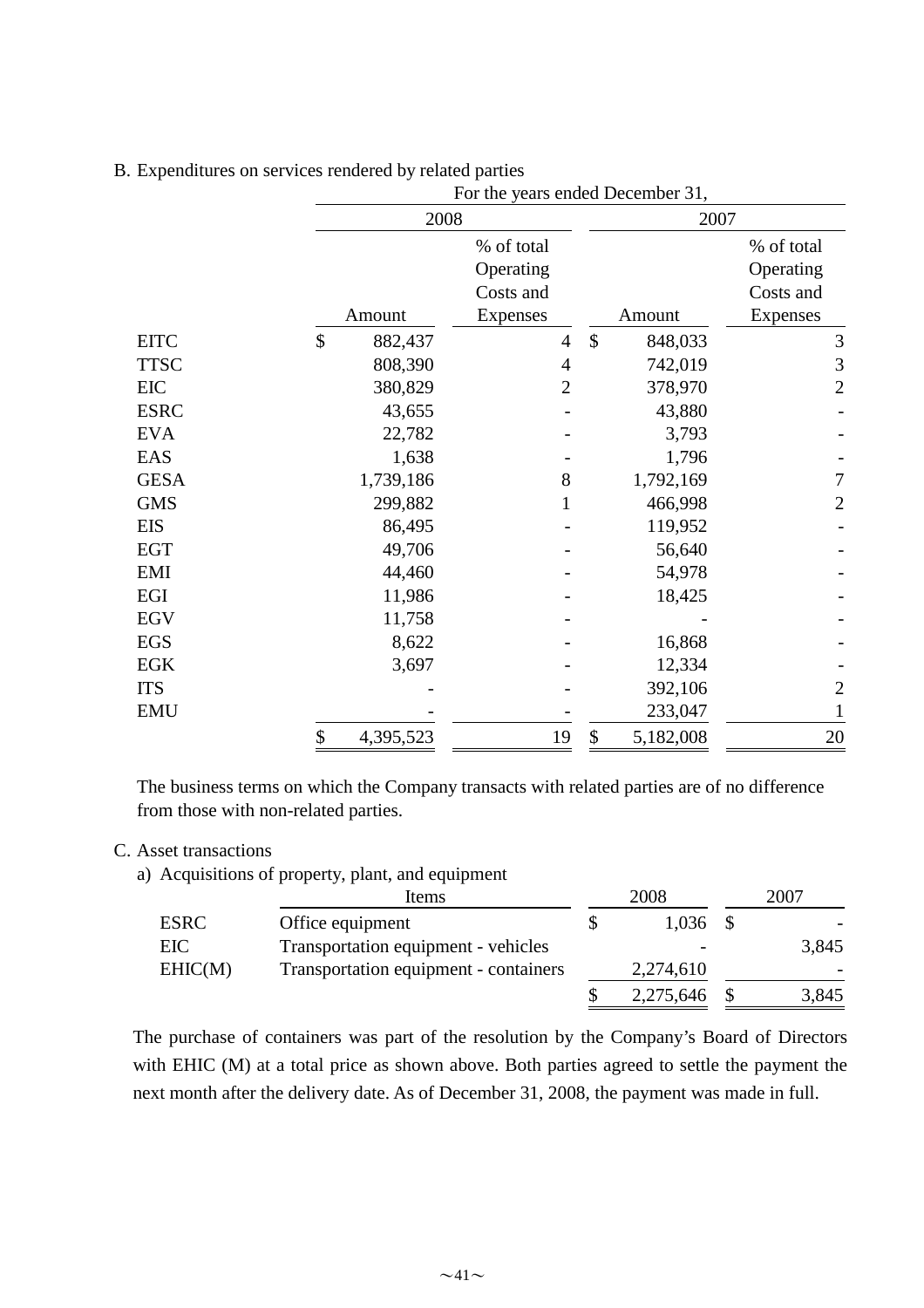b)Sales of property, plant and equipment

|             |                    |       | For the years ended December 31, |          |  |       |  |          |
|-------------|--------------------|-------|----------------------------------|----------|--|-------|--|----------|
|             |                    |       | 2008                             |          |  | 2007  |  |          |
|             |                    |       |                                  | Gain on  |  |       |  | Gain on  |
|             | Item               | Price |                                  | disposal |  | Price |  | disposal |
| <b>TTSC</b> | Computer equipment |       | $\overline{\phantom{a}}$         | -        |  |       |  |          |

c) On March 1, 2006, the Company's Board of Directors resolved to sell five ships to its indirect subsidiary - Greencompass Marine S.A.. Since the Company has effective control over GMS, which is accounted for under equity method, in accordance with R.O.C. GAAP, all unrealized gain from the transaction was eliminated. As of December 31, 2008, the unrealized gain of \$337,709 was recorded as other liabilities-deferred debts.

## D.Lease

a) Rental income (recorded as non-operating income) generated from the operating premises and parking lots leased to the related parties are as follows:

|             |                             | For the years ended December 31, |               |              |               |  |  |
|-------------|-----------------------------|----------------------------------|---------------|--------------|---------------|--|--|
|             |                             |                                  | 2008          |              | 2007          |  |  |
|             | Leasehold                   |                                  | % of Total    |              | % of Total    |  |  |
|             | Property                    | Amount                           | Rental Income | Amount       | Rental Income |  |  |
| EIC         | Office building             | 98,565                           | 97            | 72,402<br>\$ | 95            |  |  |
| $^{\prime}$ | Transportation<br>equipment | 1,550                            | 2             | 1,664        | 2             |  |  |
| <b>EVA</b>  | Parking lots                | 128                              |               | 304          |               |  |  |
| <b>ESRC</b> | Parking lots                | 96                               |               | 96           |               |  |  |
|             |                             | \$100,339                        | 99            | 74,466<br>S  | 98            |  |  |

b) Rental expense (recorded as general and administrative expenses) incurred for operating<br>negative expenses of a service letter have dependent and the service expenses) incurred for operating premises and parking lots leased from the related parties are as follows:

|             |                  |              | For the years ended December 31, |              |                 |  |  |
|-------------|------------------|--------------|----------------------------------|--------------|-----------------|--|--|
|             |                  |              | 2008                             |              | 2007            |  |  |
|             |                  |              | % of Total                       |              | % of Total      |  |  |
|             | Leasehold        |              | Rental                           |              | Rental          |  |  |
|             | Property         | Amount       | Expenses                         | Amount       | <b>Expenses</b> |  |  |
| <b>EIC</b>  | Office buildings | 47,012<br>S. | 99                               | 39,834<br>\$ | 96              |  |  |
| <b>EVA</b>  | Parking lots     | 547          |                                  | 738          |                 |  |  |
| <b>EITC</b> | Office buildings |              |                                  | 1,091        | 3               |  |  |
|             |                  | 47,559       | 100                              | 41,663       | 100             |  |  |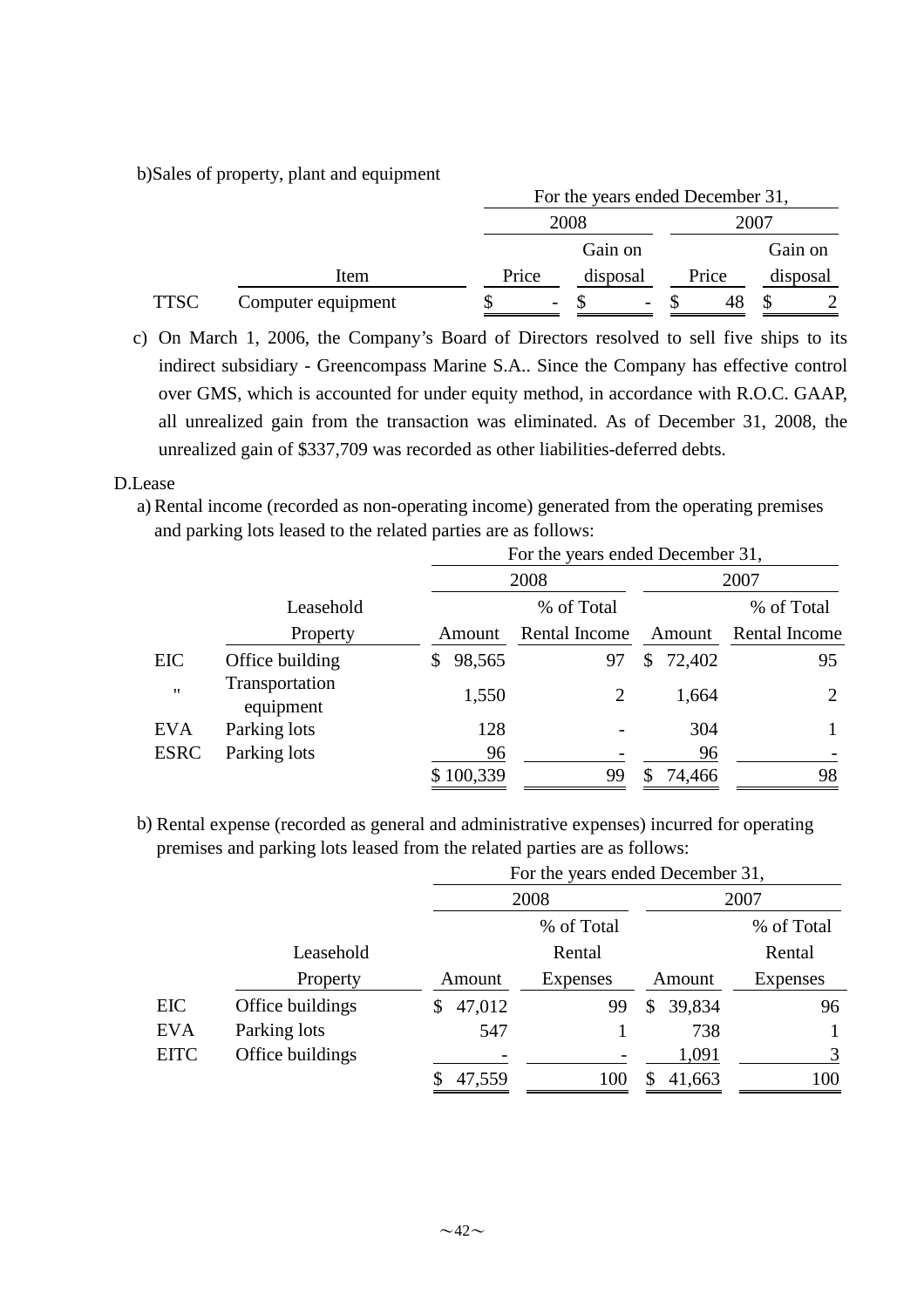|             |               |                    |               | For the years ended December 31, |                    |  |  |
|-------------|---------------|--------------------|---------------|----------------------------------|--------------------|--|--|
|             | 2008          |                    |               | 2007                             |                    |  |  |
|             |               | % of Total         |               |                                  | % of Total         |  |  |
|             |               | Vessel and         |               |                                  | Vessel and         |  |  |
|             |               | <b>Slot Rental</b> |               |                                  | <b>Slot Rental</b> |  |  |
|             | Amount        | Expenses           |               | Amount                           | Expenses           |  |  |
| <b>EITC</b> | \$<br>607,348 | 17                 | $\mathcal{S}$ | 633,167                          | 14                 |  |  |
| <b>GESA</b> | 1,739,186     | 49                 |               | 1,798,309                        | 40                 |  |  |
| <b>GMS</b>  | 299,882       | 8                  |               | 500,757                          | 11                 |  |  |
| EIS         | 86,495        | 2                  |               | 119,862                          | 3                  |  |  |
| ITS         |               |                    |               | 381,706                          | 9                  |  |  |
| EMU         |               |                    |               | 232,880                          | 5                  |  |  |
|             | 2,732,911     | 76                 | \$            | 3,666,681                        | 82                 |  |  |

c) Rental expsense incurred for the vessels and slot lease from the related parties are recorded as direct operating costs. Details are set forth below:

E. Receivables from and payables to related parties

The receivables from and payables to related parties bear no interest, and are set forth as follows:

|                     |    | December 31, 2008 |                |    | December 31, 2007 |                |  |
|---------------------|----|-------------------|----------------|----|-------------------|----------------|--|
|                     |    |                   | $%$ of         |    |                   | $%$ of         |  |
|                     |    |                   | Account        |    |                   | Account        |  |
|                     |    | Amount            | <b>Balance</b> |    | Amount            | <b>Balance</b> |  |
| Accounts receivable |    |                   |                |    |                   |                |  |
| <b>EIC</b>          | \$ | 32,833            | 6              | \$ | 60,901            | 9              |  |
| <b>EITC</b>         |    | 24,882            | $\overline{4}$ |    | 24,556            | 3              |  |
| <b>EIS</b>          |    | 8,457             | 2              |    | 13,474            | 2              |  |
| <b>EMU</b>          |    | 4,955             |                |    | 4,583             | $\mathbf{1}$   |  |
| <b>GESA</b>         |    | 1,961             |                |    | 1,663             |                |  |
| <b>GMS</b>          |    | 1,556             |                |    | 9,337             |                |  |
| <b>ITS</b>          |    | 948               |                |    | 191               |                |  |
|                     | Φ  | 75,592            | 13             | \$ | 114,705           | 16             |  |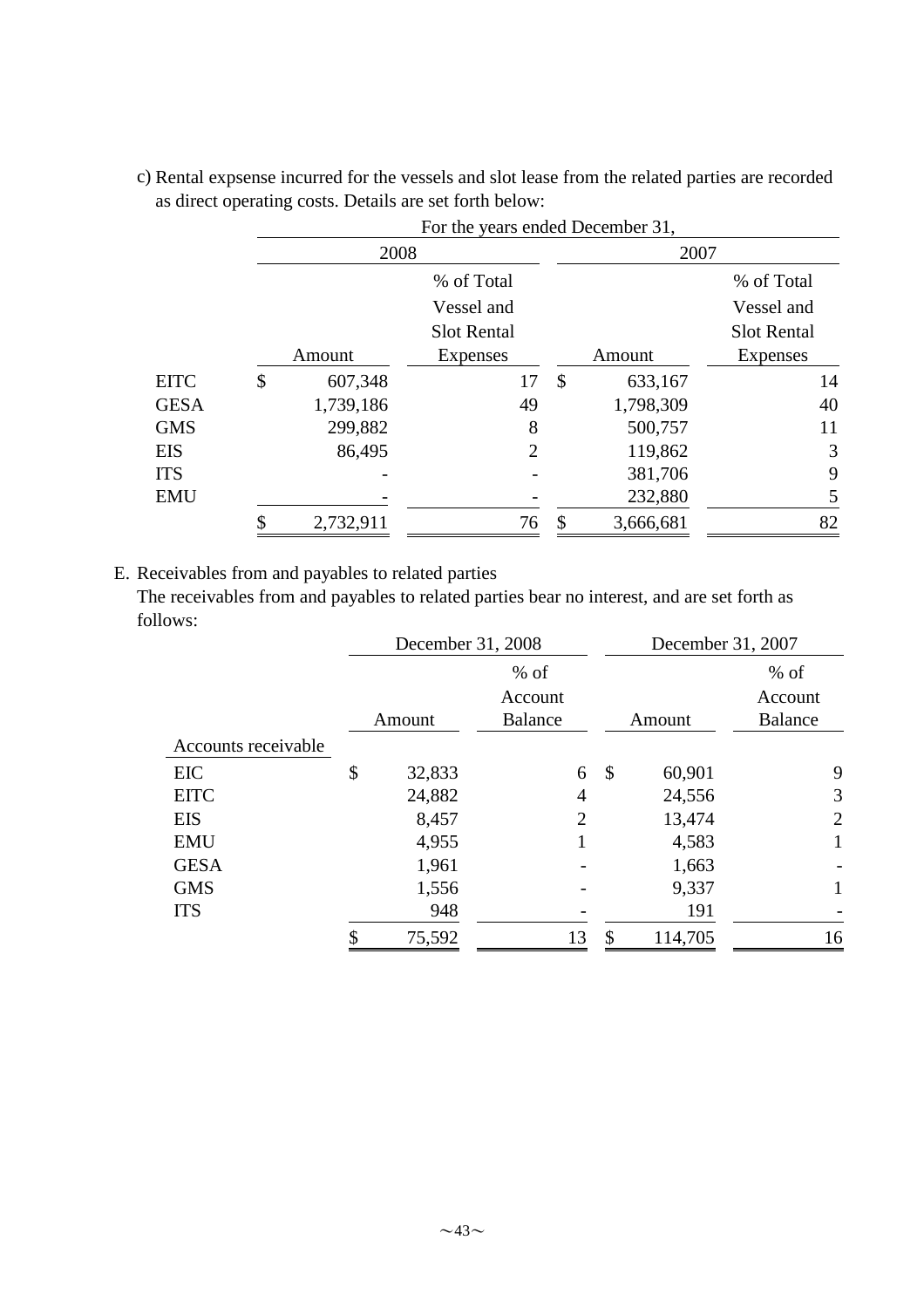|                         | December 31, 2008 |                   |                |                            | December 31, 2007 |                |  |
|-------------------------|-------------------|-------------------|----------------|----------------------------|-------------------|----------------|--|
|                         | % of              |                   |                |                            |                   | $%$ of         |  |
|                         |                   |                   | Account        |                            |                   | Account        |  |
|                         |                   | Amount            | <b>Balance</b> |                            | Amount            | <b>Balance</b> |  |
| Other receivables       |                   |                   |                |                            |                   |                |  |
| <b>EIC</b>              | \$                | 136,037           | 23             | \$                         | 74,666            | 12             |  |
| <b>TPCT</b>             |                   | 1,326             |                |                            |                   |                |  |
| <b>TTSC</b>             |                   | 270               |                |                            | 270               |                |  |
| <b>GMS</b>              |                   | 8,951             | $\mathbf{2}$   |                            | 21,750            | $\overline{4}$ |  |
| <b>EIS</b>              |                   | 71,441            | 12             |                            | 30,065            | 5              |  |
| <b>EMU</b>              |                   | 58,512            | 10             |                            | 1,113             |                |  |
| <b>CCT</b>              |                   | 4,047             | $\mathbf{1}$   |                            | 3,275             | $\mathbf{1}$   |  |
| <b>GESA</b>             |                   | $\overline{4}$    |                |                            | 1,745             |                |  |
| <b>ITS</b>              |                   |                   |                |                            | 1,538             |                |  |
| Others                  |                   | 125               |                |                            | 563               |                |  |
|                         | \$                | 280,713           | 48             | $\boldsymbol{\mathsf{\$}}$ | 134,985           | 22             |  |
|                         |                   | December 31, 2008 |                |                            | December 31, 2007 |                |  |
|                         |                   |                   | $%$ of         |                            |                   | $%$ of         |  |
|                         |                   |                   | Account        |                            |                   | Account        |  |
|                         |                   | Amount            | <b>Balance</b> |                            | Amount            | <b>Balance</b> |  |
| <b>Accounts Payable</b> |                   |                   |                |                            |                   |                |  |
| <b>TTSC</b>             | \$                | 42,707            | 3              | \$                         | 44,357            | $\overline{c}$ |  |
| <b>EIC</b>              |                   | 29,072            | $\overline{2}$ |                            | 23,430            | $\mathbf{1}$   |  |
| <b>EITC</b>             |                   | 9,165             |                |                            | 8,338             |                |  |
| <b>ESRC</b>             |                   | 3,828             |                |                            | 3,728             |                |  |
| <b>EIS</b>              |                   | 59,131            | 4              |                            | 67,496            | $\mathfrak{Z}$ |  |
| <b>ITS</b>              |                   | 32,751            | $\overline{c}$ |                            | 32,441            | $\overline{2}$ |  |
| <b>EGS</b>              |                   | 3,947             |                |                            |                   |                |  |
| <b>GMS</b>              |                   |                   |                |                            | 28,966            | $\mathbf{1}$   |  |
| <b>EMU</b>              |                   |                   |                |                            | 18,679            | $\mathbf{1}$   |  |
| <b>EMI</b>              |                   | 42                |                |                            | 10,621            | 1              |  |
| EGI                     |                   |                   |                |                            | 23,319            | 1              |  |
| Others                  |                   | 632               |                |                            | 5,389             |                |  |
|                         | \$                | 181,275           | 11             | \$                         | 266,764           | 12             |  |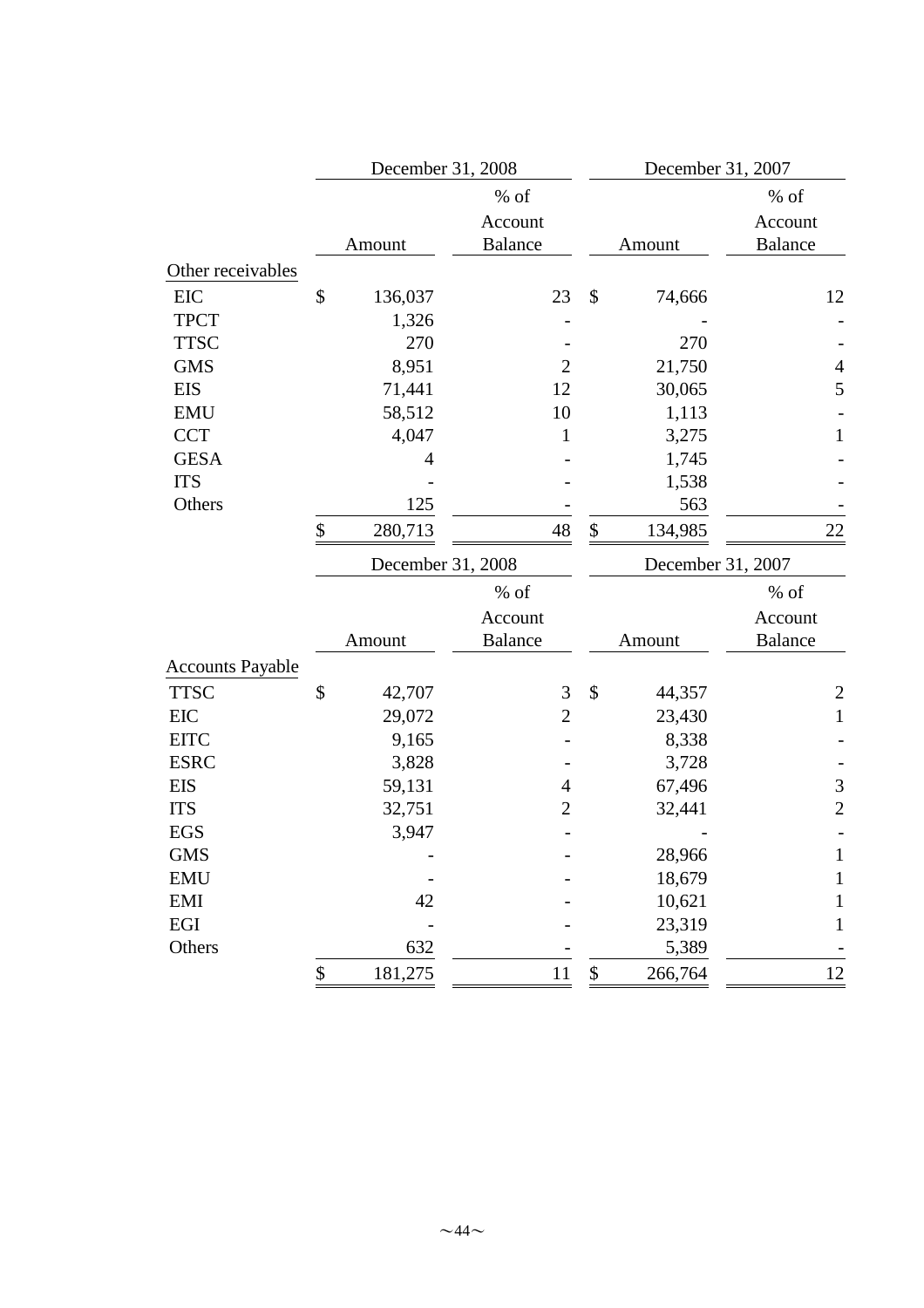### (3)Endorsements and guarantees for related parties

Endorsements and guarantees provided for its related parties are as follows:

|                |            | December 31, 2008 |            | December 31, 2007 |  |
|----------------|------------|-------------------|------------|-------------------|--|
| <b>PEONY</b>   | <b>USD</b> | 5,000             | <b>USD</b> | 188,000           |  |
| <b>GMS</b>     | <b>USD</b> | 628,543           | <b>USD</b> | 817,706           |  |
| <b>EMU</b>     | <b>USD</b> | 587,335           | <b>USD</b> | 645,829           |  |
| <b>CCT</b>     | <b>USD</b> | 53,000            | <b>USD</b> | 53,000            |  |
| <b>WHITNEY</b> | <b>USD</b> | 42,000            | <b>USD</b> | 12,000            |  |
| <b>TCT</b>     | <b>USD</b> | 20,250            | <b>USD</b> | 85,592            |  |
| <b>HEMLOCK</b> | <b>USD</b> | 17,600            | <b>USD</b> |                   |  |
| <b>ITS</b>     | USD        | 10,000            | <b>USD</b> | 10,000            |  |

(4)Significant contracts with related parties

- A. The Company entered into an agreement with EIC for consulting services on business management, computer information, and shipping affairs. Except for payments made on behalf of the Company which are charged on actual amounts, the remaining fees are charged on an hourly basis or by cost plus method. The contract took effect on July 1, 1996 and continues to be effective unless terminated.
- B. The Company entered into an agreement with EIC for services, such as cargo-forwarding and freight-collecting. As of December 31, 2008 and 2007, the receivables were \$32,833 and \$60,901, respectively. The contract has been effective since 2002 unless terminated.
- C. The Company entered into an agreement with ESRC for security service in the Taipei office, the Kaohsiung office, and the Kaohsiung container yards. The monthly service fees were \$940 for Taipei and \$1,614 for Kaohsiung. For commitment of the long-term contracts, please refer to Note 7.
- D. The Company entered into agency agreements with its related parties to manage petty cash required by their vessels, and payments of Taiwanese crew salaries and insurance premiums. The transactions are recorded as "temporary debits". As of December 31, 2008 and 2007, the debit balances of the account are as follows:

|             | December 31, 2008 | December 31, 2007 |        |
|-------------|-------------------|-------------------|--------|
| <b>GMS</b>  | \$<br>15,548      |                   | 10,733 |
| <b>EIS</b>  | 10,848            |                   | 13,029 |
| <b>GESA</b> | 6,345             |                   | 4,861  |
| <b>EMU</b>  | 4,501             |                   | 5,115  |
|             | 37,242            |                   | 33,738 |

E. The Company entered into agency agreements with its related parties, whereby the related parties act as the Company's overseas agents to deal with foreign port formalities, such as arrival and departure of the Company's ships, cargo stevedoring and forwarding, freight collection, and payment of expenses incurred in foreign ports. The transactions are recorded as "agency accounts". As of December 31, 2008 and 2007, the balances of the accounts are as follows: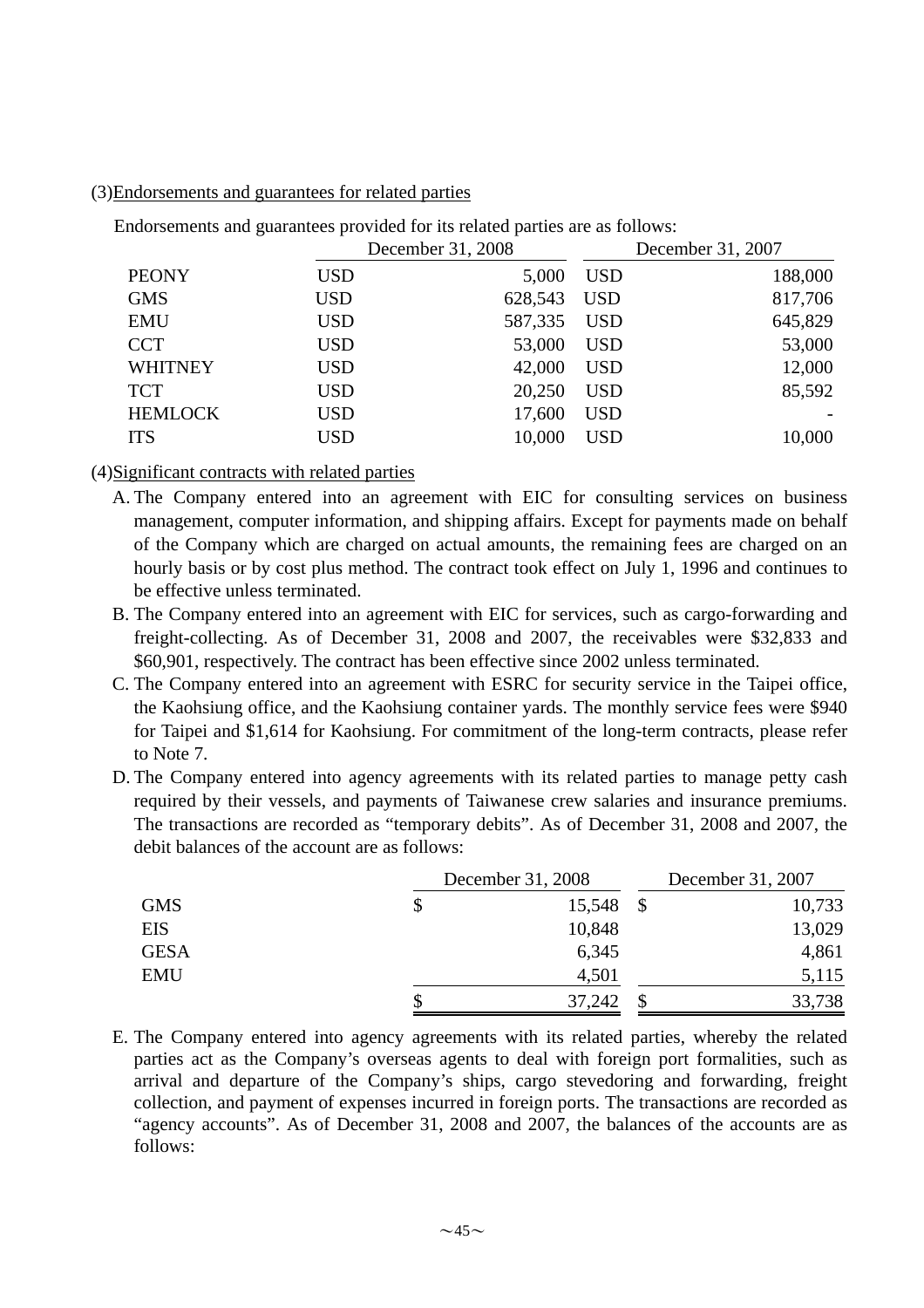|            | December 31, 2008 | December 31, 2007 |
|------------|-------------------|-------------------|
| EGI        | \$<br>81,452 \$   | 93,239            |
| <b>EGT</b> | 25,620            | 55,125            |
| <b>EGB</b> | 23,265            |                   |
| EMI        | 20,454            | 15,409            |
| <b>EIT</b> | 3,100             | 8,629             |
| <b>EGU</b> | 556               | 11,000            |
| <b>EGD</b> | 60                |                   |
| EGD-WWX    | 47                |                   |
| <b>EGS</b> | 32                | 4,328             |
| <b>EES</b> |                   | 15                |
|            | \$<br>154,586     | \$<br>187,745     |

a) Debit balances of agency accounts

b) Credit balances of agency accounts

|            | December 31, 2008 |                           | December 31, 2007 |
|------------|-------------------|---------------------------|-------------------|
| EIC        | \$<br>12,010      | $\boldsymbol{\mathsf{S}}$ | 10,468            |
| <b>EGV</b> | 6,241             |                           | 42,509            |
| <b>EGN</b> | 820               |                           | 947               |
| <b>ERU</b> | 469               |                           |                   |
| <b>EGK</b> | 204               |                           | 2,019             |
| <b>EES</b> | 41                |                           |                   |
| <b>EGF</b> | 7                 |                           | 510               |
| <b>EGD</b> |                   |                           | 246               |
| EGB        |                   |                           | 2,635             |
|            | \$<br>19,792      | $\boldsymbol{\mathsf{S}}$ | 59,334            |

F. Temporary accounts, between the Company and Evergreen International S.A., Gaining Enterprise S.A., Greencompass Marine S.A., Italia Marittima S.P.A., and Evergreen Marine (UK) Limited, incur due to foreign port formalities and pier rental expenses are recognized as agency reciprocal accounts in "Other assets (liabilities) – current". Details of the balance as of December 31, 2008 and 2007 are as follows:

a) Debit balances of agency reciprocal accounts

|             | December 31, 2008 | December 31, 2007 |  |
|-------------|-------------------|-------------------|--|
| <b>EIS</b>  | 176,013           | - \$              |  |
| <b>GMS</b>  | 784,390           |                   |  |
| <b>ITS</b>  | 683,257           | 1,756,597         |  |
| <b>EMU</b>  | 97,684            |                   |  |
| <b>GESA</b> | 26,748            | 27,282            |  |
|             | 1,768,092         | 1,783,879         |  |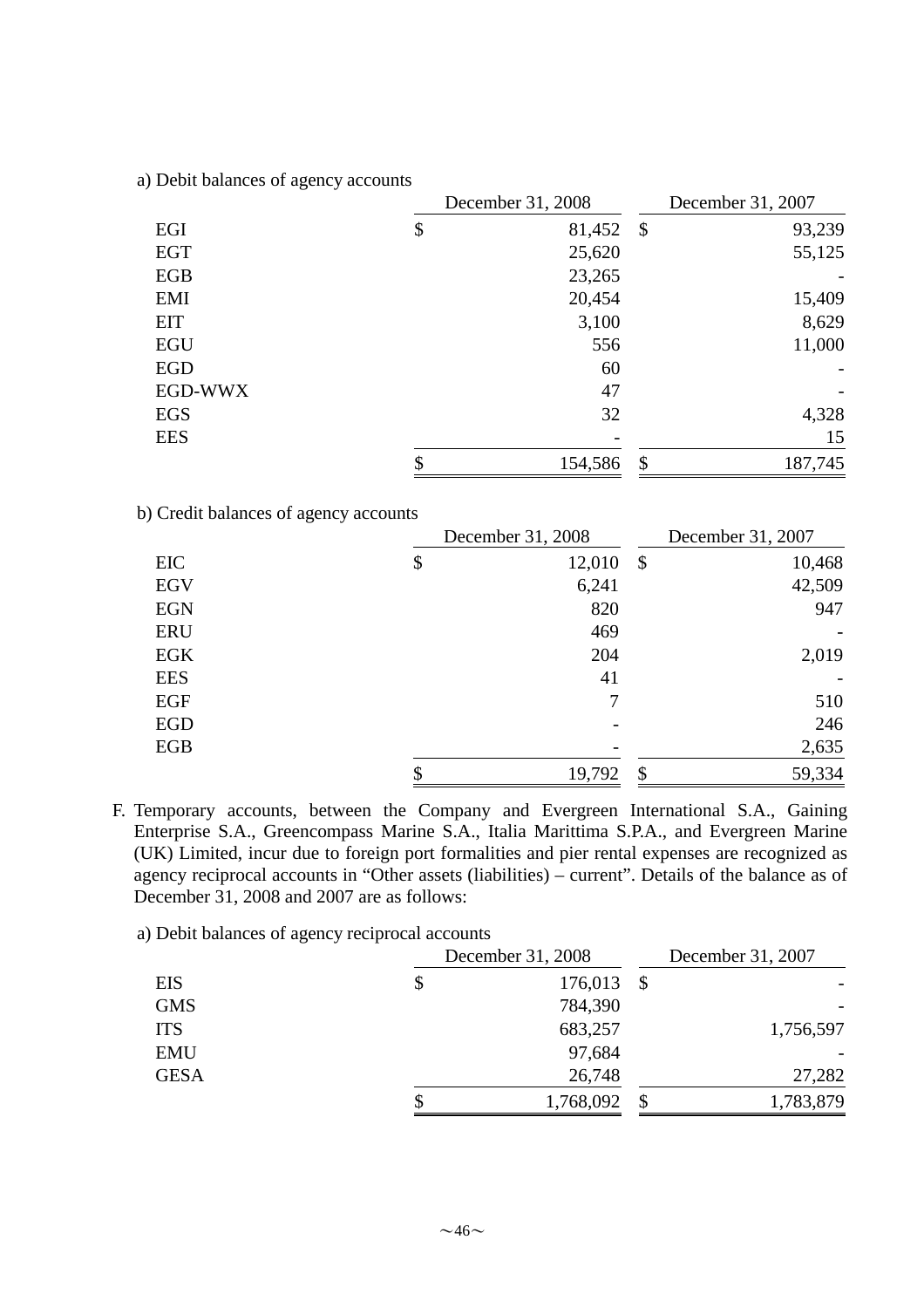b) Credit balances of agency reciprocal accounts

|            | December 31, 2008 |                          | December 31, 2007 |
|------------|-------------------|--------------------------|-------------------|
| <b>EMU</b> |                   | $\sim$                   | 114,884           |
| <b>GMS</b> |                   | $\overline{\phantom{a}}$ | 659,645           |
| <b>EIS</b> |                   | $\overline{\phantom{0}}$ | 413,405           |
|            |                   | $\overline{\phantom{0}}$ | 1,187,934         |

G. The Company has been commissioned by its related parties to manage their vessel affairs. The management fees are charged monthly and are recorded as operating revenues. Details of the management fees recognized for the years ended December 31, 2008 and 2007 are as follows:

|             | For the years ended December 31, |                           |         |  |
|-------------|----------------------------------|---------------------------|---------|--|
|             | 2008                             |                           | 2007    |  |
| <b>EITC</b> | \$<br>90,797                     | $\boldsymbol{\mathsf{S}}$ | 94,271  |  |
| <b>EIS</b>  | 102,622                          |                           | 99,569  |  |
| <b>GMS</b>  | 84,853                           |                           | 109,897 |  |
| <b>EMU</b>  | 57,042                           |                           | 59,104  |  |
| <b>GESA</b> | 19,523                           |                           | 21,203  |  |
| <b>ITS</b>  | 5,077                            |                           | 1,710   |  |
|             | \$<br>359,914                    | \$                        | 385,754 |  |

(5)Disclosure of management's salaries, bonuses, and allowance

|                                          | For the years ended December 31, |        |      |        |  |
|------------------------------------------|----------------------------------|--------|------|--------|--|
|                                          |                                  | 2008   | 2007 |        |  |
| Salaries and bonuses                     |                                  | 33,279 |      | 33,318 |  |
| Administrative fees                      |                                  | 2,274  |      | 1,837  |  |
| Directors' and supervisors' remuneration |                                  |        |      |        |  |
| and employees' bonuses                   |                                  |        |      | 43,660 |  |
|                                          |                                  | 35,553 |      | 78,815 |  |

- A. "Salaries and bonuses" includes salaries, premiums, pensions, severance pay, bonuses, and incentives.
- B. Administrative fees include travel allowances, discretionary allowances, stipends, and provision of vehicles and housing, etc.
- C. "Directors' and supervisors' remuneration and Employees' bonuses" refers to the fees recognized in accordance with EITF96-052 of the Accounting Research and Development Foundation, R.O.C.. As for the 2007 amounts, it is based on the actual amount distributed.
- (6) As a means to give back to society, the Company sponsored charities for the public good and donated \$54,000 to Chang Yang-Fu Foundation in 2008.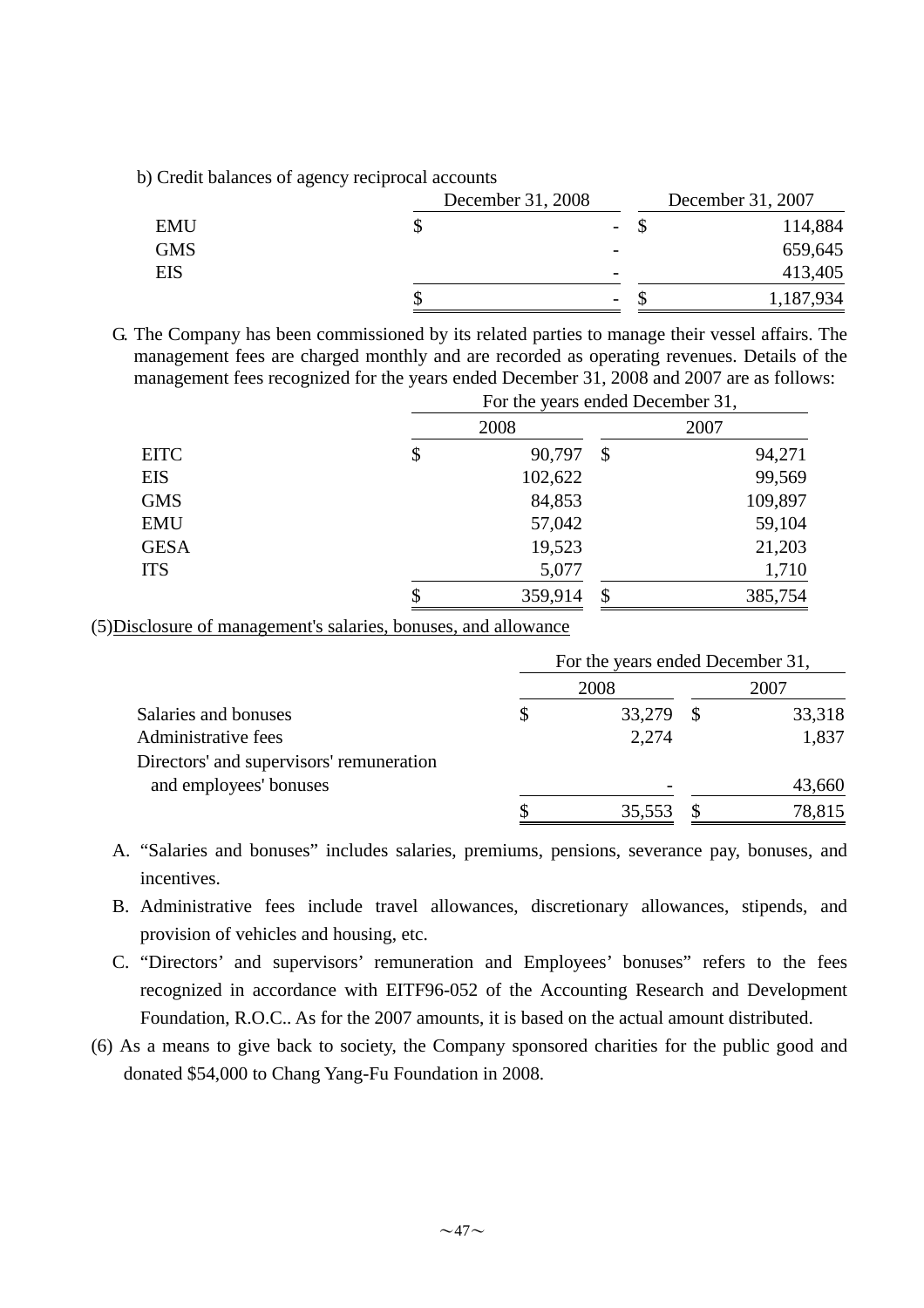#### 6.PLEDGED ASSETS

The Company's assets pledged as collaterals as of December 31, 2008 and 2007 are as follows:

| Pledged assets                | December 31, 2008 |           | December 31, 2007 |           | Purpose                  |  |
|-------------------------------|-------------------|-----------|-------------------|-----------|--------------------------|--|
| Restricted assets - current   |                   |           |                   |           |                          |  |
| - Time deposits               | \$                | 132,187   | <sup>\$</sup>     | 184,411   | Performance<br>guarantee |  |
| Property, plant and equipment |                   |           |                   |           |                          |  |
| -Land                         |                   | 1,800,093 |                   | 1,800,093 | Long-term loan           |  |
| -Buildings                    |                   | 891,198   |                   | 916,968   | "                        |  |
|                               | J                 | 2,823,478 |                   | 2,901,472 |                          |  |

## 7.COMMITMENTS AND CONTINGENT LIABILITIES

A. Details of the stand-by letters of credit issued by the banks on behalf of the Company are as follows:

| . Juarantor     |       | December 31, 2008 |     | December 31, 2007 |  |  |
|-----------------|-------|-------------------|-----|-------------------|--|--|
| Bank of America | 'ISD- | 5,000             | USD | 5,000             |  |  |

B. Endorsements and guarantees issued by the Company are as follows:

| Companies receiving guarantees |            | December 31, 2008 | December 31, 2007 |         |  |
|--------------------------------|------------|-------------------|-------------------|---------|--|
| Peony                          | <b>USD</b> | 5,000             | <b>USD</b>        | 188,000 |  |
| <b>GMS</b>                     | <b>USD</b> | 628,543           | <b>USD</b>        | 817,706 |  |
| <b>EMU</b>                     | <b>USD</b> | 587,335           | <b>USD</b>        | 645,829 |  |
| <b>CCT</b>                     | <b>USD</b> | 53,000            | <b>USD</b>        | 53,000  |  |
| <b>WHITNEY</b>                 | <b>USD</b> | 42,000            | <b>USD</b>        | 12,000  |  |
| <b>TCT</b>                     | <b>USD</b> | 20,250            | <b>USD</b>        | 85,592  |  |
| <b>HEMLOCK</b>                 | <b>USD</b> | 17,600            | <b>USD</b>        |         |  |
| <b>ITS</b>                     | <b>USD</b> | 10,000            | <b>USD</b>        | 10,000  |  |

C. A former stockholder of the Company sold some of its shares through issuance of global depository receipts (GDRs). The issuance of GDRs was approved by the SEC on June 19, 1996 as per Letter (85) Tai-Cai-Zheng (1) No. 35410. On August 2, 1996, the GDRs were approved by the UK governing authority to be listed on the London Stock Exchange and were issued in Asia, Europe and the US. The initial number of units issued was 5,449,592, representing 54,495,920 shares of the Company's common stock at \$50.50 (in dollars) per share, and the number of supplementary units issued was 817,438. In total, the number of units issued was 6,267,030, representing 62,670,300 shares of the Company's common stock at \$50.50 (in dollars) per share, and the GDRs issued amounted to USD115 million. Another 2,053,122 units, representing 20,531,279 shares of the Company's common stock, were issued during the period from 1997 to December 31, 2008. As of December 31, 2008, 7,988,822 units were redeemed and 331,330 units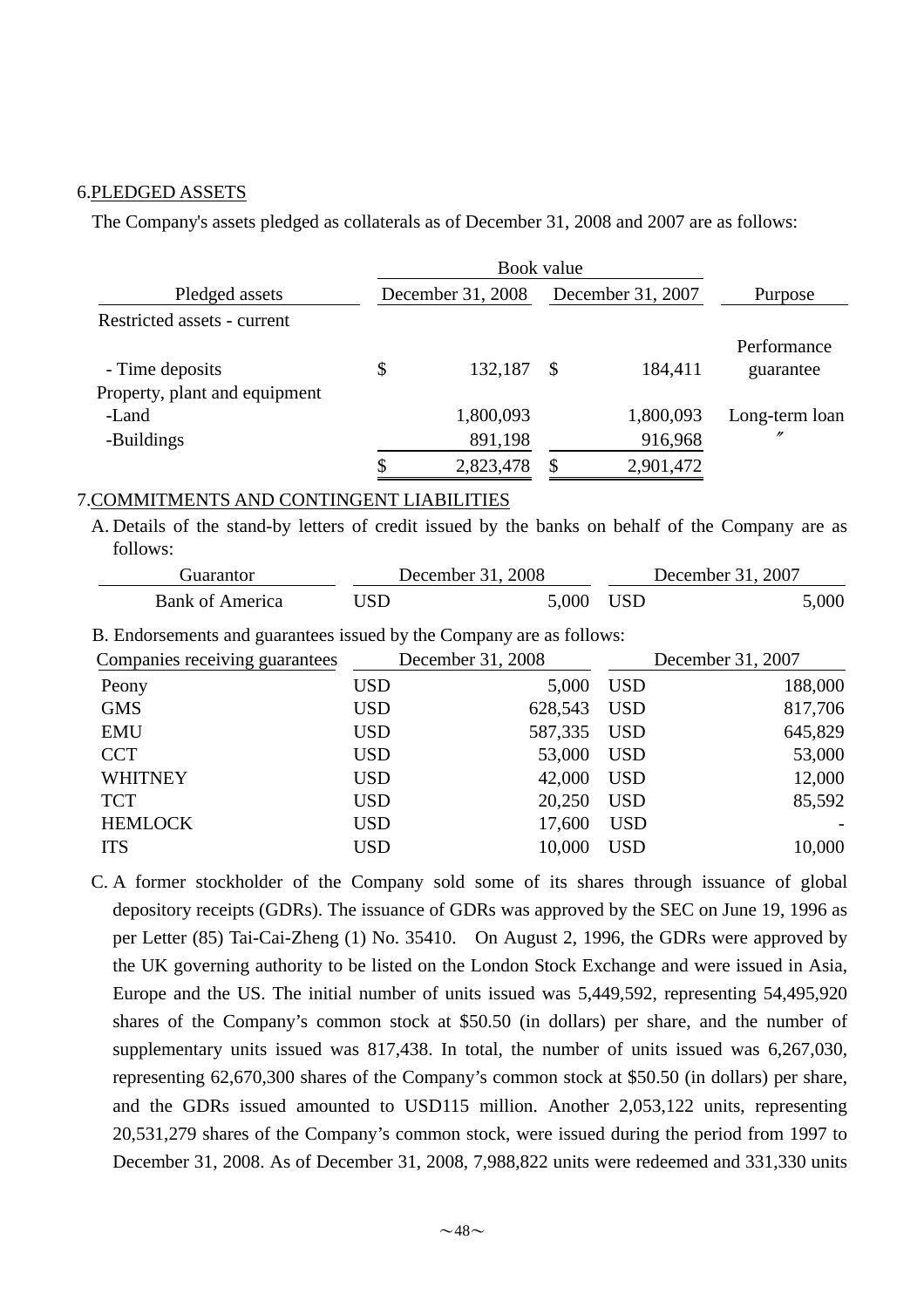were outstanding, representing 3,313,359 shares of the Company's common stock.

- D. As of December 31, 2008, the medium-term loan facilities granted by the financial institutions with the resolution from the Board of Directors to finance the Company's purchase of new containers and general working capital requirement amounted to \$20,304,897 and the unutilized credits was \$4,867,507.
- E. As of December 31, 2008, details of the loading and discharging equipment acquired to support the operations of the No. 4 and No. 5 Container terminal at Kaohsiung Harbor were as follows:

| Item                                  |      | <b>Contract Amount</b> |         | <b>Amount Paid</b> | <b>Amount Accrued</b> |       |
|---------------------------------------|------|------------------------|---------|--------------------|-----------------------|-------|
| <b>Rubber-tired Gantry Crane</b>      | USD. | 5,500 USD              |         | 4.400 USD          |                       | 1,100 |
| <b>Electrical Device Rubber-tired</b> |      |                        |         |                    |                       |       |
| <b>Gantry Crane</b>                   | EUR  |                        | 948 EUR |                    | 284 EUR               | 664   |

F. As of December 31, 2008, the estimated amount of ship rental expense in the following years under long-term contracts is set forth as follows:

| Year |            | Amount  |
|------|------------|---------|
| 2009 | <b>USD</b> | 89,738  |
| 2010 |            | 52,418  |
| 2011 |            | 5,306   |
|      | <b>USD</b> | 147,462 |

- G.As of December 31, 2008, the estimated amounts of security service in the following years under the long-term contract that the Company entered into with ESRC was \$30,644.
- H.As of December 31, 2008, the amount of guarantee notes issued by the Company for loans borrowed was \$1,500,000.

### 8.SIGNIFICANT CATASTROPHE

None.

### 9.SUBSEQUENT EVENTS

None.

# 10.OTHERS

(1)Significant donation events

For the year ended December 31, 2008, the Company donated USD 4,000 to Association for Across the Taiwan Straits in response to Sichuan earthquake fund raising activities.

(2)Financial statement disclosure

Certain accounts in the 2007 financial statements had been reclassified to conform to the 2008 financial statement presentation.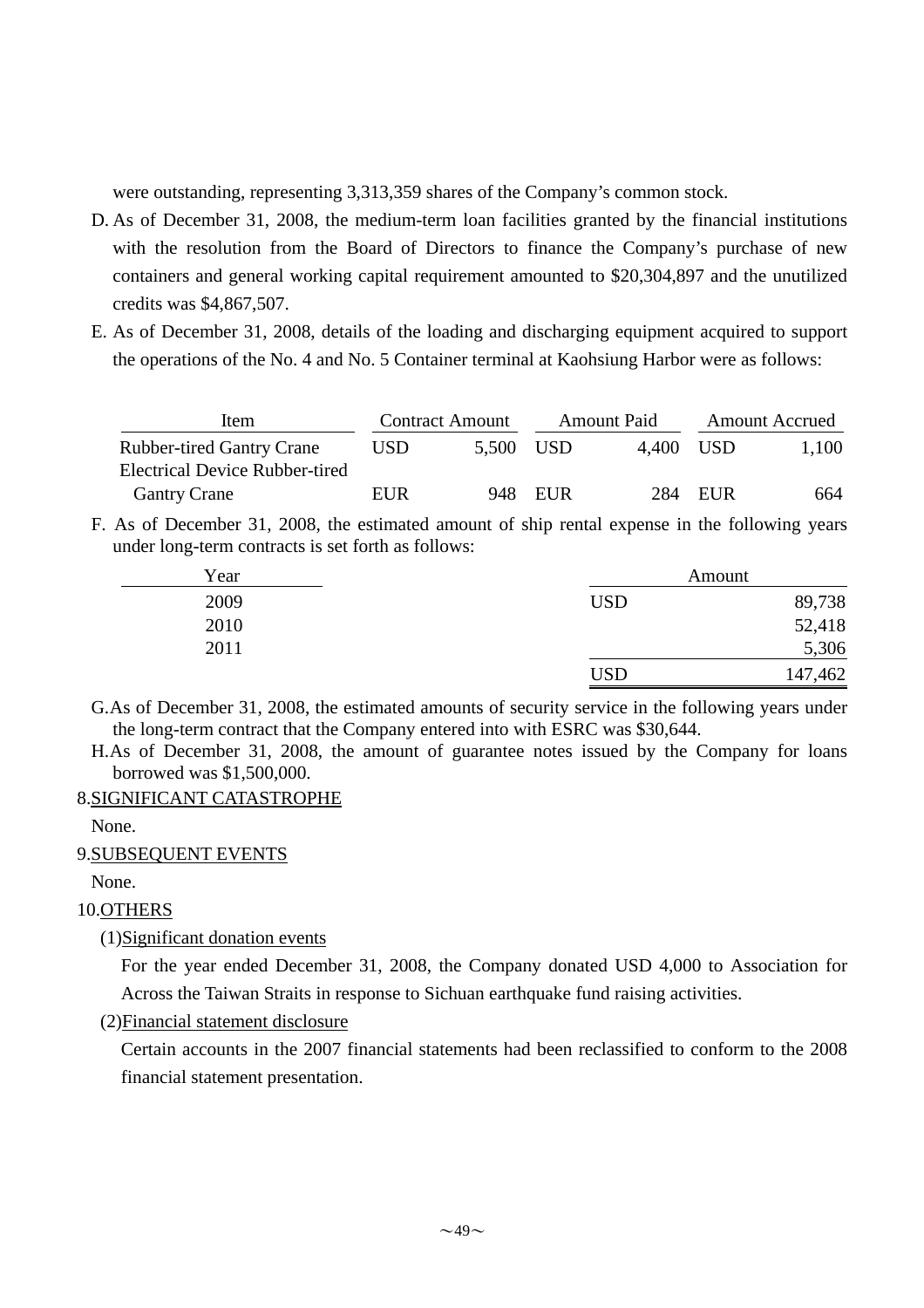# (3)Fair value information of financial instruments

|                                                       | December 31, 2008 |                      |                                      |    |                                                |  |  |
|-------------------------------------------------------|-------------------|----------------------|--------------------------------------|----|------------------------------------------------|--|--|
|                                                       |                   |                      | Fair Value                           |    |                                                |  |  |
|                                                       |                   | <b>Book</b><br>value | Quotations<br>in an active<br>market |    | Estimated<br>using a<br>valuation<br>technique |  |  |
| Non-derivative financial instruments:                 |                   |                      |                                      |    |                                                |  |  |
| <b>Assets</b>                                         |                   |                      |                                      |    |                                                |  |  |
| Cash and cash equivalents                             | \$                | 5,107,001            | \$                                   | \$ | 5,107,001                                      |  |  |
| Notes and accounts receivable                         |                   | 1,155,191            |                                      |    | 1,155,191                                      |  |  |
| Financial assets at fair value through profit or loss |                   |                      |                                      |    |                                                |  |  |
| <b>Equity securities</b>                              |                   | 92                   | 92                                   |    |                                                |  |  |
| Beneficiary certificates                              |                   | 551,313              | 551,313                              |    |                                                |  |  |
| Other financial assets-current                        |                   | 1,363,494            |                                      |    | 1,363,494                                      |  |  |
| <b>Restricted assets-current</b>                      |                   | 132,187              |                                      |    | 132,187                                        |  |  |
| Available-for-sale financial assets-non-current       |                   | 392,588              | 392,588                              |    |                                                |  |  |
| Financial assets carried at cost-non-current          |                   | 1,534,441            |                                      |    |                                                |  |  |
| Refundable deposits                                   |                   | 44,586               |                                      |    | 44,586                                         |  |  |
| Liabilities                                           |                   |                      |                                      |    |                                                |  |  |
| Short-term loans                                      |                   | 2,820,000            |                                      |    | 2,820,000                                      |  |  |
| Notes and accounts payable                            |                   | 4,289,026            |                                      |    | 4,289,026                                      |  |  |
| Corporate bonds payable (including current            |                   |                      |                                      |    |                                                |  |  |
| portion)                                              |                   | 232,100              |                                      |    | 232,100                                        |  |  |
| Long-term loans (including current portion)           |                   | 15,437,390           |                                      |    | 15,437,390                                     |  |  |
| Guarantee deposits received                           |                   | 24                   |                                      |    | 24                                             |  |  |
| Derivative financial instruments :                    |                   |                      |                                      |    |                                                |  |  |
| Assets                                                |                   |                      |                                      |    |                                                |  |  |
| Interest rate swap (IRS)                              |                   | 4,991                |                                      |    | 4,991                                          |  |  |
| Structured and equity-linked financial instruments    |                   | 32,719               |                                      |    | 32,719                                         |  |  |
| Liabilities                                           |                   |                      |                                      |    |                                                |  |  |
| Interest rate swap (IRS)                              |                   | 3,818                |                                      |    | 3,818                                          |  |  |
| Oil swap                                              |                   | 3,438,178            |                                      |    | 3,438,178                                      |  |  |
| Foreign exchange option (FX option)                   |                   | 598,104              |                                      |    | 598,104                                        |  |  |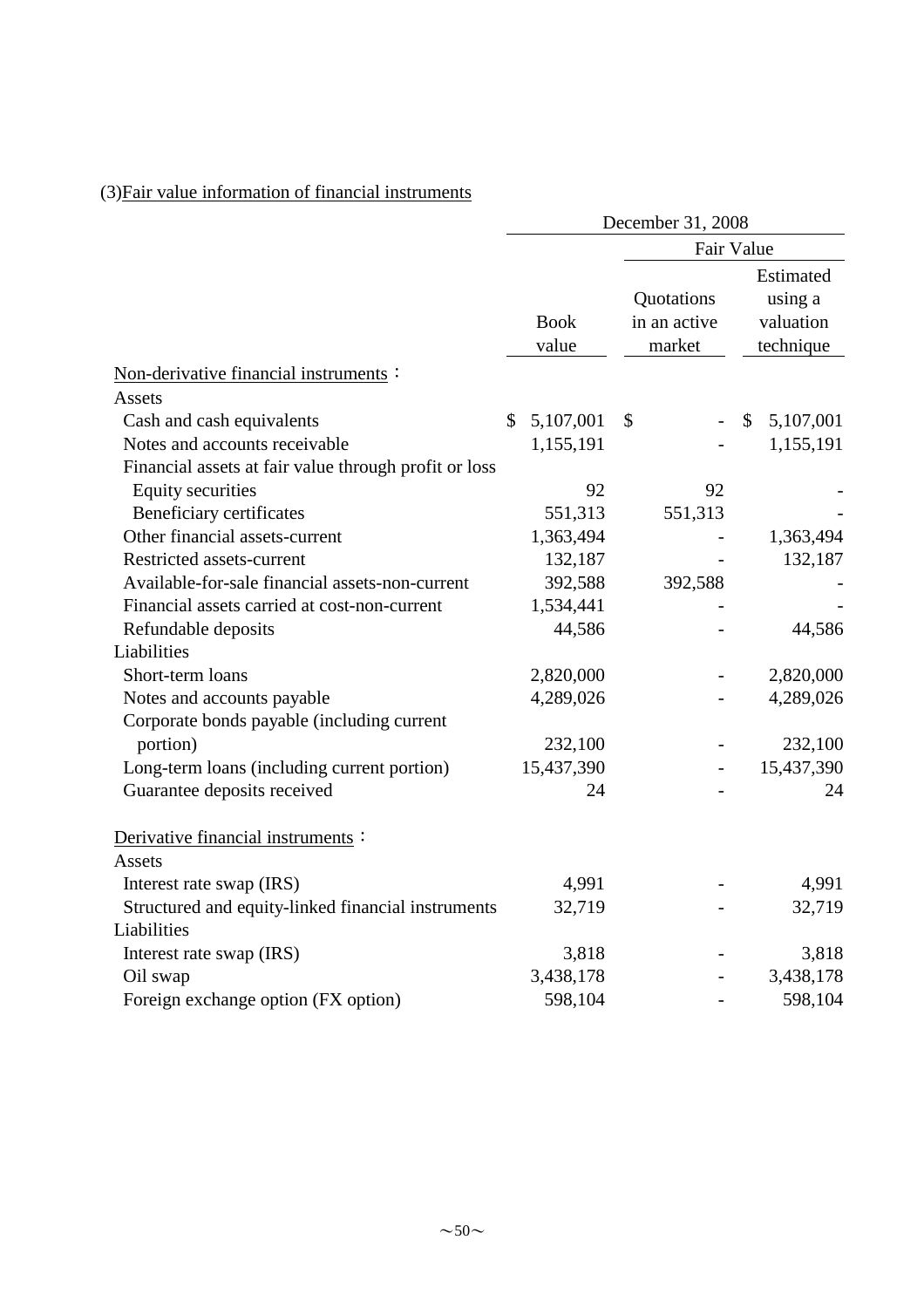|                                                       | December 31, 2007 |                      |                                      |                         |                                                |  |  |
|-------------------------------------------------------|-------------------|----------------------|--------------------------------------|-------------------------|------------------------------------------------|--|--|
|                                                       |                   |                      |                                      |                         | Fair Value                                     |  |  |
|                                                       |                   | <b>Book</b><br>value | Quotations<br>in an active<br>market |                         | Estimated<br>using a<br>valuation<br>technique |  |  |
| Non-derivative financial instruments:                 |                   |                      |                                      |                         |                                                |  |  |
| Assets                                                |                   |                      |                                      |                         |                                                |  |  |
| Cash and cash equivalents                             | \$                | 4,499,197            | \$                                   | $\sqrt[6]{\frac{1}{2}}$ | 4,499,197                                      |  |  |
| Notes and accounts receivable                         |                   | 1,323,537            |                                      |                         | 1,323,537                                      |  |  |
| Financial assets at fair value through profit or loss |                   |                      |                                      |                         |                                                |  |  |
| <b>Equity securities</b>                              |                   | 25,364               | 25,364                               |                         |                                                |  |  |
| Beneficiary certificates                              |                   | 1,154,270            | 1,154,270                            |                         |                                                |  |  |
| Other financial assets-current                        |                   | 105,727              |                                      |                         | 105,727                                        |  |  |
| Restricted assets-current                             |                   | 184,411              |                                      |                         | 184,411                                        |  |  |
| Available-for-sale financial assets-non-current       |                   | 772,064              | 772,064                              |                         |                                                |  |  |
| Financial assets carried at cost-non-current          |                   | 1,536,146            |                                      |                         |                                                |  |  |
| Investments in bonda without active market -          |                   |                      |                                      |                         |                                                |  |  |
| non-current                                           |                   | 12,157               |                                      |                         | 12,157                                         |  |  |
| Long-term receivable (including current portion)      |                   | 64,963               |                                      |                         | 64,963                                         |  |  |
| Refundable deposits                                   |                   | 38,641               |                                      |                         | 38,641                                         |  |  |
| Liabilities                                           |                   |                      |                                      |                         |                                                |  |  |
| Notes and accounts payable                            |                   | 6,178,116            |                                      |                         | 6,178,116                                      |  |  |
| Corporate bonds payable (including current            |                   |                      |                                      |                         |                                                |  |  |
| portion)                                              |                   | 2,301,964            |                                      |                         | 2,301,964                                      |  |  |
| Long-term loans (including current portion)           |                   | 6,149,298            |                                      |                         | 6,149,298                                      |  |  |
| Guarantee deposits received                           |                   | 64                   |                                      |                         | 64                                             |  |  |
| Derivative financial instruments:                     |                   |                      |                                      |                         |                                                |  |  |
| Assets                                                |                   |                      |                                      |                         |                                                |  |  |
| Interest rate swap (IRS)                              |                   | 12,349               |                                      |                         | 12,349                                         |  |  |
| Currency exchange contracts (CCS)                     |                   | 7,820                |                                      |                         | 7,820                                          |  |  |
| Oil swap                                              |                   | 54,343               |                                      |                         | 54,343                                         |  |  |
| Structured and equity-linked financial instruments    |                   | 218,390              |                                      |                         | 218,390                                        |  |  |
| Liabilities                                           |                   |                      |                                      |                         |                                                |  |  |
| Interest rate swap (IRS)                              |                   | 12,265               |                                      |                         | 12,265                                         |  |  |
| Currency exchange contracts (CCS)                     |                   | 416,074              |                                      |                         | 416,074                                        |  |  |
| Oil swap                                              |                   | 350,037              |                                      |                         | 350,037                                        |  |  |
| Foreign exchange option (FX option)                   |                   | 289,230              |                                      |                         | 289,230                                        |  |  |
| Conversion right of stock                             |                   | 9,004                |                                      |                         | 9,004                                          |  |  |

The following summarizes the methods and assumptions used in estimating the fair value of financial instruments: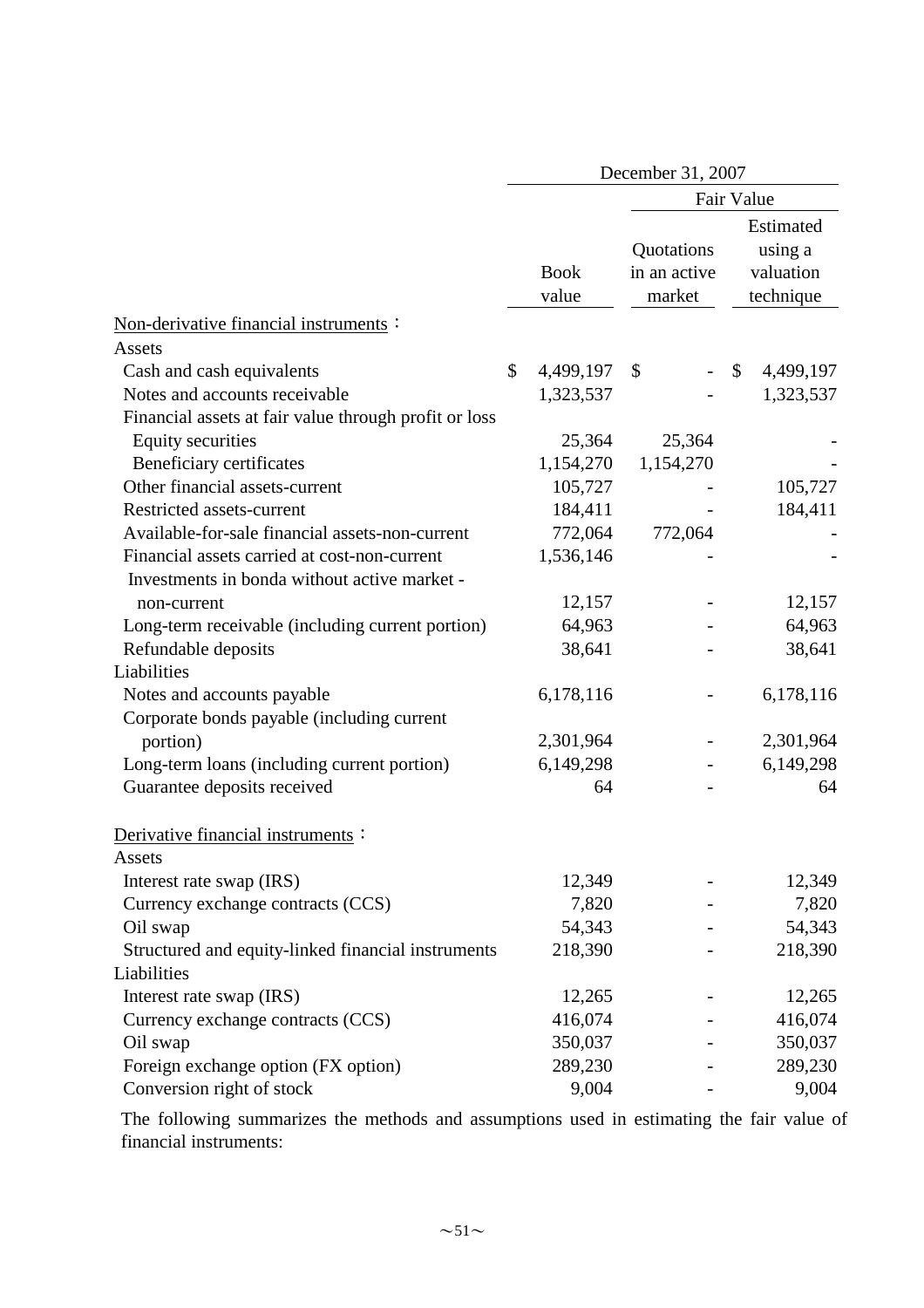- A. The fair values of short-term financial instruments were determined using their carrying value because of the short maturities of these instruments. This method applies to cash and cash equivalents, notes and accounts receivable/payable, other financial assets, refundable deposits, restricted assets, short-term debts, short-term bills payable and guarantee deposits received.
- B. For financial assets at fair value through profit or loss and available-for-sale financial assets with quoted market price available in an active market, the fair value is determined using the quoted market price. When there is no quoted market price for reference, a substitute valuation technique is used to measure the fair value which incorporates all factors that market participants would consider in making estimations and assumptions for setting a price and wherein such information is available to the Company.
- C. Financial assets carried at the cost, consists of unlisted stocks or those not actively traded in an active market. Their fair value could not be measured reliably; hence, such instruments are measured at cost in compliance with applicable accounting standards. For bond investments with no active market, the carrying value is used to estimate its fair value when there is no market price for reference.
- D. Long-term accounts receivable are interest-bearing financial assets with floating interest rate, thus the carrying value is close to the fair value.
- E. Fair values of long-term loans are estimated based on the present values of future cash flows. For bank loans associated with floating interest rate, the carrying value represents its fair value.
- F. Fair values of corporate bonds payable are determined as the quoted market prices when available. When the quoted market prices are not available, fair values are estimated based on financial information or other information.
- G. Financial liabilities carried at costs are equity-linked instruments which are to be settled with equity instruments with no quoted market prices or with fair values that can not be reliably measured. Such instruments are measured at costs in accordance to the rules stipulated in the "Guidelines for Preparation of Financial Statements by Securities Issuers".
- H.The fair values of derivative financial instruments, except for those in parapragh G, are determined based on the estimated amounts to be received or paid upon termination of contracts on the balance sheet date. Unrealized gains or losses arising from unsettled contracts are generally included. Quotation prices from counterparties are available for reference in setting fair values of the Company's derivative financial instruments.
- (4)Information on significant gain/loss on financial instruments and equity items
- A. For the years ended December 31, 2008 and 2007, total interest income from financial assets and liabilities at fair value through profit or loss amounted to \$110,362 and \$171,390; whereas the total interest expense amounted to \$228,469 and \$170,908, respectively.
- B. For the years ended December 31, 2008 and 2007, the adjustment of shareholders' equity resulting from available-for-sale financial assets was debit \$353,561 and \$160,282; whereas the total loss or gain deducted from the adjustment of shareholders' equity resulting from available-for-sale financial assets was \$23,599 and \$12,549, respectively.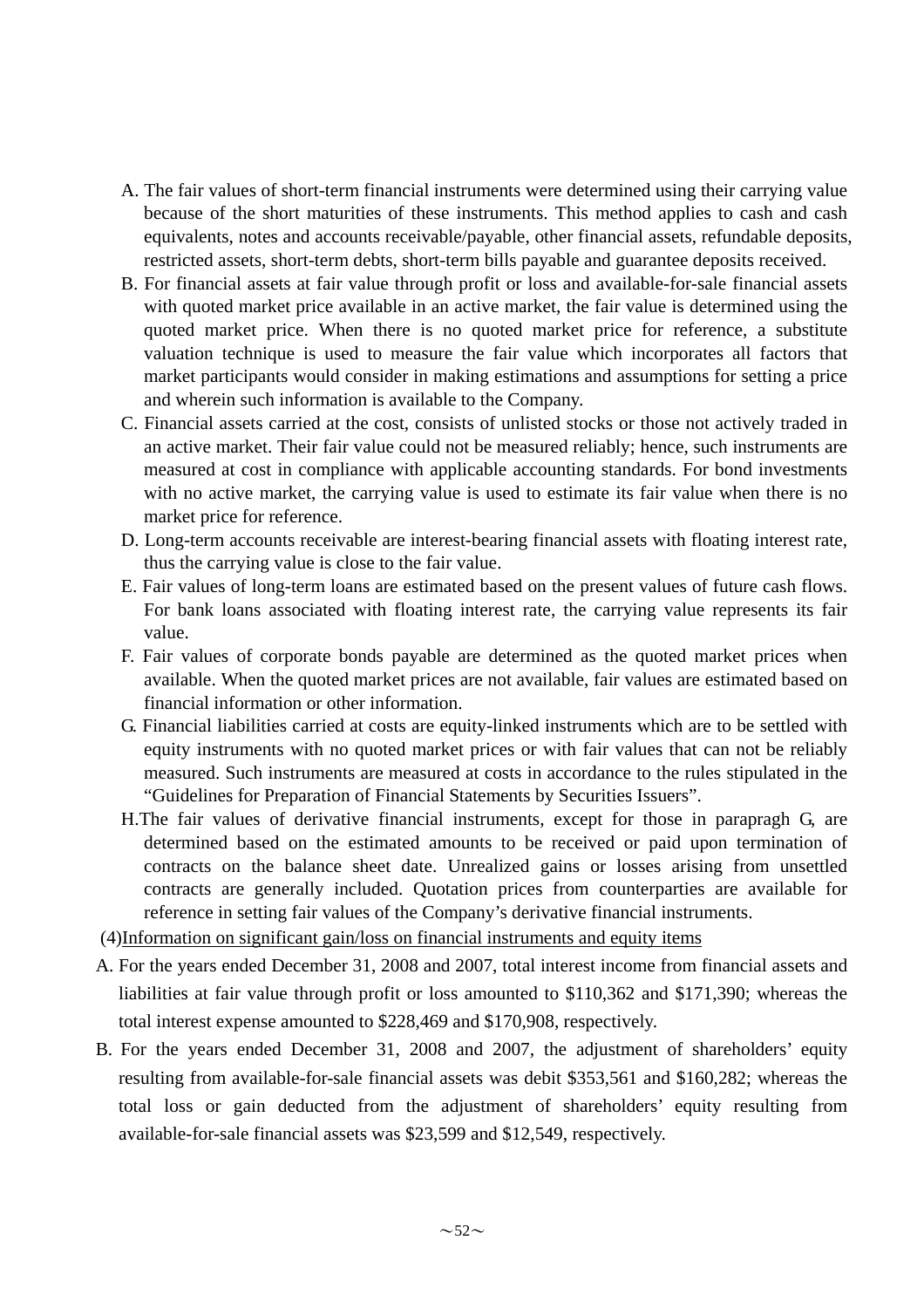### (5)Information on interest rate risk positions

As of December 31, 2008 and 2007, the financial assets with fair value risk due to the change of interest rate amounted to \$4,991 and \$12,349; whereas the financial liabilities with fair value risk due to the change of interest rate amounted to \$3,818 and \$12,265, respectively. The financial assets with cash flow risk due to the change of interest rate amounted to \$447,041 and \$1,499,842; whereas the financial liabilities with cash flow risk due to the change of interest rate amounted to \$16,337,390 and 6,149,298, respectively.

## (6)Risk policy and hedging strategy

The financial instruments held by the Company, other than derivative instruments, are composed of cash and cash equivalents, stocks, funds, bank loan, and corporate bonds. Such financial instruments are held for maintaining adequate operating capital. The Company also held other financial assets and liabilities, such as accounts receivable and payable generated from operating activity.

The transactions associated with derivative instruments mainly include interest rate swap and oil swap. The primary objective is to avoid the interest rate risk and fuel price variation arising from operating and financing activities.

The primary risks of financial instruments are cash flow risk associated with interest rate fluctuations, exchange rate risk, credit risk, and liquidity risk. The risk management policies are set forth below:

### Cash flow risk associated with interest rate fluctuations

The Company's major exposure to cash flow risk associated with interest rate variations comes primarily from long-term financing with floating interest. The Company adopts a combination of fixed and floating interest rates methods upon issuance of loans to manage such interest rate risks. In addition, the Company also engages in interest rate swaps to minimize cost of borrowings.

As of December 31, 2008, the carrying values of the Company's financial instruments exposed to interest rate are summarized in the order of maturity as follows:

#### a) Fixed interest rate

|                                       | Within 1 year |  | $1-2$ years              | 2-3 years |        | over 3 years             | Total     |
|---------------------------------------|---------------|--|--------------------------|-----------|--------|--------------------------|-----------|
| Cash and cash equivalent              | 4.640.189     |  | $\sim$                   | -8        | $-$ \$ | $\sim$                   | 4,640,189 |
| Bank loan (Mitsubishi UFJ             |               |  |                          |           |        |                          |           |
| Financial Group)                      | 910,000)      |  | $\overline{\phantom{0}}$ |           | ۰      | $\overline{\phantom{a}}$ | 910,000)  |
| $^{\prime\prime}$<br>(Mizuho Bank)    | 100,000)      |  | -                        |           | -      | $\overline{\phantom{a}}$ | 100,000   |
| $^{\prime\prime}$<br>(Hua Nan Bank)   | 300,000)      |  | -                        |           | ۰      | $\overline{\phantom{a}}$ | 300,000)  |
| $^{\prime\prime}$<br>(Chang Hwa Bank) | 610,000)      |  | -                        |           |        | $\overline{\phantom{a}}$ | 610,000)  |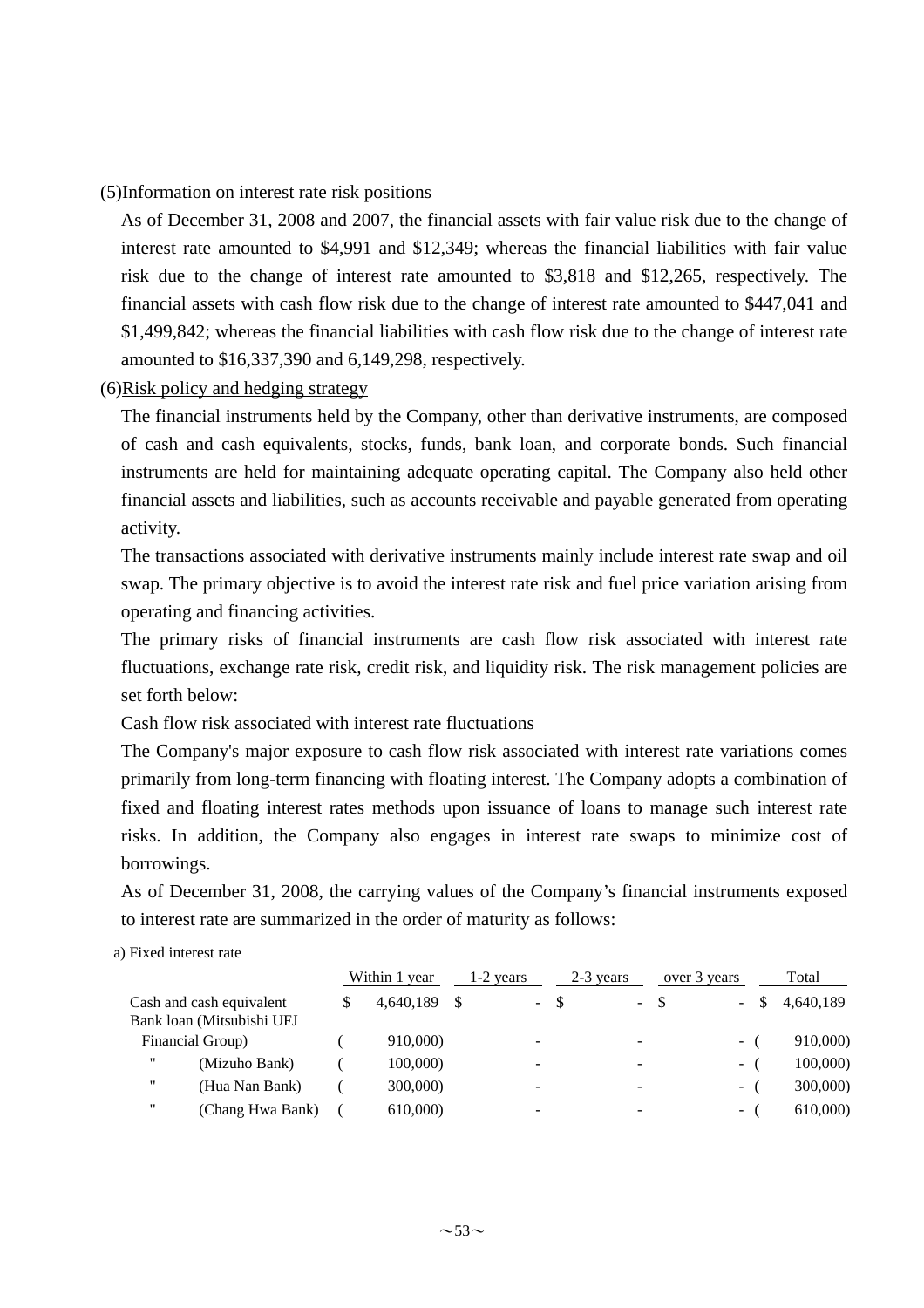#### b) Floating interest rate

|                         |                                         | Within 1 year |               | 1-2 years                 | 2-3 years      | over 3 years                  | Total      |
|-------------------------|-----------------------------------------|---------------|---------------|---------------------------|----------------|-------------------------------|------------|
|                         | Cash and cash equivalent                | \$<br>447.041 | <sup>\$</sup> | $\mathbf{L}^{\text{max}}$ | \$<br>$\equiv$ | \$<br>$\mathbf{\$}$<br>$\sim$ | 447,041    |
| Bank loan (HSBC)        |                                         | 900,000)      |               |                           |                | $\overline{\phantom{a}}$      | 900,000)   |
| 11                      | (Chang Hwa Bank)                        |               |               | $\sim$                    | 1,500,000)     | $\sim$                        | 1,500,000) |
|                         | (Bank of East Asia)                     |               |               | $\sim$                    | 750,000)       | $\blacksquare$                | 750,000)   |
|                         | (Taishin Bank)                          |               |               | $\sim$ $-$                | 3,887,390)     | $\sim$                        | 3,887,390) |
| $^{\prime\prime}$       | (Bank of Taiwan)                        |               |               |                           | $\sim$         | $3,200,000$ (                 | 3,200,000) |
| $^{\prime\prime}$<br>11 | (Taipei Fubon<br>Bank)<br>(Taipei Fubon |               |               | $\sim$                    | 3.100.000)     | $\sim$                        | 3,100,000) |
|                         | Bank)                                   | $\sim$        |               | $200,000$ (               | $200,000$ (    | $600,000$ (                   | 1,000,000) |
| $^{\prime\prime}$       | (Bank of Taiwan)                        | - (           |               | $500,000$ (               | $500,000$ (    | $1,000,000$ (                 | 2,000,000  |

The interest of financial instruments associated with the floating interest rates is remeasured within 1 year period and the interest for financial instruments associated with the fixed interest rate is fixed to maturity. The financial instruments not included in the above table are not subject to interest payments and thus, do not have inherent interest rate risk.

## Exchange rate risk

Although the Company is exposed to exchange rate risk, the Company has stable cash inflows denominated in foreign currencies for meeting cash outflows denominated in foreign currency due to the fact that the Company operates in international transportation industry. In order to minimize exchange rate risk, the Company also engages in activities, such as borrowing of US dollar loans, etc.

### Credit risk

The Company only deals with third parties with good credit standings. In compliance with the Company's policies, strict credit assessment is to be performed by the Company prior to providing credit to customers. The occurrence of bad debts is also minimized by the Company's practices in continuously monitoring and assessing collections on notes and accounts receivables and making adjustments to the credit terms granted for each customer based on the conclusion drawn from such assessment. Moreover, the Company is restricted from engaging in credit trading with other business units operating under other functional currencies unless permission from the highest instruction unit has been received.

Other financial instruments held by the Company are subject to credit risk arising from the failure of counterparty to settle their contractual obligations as and when they fall due. Since the Company only deals with third parties with qualifying credit standings, no collateral is required by the Company which also represents that the maximum credit exposure amount equals to the relative carrying value. The maximum credit exposure amount for various financial assets held by the Company is analyzed as below: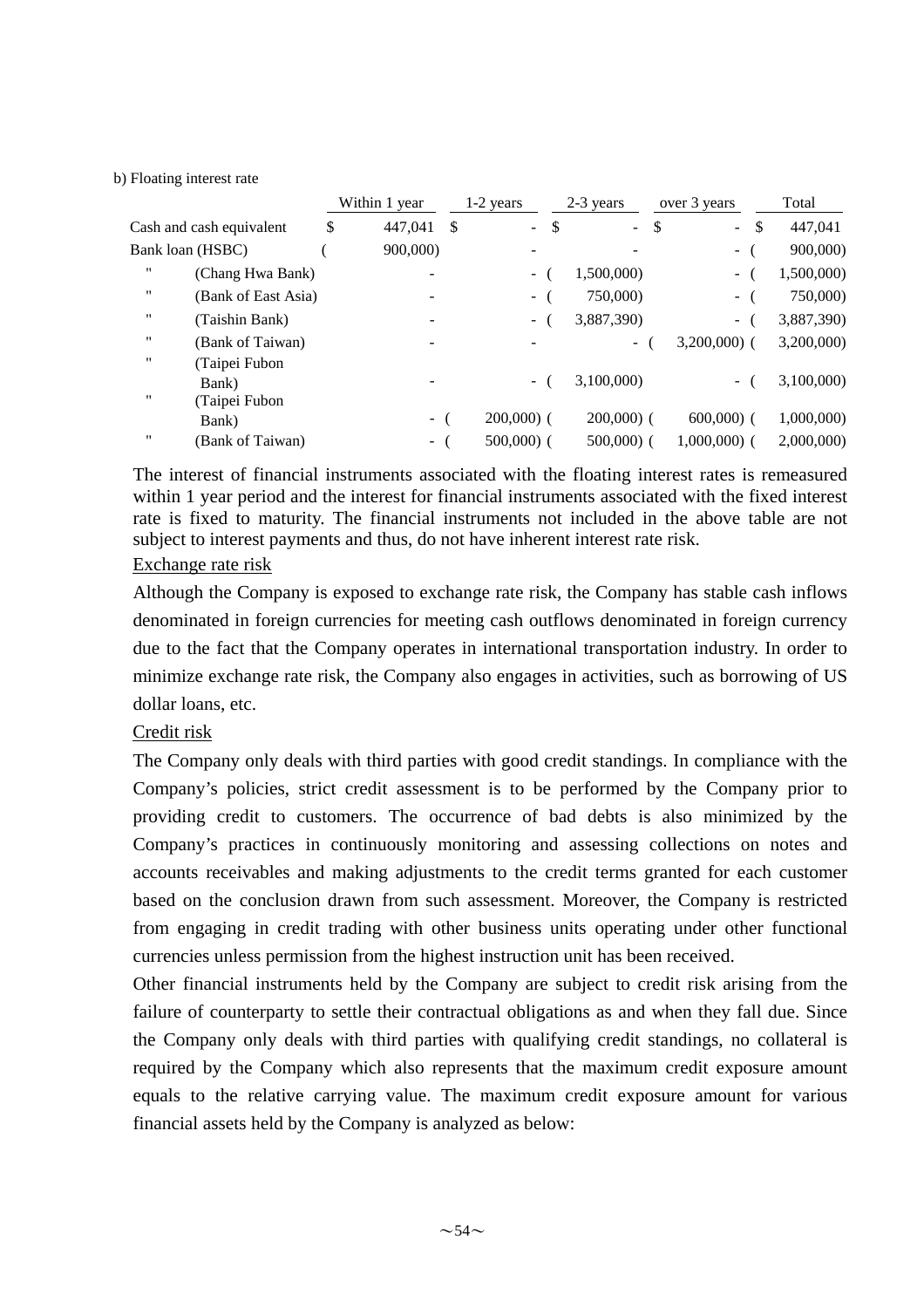|                                                  | December 31, 2008 |                   |              |                 |  |  |  |
|--------------------------------------------------|-------------------|-------------------|--------------|-----------------|--|--|--|
|                                                  |                   |                   |              | Maximum credit  |  |  |  |
| <b>Financial instruments</b>                     |                   | Book value        |              | exposure amount |  |  |  |
| Financial assets at fair value through           |                   |                   |              |                 |  |  |  |
| profit or loss                                   |                   |                   |              |                 |  |  |  |
| <b>Equity security</b>                           | $\mathcal{S}$     | 92                |              | 92              |  |  |  |
| Beneficiary certificates                         |                   | 551,313           |              | 551,313         |  |  |  |
| Interest rate swap                               |                   | 4,991             |              | 4,991           |  |  |  |
| Others                                           |                   | 32,719            |              | 32,719          |  |  |  |
| Available-for-sale financial assets- non-current |                   |                   |              |                 |  |  |  |
| <b>Equity security</b>                           |                   | 392,588           |              | 392,588         |  |  |  |
| Financial assets carried at cost- non-current    |                   |                   |              |                 |  |  |  |
| <b>Stock</b>                                     |                   | 1,534,441         |              | 1,534,441       |  |  |  |
|                                                  |                   | December 31, 2007 |              |                 |  |  |  |
|                                                  |                   |                   |              | Maximum credit  |  |  |  |
| <b>Financial instruments</b>                     |                   | Book value        |              | exposure amount |  |  |  |
| Financial assets at fair value through           |                   |                   |              |                 |  |  |  |
| profit or loss                                   |                   |                   |              |                 |  |  |  |
| <b>Equity security</b>                           | \$                | 25,364            | $\mathbb{S}$ | 25,364          |  |  |  |
| Beneficiary certificates                         |                   | 1,154,270         |              | 1,154,270       |  |  |  |
| Interest rate swap                               |                   | 12,349            |              | 12,349          |  |  |  |
| Currency exchange swap                           |                   | 7,820             |              | 7,820           |  |  |  |
| Oil swap                                         |                   | 54,343            |              | 54,343          |  |  |  |
| Others                                           |                   | 218,390           |              | 218,390         |  |  |  |
| Available-for-sale financial assets              |                   |                   |              |                 |  |  |  |
| - non-current                                    |                   |                   |              |                 |  |  |  |
| Equity security                                  |                   | 772,064           |              | 772,064         |  |  |  |
| Financial assets carried at cost                 |                   |                   |              |                 |  |  |  |
| - non-current                                    |                   |                   |              |                 |  |  |  |
| <b>Stock</b>                                     |                   | 1,536,146         |              | 1,536,146       |  |  |  |
| Investments in bonds without active market       |                   |                   |              |                 |  |  |  |
| - non-current                                    |                   |                   |              |                 |  |  |  |
| Corporate bonds                                  |                   | 12,157            |              | 12,157          |  |  |  |

Credit risk refers to the risk of counterparty's failure to settle contractual obligations as and when they fall due. The credit risk presented in the above table is the positive net amount of all contracts with positive fair values at the balance sheet date. The credit risk amount presented is the loss that may be incurred by the Company in the case of counterparty's default. Since the counterparties of the Company are business enterprises or financial institutions with good credit rating, the potential credit risk event is remote. In addition, since the Company is not concentrated in transactions with one individual or counterparty, no concentration of credit risk is evident.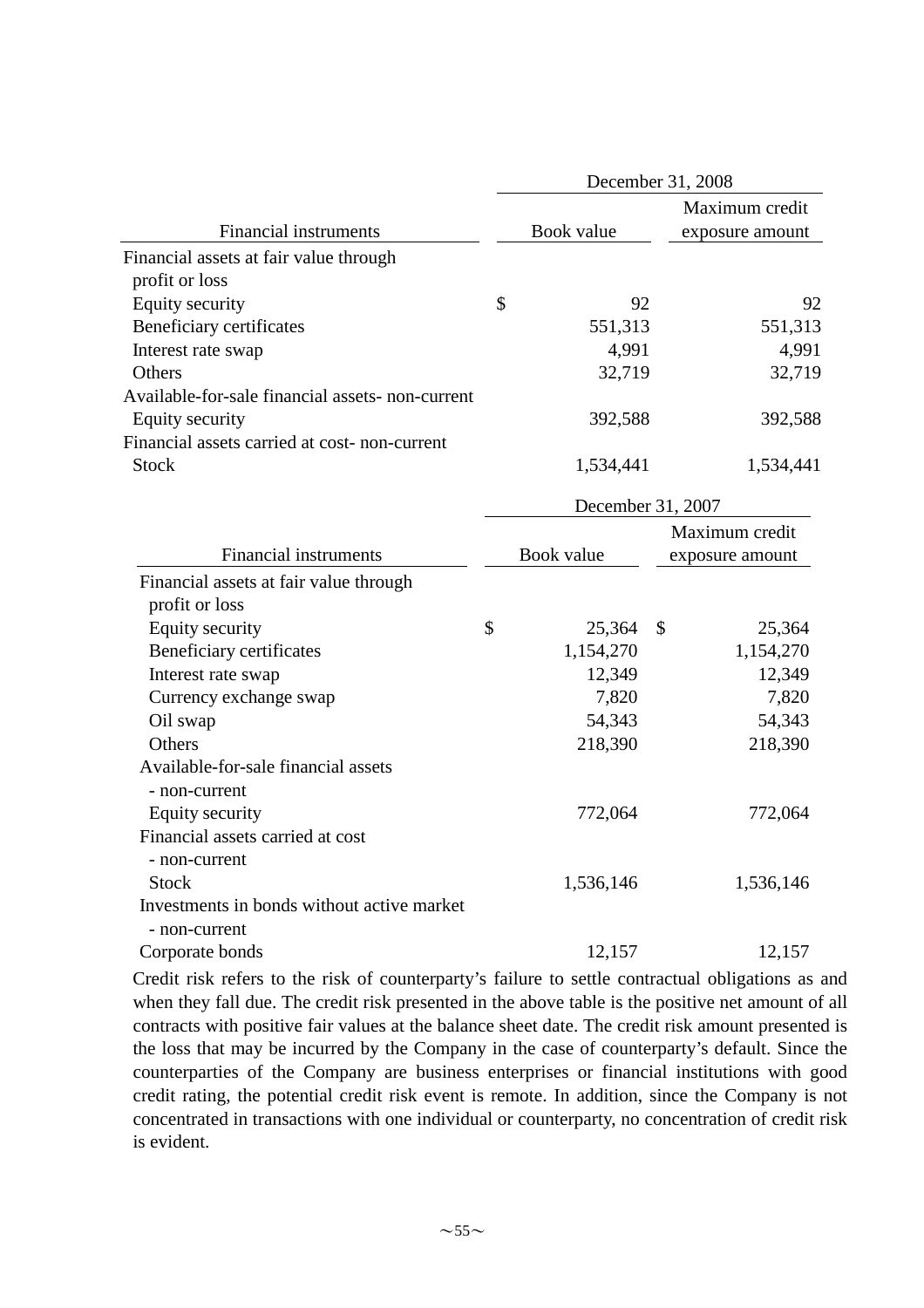# Liquity risk

The Company achieves the objectives of effective use of capital and stabilization of capital by adjusting capital through the use of cash and cash equivalents, financial instruments held for trading, bank loans and corporate bonds, etc. The operating capital of the Company is sufficient in meeting capital on demand; therefore, no significant liquidity risk is expected.

# (7)Hedging activity

# Cash flow hedge

The Company holds interest rate swap contracts for avoiding the risk resulting from variation between floating and fixed rate, the effectiveness of hedging was within a range from 80% to 125%.

|                                                       |                | Instrument designated for hedging      |            |           |                   |               |                   |
|-------------------------------------------------------|----------------|----------------------------------------|------------|-----------|-------------------|---------------|-------------------|
|                                                       |                |                                        | Fair value |           |                   |               | Period of         |
|                                                       | Financial      |                                        |            |           |                   |               | gain (loss)       |
|                                                       | instrument     |                                        |            |           | Period of         |               | recognized        |
| Hedge                                                 | designated for |                                        |            |           | Anticipated       |               | in income         |
| item                                                  | Hedging        | December 31, 2008<br>December 31, 2007 |            | cash flow |                   | statements    |                   |
| Floating interest                                     | Interest rate  |                                        |            |           |                   |               |                   |
| debts                                                 | swap           | \$                                     | $-$ (\$)   | 3,892)    | $02 - 08$         |               | $02 - 08$         |
|                                                       | Items          |                                        |            |           | December 31, 2008 |               | December 31, 2007 |
| Adjustment amount in equity                           |                |                                        |            | \$        | 2,919             | $\mathcal{S}$ | 193,469           |
| Adjustment amount from equity to income statement     |                |                                        |            |           | $2,919$ (         |               | 193,469)          |
| Adjustment amount from equity to non-financial assets |                |                                        |            |           |                   |               |                   |
| (liabilities)                                         |                |                                        |            |           |                   |               |                   |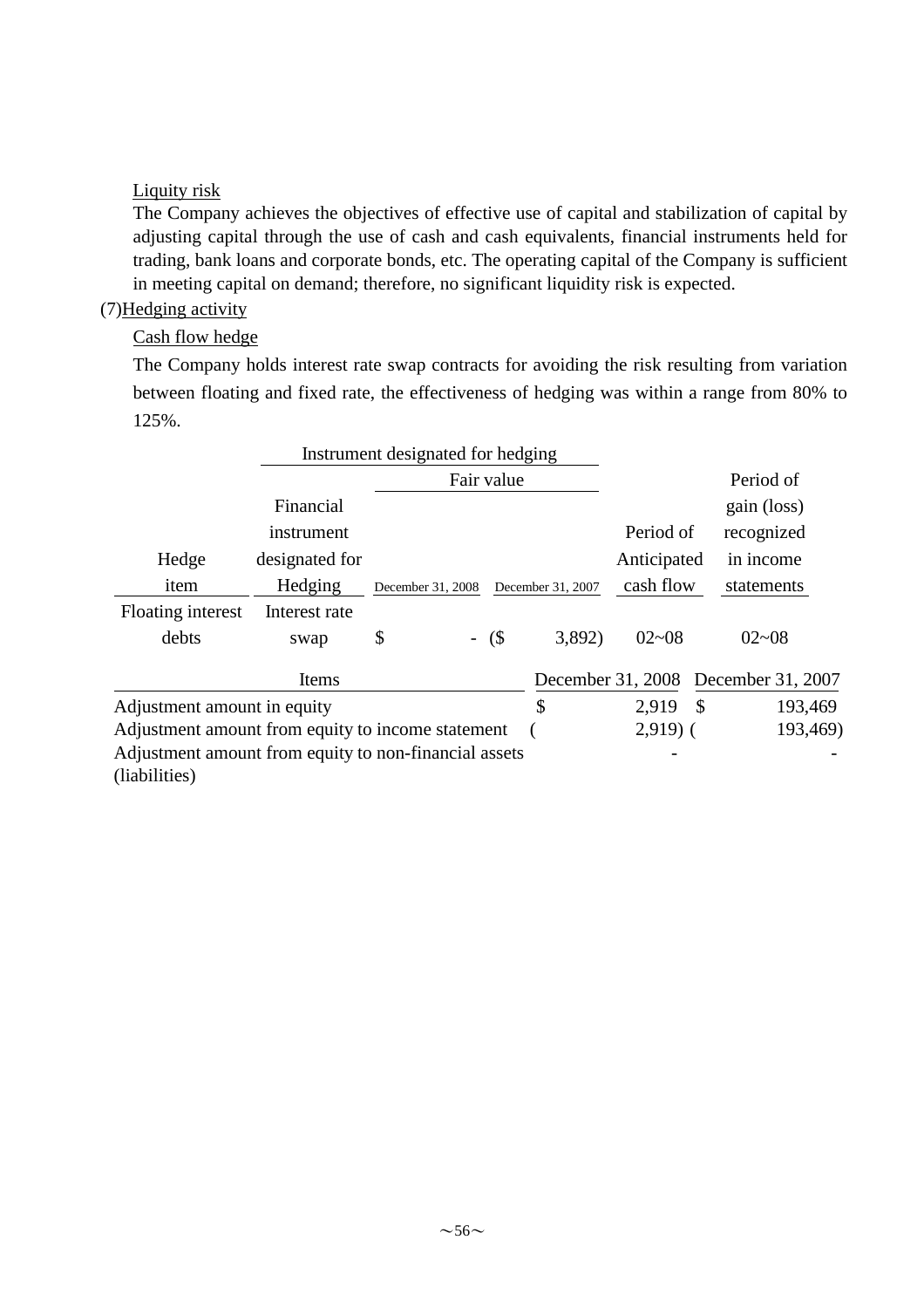#### 11.ADDITIONAL DISCLOSURES REQUIRED BY THE SECURITIES AND FUTURE

#### (1)Related information of significant transactions

A. Endorsements and guarantees provided during the year ended December 31, 2008

| Number<br>(Note 1) | Endorser/guarantor              | Party being<br>endorsed/guaranteed | Relationship<br>with the<br>endorser/<br>guarantor<br>(Note 2) | Limit on<br>endorsements/<br>gurantees<br>provided for a<br>single party | outstanding<br>endorsement/<br>guarantee<br>amount during<br>the year ended<br>December 31.<br>2008 | Outstanding<br>endorsement/<br>guarantee<br>amount at<br>December 31.<br>2008 | Amount of<br>endorsement/<br>guarantee<br>secured with<br>collateral | Ratio of accumulated<br>endorsement/guarantee<br>amount to net asset<br>value of the Company | Ceiling on<br>total amount of<br>endorsements/<br>guarantees<br>provided<br>(Note 3) |
|--------------------|---------------------------------|------------------------------------|----------------------------------------------------------------|--------------------------------------------------------------------------|-----------------------------------------------------------------------------------------------------|-------------------------------------------------------------------------------|----------------------------------------------------------------------|----------------------------------------------------------------------------------------------|--------------------------------------------------------------------------------------|
| $\Omega$           | Evergreen Marine<br>Corporation | Greencompass Marine S.A.           | 3                                                              | \$<br>$130,582,276$ \$                                                   | 26,313,777                                                                                          | $20,687,232$ \$<br>$\overline{\phantom{a}}$                                   |                                                                      | $31.68\%$ \$                                                                                 | 163,227,845                                                                          |
|                    |                                 |                                    |                                                                |                                                                          | $\overline{\text{(USD 817,706)}}$                                                                   | (USD 628,543)                                                                 |                                                                      |                                                                                              |                                                                                      |
| $\Omega$           | Evergreen Marine<br>Corporation | Peony Investment S.A.              | 2                                                              | 130,582,276                                                              | 6,049,840                                                                                           | 164,565                                                                       |                                                                      | 0.25%                                                                                        |                                                                                      |
|                    |                                 |                                    |                                                                |                                                                          | (USD 188,000)                                                                                       | (USD 5,000)                                                                   |                                                                      |                                                                                              |                                                                                      |
| $\overline{0}$     | Evergreen Marine<br>Corporation | Evergreen Marine (UK) Ltd.         | 3                                                              | 130,582,276                                                              | 20,739,968                                                                                          | 19,330,943                                                                    |                                                                      | 29.61%                                                                                       |                                                                                      |
|                    |                                 |                                    |                                                                |                                                                          | (USD 644,499)                                                                                       | (USD 587,335)                                                                 |                                                                      |                                                                                              |                                                                                      |
| $\theta$           | Evergreen Marine<br>Corporation | Taranto Container Terminal S.P.A.  | 6                                                              | 32,645,569                                                               | 2,790,281                                                                                           | 666,488                                                                       |                                                                      | 1.02%                                                                                        |                                                                                      |
|                    |                                 |                                    |                                                                |                                                                          | (USD 91,507)                                                                                        | (USD 20, 250)                                                                 |                                                                      |                                                                                              |                                                                                      |
| $\Omega$           | Evergreen Marine<br>Corporation | Whitney Equipment LLC.             | 3                                                              | 130,582,276                                                              | 1,396,122                                                                                           | 1,382,346                                                                     |                                                                      | 2.12%                                                                                        |                                                                                      |
|                    |                                 |                                    |                                                                |                                                                          | (USD 42,000)                                                                                        | (USD 42,000)                                                                  |                                                                      |                                                                                              |                                                                                      |
| $\Omega$           | Evergreen Marine<br>Corporation | Hemlock Equipment LLC.             | 3                                                              | 130,582,276                                                              | 579,269                                                                                             | 579,269                                                                       |                                                                      | 0.89%                                                                                        |                                                                                      |
|                    |                                 |                                    |                                                                |                                                                          | (USD 17,600)                                                                                        | (USD 17,600)                                                                  |                                                                      |                                                                                              |                                                                                      |
| $\theta$           | Evergreen Marine<br>Corporation | Colon Container Terminal S.A.      | 6                                                              | 32,645,569                                                               | 1,761,773                                                                                           | 1,744,389                                                                     |                                                                      | 2.67%                                                                                        |                                                                                      |
|                    |                                 |                                    |                                                                |                                                                          | (USD 53,000)                                                                                        | (USD 53,000)                                                                  |                                                                      |                                                                                              |                                                                                      |
| $\Omega$           | Evergreen Marine<br>Corporation | Italia Marittima S.P.A.            |                                                                | 392,106                                                                  | 332,410                                                                                             | 329,130                                                                       |                                                                      | 0.50%                                                                                        |                                                                                      |
|                    |                                 |                                    |                                                                |                                                                          | (USD 10,000)                                                                                        | (USD 10,000)                                                                  |                                                                      |                                                                                              |                                                                                      |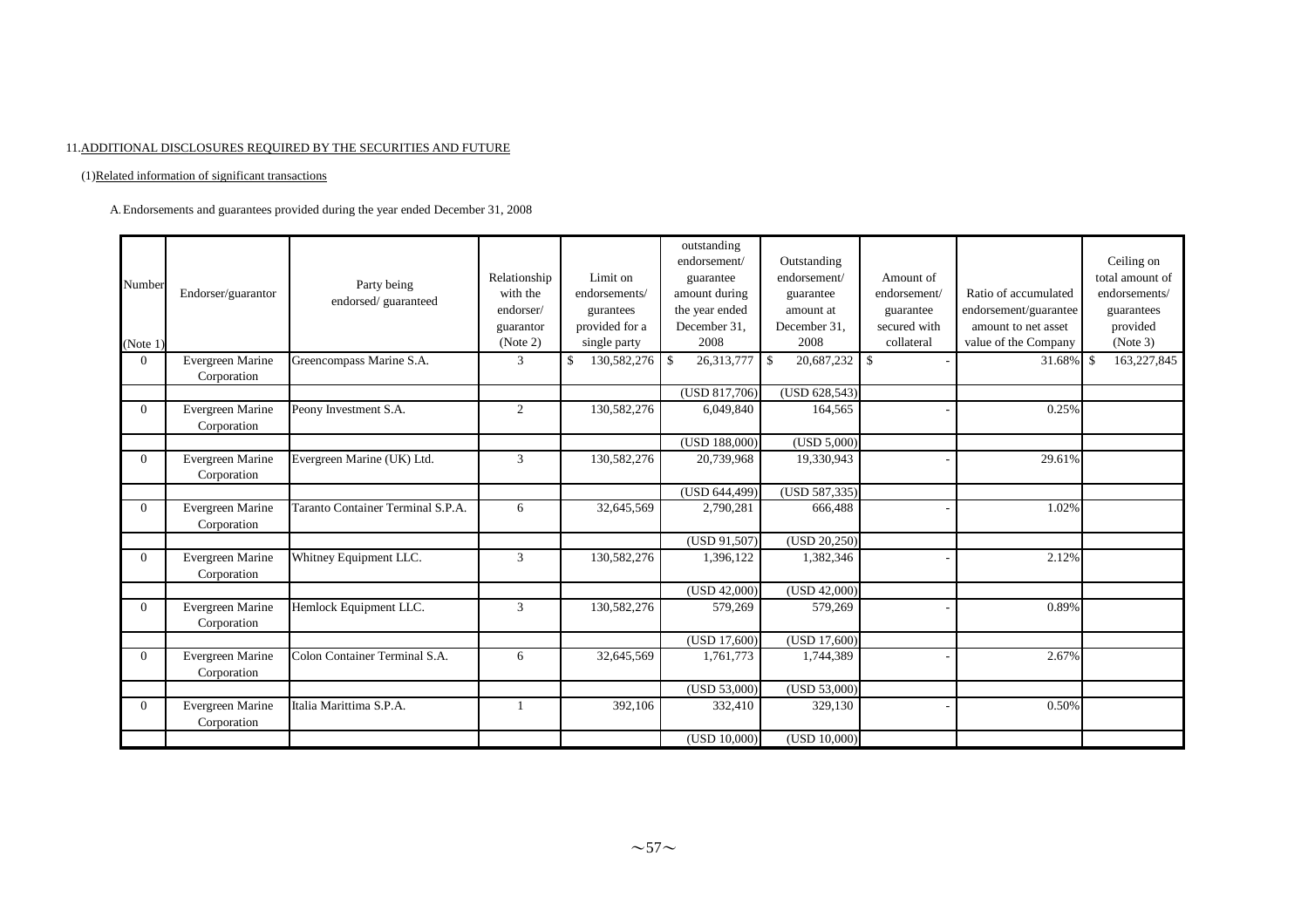#### Note 1: The number are assigned as follows:

"0" denotes issuer

The investee is numbered from "1" in sequence by different company.

Note 2: Nature of the counterparty's relationship with the Company or its subsidiaries

"1" denotes the endorsements/guarantees provided to the companies which have transactions with the Company or its subsidiaries.

"2" denotes the endorsements/guarantees provided to the subsidiaries of which the Company holds more than 50% of the common stock.

"3" denotes the endorsements/guarantees provided to the investees of which the Company together with its subsidiaries hold more than 50% of the common stock.

"4" denotes the endorsements/guarantees provided to the companies which directly or indirectly hold more than 50% of the Company's common stock.

"5" denotes the endorsements/guarantees provided pursuant to construction contracts.

"6" denotes the endorsements/guarantees provided to joint venture companies based on the Company's or its subsidiaries proportionate equity interest in the Company.

Note 3: The equation of the maximum limits and amounts should be explained. If there are contingent losses in the financial statemnents, the amount should be interpreted by the Company.

According to the Company's credit policy, the total amount of endorsements or guarantees provided by the Company or its subsidiaries should not exceeded 250% of the net worth states in the latest financial statement.

The calculation is as follows:

The Company: NT\$65,291,138 \*250%=NT\$163,227,845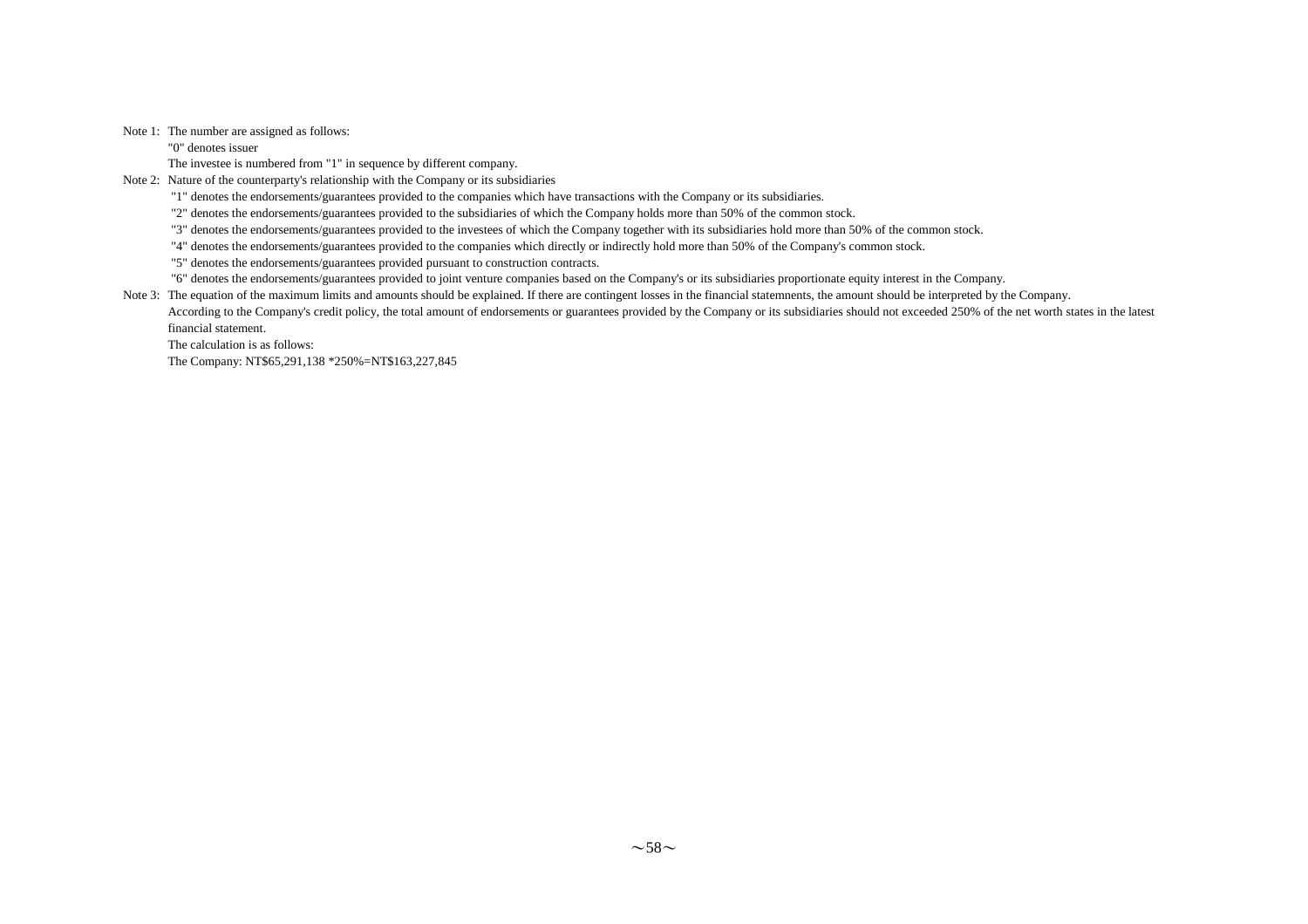#### B. Marketable securities held as of December 31, 2008

|                                 |                                                        | Relationship of the securities                         |                                                                      |                                       |                                  | December 31, 2008 |                     |                                           |
|---------------------------------|--------------------------------------------------------|--------------------------------------------------------|----------------------------------------------------------------------|---------------------------------------|----------------------------------|-------------------|---------------------|-------------------------------------------|
| Securities held by              | Marketable securities                                  | issuer<br>with the Company                             | General ledger account                                               | Number of<br>shares<br>(in thousands) | Book value                       | Ownership (%)     | Market value        | Remark                                    |
| Evergreen Marine<br>Corporation | Stock:                                                 |                                                        |                                                                      |                                       |                                  |                   |                     |                                           |
|                                 | Peony Investment S.A.                                  | Subsidiary of the Company                              | Long-term equity<br>investment accounted for<br>by the equity method | 4,765                                 | 53,560,792<br>$\mathbf{\hat{S}}$ | 100.00            | 53, 585, 872<br>-\$ |                                           |
|                                 | Taiwan Terminal Service Co., Ltd.                      | $^{\prime\prime}$                                      | $\boldsymbol{r}$                                                     | 5,500                                 | 81,927                           | 55.00             | 81,927              |                                           |
|                                 | Charng Yang Development Co., Ltd                       | Investee company accounted for<br>by the equity method |                                                                      | 38,744                                | 492,754                          | 40.00             | 492,754             |                                           |
|                                 | Evergreen International Storage and<br>Transport Corp. |                                                        | $\prime\prime$                                                       | 424,062                               | 7,484,818                        | 39.74             | 7,633,122           | 12/31 market<br>price                     |
|                                 | <b>Evergreen Security Corporation</b>                  | $^{\prime\prime}$                                      | $^{\prime\prime}$                                                    | 4,000                                 | 65,154                           | 31.25             | 65,154              |                                           |
|                                 | <b>EVA Airways Corporation</b>                         |                                                        |                                                                      | 750,571                               | 4,900,556                        | 19.04             | 5,629,284           | 12/31 market<br>price                     |
|                                 | Taipei Port Container Terminal<br>Corporation          | $^{\prime\prime}$                                      | $\prime\prime$                                                       | 64,000                                | 635,316                          | 20.00             | 635,316             |                                           |
|                                 | Power World Fund Inc.                                  | None                                                   | Financial assets carried at<br>cost - non-current                    | 1,290                                 | 12,898                           | 5.68              |                     | Unable to<br>acquire net<br>value in time |
|                                 | Fubon Securities Finance Co., Ltd.                     | $^{\prime\prime}$                                      | $^{\prime\prime}$                                                    | 19,717                                | 190,322                          | 4.93              |                     | $\overline{u}$                            |
|                                 | Taiwan HSR Consortium                                  | $^{\prime\prime}$                                      |                                                                      | 126,735                               | 1,250,000                        | 2.15              |                     | $^{\prime\prime}$                         |
|                                 | Ever Accord Construction Corp.                         | $^{\prime\prime}$                                      | $\prime\prime$                                                       | 3,850                                 | 43,749                           | 17.50             |                     | $^{\prime\prime}$                         |
|                                 | Linden Technologies, Inc.                              | $^{\prime\prime}$                                      | $\prime\prime$                                                       | 50                                    | 15,372                           | 2.53              |                     | $^{\prime\prime}$                         |
|                                 | TopLogis, Inc.                                         | $^{\prime\prime}$                                      | $\mathbf{r}$                                                         | 2,464                                 | 22,100                           | 17.48             |                     | $^{\prime\prime}$                         |
|                                 | Central Reinsurance Corp.                              | $\prime\prime$                                         | Available-for-sale financial<br>assets - non-current                 | 46,560                                | 356,655                          | 8.45              | 356,655             |                                           |
|                                 | Fubon Financial Holding Co., Ltd.                      | $^{\prime\prime}$                                      |                                                                      | 1,503                                 | 35,933                           | 0.02              | 35,933              |                                           |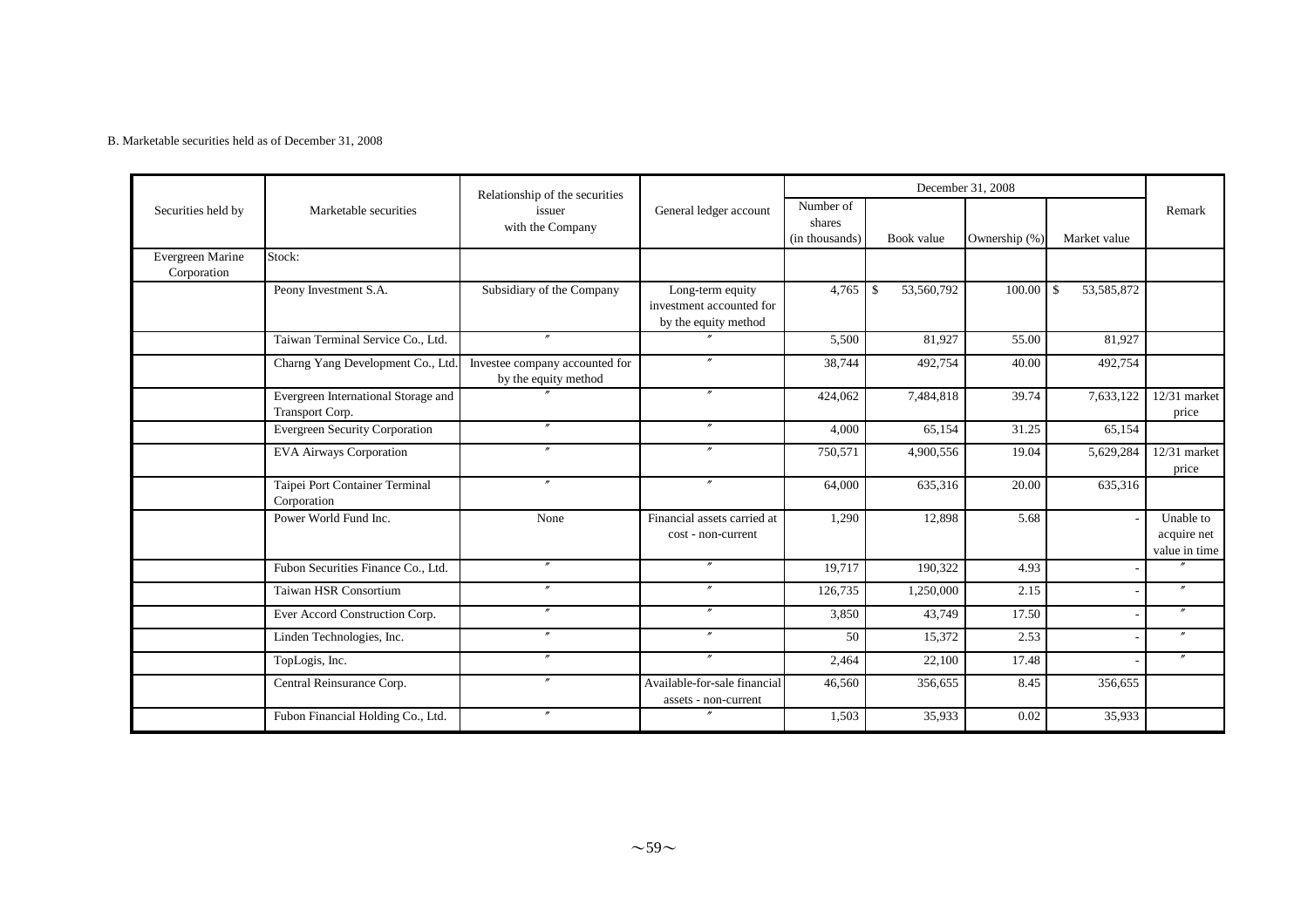|                    |                                             | Relationship of the securities |                                                          |                                       |            |               |              |        |
|--------------------|---------------------------------------------|--------------------------------|----------------------------------------------------------|---------------------------------------|------------|---------------|--------------|--------|
| Securities held by | Marketable securities                       | issuer<br>with the Company     | General ledger account                                   | Number of<br>shares<br>(in thousands) | Book value | Ownership (%) | Market value | Remark |
|                    | China Man-Made Fiber Corporation            | None                           | Financial assets at fair<br>value through profit or loss | 22                                    | 92         |               | 92           |        |
|                    | Beneficiary certificates:                   |                                |                                                          |                                       |            |               |              |        |
|                    | Hua Nan Private Placed Bond Fund<br>No.1    | None                           | Financial assets at fair<br>value through profit or loss | 1,917                                 | 20,250     |               | 20,250       |        |
|                    | Polaris De-Li Bond Fund                     | $\boldsymbol{r}$               |                                                          | 13,114                                | 204,035    |               | 204,035      |        |
|                    | Jih Sun Bond Fund                           | $\prime\prime$                 | $\overline{ }$                                           | 2,134                                 | 30,005     |               | 30,005       |        |
|                    | <b>HSBC NTD Money</b><br>Management Fund 2  | $\boldsymbol{r}$               | $\boldsymbol{r}$                                         | 3,449                                 | 50,009     |               | 50,009       |        |
|                    | Hua Nan Kirin Fund                          | $^{\prime\prime}$              | $^{\prime\prime}$                                        | 3,323                                 | 38,006     |               | 38,006       |        |
|                    | Mega Diamond Bond Fund                      | $\boldsymbol{r}$               |                                                          | 4,209                                 | 50,017     |               | 50,017       |        |
|                    | Capital Income Fund                         | $\boldsymbol{''}$              | $\boldsymbol{r}$                                         | 2,602                                 | 40,000     |               | 40,000       |        |
|                    | <b>ING Taiwan Income Fund</b>               | $^{\prime\prime}$              | $\mathbf{v}$                                             | 1,223                                 | 20,000     |               | 20,000       |        |
|                    | <b>KGI Victory Fund</b>                     | $^{\prime\prime}$              | $\mathbf{v}$                                             | 1,810                                 | 20,000     |               | 20,000       |        |
|                    | Lydia Capital Alternative Invetment<br>Fund | $^{\prime\prime}$              | $^{\prime\prime}$                                        | 400                                   | 78,991     |               | 78,991       |        |
|                    | Reverse Repurchse agreement:                |                                |                                                          |                                       |            |               |              |        |
|                    | <b>Credit Suisse International</b>          | None                           | Other financial assets<br>- current                      |                                       | 987,390    |               | 987,390      |        |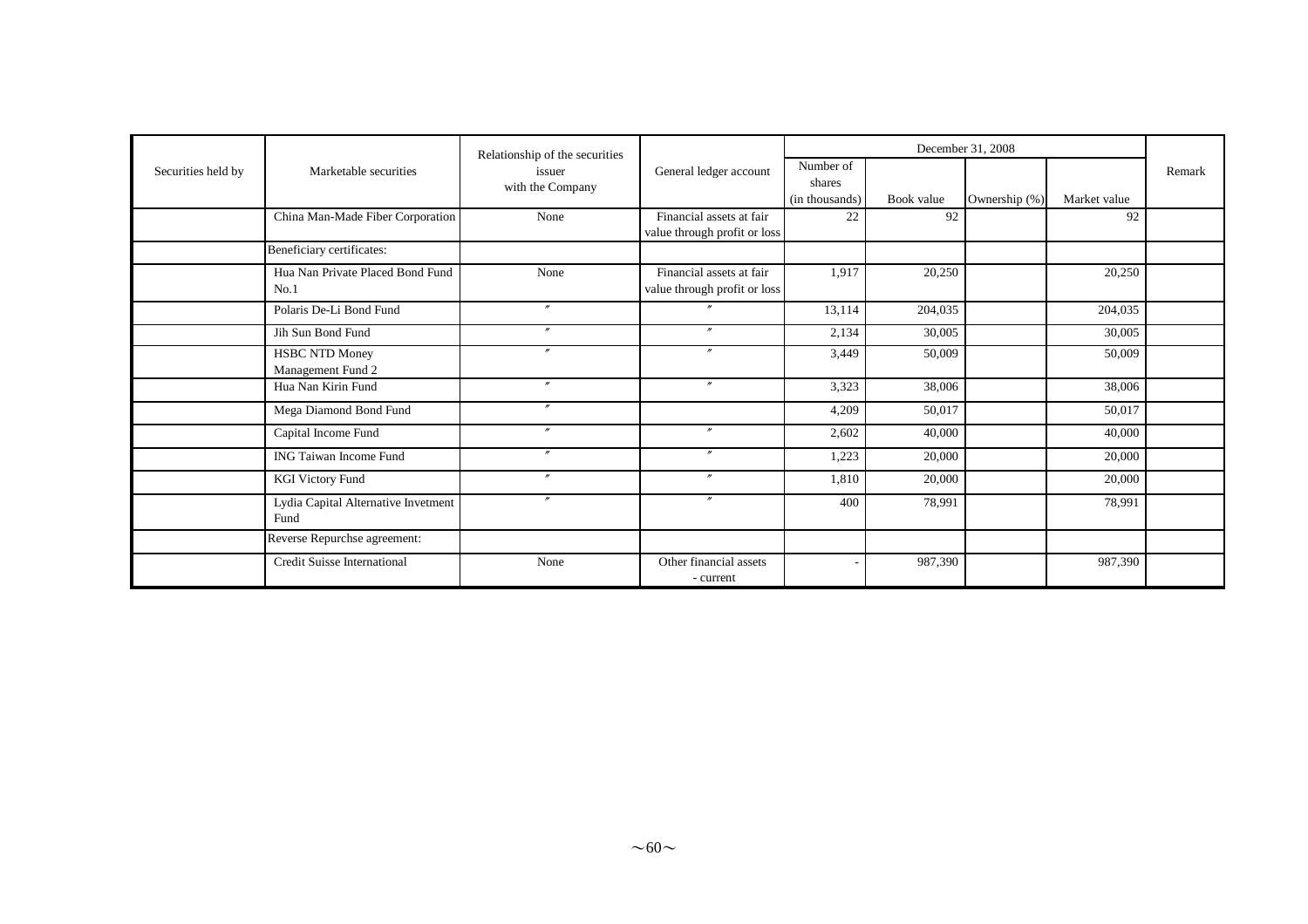C. Acquisition or sale of the same security with the accumulated cost exceeding \$100 million or 20% of the Company's paid-in capital for the year ended December 31, 2008

|                                            |                                          |                                                                |                            |                                     |                                       | Beginning balance |                                       | Addition     |                                       | Disposal                                            |                                      |             |                         | Ending balance |
|--------------------------------------------|------------------------------------------|----------------------------------------------------------------|----------------------------|-------------------------------------|---------------------------------------|-------------------|---------------------------------------|--------------|---------------------------------------|-----------------------------------------------------|--------------------------------------|-------------|-------------------------|----------------|
| Securities held by                         | Marketable<br>securities                 | General<br>ledger accoun                                       | Counterparty               | Relationship<br>with the<br>Company | Number of<br>shares (in<br>thousands) | Amount            | Number of<br>shares (in<br>thousands) | Amount       | Number of<br>shares (in<br>thousands) | Selling price   Book value   on disposal thousands) |                                      | Gain (loss) | Number of<br>shares (in | Amount         |
| Evergreen Marine Beneficary<br>Corporation | Certificates:                            |                                                                |                            |                                     |                                       |                   |                                       |              |                                       |                                                     |                                      |             |                         |                |
|                                            | Polaris De-Bao<br>Fund                   | Financial<br>Assets at fair<br>value through<br>profit or loss | Open market<br>transaction | None                                | 13,078                                | \$147,032         |                                       | $\mathbb{S}$ | 13,078                                | $\mathbf{\hat{S}}$                                  | $147,412$ \$ $\overline{147,032}$ \$ | 380         |                         | \$             |
|                                            | JF (Taiwan) Bond<br>Fund                 |                                                                | $^{\prime\prime}$          | $\prime\prime$                      |                                       |                   | 6,366                                 | 100,000      | 6,366                                 | 100,037                                             | 100,000                              | 37          |                         |                |
|                                            | Polaris De-Li<br>Fund                    | $^{\prime\prime}$                                              | $^{\prime\prime}$          | $^{\prime\prime}$                   | 8,497                                 | 130,000           | 119,480                               | 1,846,500    | 114,863                               | 1,773,581                                           | 1,772,500                            | 1,081       | 13,114                  | 204,000        |
|                                            | Fuh-Hwa Bond<br>Fund                     | $\prime\prime$                                                 | $\prime\prime$             | $^{\prime\prime}$                   |                                       |                   | 33,081                                | 451,000      | 33,081                                | 451,647                                             | 451,000                              | 647         |                         |                |
|                                            | Mega Diamond<br><b>Bond Fund</b>         |                                                                | $^{\prime\prime}$          | $^{\prime\prime}$                   |                                       |                   | 59,729                                | 704,800      | 55,520                                | 655,147                                             | 654,800                              | 347         | 4,209                   | 50,000         |
|                                            | JF First Bond<br>Fund                    |                                                                | $\prime\prime$             | $\prime$                            | 9,752                                 | 139,000           | 181,288                               | 2,603,500    | 191,040                               | 2,744,931                                           | 2,742,500                            | 2,431       |                         |                |
|                                            | <b>Taishin Lucky</b><br>Fund             | $^{\prime\prime}$                                              | $^{\prime\prime}$          | $^{\prime\prime}$                   | 24,002                                | 250,000           | 10,934                                | 115,000      | 34,936                                | 365,422                                             | 365,000                              | 422         |                         |                |
|                                            | The Rsit<br><b>Enhanced Bond</b><br>Fund | $^{\prime\prime}$                                              | $^{\prime\prime}$          | $\prime\prime$                      | 16,895                                | 189,000           | 8,878                                 | 100,000      | 25,773                                | 289,817                                             | 289,000                              | 817         |                         |                |
|                                            | Pca Well Pool<br>Fund                    |                                                                | $^{\prime\prime}$          | $^{\prime\prime}$                   |                                       |                   | 31,149                                | 400,000      | 31,149                                | 400,567                                             | 400,000                              | 567         |                         |                |
|                                            | Jih Sun Bond<br>Fund                     |                                                                | $^{\prime\prime}$          | $^{\prime\prime}$                   |                                       |                   | 36,819                                | 515,500      | 34,685                                | 485,574                                             | 485,500                              | 74          | 2,134                   | 30,000         |
|                                            | <b>Bond Fund</b>                         | $^{\prime\prime}$                                              | $\prime\prime$             | $^{\prime\prime}$                   |                                       |                   | 35,577                                | 443,000      | 35,577                                | 443,208                                             | 443,000                              | 208         |                         |                |
|                                            | Tlam Solomon<br><b>Bond Fund</b>         |                                                                | $^{\prime\prime}$          | $^{\prime\prime}$                   |                                       |                   | 16,754                                | 200,000      | 16,754                                | 200,113                                             | 200,000                              | 113         |                         |                |
|                                            | Fubon Chi-Hsiang<br>Fund                 |                                                                | $^{\prime\prime}$          | $^{\prime\prime}$                   |                                       |                   | 16,724                                | 250,000      | 16,724                                | 250,105                                             | 250,000                              | 105         |                         |                |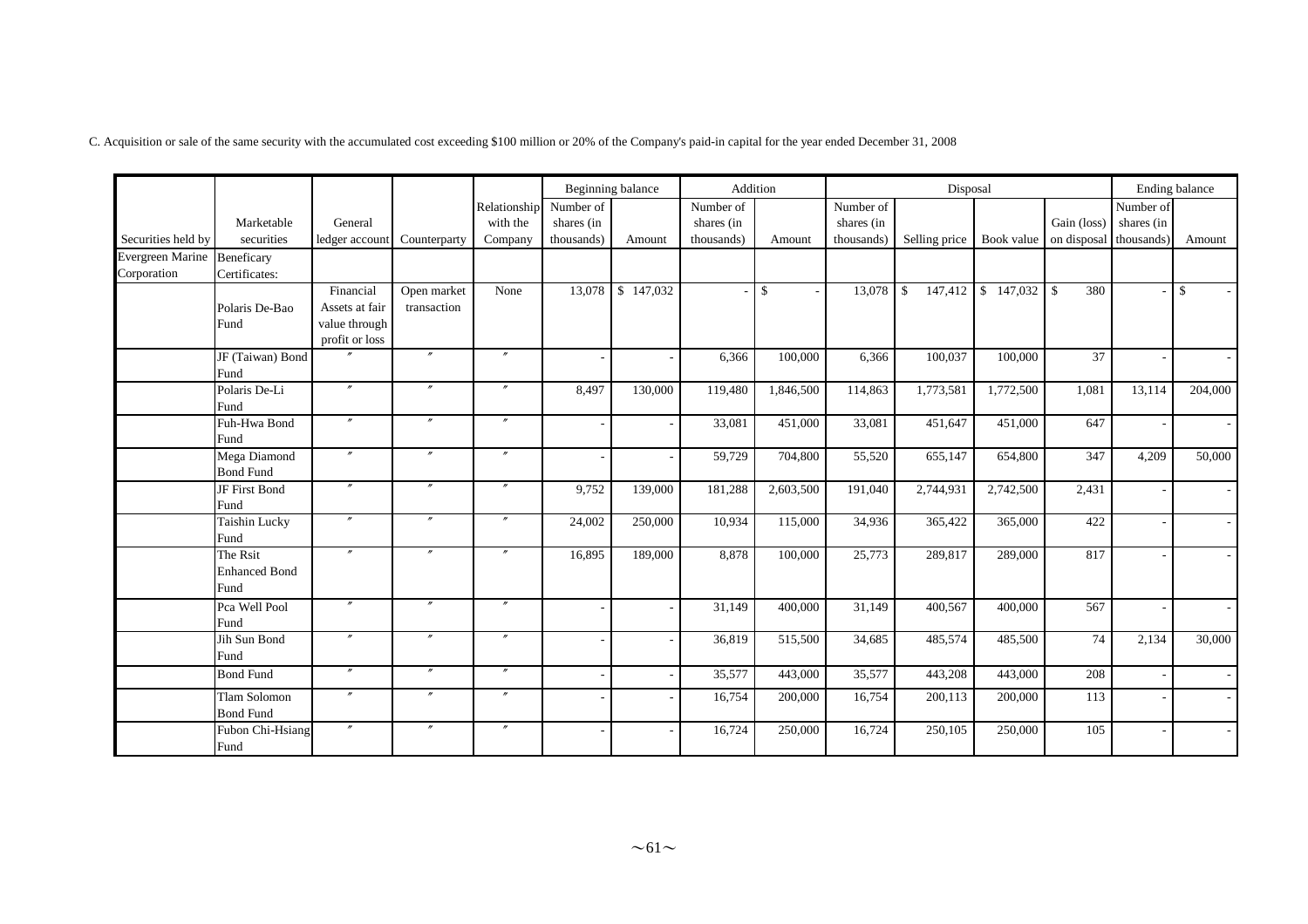|                    |                                         |                                                   |                   |                        |                          | Beginning balance | Addition   |           |            | Disposal      |           |                                   |            | Ending balance |
|--------------------|-----------------------------------------|---------------------------------------------------|-------------------|------------------------|--------------------------|-------------------|------------|-----------|------------|---------------|-----------|-----------------------------------|------------|----------------|
|                    |                                         |                                                   |                   | Relationship Number of |                          |                   | Number of  |           | Number of  |               |           |                                   | Number of  |                |
|                    | Marketable                              | General                                           |                   | with the               | shares (in               |                   | shares (in |           | shares (in |               |           | Gain (loss)                       | shares (in |                |
| Securities held by | securities                              | ledger account                                    | Counterparty      | Company                | thousands)               | Amount            | thousands) | Amount    | thousands) | Selling price |           | Book value on disposal thousands) |            | Amount         |
|                    | <b>Upamc James</b><br><b>Bond Fund</b>  |                                                   |                   |                        | $\overline{\phantom{a}}$ |                   | 43,686     | 690,000   | 43,686     | 690,699       | 690,000   | 699                               |            |                |
|                    | FSITC Bond Fund                         | Financial                                         | Open market       | None                   | ٠                        |                   | 2,793      | 469,000   | 2,793      | 469,266       | 469,000   | 266                               |            |                |
|                    |                                         | Assets at fair<br>value through<br>profit or loss | transaction       |                        |                          |                   |            |           |            |               |           |                                   |            |                |
|                    | <b>HSBC NTD</b>                         |                                                   | $^{\prime\prime}$ | $^{\prime\prime}$      | ٠                        |                   | 18,493     | 265,000   | 15,044     | 215,128       | 215,000   | 128                               | 3,449      | 50,000         |
|                    | Money                                   |                                                   |                   |                        |                          |                   |            |           |            |               |           |                                   |            |                |
|                    | Management                              |                                                   |                   |                        |                          |                   |            |           |            |               |           |                                   |            |                |
|                    | Fund 2                                  |                                                   |                   |                        |                          |                   |            |           |            |               |           |                                   |            |                |
|                    | Cathay Bond<br>Fund                     | $\prime\prime$                                    | $\boldsymbol{r}$  | $\prime\prime$         | $\overline{\phantom{a}}$ |                   | 114,028    | 1,347,000 | 114,028    | 1,348,041     | 1,347,000 | 1,041                             |            |                |
|                    | Fubon Chi-Hsiang<br>Fund                | $\mathbf{m}$                                      | $\prime\prime$    | $\prime\prime$         | $\overline{\phantom{a}}$ |                   | 11,984     | 150,000   | 11,984     | 150,100       | 150,000   | 100                               |            |                |
|                    | <b>FSITC Taiwan</b><br><b>Bond Fund</b> | $\prime\prime$                                    | $\prime\prime$    | $\prime\prime$         | ٠                        |                   | 11,389     | 165,500   | 11,389     | 165,553       | 165,500   | 53                                |            |                |
|                    | Capital Income                          | $\boldsymbol{''}$                                 | $^{\prime\prime}$ | $\prime\prime$         | ٠                        |                   |            |           |            |               |           |                                   |            |                |
|                    | Fund                                    |                                                   |                   |                        |                          |                   | 14,914     | 228,000   | 12,312     | 188,203       | 188,000   | 203                               | 2,602      | 40,000         |
|                    | <b>ING Taiwan</b>                       | $\prime\prime$                                    | $\boldsymbol{''}$ | $\prime\prime$         | ٠                        |                   |            |           |            |               |           |                                   |            |                |
|                    | Income Fund                             |                                                   |                   |                        |                          |                   | 44,524     | 721,000   | 43,301     | 701,548       | 701,000   | 548                               | 1,223      | 20,000         |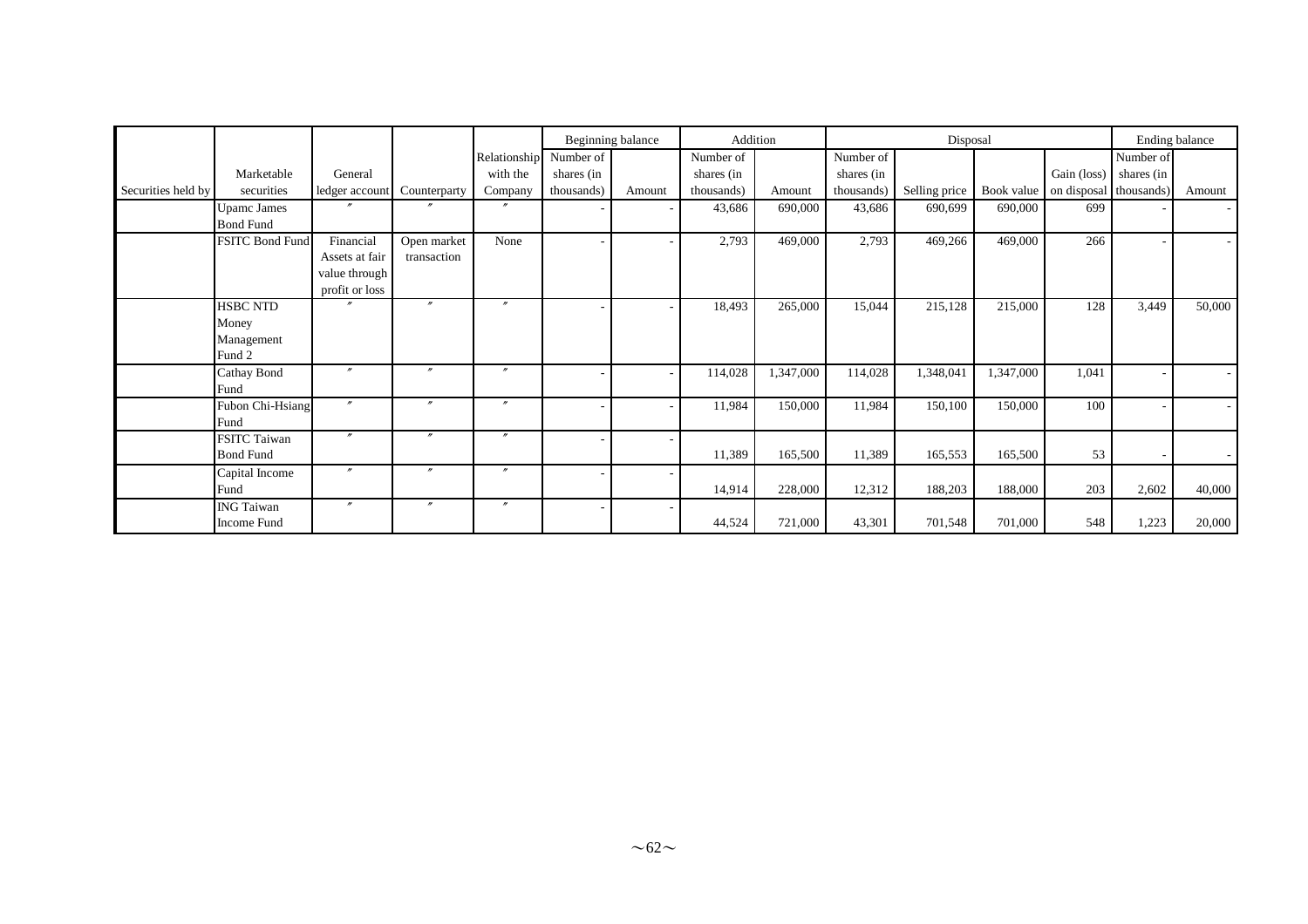D. Purchases from or sales to related parties exceeding \$100 million or 20% of the Company's paid-in capital for the year ended December 31, 2008

|                                 |                                                                |                                                         |                     |               | Transaction                   |                          |            | Differences in transactions<br>term compared to a third party<br>transactions |                  | Notes/accounts receivable<br>(payable)                  |        |
|---------------------------------|----------------------------------------------------------------|---------------------------------------------------------|---------------------|---------------|-------------------------------|--------------------------|------------|-------------------------------------------------------------------------------|------------------|---------------------------------------------------------|--------|
| Purchaser/seller                | Counterparty                                                   | Relationship with the<br>Company                        | Purchases/<br>Sales | Amount        | % of total<br>purchases/sales | Credit term              | Unit price | Credit term                                                                   | Balance          | % of total<br>notes/accounts<br>receivable<br>(payable) | Remark |
| Evergreen Marine<br>Corporation | Evergreen International<br>Storage & Transport<br>Corp. (EITC) | Investee accounted for by<br>equity method              | Purchases           | \$<br>882,437 | 3.87%                         | $\overline{30}$ ~60 days | $\sqrt{3}$ |                                                                               | $($ \$<br>9,165) | 0.57%                                                   |        |
|                                 | <b>Evergreen International</b><br>Corp.                        | Investee of the Company's<br>major shareholder          | Sales               | 2,225,370     | 9.92%                         | $30 - 60$ days           |            |                                                                               | 32,833           | 5.75%                                                   |        |
|                                 |                                                                |                                                         | Purchases           | 380,829       | 1.67%                         | $30 - 60$ days           |            |                                                                               | 29,072)          | 1.82%                                                   |        |
|                                 | <b>Taiwan Terminal</b><br>Services Co., Ltd.                   | Subsidiary of the<br>Company                            | Purchases           | 808,390       | 3.55%                         | $30 - 60$ days           |            |                                                                               | 42,707)          | 2.67%                                                   |        |
|                                 | Greencompass Marine<br>S.A.                                    | Indirect subsidiary of the<br>Company                   | Sales               | 341,449       | 1.52%                         | $30 - 61$ days           |            |                                                                               | 1,556            | 0.27%                                                   |        |
|                                 |                                                                |                                                         | Purchases           | 299,882       | 1.32%                         | $30 - 62$ days           |            |                                                                               |                  |                                                         |        |
|                                 | Gaining Enterprise S.A.                                        | Subsidiary of EITC<br>accounted for by equity<br>method | Purchases           | 1,739,186     | 7.63%                         | $30 - 63$ days           |            |                                                                               |                  |                                                         |        |
|                                 | <b>Evergreen International</b><br>S.A.                         | The Company's major<br>shareholder                      | Sales               | 102,622       | 0.46%                         | $30 - 64$ days           |            |                                                                               | 8,457            | 1.48%                                                   |        |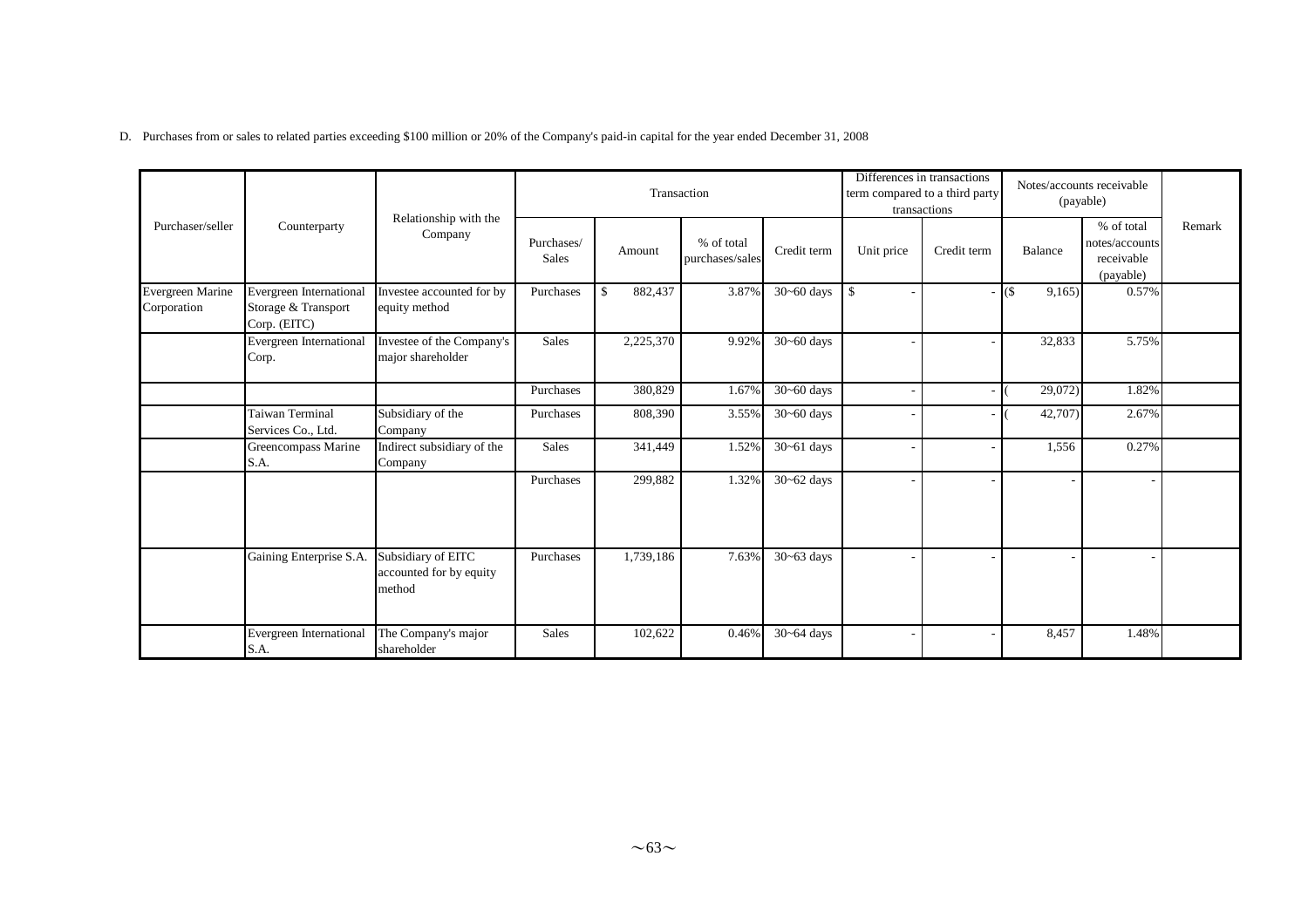E. Receivables from related parties exceeding \$100 million or 20% of the Company's paid-in capital for the year ended December 31, 2008

| Creditor                               | Counterparty                  | Relationship with the Company                  | Balance   | Turnover rate |        | Overdue receivables | Amount received<br>subsequent to the balance | Allowance for bad |
|----------------------------------------|-------------------------------|------------------------------------------------|-----------|---------------|--------|---------------------|----------------------------------------------|-------------------|
|                                        |                               |                                                |           |               | Amount | <b>Action Taken</b> | sheet date                                   | debts             |
| <b>Evergreen Marine</b><br>Corporation | Evergreen International Corp. | Investee of the Company's major<br>shareholder | \$168,870 |               |        |                     | 139,707                                      |                   |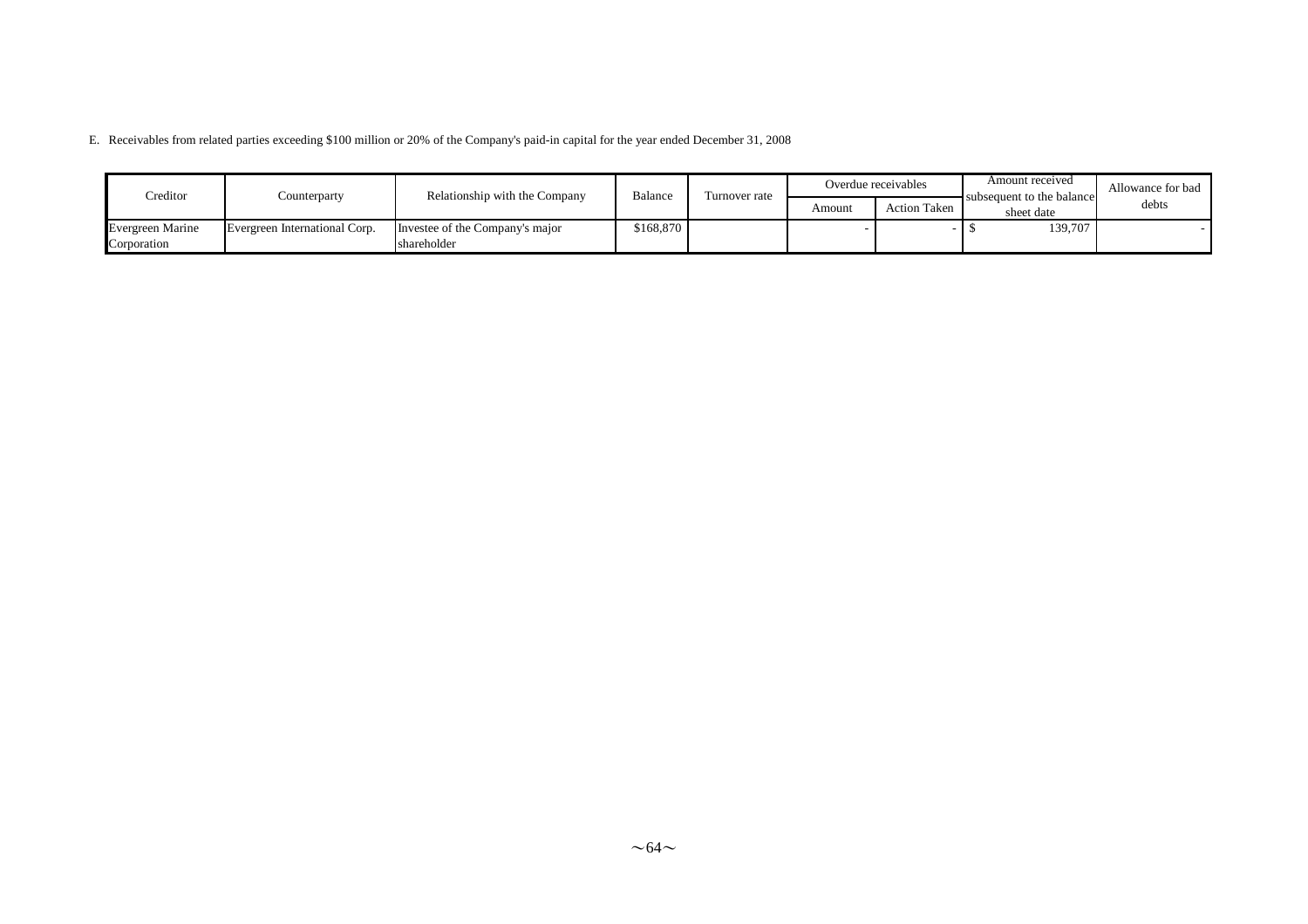#### (2)Disclosure information of investee companies

A. Disclosure of location and related information of investee companies:

|                                    |                                                                       |                                                                                               |                                                                                   | Initial investment amount |            |                      |                                 | Shares held as of December 31, 2008 |              | Net income                         | Investment income                   |                                                         |
|------------------------------------|-----------------------------------------------------------------------|-----------------------------------------------------------------------------------------------|-----------------------------------------------------------------------------------|---------------------------|------------|----------------------|---------------------------------|-------------------------------------|--------------|------------------------------------|-------------------------------------|---------------------------------------------------------|
| Investor                           | Investee                                                              | Location                                                                                      | Main activities                                                                   | <b>Ending Balance</b>     |            | Beginning<br>balance | No. of shares<br>(in thousands) | Ownership (%)                       | Book value   | $(\text{loss})$<br>of the investee | (loss) recognized by<br>the Company | Remark                                                  |
| Evergreen<br>Marine<br>Corporation | Peony<br>Investment<br>S.A.                                           | 53Rd<br>Street, Urbanizacio activities<br>n Obarrio Torre<br>Swiss Bank, 2nd<br>Floor, Panama | Investment                                                                        | USD 476,500               | <b>USD</b> | 476,500              | 4,765                           | 100.00                              | \$53,560,792 | 5,858,308<br>\$                    | $\mathbb{S}$<br>5,856,749           | Subsidiary of the<br>Company                            |
|                                    | Taiwan<br>Terminal<br>Services Co.,<br>Ltd.                           | 2F No.177 Szu<br>Wei 4th Rd.<br>Lingya District,<br>Kaohsiung,<br>Taiwan                      | Loading and<br>discharging<br>operations of<br>container yards                    | 55,000                    |            | 55,000               | 5,500                           | 55.00                               | 81,927       | 18,841                             | 9,678                               |                                                         |
|                                    | Charng Yang<br>Development<br>Co., Ltd.                               | 2F, No.369,<br>Jingguo Rd.,<br>Taoyuan City,<br>Taoyuan County,<br>Taiwan                     | Development,<br>rental, and sale of<br>residential and<br>commercial<br>buildings | 320,000                   |            | 320,000              | 38,744                          | 40.00                               | 492,754      | 104,209                            | 41,683                              | Investee<br>accounted for<br>under the equity<br>method |
|                                    | Evergreen<br>International<br>Storage and<br>Transport<br>Corporation | No.899, Jingguo<br>Taoyuan County,<br>Taiwan                                                  | Container<br>Rd., Taoyuan City, transportation and<br>gas stations                | 4,753,514                 |            | 4,753,514            | 424,062                         | 39.74                               | 7,484,818    | 939,919                            | 430,188                             | $^{\prime\prime}$                                       |
|                                    | Evergreen<br>Security<br>Corporation                                  | 4&5F, No.111,<br>Sungjiang Rd.,<br>Taipei, Taiwan                                             | General security<br>guards services                                               | 25,000                    |            | 25,000               | 4,000                           | 31.25                               | 65,154       | 36,725                             | 11,477                              |                                                         |
|                                    | <b>EVA Airways</b><br>Corporation                                     | 11F, No.376,<br>Rd., Lu Chu<br>Township,<br>Taoyuan County,<br>Taiwan                         | International<br>Section 1, Hsinnan passenger and cargo<br>transportation         | 9,267,879                 |            | 9,267,879            | 750,571                         | 19.04                               | 4,900,556    | 16,889,684)                        | 3,224,208)                          |                                                         |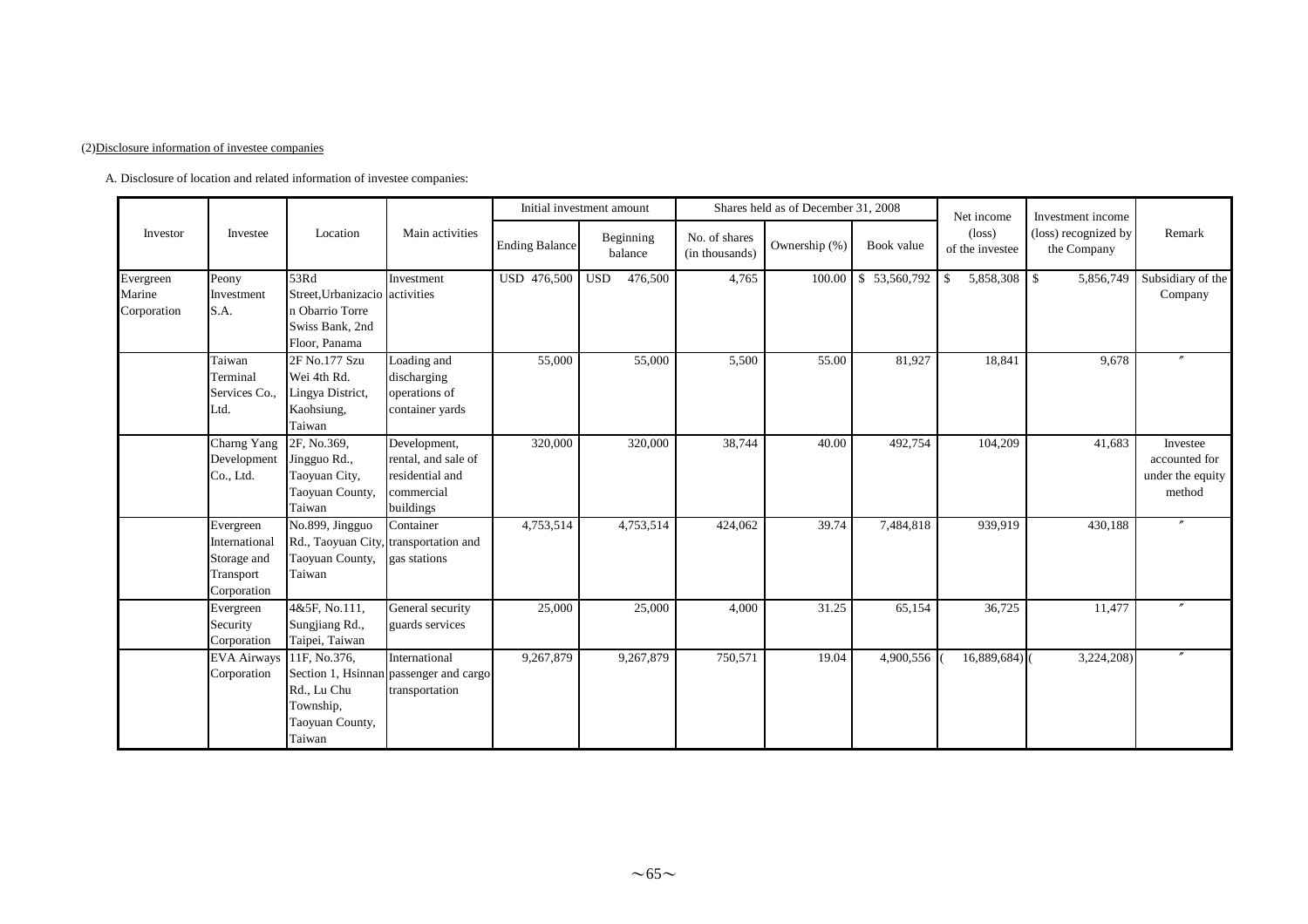|                                    |                                                     |                                                                                                             |                                                    | Initial investment amount |                  |                      |                                 | Shares held as of December 31, 2008 |                    | Net income                         | Investment income                   |                                                         |
|------------------------------------|-----------------------------------------------------|-------------------------------------------------------------------------------------------------------------|----------------------------------------------------|---------------------------|------------------|----------------------|---------------------------------|-------------------------------------|--------------------|------------------------------------|-------------------------------------|---------------------------------------------------------|
| Investor                           | Investee                                            | Location                                                                                                    | Main activities                                    | <b>Ending Balance</b>     |                  | Beginning<br>balance | No. of shares<br>(in thousands) | Ownership (%)                       | Book value         | $(\text{loss})$<br>of the investee | (loss) recognized by<br>the Company | Remark                                                  |
| Evergreen<br>Marine<br>Corporation | Taipei Port<br>Container<br>Terminal<br>Corporation | No.25 Siajhuwei,<br>Syuntang<br>Village, Bali<br>Township, Taipei<br>County, Taiwan                         | Container<br>distribution and<br>cargo stevedoring | 640,000                   |                  | 340,000              | 64,000                          | 20.00                               | 635,316            | 38,852                             | 7,770                               | Investee<br>accounted for<br>under the equity<br>method |
| Peony<br>Investment S.A.           | Greencompass 53rd Street,<br>Marine S. A.           | Urbanizacion<br>Obarrio Torre<br>Swiss Bank, 2nd<br>Floor, Panama,<br>Republic of<br>Panama                 | Marine transportatio                               | USD 353,500               | <b>USD</b>       | 353,500              | 3,535                           | 100.00                              | <b>USD 979,748</b> | 75,743<br><b>USD</b>               | <b>USD</b><br>75,743                | Indirect<br>subsidiary of the<br>Company                |
|                                    | Vigor<br>Enterprise<br>S.A.                         | 53rd Street,<br>Urbanizacion<br>Obarrio Torre<br>Swiss Bank, 2nd<br>Floor, Panama,<br>Republic of<br>Panama | Investment holding<br>company                      | <b>USD</b><br>500         | <b>USD</b>       | 500                  | 5                               | 100.00                              | <b>USD</b>         | 555 (USD                           | $3)$ (USD<br>3)                     |                                                         |
|                                    | Clove Holding<br>Ltd.                               | Craigmuir<br>Chambers, P.O.<br>Box71, Road<br>Town, Tortola,<br>B.V.I.                                      | Investment holding<br>company                      | <b>USD</b>                | 10<br><b>USD</b> | 10                   | 10                              | 100.00                              | USD 111,029        | 7,473<br><b>USD</b>                | <b>USD</b><br>7,473                 |                                                         |
|                                    | Evergreen<br>Marine (UK)<br>Ltd.                    | 160 Euston Road,<br>London NW 12<br>DX, U.K.                                                                | Marine transportatio                               | <b>USD</b><br>1,503       | <b>USD</b>       | 1,503                | 765                             | 51.00                               | USD 99,457         | <b>USD</b><br>1,139                | <b>USD</b><br>581                   | n                                                       |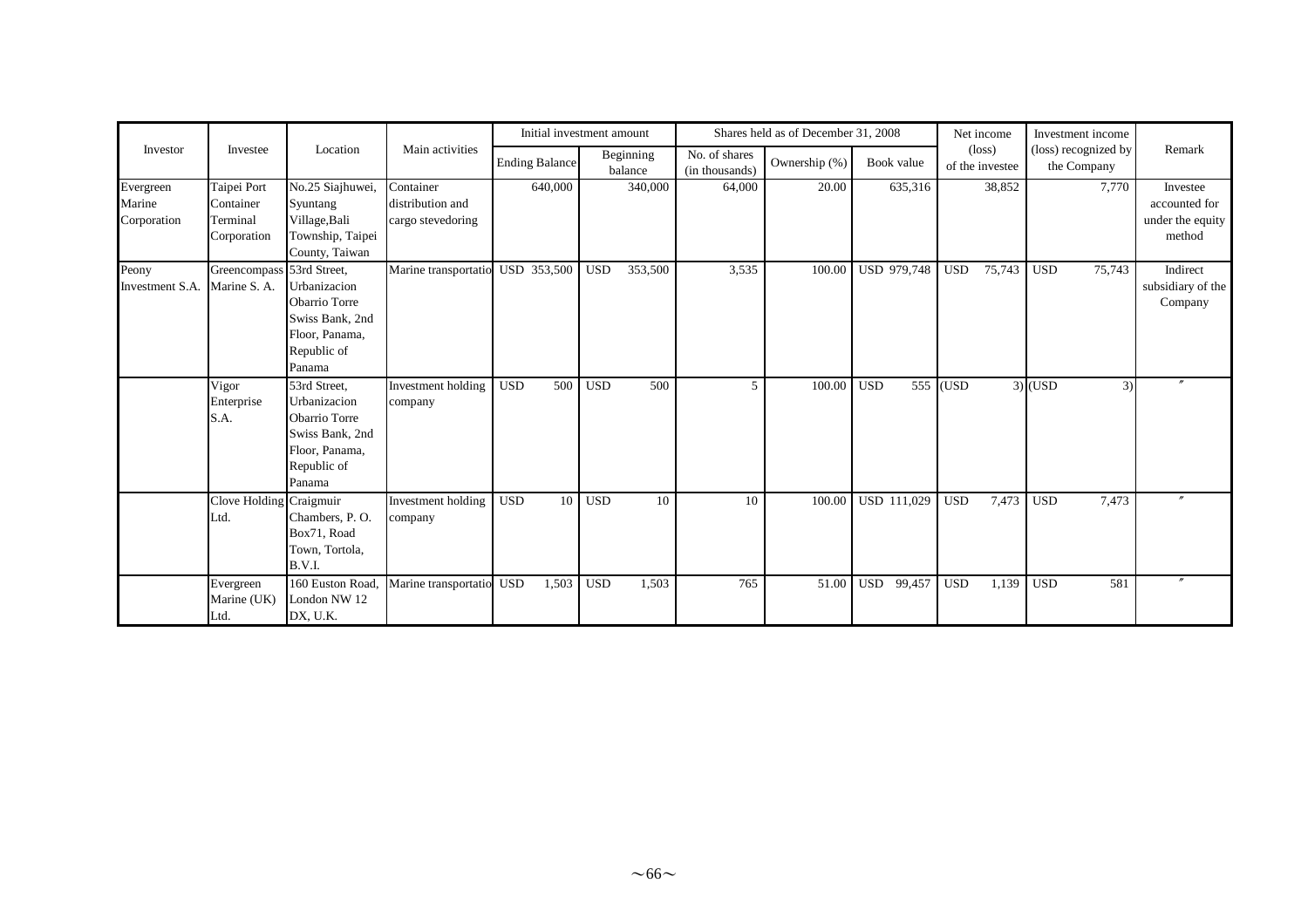|                          |                                                               |                                                                                                                                              |                                                                                                |            | Initial investment amount |            |                      |                                 | Shares held as of December 31, 2008 |            |            |            | Net income                         |            | Investment income                   |                                          |
|--------------------------|---------------------------------------------------------------|----------------------------------------------------------------------------------------------------------------------------------------------|------------------------------------------------------------------------------------------------|------------|---------------------------|------------|----------------------|---------------------------------|-------------------------------------|------------|------------|------------|------------------------------------|------------|-------------------------------------|------------------------------------------|
| Investor                 | Investee                                                      | Location                                                                                                                                     | Main activities                                                                                |            | <b>Ending Balance</b>     |            | Beginning<br>balance | No. of shares<br>(in thousands) | Ownership (%)                       |            | Book value |            | $(\text{loss})$<br>of the investee |            | (loss) recognized by<br>the Company | Remark                                   |
| Peony<br>Investment S.A. | Evergreen<br>Heavy<br>Industrial<br>Corp(M)<br>Berhad         | Lot 139, Jalan,<br>Cecair, Phase 2<br>Free Trade Zone<br>Johor Port<br>Authority, B1700<br>Pasir Gudang,<br>Johor, Johore<br>Bahru, Malaysia | Container<br>manufacturing                                                                     |            | USD 27,295                | <b>USD</b> | 27,295               | 42,120                          | 84.44                               | <b>USD</b> | 40,547     | <b>USD</b> | 4,864                              | <b>USD</b> | 4,107                               | Indirect<br>subsidiary of the<br>Company |
|                          | PT. Multi<br>Bina Pura<br>International                       | JL Raya Cakung<br>Cilincing, RT,<br>002-05, Desa<br>Rorotan P.O. Box<br>6043 Jakarta<br>14260. Indonesia<br>Lot 139, Jalan                   | Loading and<br>discharging<br>operations of<br>container yards and<br>inland<br>transportation | <b>USD</b> | 20,204                    | <b>USD</b> | 20,204               | 68                              | 95.30                               | <b>USD</b> | 10,687     | <b>USD</b> | 1,807                              | <b>USD</b> | 1,722                               |                                          |
|                          | PT. Multi<br>Bina<br>Transport                                | JL Raya Cakung<br>Cilincing, RT,<br>002-05, Desa<br>Rorotan P.O. Box<br>6043 Jakarta<br>14260. Indonesia<br>Lot 139, Jalan                   | Loading and<br>discharging<br>operations of<br>container yards and<br>inland<br>transportation | <b>USD</b> | 804                       | <b>USD</b> | 804                  | $\overline{2}$                  | 17.39                               | <b>USD</b> | 363        | <b>USD</b> | 453                                | <b>USD</b> | 79                                  |                                          |
|                          | PT. Evergreen Gedung Price<br>Shipping<br>Agency<br>Indonesia | waterhouse<br>coopers 9-10th<br>Floors Jl. H.R.<br>Rasuna said kav.<br>C-03 Jakarta<br>12920, Indonesia                                      | Shipping agency                                                                                | <b>USD</b> | 973                       | <b>USD</b> | 517                  |                                 | 51.00                               | <b>USD</b> | 1,780      | <b>USD</b> | 1,725                              | <b>USD</b> | 880                                 |                                          |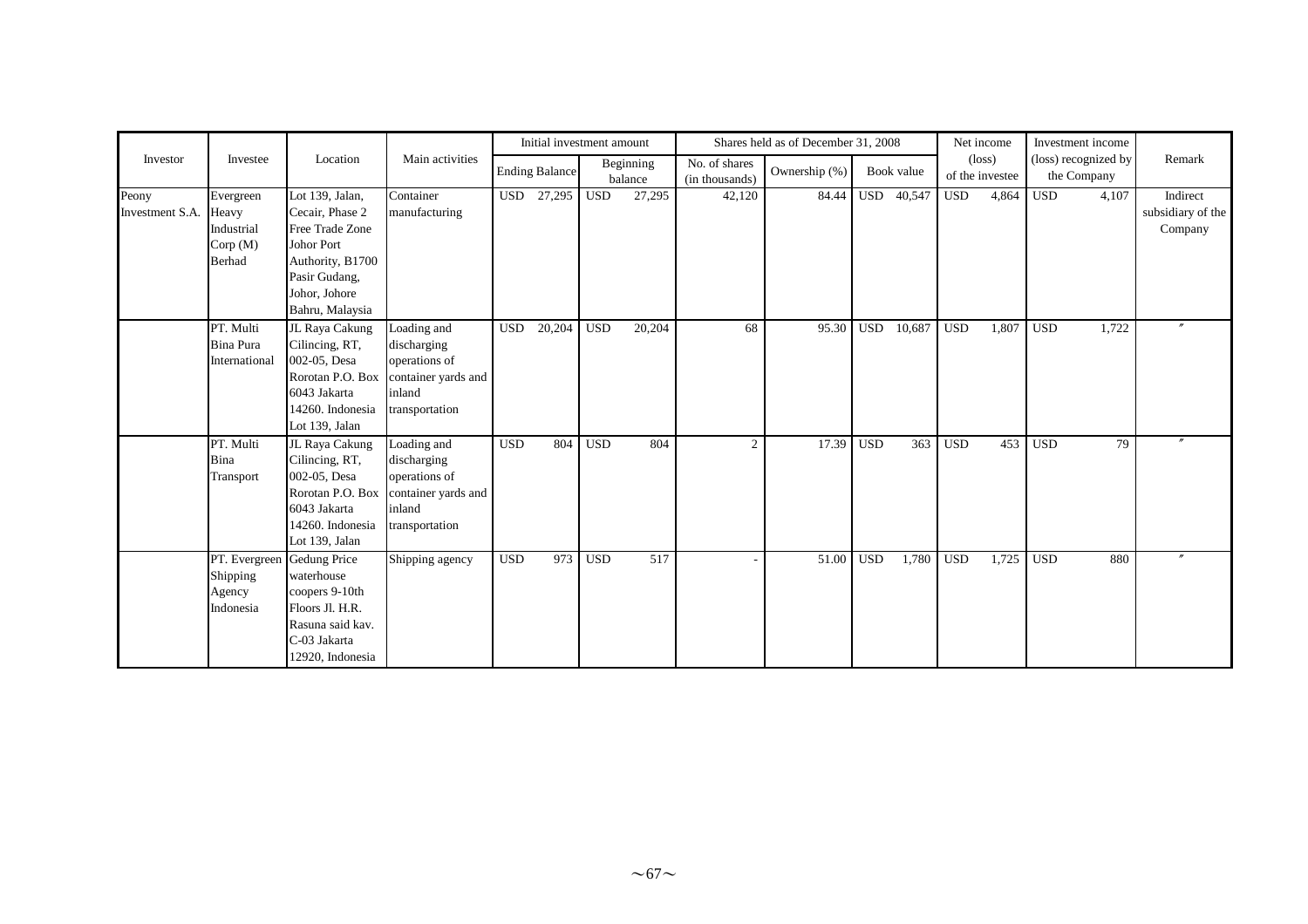|                          |                                                             |                                                                                                                     |                                                                                                 |            | Initial investment amount |            |                      |                                 | Shares held as of December 31, 2008 |            |            |            | Net income                         | Investment income                   |                                          |
|--------------------------|-------------------------------------------------------------|---------------------------------------------------------------------------------------------------------------------|-------------------------------------------------------------------------------------------------|------------|---------------------------|------------|----------------------|---------------------------------|-------------------------------------|------------|------------|------------|------------------------------------|-------------------------------------|------------------------------------------|
| Investor                 | Investee                                                    | Location                                                                                                            | Main activities                                                                                 |            | <b>Ending Balance</b>     |            | Beginning<br>balance | No. of shares<br>(in thousands) | Ownership (%)                       |            | Book value |            | $(\text{loss})$<br>of the investee | (loss) recognized by<br>the Company | Remark                                   |
| Peony<br>Investment S.A. | ShenZhen<br>Greentrans<br>Co., Ltd.                         | San Jiao Long<br>Warehouse &<br>Transportation Storage Zone, Fu<br>kang Rd.,<br>Hengang town,<br>Shenzhen, China    | Loading,<br>discharging,<br>storage, repair,<br>cleaning and<br>transportation of<br>containers | <b>USD</b> | 3,134                     | <b>USD</b> | 3,134                |                                 | 55.00                               | <b>USD</b> | 3,442 (USD |            |                                    | 379) (USD<br>209)                   | Indirect<br>subsidiary of the<br>Company |
|                          | Evergreen<br>Shipping<br>Agency<br>(Singapore)<br>PTE. Ltd. | 333 Jalan Besar,<br>Singapore 209018                                                                                | Shipping agency                                                                                 | <b>USD</b> | 2,157                     | <b>USD</b> | 438                  | 765                             | 51.00                               | <b>USD</b> | 4,339      | <b>USD</b> | 1,386                              | 707<br><b>USD</b>                   | $\prime$                                 |
|                          | Evergreen<br>Shipping<br>Agency<br>(Thailand)<br>Co., Ltd.  | Green Tower, 24-<br>25th Floors<br>3656/81 Rama IV<br>Road Klongton<br>Klongtoey<br>Bangkok 10110                   | Shipping agency                                                                                 | <b>USD</b> | 1,474                     | <b>USD</b> | 476                  | 408                             | 51.00                               | <b>USD</b> | 2,231      | <b>USD</b> | 3,313                              | <b>USD</b><br>1,690                 | $\prime\prime$                           |
|                          | Evergreen<br>Shipping<br>Agency<br>(Korea) Corp.            | 15th Fl., Korea<br><b>Express Center,</b><br>83-5, 4-Ka, Jung-<br>Ang Dong Jung-<br>Ku, Pusan,<br>Republic of Korea | Shipping agency                                                                                 | <b>USD</b> | 2,426                     | <b>USD</b> | 564                  | 121                             | 100.00                              | <b>USD</b> | 2,768      | <b>USD</b> | 993                                | <b>USD</b><br>993                   |                                          |
|                          | Armand<br>Investment<br>(Netherlands)<br>N.V.               | Van Engelenweg<br>21A Curacao<br>Netherlands<br>Antilles                                                            | Investment holding<br>company                                                                   | <b>USD</b> | 3,710                     | <b>USD</b> | 3,710                | $\Delta$                        | 70.00                               | <b>USD</b> | 6,802      | <b>USD</b> | 74                                 | 52<br><b>USD</b>                    |                                          |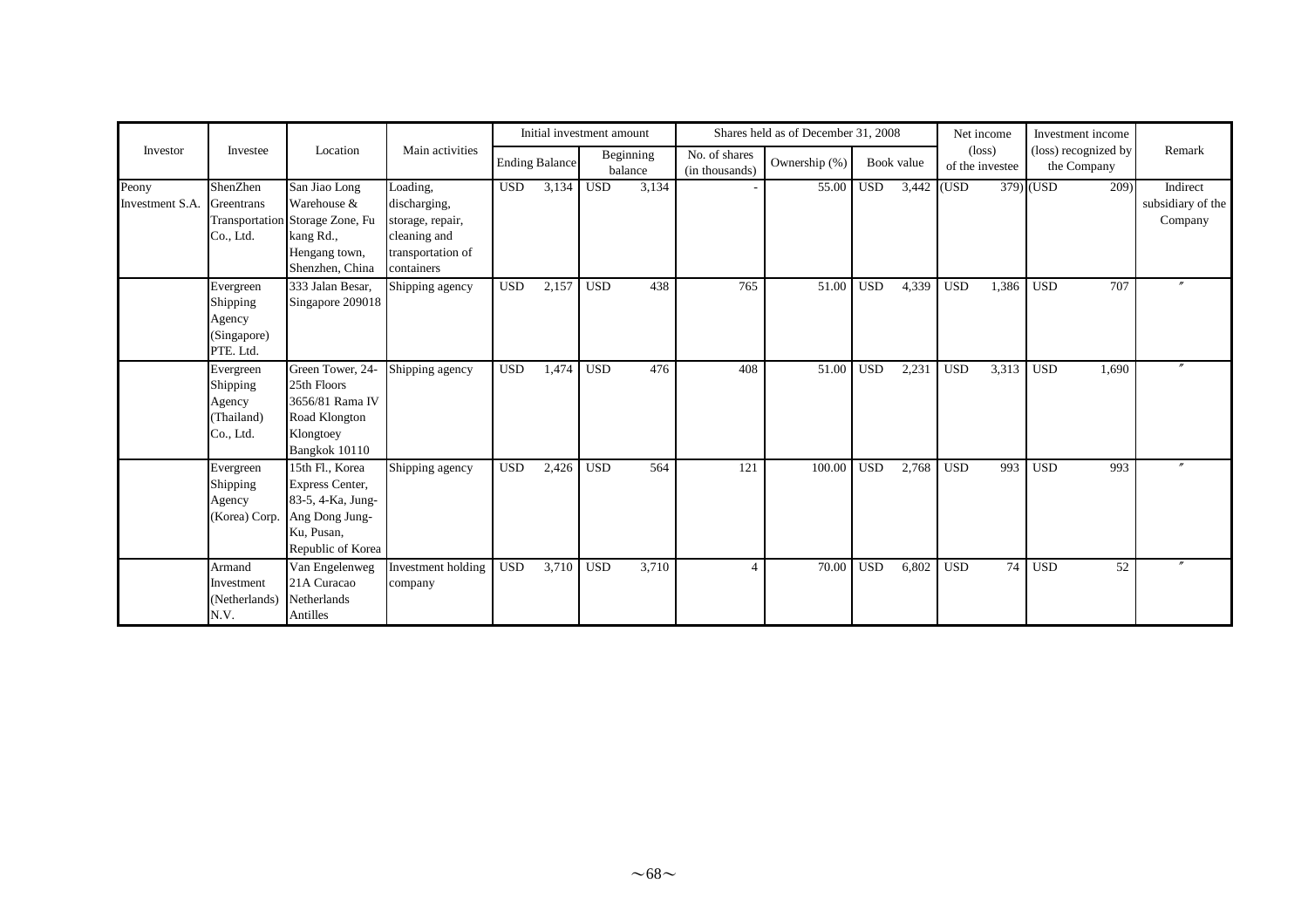|                          |                                                             |                                                                                                       |                 |            | Initial investment amount |            |                      |                                 | Shares held as of December 31, 2008 |              |            |            | Net income                         |                  | Investment income                   |                                          |
|--------------------------|-------------------------------------------------------------|-------------------------------------------------------------------------------------------------------|-----------------|------------|---------------------------|------------|----------------------|---------------------------------|-------------------------------------|--------------|------------|------------|------------------------------------|------------------|-------------------------------------|------------------------------------------|
| Investor                 | Investee                                                    | Location                                                                                              | Main activities |            | <b>Ending Balance</b>     |            | Beginning<br>balance | No. of shares<br>(in thousands) | Ownership (%)                       |              | Book value |            | $(\text{loss})$<br>of the investee |                  | (loss) recognized by<br>the Company | Remark                                   |
| Peony<br>Investment S.A. | Evergreen<br>Shipping<br>Agency<br>(Deutschland)<br>GmbH    | Evergreen<br>Building<br>Amsinckstrasse 55<br>20097<br>Hamburg, Germany                               | Shipping agency | <b>USD</b> | 8,316                     | <b>USD</b> | 90                   |                                 | 100.00                              | $_{\rm USD}$ | 8,703      | <b>USD</b> | 964                                | <b>USD</b>       | 964                                 | Indirect<br>subsidiary of the<br>Company |
|                          | Evergreen<br>Shipping<br>Agency<br>(Ireland) Ltd.           | 22 Fiztwilliam<br>Place, Dublin 2,<br>Ireland                                                         | Shipping agency | <b>USD</b> | 95                        | <b>USD</b> |                      |                                 | 100.00                              | <b>USD</b>   | 145        | <b>USD</b> | 58                                 | <b>USD</b>       | 58                                  |                                          |
|                          | Evergreen<br>Shipping<br>Pvt. Ltd.                          | J.N. Heredia Marg Shipping agency<br><b>Ballard Estate</b><br>Agency (India) Mumbai 400 038,<br>India |                 | <b>USD</b> | 184                       | <b>USD</b> | 22                   | 100                             | 99.997                              | <b>USD</b>   | 1.695      | <b>USD</b> | 1,549                              | <b>USD</b>       | 1,549                               |                                          |
|                          | Evergreen<br>Shipping<br>Agency<br>(Australia)<br>Pty. Ltd. | Level 13,181<br>Miller Street,<br>North Sydney<br><b>NSW 2060</b><br>Australia                        | Shipping agency | <b>USD</b> | 232                       | <b>USD</b> |                      |                                 | 51.00                               | <b>USD</b>   | 105        | <b>USD</b> | 8                                  | <b>USD</b>       | $\boldsymbol{\varDelta}$            |                                          |
|                          | Evergreen<br>Shipping<br>Agency<br>(Netherlands)<br>B.V.    | Oudelandseweg<br>33, 3194AR,<br>Hoogyliet,<br>Rotterdam, The<br>Netherlands                           | Shipping agency | <b>USD</b> | 3,977                     | <b>USD</b> | 7,642                |                                 | 100.00                              | <b>USD</b>   | 4,322      | <b>USD</b> | 558                                | $\overline{USD}$ | 558                                 |                                          |
|                          | Evergreen<br>Shipping<br>S.A.                               | Tour Franklin-La<br>Defense 8, 92042<br>Agency France Paris La Defense<br>Cedex-France.               | Shipping agency | <b>USD</b> | 907                       | <b>USD</b> | 146                  |                                 | 99.40                               | <b>USD</b>   | 999        | <b>USD</b> | 142                                | <b>USD</b>       | 141                                 |                                          |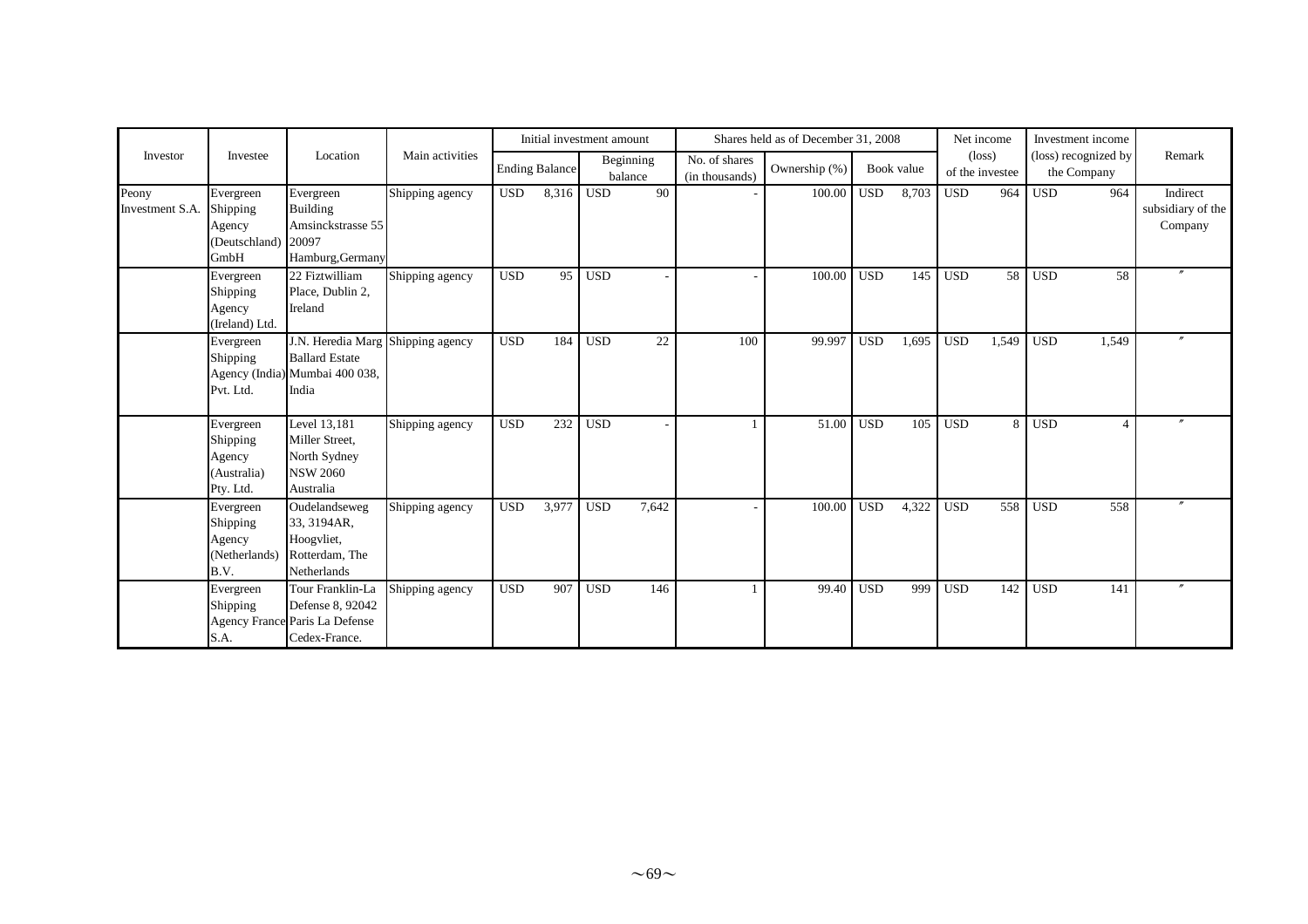|                          |                                                                               |                                                                  |                                                                                                                                    |            | Initial investment amount |            |                      |                                 | Shares held as of December 31, 2008 |            |            |            | Net income                         |             | Investment income                   |                                                                             |
|--------------------------|-------------------------------------------------------------------------------|------------------------------------------------------------------|------------------------------------------------------------------------------------------------------------------------------------|------------|---------------------------|------------|----------------------|---------------------------------|-------------------------------------|------------|------------|------------|------------------------------------|-------------|-------------------------------------|-----------------------------------------------------------------------------|
| Investor                 | Investee                                                                      | Location                                                         | Main activities                                                                                                                    |            | <b>Ending Balance</b>     |            | Beginning<br>balance | No. of shares<br>(in thousands) | Ownership (%)                       |            | Book value |            | $(\text{loss})$<br>of the investee |             | (loss) recognized by<br>the Company | Remark                                                                      |
| Peony<br>Investment S.A. | Evergreen<br>Shipping<br>(Spain) S.L.                                         | Calle Siete Aguas,<br>11 - Eetlo. 46023<br>Valencia, Spain       | Shipping agency                                                                                                                    | <b>USD</b> | 3,870                     | <b>USD</b> | 486                  | 3                               | 55.00                               | <b>USD</b> | 7,427      | <b>USD</b> | 7,185                              | <b>USD</b>  | 3,952                               | Indirect<br>subsidiary of the<br>Company                                    |
|                          | Evergreen<br>Shipping<br>Agency<br>(Poland) SP.<br>ZO. O                      | UL. Postepu 18,<br>02-676 Warszawa,<br>Poland                    | Shipping agency                                                                                                                    | <b>USD</b> | 662                       | <b>USD</b> | 69                   | $\overline{2}$                  | 100.00                              | <b>USD</b> | 573        | <b>USD</b> | 25                                 | <b>USD</b>  | 25                                  |                                                                             |
|                          | Evergreen                                                                     | Pje. Carabelas<br>Argentina S.A. 344, CABA, Bs.<br>As. Argentina | Leasing                                                                                                                            | <b>USD</b> | 140                       | <b>USD</b> | 503                  | 150                             | 95.00                               | <b>USD</b> |            | 84 (USD    |                                    | $153)$ (USD | 145)                                |                                                                             |
|                          | Evergreen<br>Shipping<br>Agency (Italy)<br>S.P.A.                             | Scali Cerere, 9<br>Livorno Italy                                 | Shipping agency                                                                                                                    | <b>USD</b> | 2,352                     | <b>USD</b> | 1.619                |                                 | 55.00                               | <b>USD</b> | 3,156      | <b>USD</b> | 1.756                              | <b>USD</b>  | 966                                 | $^{\prime\prime}$                                                           |
|                          | Evergreen<br>Shipping<br>Agency<br>(Russia) Ltd.                              | 6 Sofiyskaya<br>Street, ST<br>Petersburg,<br>192236 Russia       | Shipping agency                                                                                                                    | <b>USD</b> | 848                       | <b>USD</b> | 124                  |                                 | 51.00                               | <b>USD</b> | 812        | <b>USD</b> | 1,638                              | <b>USD</b>  | 835                                 |                                                                             |
|                          | Evergreen<br>Shipping<br>Agency<br>(Vietnam)<br>Corp.                         | 13F, 37 Ton Duc<br>Thang St., Dist 1.,<br>HCMC, Vietnam          | Shipping agency                                                                                                                    | <b>USD</b> | 454                       | <b>USD</b> | 345                  |                                 | 51.00                               | <b>USD</b> | 1,669      | <b>USD</b> | 2,799                              | <b>USD</b>  | 1,427                               |                                                                             |
|                          | Qingdao<br>Evergreen<br>Container<br>Storage &<br>Transportation<br>Co., Ltd. | No.114 Huangho<br>E. Rd., Huangdao<br>District<br>Qingdao, China | Inland container<br>transportation,<br>container storage,<br>loading,<br>discharging,<br>leasing, repair,<br>clearing, and related | <b>USD</b> | 4.447                     | <b>USD</b> | 4,447                |                                 | 40.00                               | <b>USD</b> | 6,586      | <b>USD</b> | 1.939                              | <b>USD</b>  | 776                                 | Investee company<br>of Peony<br>accounted for<br>under the equity<br>method |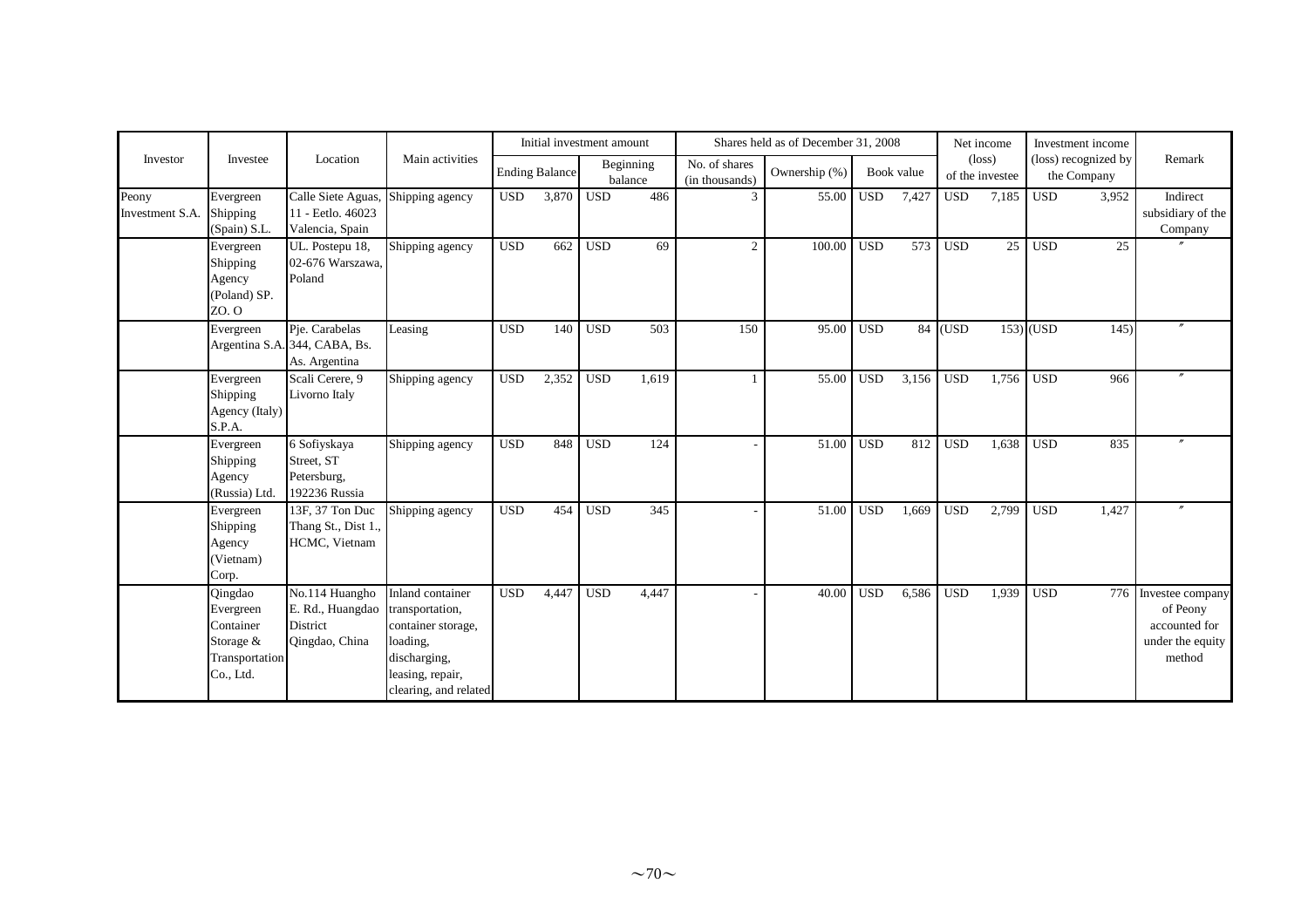|                          |                                                        |                                                                                                                                     |                                                                                                                                                  |            |                       | Initial investment amount |                      |                                                      | Shares held as of December 31, 2008 |              |             |            | Net income                         | Investment income                   |                                                                             |
|--------------------------|--------------------------------------------------------|-------------------------------------------------------------------------------------------------------------------------------------|--------------------------------------------------------------------------------------------------------------------------------------------------|------------|-----------------------|---------------------------|----------------------|------------------------------------------------------|-------------------------------------|--------------|-------------|------------|------------------------------------|-------------------------------------|-----------------------------------------------------------------------------|
| Investor                 | Investee                                               | Location                                                                                                                            | Main activities                                                                                                                                  |            | <b>Ending Balance</b> |                           | Beginning<br>balance | $\overline{\text{No}}$ . of shares<br>(in thousands) | Ownership (%)                       |              | Book value  |            | $(\text{loss})$<br>of the investee | (loss) recognized by<br>the Company | Remark                                                                      |
| Peony<br>Investment S.A. | Kingstrans<br>International<br>Logistics<br>Ltd.       | No.12 Yuejin Rd.<br><b>Tianjin Port</b><br>International<br>(Tianjing) Co., Logistics Center,<br>Tanggu District,<br>Tianjin, China | Inland container<br>transportation,<br>container storage,<br>loading,<br>discharging,<br>leasing, repair,<br>cleaning, and<br>related activities | <b>USD</b> | 2,000                 | <b>USD</b>                | 2,000                |                                                      | 20.00                               | $_{\rm USD}$ | 2,139 (USD  |            |                                    | 409) (USD<br>82)                    | Investee company<br>of Peony<br>accounted for<br>under the equity<br>method |
|                          | Ningbo<br>Victory<br>Ltd.                              | No.201 Xiaoshan<br>Rd., Taipingyang<br>Container Co., Industrial Area,<br>Beilun, Ningbo,<br>Zhejiang, China                        | Inland container<br>transportation,<br>container storage,<br>loading,<br>discharging,<br>leasing, repair,<br>cleaning, and<br>related activities | <b>USD</b> | 1,199                 | <b>USD</b>                | 1,199                |                                                      | 40.00                               | <b>USD</b>   | 2,293       | <b>USD</b> | 970                                | <b>USD</b><br>388                   | $\prime$                                                                    |
|                          | Shanghai Jifa<br>Logistics Co., No.4049C<br>Ltd.       | 12F Jifa Buidling<br>Jungong Rd.,<br>Shanghai City,<br>China                                                                        | Inland container<br>transportation,<br>container storage,<br>loading,<br>discharging,<br>leasing, repair,<br>cleaning, and<br>related activities | <b>USD</b> |                       | <b>USD</b>                | 6,635                |                                                      | 0.00                                | <b>USD</b>   |             | <b>USD</b> |                                    | <b>USD</b>                          |                                                                             |
|                          | Balsam<br>Investment<br>(NetherLands) Curacao,<br>N.V. | 21-A Van<br>Engelenweg,<br>Netherlands,<br>Antilles                                                                                 | Investment holding<br>company                                                                                                                    | <b>USD</b> | 50,715                | <b>USD</b>                | 50,715               |                                                      | 49.00                               |              | USD 168,101 | (USD)      | $12,422)$ (USD                     | 6,087                               |                                                                             |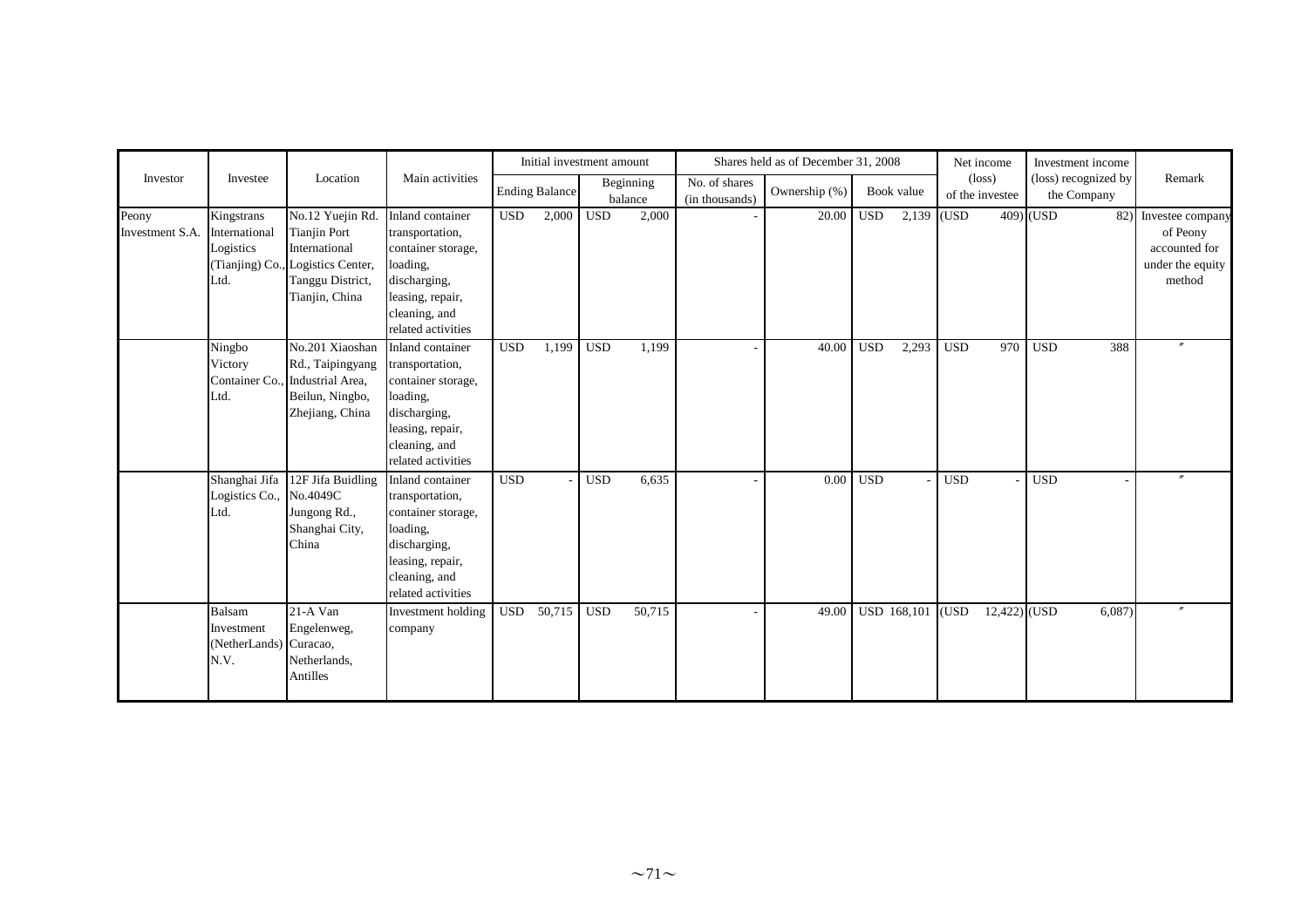|                          |                                                          |                                                                                                                                               |                                         |            | Initial investment amount |            |                      |                                 | Shares held as of December 31, 2008 |            |        |                                    | Net income  | Investment income                   |                                                                             |
|--------------------------|----------------------------------------------------------|-----------------------------------------------------------------------------------------------------------------------------------------------|-----------------------------------------|------------|---------------------------|------------|----------------------|---------------------------------|-------------------------------------|------------|--------|------------------------------------|-------------|-------------------------------------|-----------------------------------------------------------------------------|
| Investor                 | Investee                                                 | Location                                                                                                                                      | Main activities                         |            | <b>Ending Balance</b>     |            | Beginning<br>balance | No. of shares<br>(in thousands) | Ownership (%)                       | Book value |        | $(\text{loss})$<br>of the investee |             | (loss) recognized by<br>the Company | Remark                                                                      |
| Peony<br>Investment S.A. | Luanta<br>Investment<br>NetherLands) Curacao,<br>N.V.    | 21-A Van<br>Engelenweg,<br>Netherlands,<br>Antilles                                                                                           | Investment holding<br>company           | <b>USD</b> | 21,973                    | <b>USD</b> | 21,973               | 460                             | 50.00                               | <b>USD</b> | 86,504 |                                    | USD 151,555 | <b>USD</b><br>75,777                | Investee company<br>of Peony<br>accounted for<br>under the equity<br>method |
|                          | Green<br>Peninsula<br>Agencies<br>SDM. BHD               | NO.7, Jalan<br>Jurutera U1/23,<br>Section U1, Hicom<br>Glenmarie<br>Industrial Park,<br>40150 Shah Alam,<br>Selangor Darul<br>Ehsan, Malaysia | Investment holding<br>company           | <b>USD</b> | 7,255                     | <b>USD</b> | 450                  | 1,500                           | 30.00                               | <b>USD</b> | 7,223  | <b>USD</b>                         | 5,257       | <b>USD</b><br>1,577                 | $\prime\prime$                                                              |
|                          | Evergreen<br>Container<br>Terminal<br>(Thailand)<br>Ltd. | 33/4 Moo 1,<br>Chaokhun Tahan<br>Road, Sun District<br>Klong 3, Lat<br>Krabang District,<br>Bangkok 10520                                     | Inland container<br>storage and loading | <b>USD</b> | 28,636                    | <b>USD</b> | 28,636               | 10,600                          | 48.18                               | <b>USD</b> | 28,682 | <b>USD</b>                         | 11,732      | <b>USD</b><br>5,653                 |                                                                             |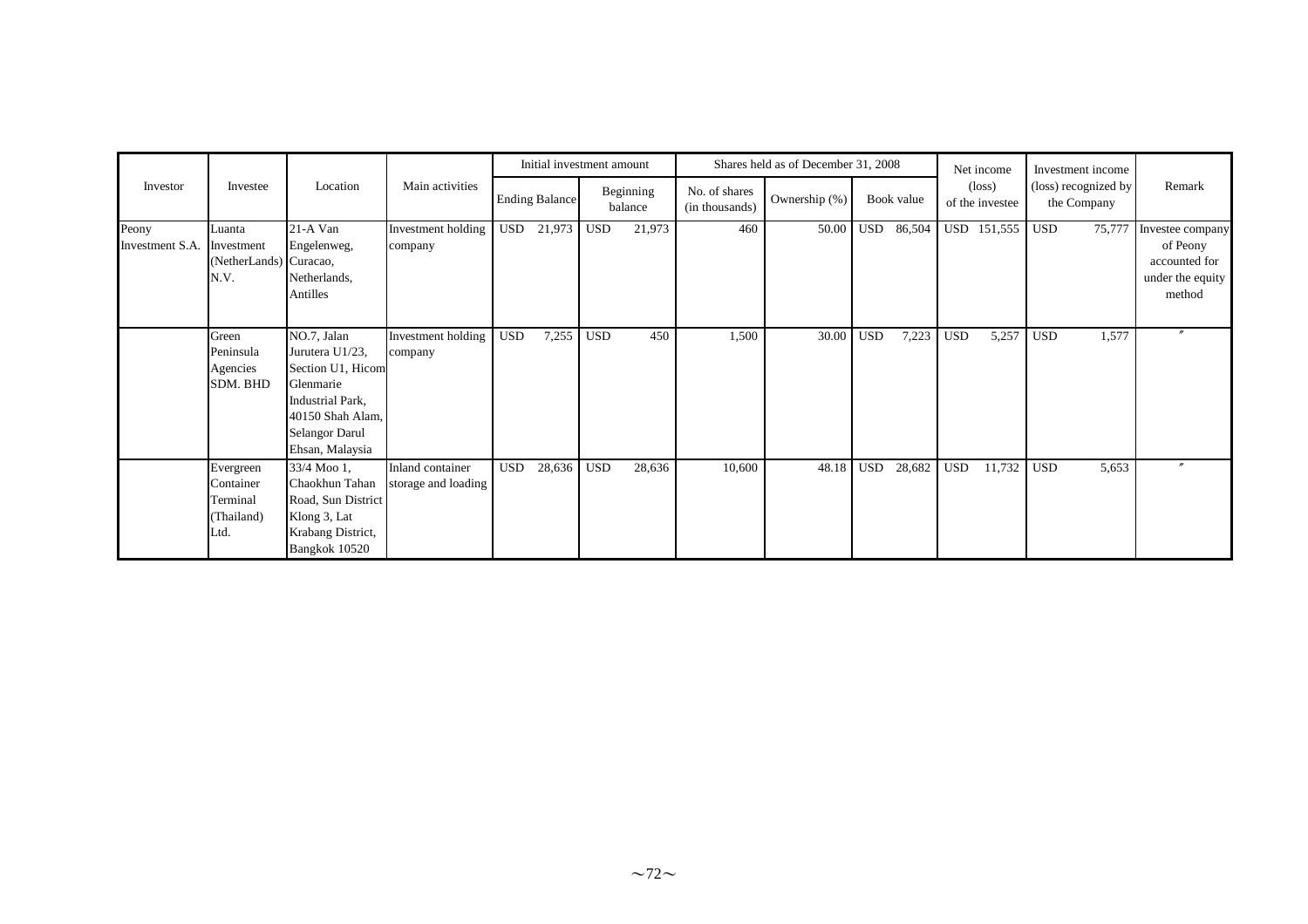B.Loans granted for the year ended December 31, 2008

| No. | Creditor                            | Borrower                                                        | General ledger<br>account              |            | Maximum<br>outstanding<br>balance for the<br>year ended<br>December 31, |            | <b>Balance</b> at<br>December 31,<br>2008 | (% )              | Interest rate Nature of loan<br>(Note 1) | Amount of<br>transaction<br>with the<br>borrower | Reason for<br>short-term<br>financing<br>(Note 2) | Allowance for<br>doubtful<br>accounts |                          | Collateral | Limit on loans<br>granted to a single<br>party (Note 3) | Ceiling on total<br>loans granted<br>(Note 3) |
|-----|-------------------------------------|-----------------------------------------------------------------|----------------------------------------|------------|-------------------------------------------------------------------------|------------|-------------------------------------------|-------------------|------------------------------------------|--------------------------------------------------|---------------------------------------------------|---------------------------------------|--------------------------|------------|---------------------------------------------------------|-----------------------------------------------|
|     |                                     |                                                                 |                                        |            | 2008                                                                    |            |                                           |                   |                                          |                                                  |                                                   |                                       | Item                     | Value      |                                                         |                                               |
| -1  | Peony<br>Investment<br>S.A.         | Evergreen<br>Shipping<br>Agency (India)<br>Private<br>Limited.  | Receivables<br>from related<br>parties | <b>USD</b> | 2,000                                                                   | <b>USD</b> | 2,000                                     | $2.230-$<br>3.490 | 2                                        | <b>USD</b>                                       | Working<br>capital<br>requirement                 | <b>USD</b>                            |                          | <b>USD</b> | NTD 13,058,228                                          | NTD 26,116,455                                |
|     |                                     | Kingtrans<br>International<br>Logistics<br>(Tianjin)Co.,L       | $^{\prime\prime}$                      | <b>USD</b> | 1,500                                                                   | <b>USD</b> | 1,500                                     | 3.544             | 2                                        | <b>USD</b>                                       | $^{\prime\prime}$                                 | <b>USD</b>                            |                          | <b>USD</b> | NTD 13,058,228                                          | NTD 26,116,455                                |
|     |                                     | Luanta<br>Investment<br>(NetherLands)<br>N.V.                   |                                        |            | USD 27,825                                                              | <b>USD</b> | 4,665                                     | 4.701             | 2                                        | <b>USD</b>                                       |                                                   | <b>USD</b>                            | $\overline{\phantom{a}}$ | <b>USD</b> | NTD 13,058,228                                          | NTD 26,116,455                                |
| 2   | Clove Holding Island<br>Ltd.        | Equipment<br>LLC.                                               | $^{\prime\prime}$                      | <b>USD</b> | 11,523                                                                  | <b>USD</b> | 11,523                                    | 5.150             | 2                                        | <b>USD</b>                                       | $^{\prime\prime}$                                 | <b>USD</b>                            | $\overline{\phantom{0}}$ | <b>USD</b> | NTD 13,058,228                                          | NTD 26,116,455                                |
| 3   | Evergreen<br>Marine (UK)<br>Limited | Island<br>Equipment<br>LLC.                                     |                                        | <b>USD</b> | 4,801                                                                   | <b>USD</b> | 4,801                                     | 5.150             | 2                                        | <b>USD</b>                                       |                                                   | <b>USD</b>                            | $\overline{\phantom{a}}$ | <b>USD</b> | NTD 13,058,228                                          | NTD 26,116,455                                |
|     |                                     | Kingtrans<br>International<br>Logistics<br>(Tianjin)Co.,L<br>td |                                        | <b>USD</b> | 1,500                                                                   | <b>USD</b> | 1,500                                     | 3.544             | 2                                        | <b>USD</b>                                       |                                                   | <b>USD</b>                            | $\overline{\phantom{a}}$ | <b>USD</b> | NTD 13,058,228                                          | NTD 26,116,455                                |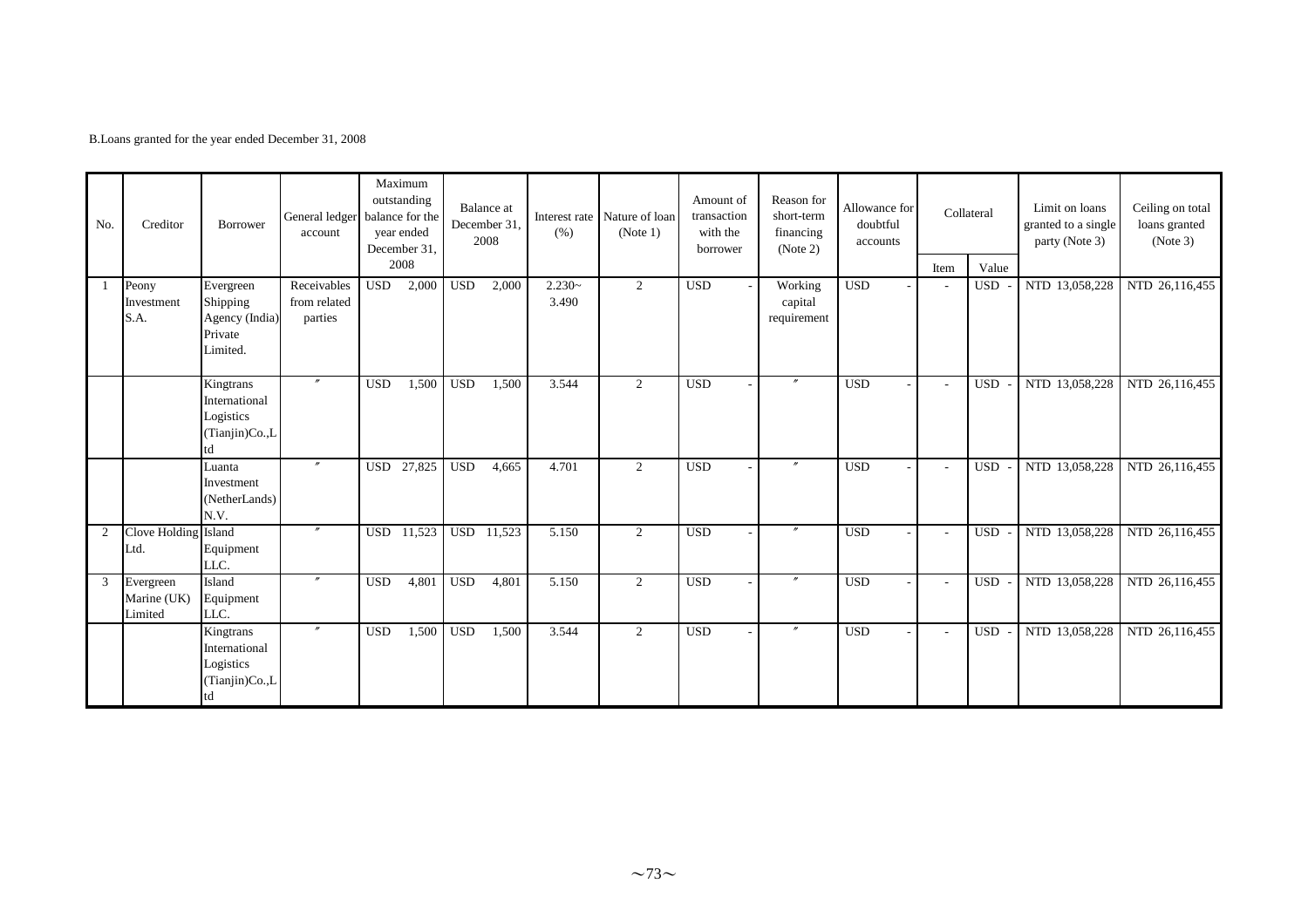#### Note 1:Nature of loans extended

"1" denotes the loans extended to the companies which have transactions with the Company or its subsidiaries.

- "2" denotes the loans extended to the companies which require short-term financing.
- Note 2:The reason that the loan was granted and the usage of the loan should be stated, if the nature of the loan is "2".

Note 3: The explanation of the equation of the limits and amounts is required and set forth as follows:

1.According to the Company's credit policy, the total amount of loans granted to a single company should not exceed 20% of the net worth stated in the latest financial statements.

The calculation is as follows:

The Company:NTD65,291,138 \*20%=NTD13,058,228

2.According to the Company's credit policy, the total amount of loans granted by the Company or its subsidiaries should not exceed 40% of the net worth stated in the latest financial statements.

The calculation is as follows:

NTD65,291,138 \*40%=NTD26,116,455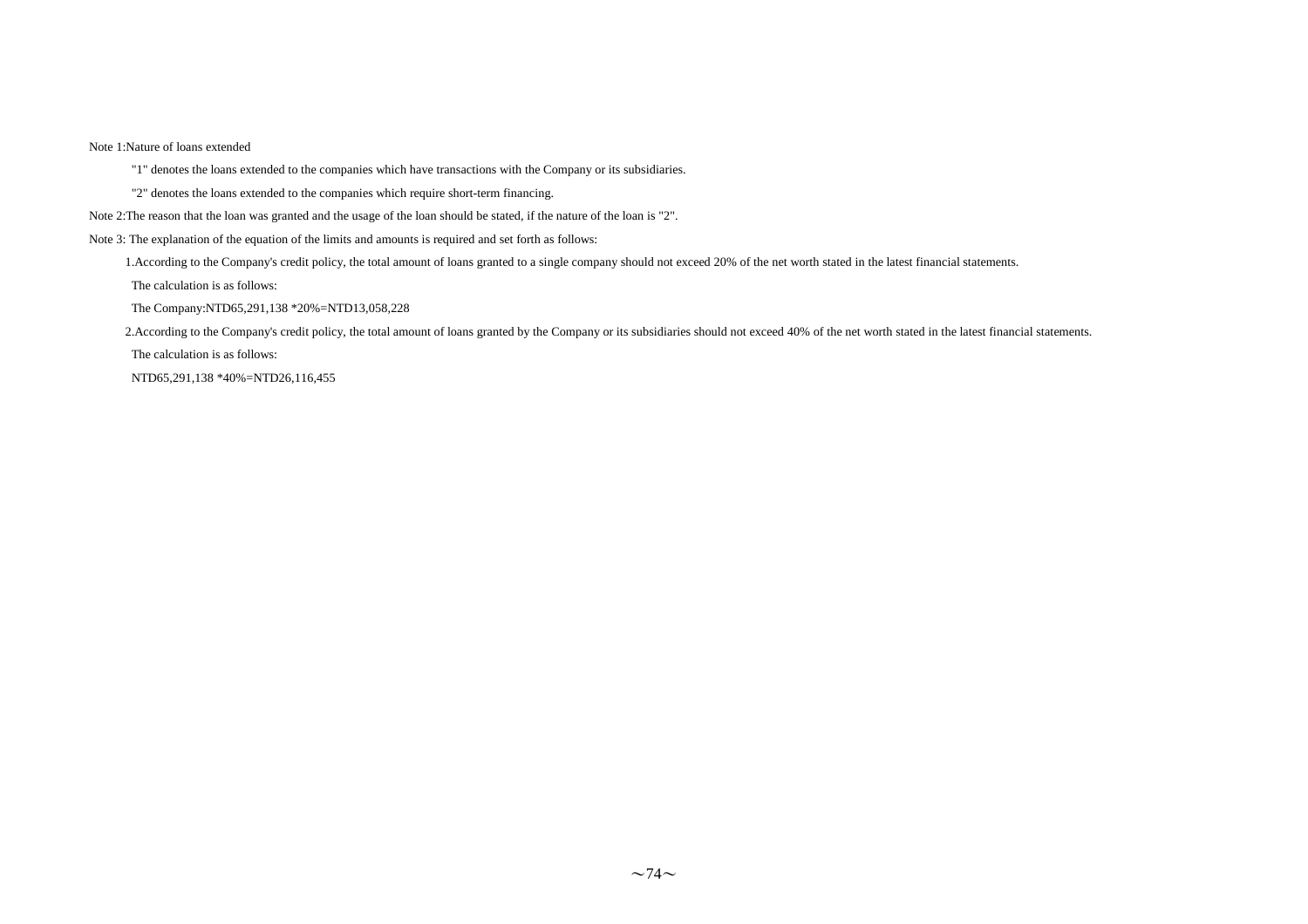|                       |                                                       | Relationship of the                   |                                                                      |                                       |            | As of December 31, 2008 |                   |            |              |        |
|-----------------------|-------------------------------------------------------|---------------------------------------|----------------------------------------------------------------------|---------------------------------------|------------|-------------------------|-------------------|------------|--------------|--------|
| Securities held by    | Marketable securities                                 | securities issuer with<br>the Company | General ledger account                                               | Number of<br>shares<br>(in thousands) |            | Book value              | Ownership<br>(% ) |            | Market value | Remark |
| Peony Investment S.A. | Clove Holding Ltd.                                    | Indirect subsidiary of<br>the Company | Long-term equity<br>investment accounted for by<br>the equity method | 10                                    | <b>USD</b> | 111,029                 | 100.00            | <b>USD</b> | 111,029      |        |
|                       | Evergreen Shipping Agency (Deutschland)<br>GmbH       | $\overline{v}$                        |                                                                      |                                       | <b>USD</b> | 8,703                   | 100.00            | <b>USD</b> | 8,703        |        |
|                       | Evergreen Shipping Agency (Ireland) Ltd.              | $^{\prime\prime}$                     | $\prime\prime$                                                       |                                       | <b>USD</b> | 145                     | 100.00            | <b>USD</b> | 145          |        |
|                       | Evergreen Shipping Agency (Korea)<br>Corporation      | $\boldsymbol{r}$                      |                                                                      | 121                                   | <b>USD</b> | 2,768                   | 100.00            | <b>USD</b> | 2,768        |        |
|                       | Evergreen Shipping Agency (Netherlands)<br>B.V.       |                                       |                                                                      |                                       | <b>USD</b> | 4,322                   | 100.00            | <b>USD</b> | 4,322        |        |
|                       | Evergreen Shipping Agency (Poland)<br>SP.ZO.O         | $\overline{''}$                       |                                                                      | 2                                     | <b>USD</b> | 573                     | 100.00 USD        |            | 573          |        |
|                       | Greencompass Marine S.A.                              | $\prime\prime$                        | $\theta$                                                             | 3,535                                 | <b>USD</b> | 979,748                 | 100.00            | <b>USD</b> | 979,748      |        |
|                       | Vigor Enterprise S.A.                                 | $\prime\prime$                        | $\theta$                                                             | 5                                     | <b>USD</b> | 555                     | 100.00            | <b>USD</b> | 555          |        |
|                       | Evergreen Shipping Agency (India) Private<br>Limited. | $^{\prime\prime}$                     | $\theta$                                                             | 100                                   | <b>USD</b> | 1,695                   | 99.997            | <b>USD</b> | 1,695        |        |
|                       | Evergreen Argentina S.A.                              | $\prime$                              | $\prime\prime$                                                       | 150                                   | <b>USD</b> | 84                      | 95.00             | <b>USD</b> | 84           |        |
|                       | Evergreen Shipping Agency France S.A.                 | $^{\prime\prime}$                     | $^{\prime\prime}$                                                    |                                       | <b>USD</b> | 999                     | 99.40             | <b>USD</b> | 999          |        |
|                       | PT Multi Bina Pura International                      | $\prime\prime$                        | $\prime\prime$                                                       | 68                                    | <b>USD</b> | 10,687                  | 95.30             | <b>USD</b> | 10,687       |        |
|                       | PT Multi Bina Transport                               | $^{\prime\prime}$                     | $^{\prime\prime}$                                                    | $\overline{c}$                        | <b>USD</b> | 363                     | 17.39             | <b>USD</b> | 363          |        |
|                       | Evergreen Heavy Industrial Corp (M) Berhad            | $\prime\prime$                        | $^{\prime\prime}$                                                    | 42,120                                | <b>USD</b> | 40,547                  | 84.44             | <b>USD</b> | 40,547       |        |
|                       | Armand Investment (Netherlands) N.V.                  | $\prime\prime$                        | $\prime\prime$                                                       |                                       | <b>USD</b> | 6,802                   | 70.00             | <b>USD</b> | 6,802        |        |
|                       | Evergreen Shipping (Spain) S.L.                       | $^{\prime\prime}$                     | $\prime\prime$                                                       | 3                                     | <b>USD</b> | 7,427                   | 55.00             | <b>USD</b> | 7,427        |        |
|                       | Evergreen Shipping Agency (Italy) S.P.A.              | $\prime\prime$                        | $^{\prime\prime}$                                                    |                                       | <b>USD</b> | 3,156                   | 55.00             | <b>USD</b> | 3,156        |        |
|                       | Shenzhen Greentrans Transportation Co., Ltd.          |                                       | $^{\prime\prime}$                                                    |                                       | <b>USD</b> | 3,442                   | 55.00             | <b>USD</b> | 3,442        |        |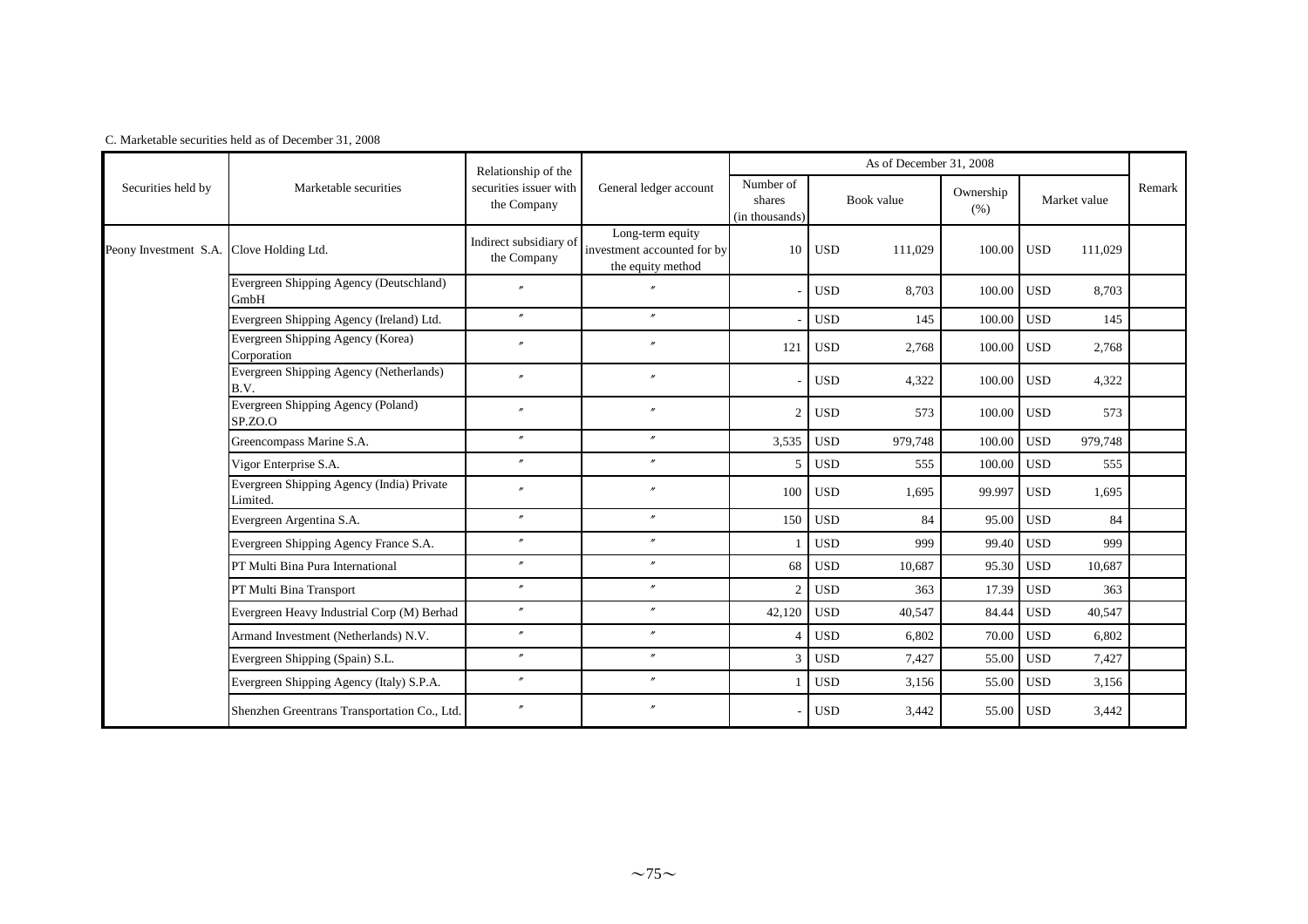| As of December 31, 2008<br>Relationship of the |                                                         |                                                                               |                                                                      |                                       |                       |                   |                       |        |  |  |
|------------------------------------------------|---------------------------------------------------------|-------------------------------------------------------------------------------|----------------------------------------------------------------------|---------------------------------------|-----------------------|-------------------|-----------------------|--------|--|--|
| Securities held by                             | Marketable securities                                   | securities issuer with<br>the Company                                         | General ledger account                                               | Number of<br>shares<br>(in thousands) | Book value            | Ownership<br>(% ) | Market value          | Remark |  |  |
|                                                | Peony Investment S.A. Evergreen Marine (UK) Ltd.        | Indirect subsidiary of<br>the Company                                         | Long-term equity<br>investment accounted for by<br>the equity method | 765                                   | <b>USD</b><br>99,457  | 51.00             | <b>USD</b><br>99,457  |        |  |  |
|                                                | Evergreen Shipping Agency (Australia) Pty<br>Ltd.       |                                                                               |                                                                      |                                       | <b>USD</b><br>105     | 51.00             | <b>USD</b><br>105     |        |  |  |
|                                                | Evergreen Shipping Agency (Russia) Limited              | $\mathbf{r}$                                                                  | $\theta$                                                             |                                       | <b>USD</b><br>812     | 51.00             | <b>USD</b><br>812     |        |  |  |
|                                                | Evergreen Shipping Agency (Singapore) Pte<br>Ltd        | $\boldsymbol{''}$                                                             | $\theta$                                                             | 765                                   | <b>USD</b><br>4,339   | 51.00             | <b>USD</b><br>4,339   |        |  |  |
|                                                | Evergreen Shipping Agency (Thailand) Co.,<br>Ltd.       | $\prime\prime$                                                                | $^{\prime\prime}$                                                    | 408                                   | <b>USD</b><br>2,231   | 51.00             | <b>USD</b><br>2,231   |        |  |  |
|                                                | Evergreen Shipping Agency (Vietnam) Corp.               | $\prime\prime$                                                                | $^{\prime\prime}$                                                    |                                       | <b>USD</b><br>1,669   | 51.00             | <b>USD</b><br>1,669   |        |  |  |
|                                                | PT. Evergreen Shipping Agency Indonesia                 | $\mathbf{r}$                                                                  | $\mathbf{r}$                                                         |                                       | <b>USD</b><br>1,780   | 51.00             | <b>USD</b><br>1,780   |        |  |  |
|                                                | Luanta Investment (Netherlands) N.V.                    | Investee of Peony<br>Investment S.A.<br>accounted for by the<br>equity method |                                                                      | 460                                   | <b>USD</b><br>86,504  | 50.00             | <b>USD</b><br>86,504  |        |  |  |
|                                                | Balsam Investment (Netherlands) N.V.                    | $\mathbf{r}$                                                                  | $\mathbf{r}$                                                         |                                       | <b>USD</b><br>168,101 | 49.00             | <b>USD</b><br>168,101 |        |  |  |
|                                                | Evergreen Container Terminal (Thailand)<br>Limited      | $\overline{v}$                                                                |                                                                      | 10,600                                | <b>USD</b><br>28,682  | 48.18             | <b>USD</b><br>28,682  |        |  |  |
|                                                | Ningbo Victory Container Co. Ltd.                       | $^{\prime\prime}$                                                             | $\mathbf{r}$                                                         |                                       | <b>USD</b><br>2,293   | 40.00             | <b>USD</b><br>2,293   |        |  |  |
|                                                | Qingdao Evergreen Container Transportation<br>Co., Ltd. | $\overline{''}$                                                               | $^{\prime\prime}$                                                    |                                       | <b>USD</b><br>6,586   | 40.00             | <b>USD</b><br>6,586   |        |  |  |
|                                                | Green Peninsula Agencies SDM. BHD.                      | $^{\prime\prime}$                                                             | $^{\prime\prime}$                                                    | 1,500                                 | <b>USD</b><br>7,223   | 30.00             | <b>USD</b><br>7,223   |        |  |  |
|                                                | Kingtrans Intl. Logistics (Tianjin) Co. Ltd.            | $\boldsymbol{r}$                                                              | $\theta$                                                             |                                       | <b>USD</b><br>2,139   | 20.00             | <b>USD</b><br>2,139   |        |  |  |
|                                                | Dongbu Pusan Container Terminal Co. Ltd.                | None                                                                          | Financial assets carried at<br>cost - non-current                    | 300                                   | <b>USD</b><br>1,556   | 15.00             | <b>USD</b><br>1,556   |        |  |  |
|                                                | Hutchison Inland Container Depots Ltd.                  | $\prime\prime$                                                                | $\mathbf{r}$                                                         |                                       | <b>USD</b><br>1,492   | 7.50              | <b>USD</b><br>1,492   |        |  |  |
|                                                | Colombo - South Asia Gateway Terminal                   | $\prime$                                                                      | $^{\prime\prime}$                                                    | 18,942                                | <b>USD</b><br>2,412   | 5.00              | <b>USD</b><br>2,412   |        |  |  |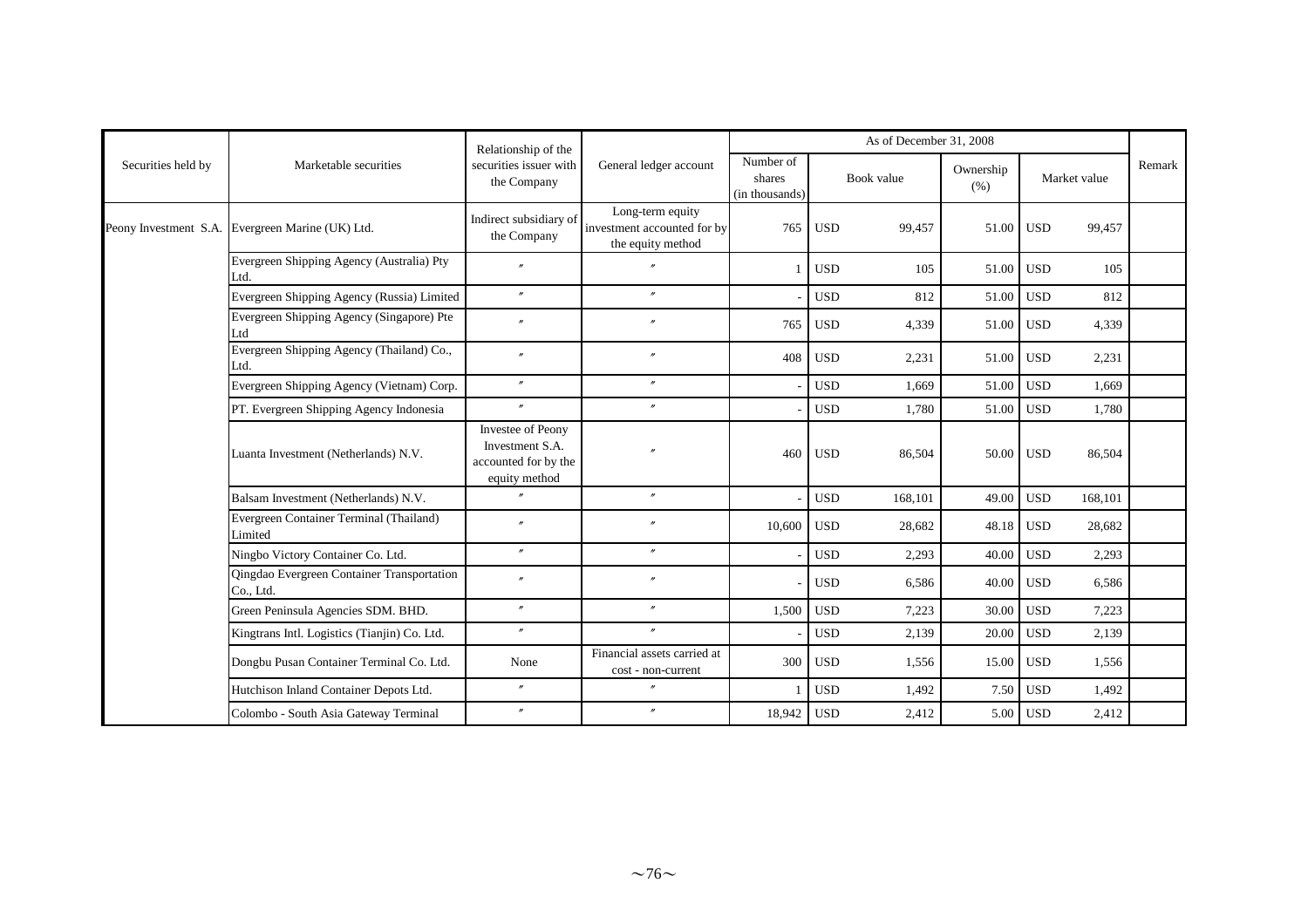|                                                |                                              | Relationship of the                                                            |                                                                                           |                                       |            | As of December 31, 2008 |                   |            |              |        |
|------------------------------------------------|----------------------------------------------|--------------------------------------------------------------------------------|-------------------------------------------------------------------------------------------|---------------------------------------|------------|-------------------------|-------------------|------------|--------------|--------|
| Securities held by                             | Marketable securities                        | securities issuer with<br>the Company                                          | General ledger account                                                                    | Number of<br>shares<br>(in thousands) |            | Book value              | Ownership<br>(% ) |            | Market value | Remark |
| PT. Multi Bina Pura<br>International           | PT. Multi Bina Transport                     | Indirect subsidiary of<br>the Peony                                            | Long-term equity<br>investment accounted for by<br>the equity method                      | 8                                     | <b>IDR</b> | 16,652,556              | 72.95             | <b>IDR</b> | 16,652,556   |        |
| Clove Holding Ltd.                             | Ample Holding LTD.                           | $\overline{''}$                                                                |                                                                                           | 9                                     | <b>USD</b> | 30,655                  | 90.00             | <b>USD</b> | 30,655       |        |
|                                                | Island Equipment LLC.                        | $^{\prime\prime}$                                                              | $^{\prime\prime}$                                                                         |                                       | <b>USD</b> | 1,224                   | 36.00             | <b>USD</b> | 1,224        |        |
|                                                | Classic Outlook Investment Ltd.              | Investee of the Clove<br>accounted for by cost<br>method                       | Financial assets carried at<br>cost - non-current                                         |                                       | <b>USD</b> | 102,359                 | 2.25              | <b>USD</b> | 102,359      |        |
|                                                | Everup Profits Ltd.                          | $\prime\prime$                                                                 | $^{\prime\prime}$                                                                         |                                       | <b>USD</b> |                         | 2.25              | <b>USD</b> |              |        |
| Ample Holding Ltd.                             | Colon Container Terminal S.A.                | Investee of the Ample<br>equity method                                         | Long-term equity<br>accounted for by the investment accounted for by<br>the equity method | 22,860                                | <b>USD</b> | 66,081                  | 40.00             | <b>USD</b> | 66,081       |        |
| Island Equipment LLC                           | Whitney Equipment LLC.                       | Investee of the Island<br>accounted for by the<br>equity method                |                                                                                           |                                       | <b>USD</b> | 1,132                   | 100.00            | <b>USD</b> | 1,132        |        |
|                                                | Hemlock Equipment LLC.                       | $\mathbf{r}$                                                                   | $\theta$                                                                                  |                                       | <b>USD</b> | 2,124                   | 100.00            | <b>USD</b> | 2,124        |        |
| Evergreen Marine (UK)<br>Limited               | Island Equipment LLC.                        | Investee of the EMU<br>accounted for by the<br>equity method                   |                                                                                           |                                       | <b>GBP</b> | 268                     | 15.00             | <b>GBP</b> | 268          |        |
|                                                | Kingtrans Intl. Logistics (Tianjin) Co. Ltd. |                                                                                | $\theta$                                                                                  |                                       | <b>GBP</b> | 954                     | 20.00             | <b>GBP</b> | 954          |        |
| <b>Armand Investment</b><br>(Netherlands) N.V. | Armand Estate B.V.                           | Indirect subsidiary of<br>the Peony                                            |                                                                                           |                                       | <b>USD</b> | 9,711                   | 100.00            | <b>USD</b> | 9,711        |        |
| Armand Estate B.V.                             | Taipei Port Container Terminal Corporation   | Investee of the<br>Armand Estate B.V.<br>accounted for by the<br>equity method |                                                                                           | 32,000                                | <b>USD</b> | 9,651                   | 10.00             | <b>USD</b> | 9,651        |        |
| Greencompass Marine<br>S.A.                    | Lydia Capital Alternative Investment Fund    | None                                                                           | Financial assets at fair value<br>- current                                               | 8                                     | <b>USD</b> | 450                     |                   | <b>USD</b> | 450          |        |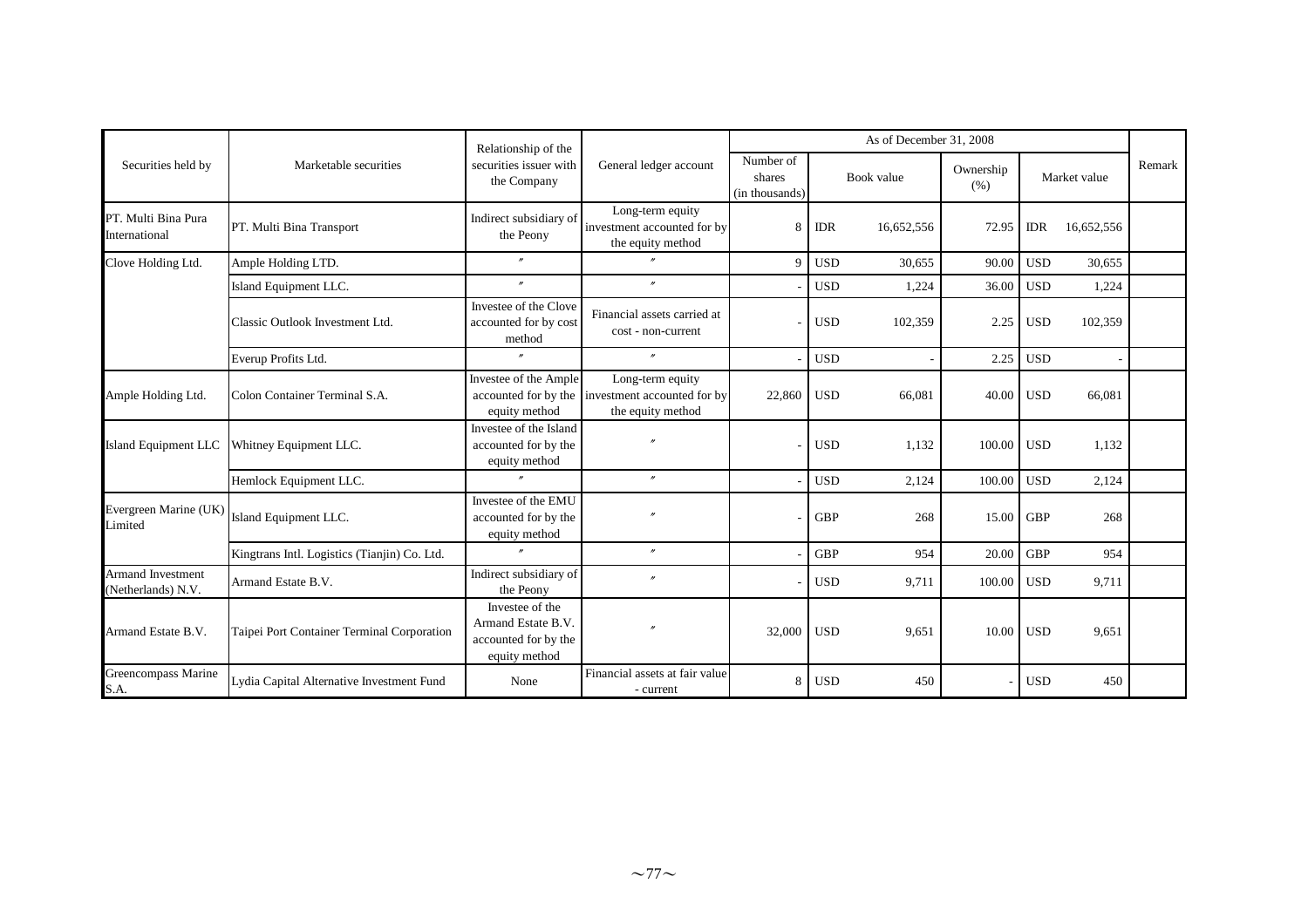|                                                    |                                                 | Relationship of the                                    |                                                   |                                       | As of December 31, 2008 |                   |                     |        |
|----------------------------------------------------|-------------------------------------------------|--------------------------------------------------------|---------------------------------------------------|---------------------------------------|-------------------------|-------------------|---------------------|--------|
| Securities held by                                 | Marketable securities                           | securities issuer with<br>the Company                  | General ledger account                            | Number of<br>shares<br>(in thousands) | Book value              | Ownership<br>(% ) | Market value        | Remark |
| <b>Evergreen Shipping</b><br>Ltd.                  | Agency (Singapore) Pte RTW AIR SERVICES (S) PL  |                                                        | Financial assets carried at<br>cost - non-current | 30                                    | SGD<br>40               |                   | $2.00$ SGD<br>40    |        |
| <b>Evergreen Shipping</b><br>Ltd.                  | Agency (Thailand) Co., Green Siam Air Service   | Investee of the EGT<br>accounted for by cost<br>method |                                                   | 4                                     | <b>THB</b><br>1,160     | 2.00              | <b>THB</b><br>1,160 |        |
| Evergreen Shipping<br>Agency (Deutschland)<br>GmbH | Evergreen Shipping Agency (Austria) GmbH        | Investee of the EGD<br>accounted for by cost<br>method |                                                   |                                       | <b>EUR</b><br>18        | 100.00 EUR        | 18                  |        |
|                                                    | Zoll Pool                                       |                                                        | $^{\prime\prime}$                                 |                                       | $10$ EUR<br>10          | 6.25              | <b>EUR</b><br>10    |        |
|                                                    | Evergreen Shipping Agency (Switzerland)<br>S.A. |                                                        |                                                   |                                       | <b>EUR</b><br>69        | 100.00 EUR        | 69                  |        |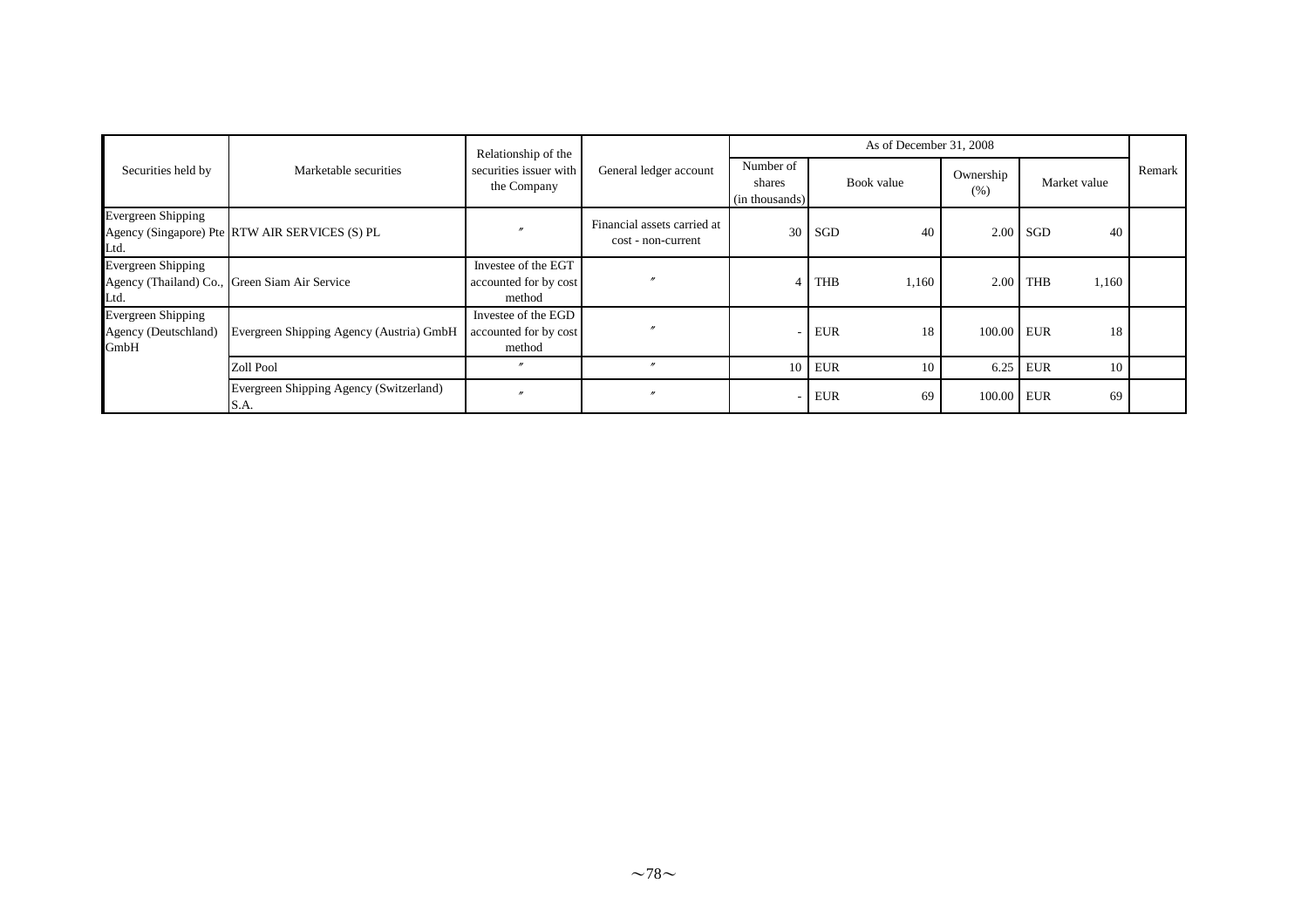|                                                           |                                     | Relationship<br>with the<br>Company |                            |            | Transaction |                               |                          |            | Differences in transactions<br>term compared to a third party<br>transactions |         | Notes/accounts receivable<br>(payable)                  |        |
|-----------------------------------------------------------|-------------------------------------|-------------------------------------|----------------------------|------------|-------------|-------------------------------|--------------------------|------------|-------------------------------------------------------------------------------|---------|---------------------------------------------------------|--------|
| Purchaser/seller                                          | Counterparty                        |                                     | Purchases/<br><b>Sales</b> |            | Amount      | % of total<br>purchases/sales | Credit term              | Unit price | Credit term                                                                   | Balance | % of total<br>notes/accounts<br>receivable<br>(payable) | Remark |
| Greencompass Marine S.A. Evergreen                        | Marine Corp.                        | The parent                          | <b>Sales</b>               | <b>USD</b> | 9,527       | 0.47%                         | $15 - 30$ days           |            |                                                                               |         |                                                         |        |
|                                                           |                                     | $^{\prime\prime}$                   | Purchases                  | <b>USD</b> | 10,820      | 0.55%                         | $15 - 30$ days           |            |                                                                               |         |                                                         |        |
|                                                           | Evergreen<br>International<br>S.A.  | Related party                       | <b>Sales</b>               | <b>USD</b> | 8,299       | 0.41%                         | $15 - 30$ days           |            |                                                                               |         |                                                         |        |
|                                                           | $^{\prime\prime}$                   | $^{\prime\prime}$                   | Purchases                  | <b>USD</b> | 6,316       | 0.32%                         | $15 - 30$ days           |            |                                                                               |         |                                                         |        |
|                                                           | Italia Marittima<br>S.P.A.          | $\prime$                            | Purchases                  | <b>USD</b> | 5,306       | 0.27%                         | $\overline{15}$ ~30 days |            |                                                                               |         |                                                         |        |
| Evergreen Heavy Industrial Evergreen<br>Corp. (M) Berhad  | Marine Corp.                        | The parent                          | <b>Sales</b>               | <b>MYR</b> | 241,075     | 61.39%                        | 45 days                  |            |                                                                               |         |                                                         |        |
| <b>Evergreen Shipping</b><br>Agency (Deutschland)<br>GmbH | Evergreen<br>Marine (UK)<br>Limited | Related party                       | <b>Sales</b>               | <b>EUR</b> | 2,533       | 23.00%                        | None                     |            |                                                                               |         |                                                         |        |
|                                                           | Evergreen<br>International<br>S.A.  |                                     | <b>Sales</b>               | <b>EUR</b> | 3,208       | 29.00%                        | None                     |            |                                                                               |         |                                                         |        |
| Hemlock Equipment LLC                                     | Evergreen<br>Marine Corp.           | The parent                          | <b>Sales</b>               | <b>USD</b> | 13,218      | 70.00%                        | 5 days                   |            |                                                                               |         |                                                         |        |
| <b>Evergreen Shipping</b><br>Agency (Netherlands) B.V     | Evergreen<br>International<br>S.A.  | Related party                       | <b>Sales</b>               | <b>EUR</b> | 3,215       | 42.91%                        | None                     |            |                                                                               |         |                                                         |        |
|                                                           | Evergreen<br>Marine (UK)<br>Limited | $^{\prime\prime}$                   | <b>Sales</b>               | <b>EUR</b> | 2,064       | 27.55%                        | None                     |            |                                                                               |         |                                                         |        |
| <b>Evergreen Shipping</b><br>Agency (Italy) S.P.A.        | Italia Marittima<br>S.P.A.          |                                     | <b>Sales</b>               | <b>EUR</b> | 3,481       | 32.00%                        | None                     |            |                                                                               |         |                                                         |        |

D.Purchases from or sales to related parties exceeding \$100 million or 20% of the Company's paid-in capital for the year ended December 31, 2008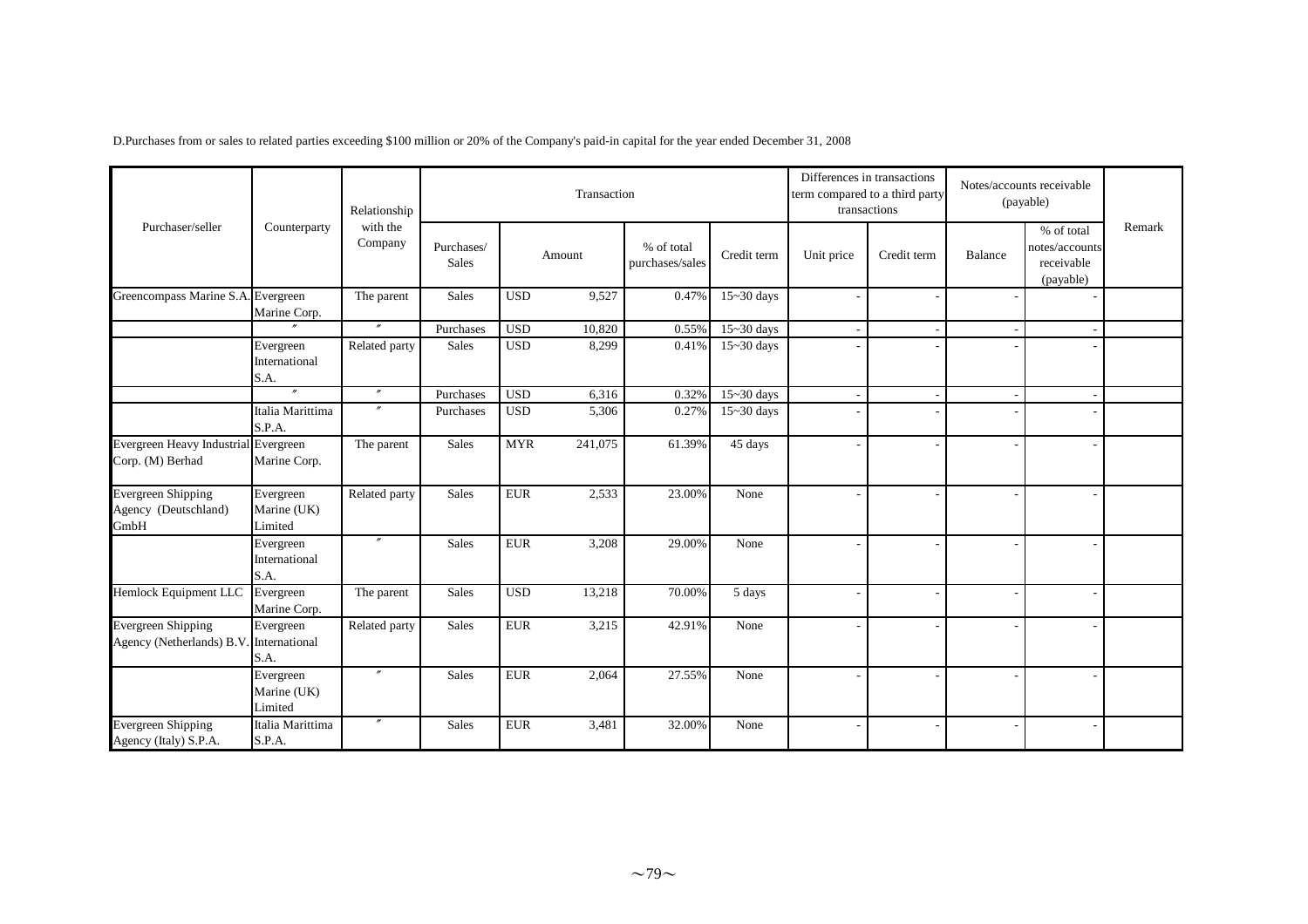## E. Derivative financial instruments transactions:

Greencompass Marine S. A. and Evergreen Marine (UK) Limited -investees of the Companyare engaged in interest rate swaps and currency exchange options in order to hedge the risks resulting from the fluctuation of interest rates and exchange rates. As of December 31, 2008, the outstanding derivative instruments are as follows:

|                              | December 31, 2008  |              |
|------------------------------|--------------------|--------------|
|                              | Notional Principal |              |
| Derivative instruments       | (Contract Amount)  | Fair Value   |
| Interest rate swaps (IRS)    | <b>USD 92,795</b>  | (USD 10,752) |
| Currency exchange swap (CCS) | <b>USD 40,380</b>  | (USD 3,860)  |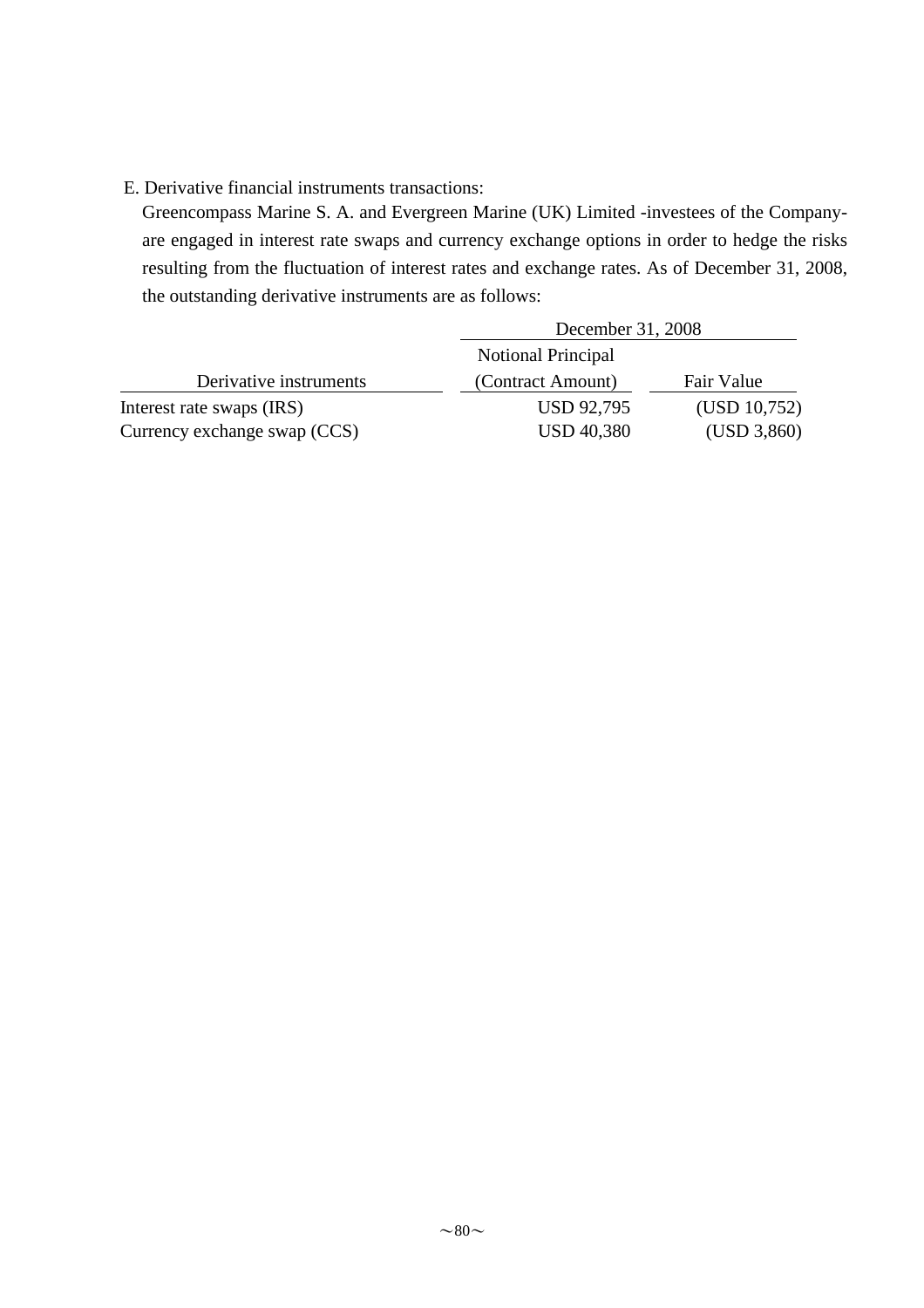|                                                                                         |                                                                                                                                            |                 |                                  |                                                                                   | Amount remitted      |                   | Accumulated                                                                  |                                                              |                                                                                                                 |                                                                                  | Accumulated                                                                                   |
|-----------------------------------------------------------------------------------------|--------------------------------------------------------------------------------------------------------------------------------------------|-----------------|----------------------------------|-----------------------------------------------------------------------------------|----------------------|-------------------|------------------------------------------------------------------------------|--------------------------------------------------------------|-----------------------------------------------------------------------------------------------------------------|----------------------------------------------------------------------------------|-----------------------------------------------------------------------------------------------|
| Investee in<br>Mainland China                                                           | Main activities                                                                                                                            | Paid-in Capital | Investment<br>method<br>(Note 1) | Accumulated amount<br>of remittance to<br>Mainland China as of<br>January 1, 2008 | to Mainland<br>China | back to<br>Taiwan | amount of<br>remittance to<br>Mainland<br>China as of<br>December 31<br>2008 | Ownership<br>held by the<br>Company<br>(direct/<br>indirect) | Investment income<br>(loss) recognized by<br>the Company for the<br>year ended<br>December 31, 2008<br>(Note 2) | Book value of<br>investment in<br>Mainland<br>China as of<br>December 31<br>2008 | amount of<br>investment<br>income<br>remitted back<br>to Taiwan as<br>of December<br>31, 2008 |
| Shanghai Jifa<br>Logistics Co., Ltd.                                                    | Inland container<br>transportation,<br>container storage,<br>loading, discharging,<br>leasing, repair, clearing,<br>and related activities | RMB 271,565     | (2)                              | $\mathcal{S}$<br>197,478<br>(USD 6,000)                                           |                      | Note 4            | 197,478<br>$\mathcal{S}$<br>(USD 6,000)                                      | Note 4                                                       | Note 4                                                                                                          | Note 4                                                                           | \$                                                                                            |
| Ningbo Victory                                                                          | Inland container                                                                                                                           | RMB 24,119      | (2)                              | $\mathcal{S}$<br>33,505                                                           |                      |                   | 33,505<br>$\mathbb{S}$                                                       | 40.00                                                        | $\mathbb{S}$<br>12,236                                                                                          | -\$<br>75,468                                                                    |                                                                                               |
| Container Co., Ltd. transportation,                                                     | container storage,<br>loading, and<br>discharging                                                                                          |                 |                                  | (USD 1,018)                                                                       |                      |                   | (USD 1,018)                                                                  |                                                              | (USD 388)                                                                                                       | (USD 2,293)                                                                      |                                                                                               |
| Qingdao Evergreen<br>Container Storage & transportation,<br>Transportation Co.,<br>Ltd. | Inland container<br>container storage,<br>loading, and<br>discharging                                                                      | RMB 92,500      | (2)                              | $\mathcal{S}$<br>146,365<br>(USD 4,447)                                           |                      |                   | 146,365<br>\$<br>(USD 4,447)                                                 | 40.00                                                        | $\mathbf{\hat{S}}$<br>24,456<br>(USD 776)                                                                       | 216,750<br>$\mathbf{\$}$<br>(USD 6, 586)                                         |                                                                                               |
| Shenzhen<br>Greentrans<br>Transportation Co.,<br>Ltd.                                   | Inland container<br>loading, discharging,<br>restore, repair, clearing,<br>and related activities                                          | RMB 44,960      | (2)                              | $\mathcal{S}$<br>103,149                                                          |                      |                   | \$<br>103,149                                                                | $55.00($ \$                                                  | $6,575$ \$                                                                                                      | 113,280                                                                          |                                                                                               |
|                                                                                         |                                                                                                                                            |                 |                                  | (USD 3, 134)                                                                      |                      |                   | (USD 3, 134)                                                                 |                                                              | $(USD -209)$                                                                                                    | (USD 3, 442)                                                                     |                                                                                               |
| <b>Inland Container</b><br>Depots Co., Ltd.                                             | Shenzhen Hutchison Inland container yards                                                                                                  | HKD 92,000      | (2)                              | 26,771<br>\$                                                                      |                      |                   | 26,771<br>\$                                                                 | $6.85$ \ \ \$                                                |                                                                                                                 | 26,771<br>\$                                                                     |                                                                                               |
|                                                                                         |                                                                                                                                            |                 |                                  | (HKD 6,304)                                                                       |                      |                   | (HKD 6,304)                                                                  |                                                              |                                                                                                                 | (HKD 6, 304)                                                                     |                                                                                               |

(3)Disclosure of information on indirect investments in Mainland China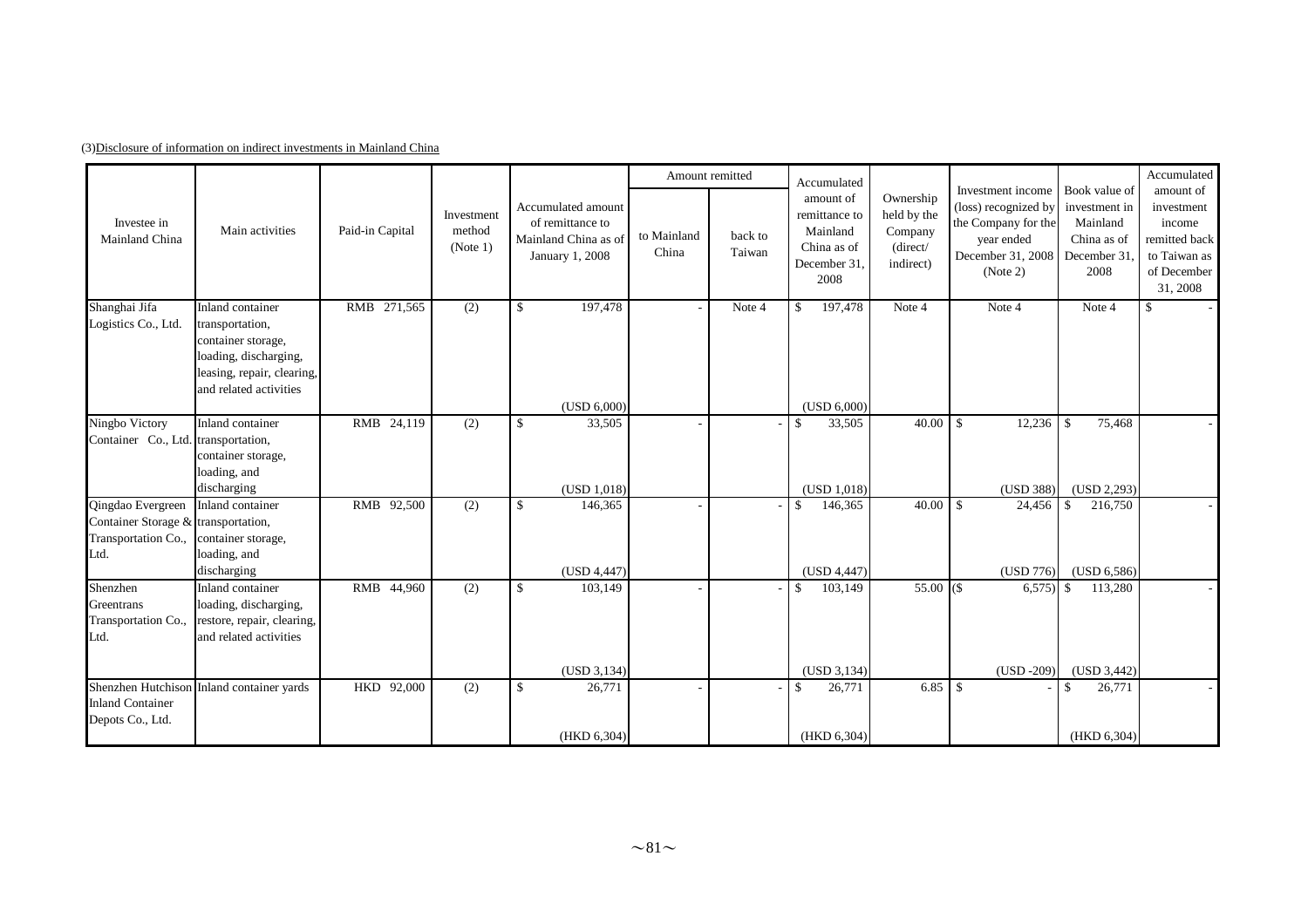|                                                  |                                                                                                                                            |                 |                                 |                                                                                         |                      | Amount remitted   |                                                                                           |                                                                       | Investment                                                                                              |                                                                                | Accumulated                                                                                   |
|--------------------------------------------------|--------------------------------------------------------------------------------------------------------------------------------------------|-----------------|---------------------------------|-----------------------------------------------------------------------------------------|----------------------|-------------------|-------------------------------------------------------------------------------------------|-----------------------------------------------------------------------|---------------------------------------------------------------------------------------------------------|--------------------------------------------------------------------------------|-----------------------------------------------------------------------------------------------|
| Investee in Mailand China                        | Main activities                                                                                                                            | Paid-in Capital | Investment<br>method<br>(Note1) | Accumulated<br>amount of<br>remittance to<br>Mainland China<br>as of January 1,<br>2008 | to Mainland<br>China | back to<br>Taiwan | Accumulated<br>amount of<br>remittance to<br>Mainland China<br>as of December<br>31, 2008 | Ownership<br>held by the<br>Company<br>$\langle$ direct/<br>indirect) | income (loss)<br>recognized by<br>the Company<br>for the year<br>ended<br>December 31,<br>2008 (Note 2) | Book value of<br>investment in<br>Mainland China<br>as of December<br>31, 2008 | amount of<br>investment<br>income<br>remitted back<br>to Taiwan as<br>of December<br>31, 2008 |
| Kingtrans Intl. Logistics<br>(Tianjin) Co., Ltd. | Inland container<br>transportation, container<br>storage, loading,<br>discharging, leasing,<br>repair, cleaning, and<br>related activities | RMB 77,929      | (2)                             | 131,652<br>ъ<br>(USD 4,000)                                                             |                      |                   | 131,652<br>\$<br>(USD 4,000)                                                              | $30.20$ (\$)                                                          | $5,963$ \$<br>$(USD -189)$                                                                              | 115,530<br>(USD 3,510)                                                         |                                                                                               |

| Balance of investments in<br>Mainland China as of<br>December 31, 2008 | <b>Investment Amount</b><br>Approved by the<br><b>Investment Commission</b><br>of the Ministry of<br>Economic Affairs<br>$(MOEA)$ (Note 3) | Quota of Investments in Mainland<br>China imposed by the Investment<br>Commission of the Ministry of<br>Economic Affairs (MOEA) |  |  |  |  |
|------------------------------------------------------------------------|--------------------------------------------------------------------------------------------------------------------------------------------|---------------------------------------------------------------------------------------------------------------------------------|--|--|--|--|
| \$638,920<br>(USD 18,599)<br>(HKD 6, 304)                              | \$1,187,896<br>(USD 36,092)                                                                                                                | \$37,947,706                                                                                                                    |  |  |  |  |

(Net worth of the Company:NT\$63,246,176)

Note 1:Investment in Mainland China can be conducted by the following ways:

(1) Remitting the funds to Mainland China via a third country

(2) Via a new investee to be set up in a third country

(3) Via an existing investee set up in a third country

(4) Investing directly in Mainland China

(5) Others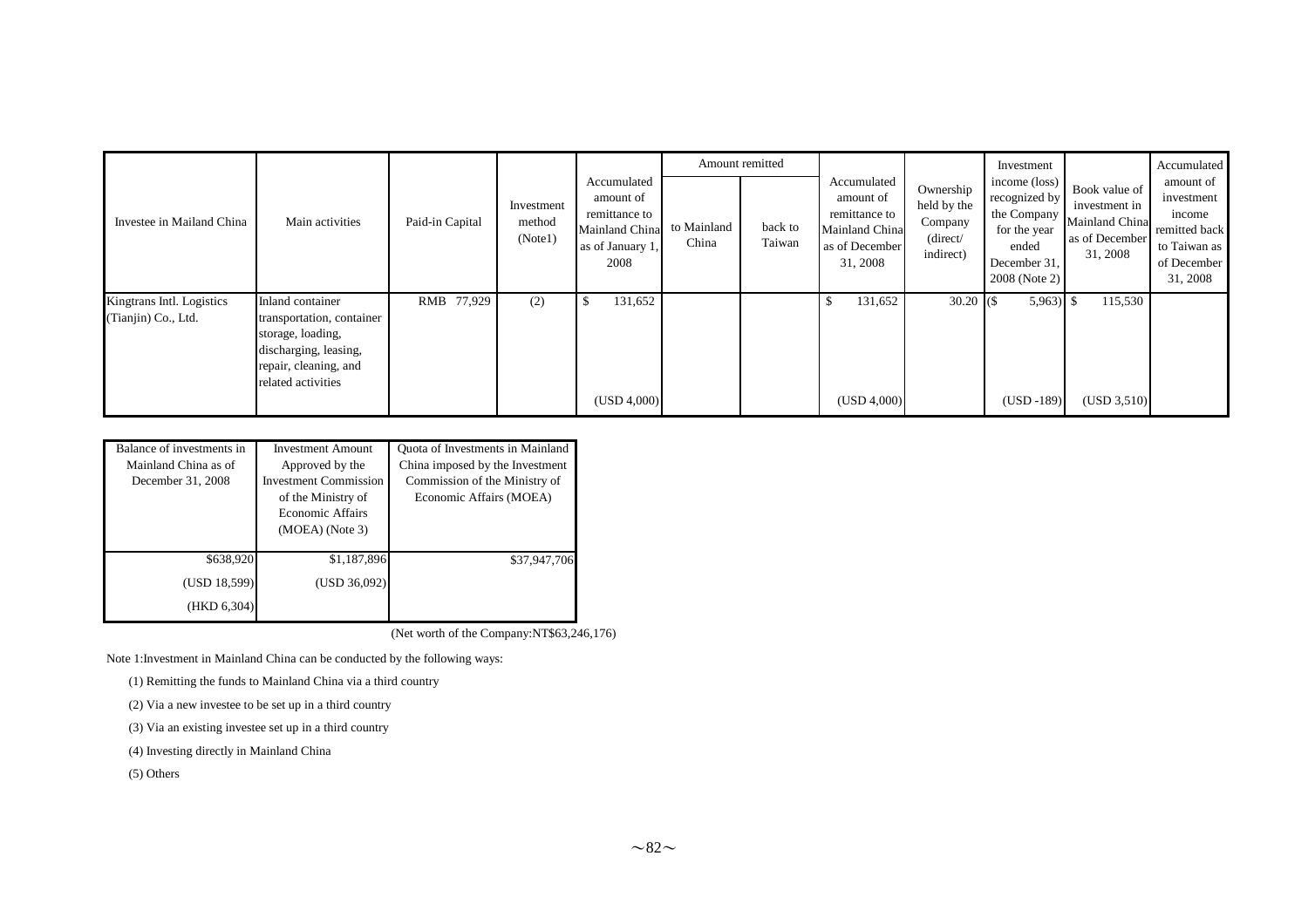Note 2:Investment income (loss) for the year

"(1)" Denotes that the investee is still in the start-up stage.

- "(2)" Denotes the basis on which the investment income (loss) is recognized.
	- (a) Based on the investee's financial statements audited by an international accounting firm other than the Company's auditor
	- (b) Based on the investee's financial statements audited by the Company's auditor

(c) Others

Note 3:The amount in the table should be stated in New Taiwan Dollars.

Note 4:The Company sold its equity of Shanghai Jifa Logistics Co., LTD in the second quarter f 2008. The Company will receive the proceeds from disposal of in this long-term investment after the approval of the authority in Mainland China.